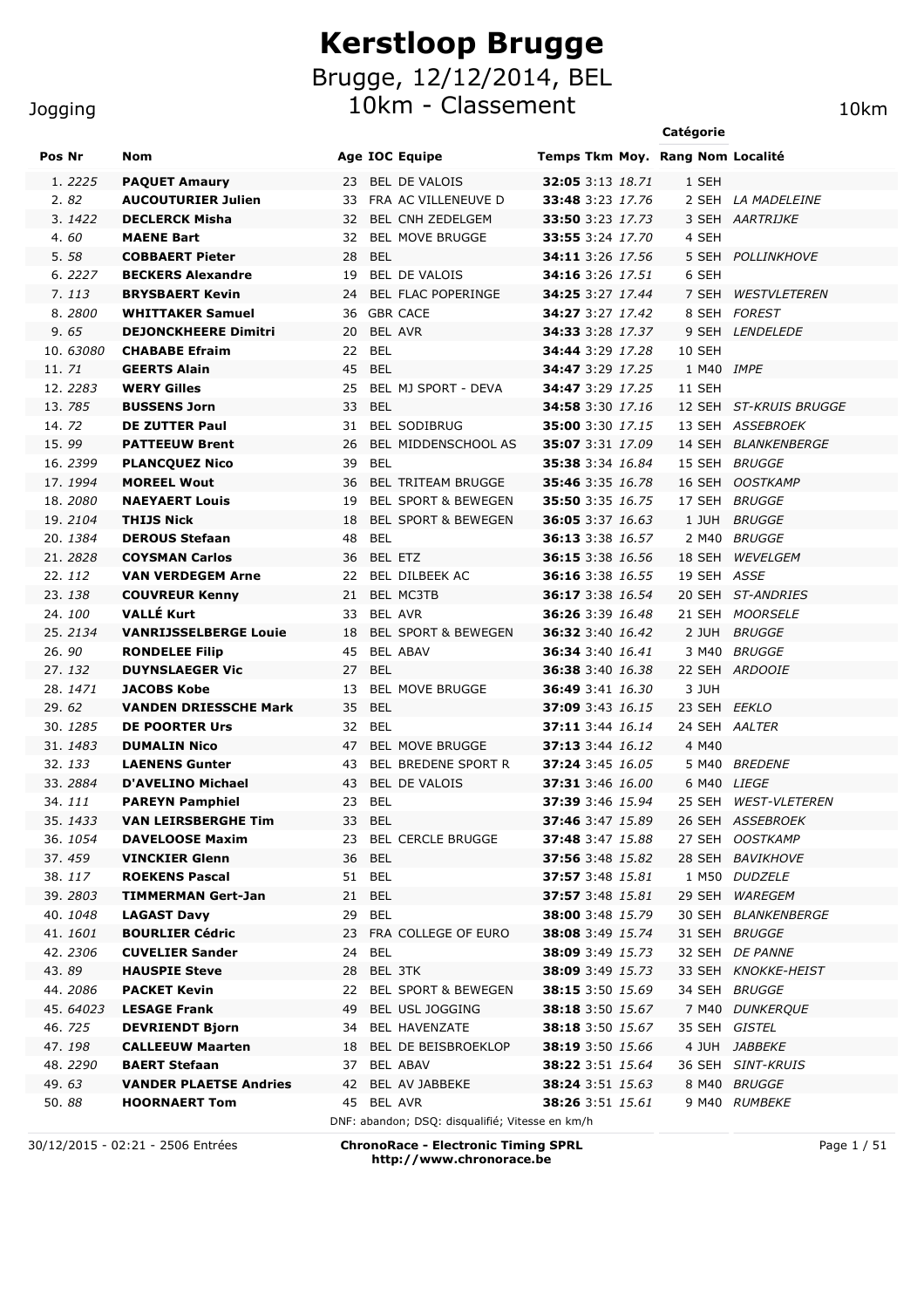|                   |                                              |                                      | Catégorie                                                                                                      |
|-------------------|----------------------------------------------|--------------------------------------|----------------------------------------------------------------------------------------------------------------|
| Pos Nr            | <b>Nom</b>                                   | <b>Age IOC Equipe</b>                | Temps Tkm Moy. Rang Nom Localité                                                                               |
| 51.97             | <b>RENS Jeremy</b>                           | <b>BEL COLBA</b><br>19               | 37 SEH GISTEL<br><b>38:27</b> 3:51 15.61                                                                       |
| 52.142            | <b>BLONDEEL Bert</b>                         | 36<br><b>BEL</b>                     | <b>38:28</b> 3:51 15.60<br>38 SEH BRUGGE                                                                       |
| 53.56             | <b>BOCKLANDT Guido</b>                       | 47 BEL ONSLOW.BE                     | <b>38:32</b> 3:52 15.57<br>10 M40 HAMME                                                                        |
| 54.98             | <b>BAERT Nick</b>                            | 23<br><b>BEL COLBA</b>               | <b>38:36</b> 3:52 15.55<br>39 SEH OUDENBURG                                                                    |
| 55.69             | <b>CREVITS Arne</b>                          | 19<br><b>BEL MACW</b>                | <b>38:40</b> 3:52 15.52<br>40 SEH VEURNE                                                                       |
| 56.64             | <b>COUVREUR Francis</b>                      | 46<br>BEL MCCANN TRITEAM             | <b>38:42</b> 3:53 15.51<br>11 M40 BRUGGE                                                                       |
| 57.2464           | <b>LANNOO Tom</b>                            | 18<br><b>BEL HOWEST</b>              | 38:42 3:53 15.51<br>5 JUH<br><i>OOSTKAMP</i>                                                                   |
| 58.81             | F WISSOCQUE Ludivine                         | 33<br>FRA AC VILLENEUVE D            | <b>38:42</b> 3:53 15.50<br>1 SEF<br><i>LA MADELEINE</i>                                                        |
| 59.85             | <b>DE FAUW Brecht</b>                        | 24<br><b>BEL BEACHBIKERS</b>         | <b>38:44</b> 3:53 15.49<br>41 SEH SINT-MICHIELS                                                                |
| 60.63087          | <b>RAES Paul</b>                             | 47<br><b>BEL</b>                     | <b>38:44</b> 3:53 15.49<br>12 M40 ASSE                                                                         |
| 61.2972           | <b>RUSIS Janis</b>                           | BEL COLLEGE OF EURO<br>23            | <b>38:48</b> 3:53 15.47<br>42 SEH BRUGGE                                                                       |
| 62.1145           | <b>KETELS Jens</b>                           | 23<br><b>BEL</b>                     | 43 SEH GISTEL<br><b>38:53</b> 3:54 15.44                                                                       |
| 63.2023           | <b>DECEUNINCK Giles</b>                      | 19<br><b>BEL SPORT &amp; BEWEGEN</b> | <b>38:53</b> 3:54 15.43<br>44 SEH BRUGGE                                                                       |
| 64.2026           | <b>DEGRYSE Thijs</b>                         | <b>BEL SPORT &amp; BEWEGEN</b><br>18 | <b>38:53</b> 3:54 15.43<br>6 JUH<br>BRUGGE                                                                     |
| 65.359            | <b>SIMPSON Alexander</b>                     | <b>GBR TRIPLE A BOYS</b><br>38       | <b>38:57</b> 3:54 15.41<br>45 SEH GILLINGHAM                                                                   |
| 66.2646           | <b>D'HALLUIN Pascal</b>                      | 46<br>BEL                            | <b>38:59</b> 3:54 15.39<br>13 M40 BISSEGEM                                                                     |
| 67.1000           | <b>F COENE Veronique</b>                     | 37<br><b>BEL BEVERHOUT</b>           | 39:03 3:55 15.37<br>1 F35<br><b>BEERNEM</b>                                                                    |
| 68.394            | <b>SAVELS Ignace</b>                         | BEL<br>27                            | <b>39:08</b> 3:55 15.33<br>46 SEH ZEEBRUGGE                                                                    |
| 69.118            | <b>KNOCKAERT Tobias</b>                      | 22 BEL                               | <b>39:09</b> 3:55 15.33<br>47 SEH BRUGGE                                                                       |
| 70.435            | <b>BUSSCHAERT Henk</b>                       | 31<br><b>BEL BC-OMBESA</b>           | <b>39:09</b> 3:55 15.33<br>48 SEH<br>BRUGGE                                                                    |
| 71.2467           | <b>TEMMERMAN Antoine</b>                     | 18<br><b>BEL HOWEST</b>              | <b>39:11</b> 3:56 15.32<br><b>ROESELARE</b><br>7 JUH                                                           |
| 72.57             | <b>VANDEN BERGHE Patrick</b>                 | <b>BEL SODIBRUG</b><br>47            | <b>39:11</b> 3:56 15.32<br>14 M40<br><b>OOSTKAMP</b>                                                           |
| 73.643            | <b>DE PRETER Sibren</b>                      | <b>BEL</b><br>23                     | <b>39:11</b> 3:56 15.31<br>49 SEH PUTTE                                                                        |
| 74.1464           | <b>DE JAEGER Thibault</b>                    | <b>BEL MOVE BRUGGE</b><br>23         | <b>39:12</b> 3:56 15.31<br><b>50 SEH</b>                                                                       |
| 75.1667           | <b>COUPIN Hervé</b>                          | <b>BEL</b><br>44                     | 15 M40<br>RELY<br><b>39:13</b> 3:56 15.30                                                                      |
| 76.2208           | <b>VERHAEGHE Joris</b>                       | <b>BEL</b><br>34                     | <b>51 SEH</b><br><b>39:16</b> 3:56 15.28                                                                       |
| 77.2885<br>78.106 | <b>ROY Thibault</b><br><b>VANMULLEM Lode</b> | <b>FRA</b><br>23<br>36<br><b>BEL</b> | <b>39:18</b> 3:56 15.27<br>52 SEH<br>BRUGGE<br><b>39:19</b> 3:56 15.27<br>53 SEH<br><i><b>KNOKKE-HEIST</b></i> |
| 79.2217           | <b>DEBACQUER Mathias</b>                     | BEL ETAC CYCLING TE<br>30            | <b>39:21</b> 3:57 15.25<br>54 SEH<br><b>OOSTERZELE</b>                                                         |
| 80.1185           | <b>GADEYNE Kevin</b>                         | <b>BEL MACW</b><br>28                | <b>39:22</b> 3:57 15.25<br><b>55 SEH</b><br><i>ICHTEGEM</i>                                                    |
| 81.116            | <b>DEFREYNE Dries</b>                        | BEL X-BEACH<br>28                    | <b>39:29</b> 3:57 15.20<br>56 SEH DE PANNE                                                                     |
| 82.1020           | <b>CORNELIS Bart</b>                         | <b>BEL</b><br>30                     | <b>39:42</b> 3:59 15.12<br>57 SEH SINT LAUREINS                                                                |
| 83.143            | <b>COGGHE Steven</b>                         | 31 BEL                               | <b>39:42</b> 3:59 15.12<br>58 SEH DIKSMUIDE                                                                    |
| 84.2109           | <b>VANBESIEN Thomas</b>                      | BEL SPORT & BEWEGEN<br>21            | <b>39:42</b> 3:59 15.12<br>59 SEH BRUGGE                                                                       |
| 85.2056           | <b>GHENEYN Jason</b>                         | BEL SPORT & BEWEGEN<br>18            | 8 JUH BRUGGE<br><b>39:48</b> 3:59 15.08                                                                        |
| 86.2199           | <b>VANMAELE Frederik</b>                     | 15 BEL                               | 9 JUH<br><b>39:51</b> 4:00 15.06                                                                               |
| 87.2592           | <b>BALLEGEER Ruben</b>                       | 18 BEL                               | 39:52 4:00 15.05<br>10 JUH BRUGGE                                                                              |
| 88.1325           | <b>LIEKENS Peter</b>                         | 47 BEL                               | 39:55 4:00 15.04<br>16 M40 MIDDELKERKE                                                                         |
| 89.2671           | <b>THAI-THUC Yann</b>                        | 26 BEL RTKH                          | <b>39:56</b> 4:00 15.03<br>60 SEH KNOKKE-HEIST                                                                 |
| 90. 711           | <b>DE JONCKHEERE Erik</b>                    | 32 BEL                               | 40:02 4:01 14.99<br>61 SEH BRUGGE                                                                              |
| 91.93             | <b>POLLENTIER Bjorn</b>                      | 38 BEL OL TEGOARE VEUR               | 40:03 4:01 14.98<br>62 SEH VEURNE                                                                              |
| 92.2378           | <b>DEWULF Dirk</b>                           | 41 BEL                               | 40:04 4:01 14.98<br>17 M40 BRUGGE                                                                              |
| 93.2114           | <b>VANDENBROECK Dennis</b>                   | 18 BEL SPORT & BEWEGEN               | 40:07 4:01 14.96<br>11 JUH BRUGGE                                                                              |

99. *115* **DEWITTE Bart** 47 BEL MCCAN TRITEAM **40:21** 4:03 *14.87* 19 M40 *BRUGGE* 100. *1387* **ADAM Geert** 50 BEL **40:29** 4:03 *14.82* 3 M50 *OOSTKAMP*

DNF: abandon; DSQ: disqualifié; Vitesse en km/h 30/12/2015 - 02:21 - 2506 Entrées **ChronoRace - Electronic Timing SPRL http://www.chronorace.be**

94. *1940* **DELERUE Patrik** 55 BEL **40:14** 4:02 *14.92* 2 M50 *BEVEREN A/D IJZER* 95. *84* **VAN HOORNICK Tim** 27 BEL OLYMPIA BIKERS **40:15** 4:02 *14.91* 63 SEH *BLANKENBERGE*

97. *87* **DENUWELAERE Kristof** 36 BEL FLAC **40:16** 4:02 *14.90* 65 SEH *RENINGELST* 98. *2622* **MATTELÉ Emmanuel** 47 BEL BEISBROEKLOPERS **40:18** 4:02 *14.89* 18 M40 *BRUGGE*

96. *2524* **BOSTOEN Karel** 34 BEL MOVE BRUGGE **40:16** 4:02 *14.90* 64 SEH

Page 2 / 51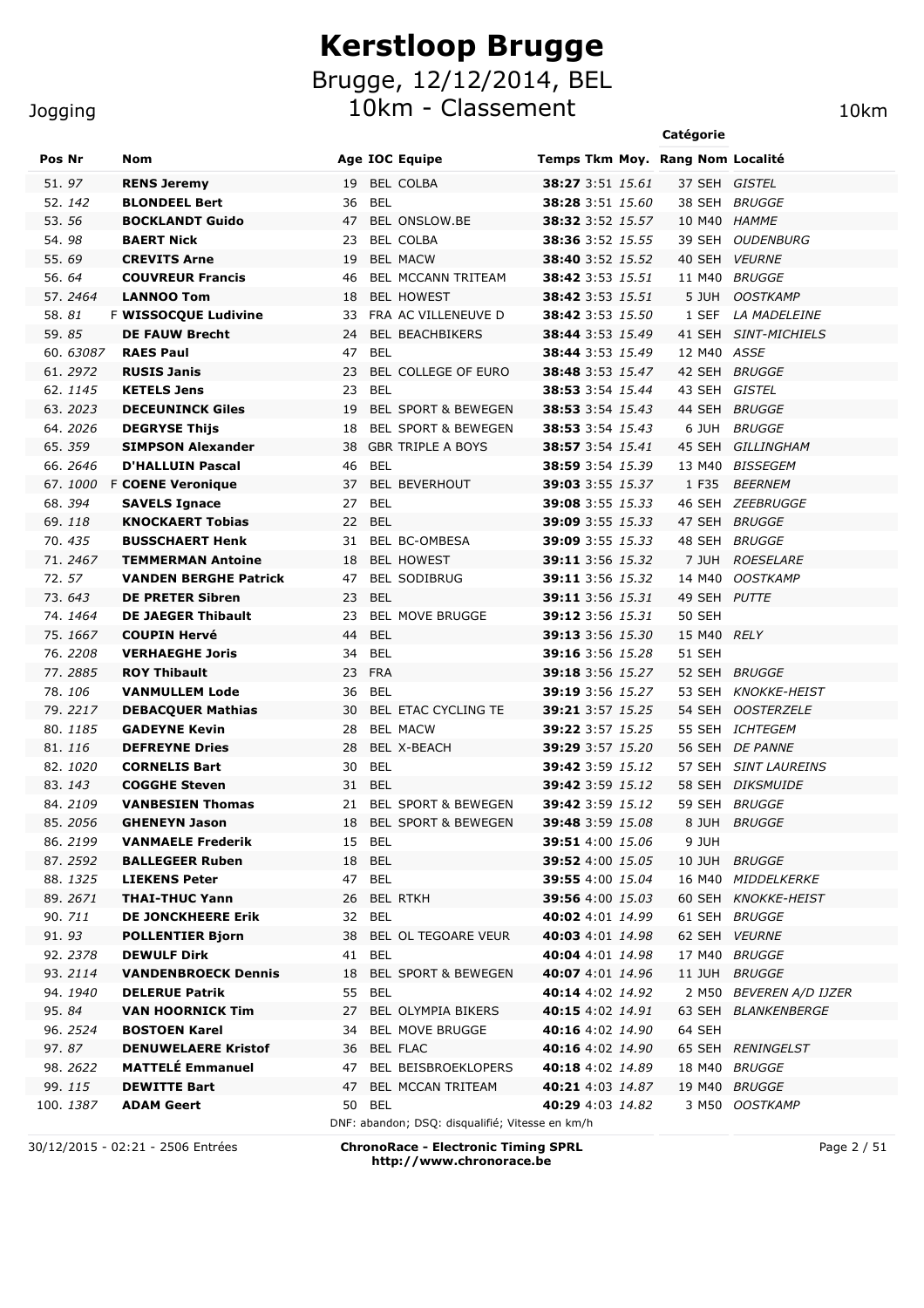10km - Classement 10km

#### Jogging

| Pos Nr   |           | Nom                                        |                        | <b>Age IOC Equipe</b>                           | Temps Tkm Moy. Rang Nom Localité            |                |                                   |
|----------|-----------|--------------------------------------------|------------------------|-------------------------------------------------|---------------------------------------------|----------------|-----------------------------------|
| 101, 109 |           | <b>BJORN Rommelaere</b>                    | 38                     | <b>BEL TTW - MIDLON</b>                         | <b>40:30</b> 4:03 14.82                     |                | 66 SEH OOSTVLETEREN               |
| 102.54   |           | <b>PATTEEUW Tom</b>                        | 35                     | BEL AVR                                         | <b>40:31</b> 4:04 <i>14.81</i>              | 67 SEH         | <b>WINGENE</b>                    |
| 103.521  |           | <b>VANWELDEN Sander</b>                    | <b>BEL</b><br>24       |                                                 | <b>40:37</b> 4:04 14.77                     | 68 SEH         | BRUGGE                            |
|          | 104.1894  | <b>F DECLERQ Gudrun</b>                    | 38<br>BEL              |                                                 | <b>40:39</b> 4:04 14.77                     | 2 F35          | <b>BAVIKHOVE</b>                  |
| 105.104  |           | <b>VANDEKERKHOVE Bram</b>                  | 34 BEL                 |                                                 | <b>40:39</b> 4:04 14.77                     | 69 SEH         | <b>OOSTVLETEREN</b>               |
| 106.55   |           | <b>VANMOLECOT Steven</b>                   | 35                     | <b>BEL MACW</b>                                 | <b>40:42</b> 4:05 14.74                     | 70 SEH         | <b>BREDENE</b>                    |
|          | 107.1653  | <b>ARIANIT Hajrizi</b>                     | 21                     | <b>BEL HOWEST</b>                               | <b>40:44</b> 4:05 14.73                     | 71 SEH         | <i>BRUGGE</i>                     |
|          | 108.1108  | <b>ANNYS Jasper</b>                        | 14                     | <b>BEL OLYMPIC BRUGGE</b>                       | <b>40:44</b> 4:05 14.73                     | 12 JUH         | <i>BRUGGE</i>                     |
| 109.67   |           | <b>GERNAEY Jeroen</b>                      | 31<br>BEL              |                                                 | <b>40:45</b> 4:05 14.72                     | 72 SEH         | <b>OOSTKAMP</b>                   |
|          | 110. 2521 | <b>D'HONDT Maarten</b>                     | 21<br>BEL              |                                                 | 40:46 4:05 14.72                            | 73 SEH         | <i><b>OOSTENDE</b></i>            |
| 111.92   |           | <b>GOUWY Stijn</b>                         | 37                     | BEL OL TEGOARE VEUR                             | <b>40:47</b> 4:05 14.71                     | 74 SEH KEIEM   |                                   |
| 112.742  |           | <b>JANSSEN Jan</b>                         | 44                     | <b>BEL TEAM COUCKIE</b>                         | <b>40:48</b> 4:05 14.71                     | 20 M40         | <b>VEURNE</b>                     |
|          | 113, 2119 | <b>VANDERLINDEN Sil</b>                    | 18                     | <b>BEL SPORT &amp; BEWEGEN</b>                  | 40:50 4:05 14.70                            | 13 JUH         | <i>BRUGGE</i>                     |
| 114.66   |           | <b>ALLEMEERSCH Dries</b>                   | 34                     | <b>BEL RACING BRUGGE B</b>                      | <b>40:52</b> 4:06 14.69                     |                | 75 SEH ASSEBROEK                  |
| 115.94   |           | <b>GHESQUIERE Kurt</b>                     | 40                     | <b>BEL SODIBRUG</b>                             | <b>40:53</b> 4:06 14.68                     |                | 21 M40 ASSEBROEK                  |
| 116.103  |           | <b>MICHIELS Johan</b>                      | <b>BEL</b><br>49       |                                                 | <b>40:58</b> 4:06 14.65                     | 22 M40         | <i>MIDDELKERKE</i>                |
|          | 117.64001 | <b>BAEKE Harm</b>                          | 22<br>BEL              |                                                 | 41:02 4:07 14.62                            |                | 76 SEH ASSEBROEK                  |
|          | 118.1969  | <b>VROMAN David</b>                        | 43                     | <b>BEL DVB</b>                                  | <b>41:02</b> 4:07 14.62                     | 23 M40 PITTEM  |                                   |
|          | 119. 1292 | <b>DENYS Andreas</b>                       | 14                     | <b>BEL OLYMPIC BRUGGE</b>                       | <b>41:03</b> 4:07 14.62                     |                | 14 JUH ASSEBROEK                  |
|          | 120. 1350 | <b>SWIMBERGHE Ricky</b>                    | <b>BEL</b><br>30       |                                                 | <b>41:09</b> 4:07 14.58                     | 77 SEH         | <b>SINT ANDRIES</b>               |
| 121.452  |           | <b>WILLAERT Maarten</b>                    | 31<br>BEL              |                                                 | <b>41:10</b> 4:07 14.58                     |                | 78 SEH JABBEKE                    |
|          | 122. 1540 | <b>COOPMAN Freddy</b>                      | 45                     | <b>FRA USL</b>                                  | <b>41:11</b> 4:08 14.57                     |                | 24 M40 BRAY-DUNES                 |
|          | 123.447   | <b>ROSSEEL Paul</b>                        | <b>BEL</b><br>51       |                                                 | <b>41:13</b> 4:08 14.56                     |                | 4 M50 VEURNE                      |
|          | 124.2130  | <b>VANNIEUWENHUYZE Maxim</b>               | 18                     | <b>BEL SPORT &amp; BEWEGEN</b>                  | <b>41:13</b> 4:08 14.56                     | 15 JUH         | <i>BRUGGE</i>                     |
|          | 125.2106  | <b>USE Laurens</b>                         | 19<br><b>BEL</b>       | <b>BEL SPORT &amp; BEWEGEN</b>                  | <b>41:14</b> 4:08 14.55                     |                | 79 SEH BRUGGE                     |
|          | 126. 1052 | <b>MINNEBO Sanzy</b><br><b>SYPRÉ Dries</b> | 39                     |                                                 | <b>41:16</b> 4:08 14.54                     | 80 SEH         |                                   |
| 127.102  |           | 128. 2695 F CLAERBOUT Peggy                | 44<br>43<br><b>BEL</b> | <b>BEL BEVERHOUT</b>                            | <b>41:22</b> 4:09 14.51                     | 3 F35          | 25 M40 OEDELEM                    |
|          | 129. 2579 | <b>RENDERS Bert</b>                        | 33<br><b>BEL</b>       |                                                 | <b>41:24</b> 4:09 14.49<br>41:28 4:09 14.47 |                | <i>BRUGGE</i><br>81 SEH VLISSEGEM |
|          | 130. 1346 | <b>YSEBAERT Bart</b>                       | 36                     | BEL HOTEL GOEZEPUT                              | <b>41:29</b> 4:09 14.47                     |                | 82 SEH BRUGGE                     |
|          | 131. 2150 | <b>WILLEM Joktan</b>                       | 30                     | <b>BEL SPORT &amp; BEWEGEN</b>                  | <b>41:29</b> 4:09 14.46                     |                | 83 SEH BRUGGE                     |
|          |           | 132. 1265 F DECLERCO Eveline               | 39                     | <b>BEL KASVO</b>                                | <b>41:31</b> 4:10 <i>14.45</i>              | 4 F35          | <i>OUDENAARDE</i>                 |
|          | 133. 2127 | <b>VANKERCKHOVE Robin</b>                  | 18                     | <b>BEL SPORT &amp; BEWEGEN</b>                  | <b>41:33</b> 4:10 14.44                     |                | 16 JUH BRUGGE                     |
|          | 134, 1342 | <b>VERMEERSCH Wim</b>                      | <b>BEL</b><br>36       |                                                 | <b>41:36</b> 4:10 14.43                     |                | 84 SEH ASSEBROEK                  |
|          | 135. 1746 | <b>VERMEERSCH Danny</b>                    |                        | 46 BEL HYPOTHEEKWINKEL                          | 41:36 4:10 14.43                            |                | 26 M40 BRUGGE                     |
|          | 136.2455  | <b>VERHAEGHE Joren</b>                     |                        | 18 BEL HOWEST                                   | 41:37 4:10 14.42                            | 17 JUH SIJSELE |                                   |
|          | 137.2528  | <b>DELCOURT Olivier</b>                    | 36                     | <b>BEL MOVE BRUGGE</b>                          | <b>41:38</b> 4:10 14.42                     | 85 SEH         |                                   |
|          |           | 138. 2424 F DE BROUWER Barbara             | 25                     | <b>BEL DELHAIZE</b>                             | <b>41:38</b> 4:10 14.41                     | 2 SEF GENT     |                                   |
|          | 139. 2645 | <b>VAN DEN BROEK Peter</b>                 | 45                     | <b>BEL JOGGING SPORTIE</b>                      | 41:38 4:10 14.41                            | 27 M40 LIERDE  |                                   |
|          | 140. 2009 | <b>BRACKE Bernd</b>                        | 20                     | <b>BEL SPORT &amp; BEWEGEN</b>                  | 41:41 4:11 14.40                            |                | 86 SEH BRUGGE                     |
|          | 141.470   | <b>DEMAEGHT Wim</b>                        | BEL<br>41              |                                                 | <b>41:49</b> 4:11 14.35                     |                | 28 M40 KOKSIJDE                   |
|          | 142. 2044 | <b>DEWAELE Fries</b>                       | 18                     | BEL SPORT & BEWEGEN                             | <b>41:49</b> 4:11 14.35                     | <b>18 JUH</b>  | <i>BRUGGE</i>                     |
|          | 143. 2190 | <b>EDBOUVER Danny</b>                      | <b>BEL</b>             |                                                 | 41:50 4:11 14.34                            | 1 XXX          |                                   |
|          | 144.994   | <b>CASTELEYN Chrsitophe</b>                | <b>BEL</b><br>38       |                                                 | <b>41:51</b> 4:12 <i>14.34</i>              | 87 SEH         | <i>BRUGGE</i>                     |
|          | 145. 1482 | <b>STRUBBE Marnix</b>                      | 39                     | <b>BEL MOVE BRUGGE</b>                          | <b>41:51</b> 4:12 <i>14.34</i>              | 88 SEH         |                                   |
|          | 146. 504  | <b>BRACKE Niels</b>                        | 25 BEL                 |                                                 | 41:53 4:12 14.33                            |                | 89 SEH ASSEBROEK                  |
|          | 147. 1262 | F DAENEKYNT Isabel                         | 46                     | BEL AC SODIBRUG                                 | <b>41:57</b> 4:12 <i>14.31</i>              | 1 F45          | <b>SINT ANDRIES</b>               |
|          | 148. 2194 | <b>CEELA Piiter</b>                        | BEL<br>31              |                                                 | <b>41:58</b> 4:12 14.30                     | 90 SEH         |                                   |
|          | 149.2280  | <b>VANDENBULCKE Nesten</b>                 | 35<br><b>BEL</b>       |                                                 | <b>42:06</b> 4:13 14.26                     |                | 91 SEH RUISELEDE                  |
|          | 150. 792  | <b>PATTEEUW Domingo</b>                    | <b>BEL</b><br>18       |                                                 | <b>42:06</b> 4:13 14.26                     |                | 19 JUH MEULEBEKE                  |
|          |           |                                            |                        | DNF: abandon; DSQ: disqualifié; Vitesse en km/h |                                             |                |                                   |

30/12/2015 - 02:21 - 2506 Entrées **ChronoRace - Electronic Timing SPRL http://www.chronorace.be**

Page 3 / 51

**Catégorie**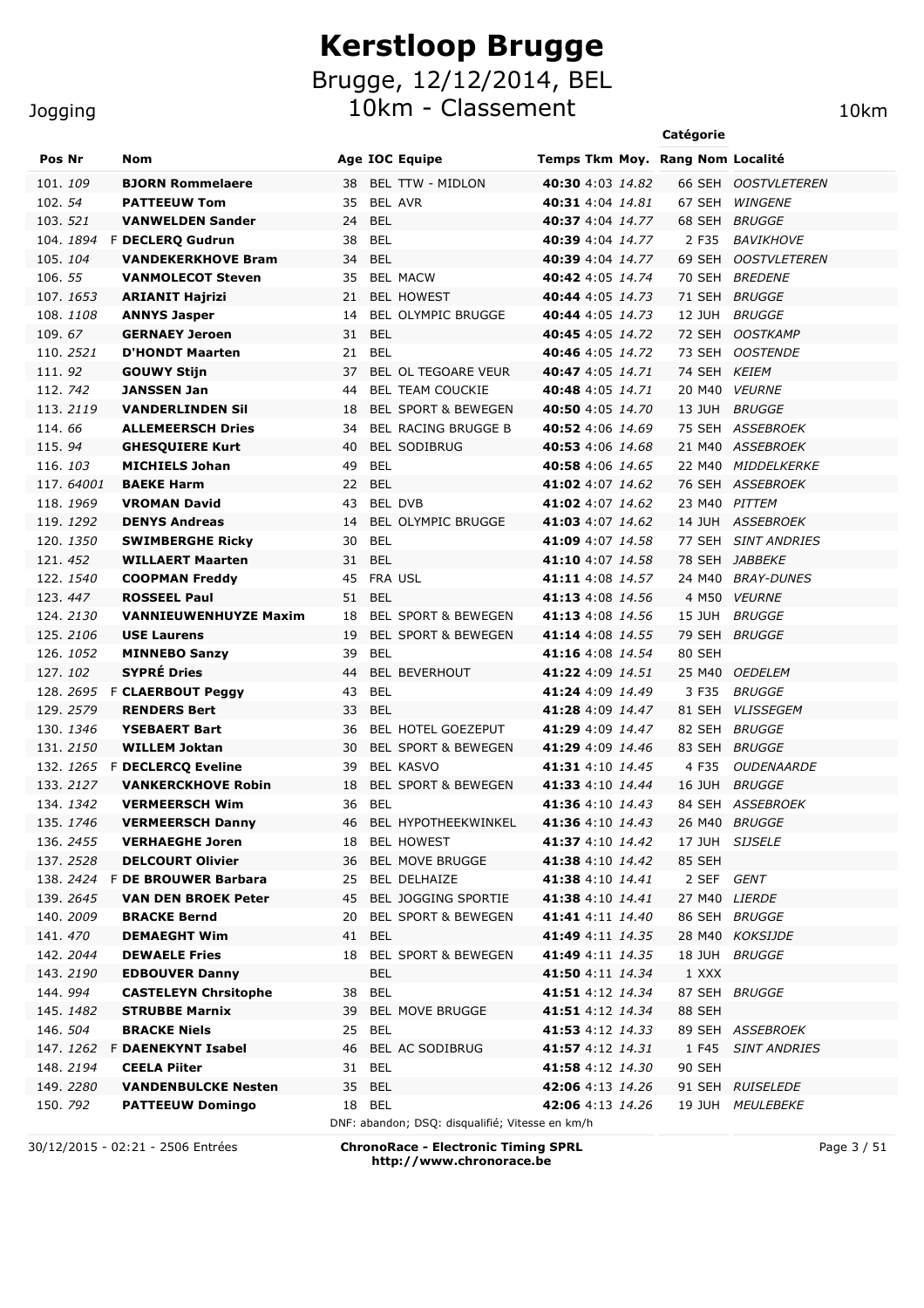**Jogging** 

#### Pos Nr Nom **Nome Age IOC Equipe** Temps Tkm Moy. Rang Nom Localité 151. *2035* **DEPOORTER Jonathan** 18 BEL SPORT & BEWEGEN **42:15** 4:14 *14.20* 20 JUH *BRUGGE* 152. *639* **GLORIEUX Bert** 39 BEL GRIJSLOKE **42:20** 4:14 *14.17* 92 SEH *WAREGEM* 153. *1093* **VANWELDEN Arne** 27 BEL **42:23** 4:15 *14.16* 93 SEH *ASSEBROEK* 154. *1869* **SAVELS Nico** 30 BEL **42:23** 4:15 *14.16* 94 SEH *SINT-KRUIS* 155. *1849* **SPYNS Pieterjan** 26 BEL **42:24** 4:15 *14.15* 95 SEH *ASSEBROEK* 156. *2353* **COBBAERT Marino** 51 BEL MOLENLOPERS BEK **42:24** 4:15 *14.15* 5 M50 *BEKEGEM* 157. *1567* **HAST Mario** 45 BEL LOOP JE FIT ZED **42:24** 4:15 *14.15* 29 M40 *ZEDELGEM* 158. *1264* **RESTIAEN Jo** 43 BEL GRIJSLOKE **42:26** 4:15 *14.14* 30 M40 *OUDENAARDE* 159. *2051* **DURAND Jari** 18 BEL SPORT & BEWEGEN **42:26** 4:15 *14.14* 21 JUH *BRUGGE* 160. *2180* **HIRDRYCKX Wietse** 22 BEL **42:29** 4:15 *14.12* 96 SEH 161. *1785* **ROSA Stéphane** 48 FRA TL59 **42:32** 4:16 *14.11* 31 M40 *WORMHOUT* 162. *451* **HAMERS Benoit** 24 BEL **42:34** 4:16 *14.10* 97 SEH *LOPPEM* 163. *91* **DEGRAEVE Kris** 44 BEL STADSPERS VEURN **42:34** 4:16 *14.10* 32 M40 *VEURNE* 164. *206* **DECLOEDT Robbe** 17 BEL **42:37** 4:16 *14.08* 22 JUH *KOOLKERKE* 165. *477* **DESENDER Dries** 33 BEL LOS TRIAMIGOS **42:39** 4:16 *14.07* 98 SEH *HANDZAME* 166. *1480* **POLASTER Guido** 54 BEL MOVE BRUGGE **42:41** 4:17 *14.06* 6 M50 167. *2963* **MERGAERT Daan** 36 BEL TRITEAM BRUGGE **42:42** 4:17 *14.05* 99 SEH *BRUGGE* 168. *2923* **BOGAERT Klaas** 35 BEL **42:43** 4:17 *14.05* 100 SEH *OOSTENDE* 169. *1473* **ADEM Wouter** 34 BEL MOVE BRUGGE **42:44** 4:17 *14.04* 101 SEH 170. *645* F **DEMEERSSEMAN Marlies** 26 BEL BEVERHOUT **42:45** 4:17 *14.04* 3 SEF *BEERNEM* 171. *844* **GOEMAERE Laurens** 37 BEL **42:46** 4:17 *14.03* 102 SEH *DIKSMUIDE* 172. *64011* **ANDRIES Lars** 14 BEL ABAV **42:48** 4:17 *14.02* 23 JUH *BRUGGE* 173. *64033* **VERLINDE Steven** 45 BEL **42:51** 4:18 *14.01* 33 M40 *ALVERINGEM* 174. *2457* **VERSTEGEN Artuur** 18 BEL HOWEST **42:51** 4:18 *14.00* 24 JUH *AALTER* 175. *196* **CLEENWERCK Anthony** 39 BEL CERCLE BRUGGE **42:51** 4:18 *14.00* 103 SEH *VELDEGEM* 176. *2783* **LE BACQ Tom** 33 BEL **42:55** 4:18 *13.99* 104 SEH *BLANKENBERGE* 177. *1590* **DE VOS Kenneth** 18 BEL **42:56** 4:18 *13.98* 25 JUH *ROESELARE* 178. *1892* **GELDHOF Koen** 45 BEL **42:58** 4:18 *13.97* 34 M40 *SINT MICHIELS* 179. *863* **LINGLEZ Andres** 15 BEL **43:00** 4:18 *13.96* 26 JUH *BRUGGE* 180. *455* **HUYBENS Dirk** 38 BEL JC OETINGEN **43:00** 4:18 *13.96* 105 SEH *OETINGEN* 181. *135* **VAN DE VELDE Stieven** 25 BEL **43:03** 4:19 *13.94* 106 SEH *HEIST* 182. *1251* **INGHELBRECHT Francis** 47 BEL **43:03** 4:19 *13.94* 35 M40 *SINT ANDRIES* 183. *1734* **LAFAUT Wouter** 22 BEL IMMO DANNEELS **43:09** 4:19 *13.91* 107 SEH *PITTEM* 184. *2220* **CAUWELIEN Dries** 30 BEL TTR **43:09** 4:19 *13.91* 108 SEH 185. *2304* **DEFAWE Damien** 23 BEL **43:11** 4:20 *13.89* 109 SEH *KNOKKE* 186. *1596* **RAECKE Patrick** 43 BEL **43:14** 4:20 *13.88* 36 M40 *EERNEGEM* 187. *1338* **MICHIELS Alain** 49 BEL **43:15** 4:20 *13.88* 37 M40 *ASSEBROEK* 188. *2319* **DESEURE Kris** 48 BEL **43:16** 4:20 *13.87* 38 M40 *IZEGEM (KACHTEM)* 189. *2088* **PATRY Sander** 18 BEL SPORT & BEWEGEN **43:16** 4:20 *13.87* 27 JUH *BRUGGE* 190. *2247* **VANDIERENDONCK Gert** 22 BEL **43:20** 4:20 *13.85* 110 SEH *ZWEVEZELE* 191. *572* **PRIEM Jan** 60 BEL **43:21** 4:21 *13.84* 1 M60 *ARDOOIE* 192. *2883* **COOL Gregory** 37 BEL VANDEWALLE **43:22** 4:21 *13.84* 111 SEH *OTEGEM* 193. *1703* **DHAENENS Tim** 33 BEL **43:24** 4:21 *13.83* 112 SEH *OUWEGEM* 194. *2409* **GOOSSENS Tom** 37 BEL **43:24** 4:21 *13.83* 113 SEH *BRUGGE* 195. *1455* **VERGISON Johnny** 44 BEL RC GENT **43:27** 4:21 *13.81* 39 M40 *ASSEBROEK* 196. *2686* **DE FRUYT Jürgen** 46 BEL **43:27** 4:21 *13.81* 40 M40 *BRUGGE* 197. *2376* **MECHELAERE Dirk** 49 BEL JOGGINGCLUB BRU **43:27** 4:21 *13.81* 41 M40 *BRUGGE* 198. *898* **LENAERTS Herman** 48 BEL **43:28** 4:21 *13.81* 42 M40 *MOERZEKE* 199. *2049* **DUBAERE Jari** 18 BEL SPORT & BEWEGEN **43:28** 4:21 *13.80* 28 JUH *BRUGGE* 200. *1118* **HUGBRECHT Bart** 31 BEL AC SODIBRUG **43:29** 4:21 *13.80* 114 SEH *SIJSELE* DNF: abandon; DSQ: disqualifié; Vitesse en km/h

30/12/2015 - 02:21 - 2506 Entrées **ChronoRace - Electronic Timing SPRL http://www.chronorace.be**

Page 4 / 51

**Catégorie**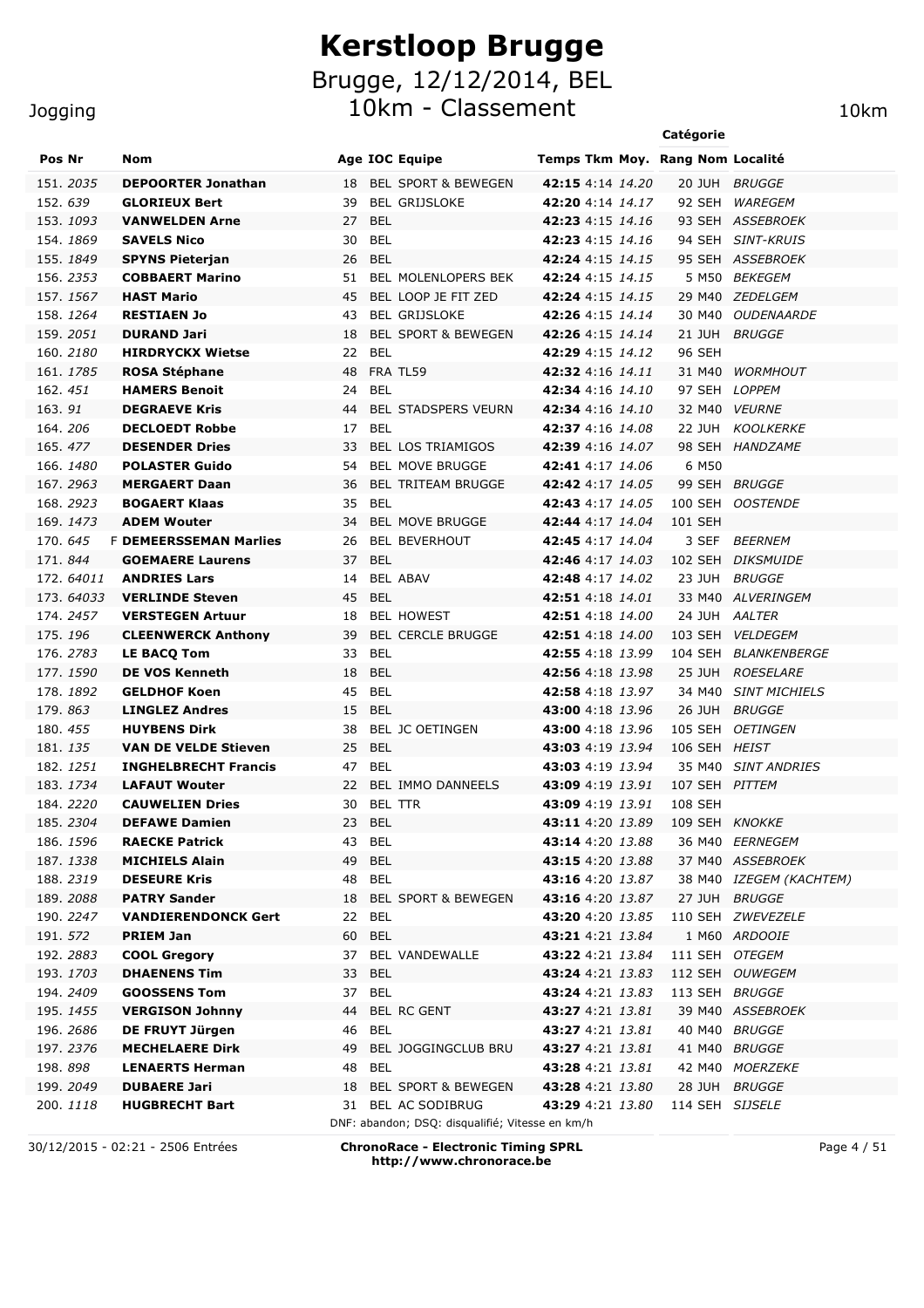Jogging

|                       |                                                 |                                                 |                                      | Catégorie          |                              |
|-----------------------|-------------------------------------------------|-------------------------------------------------|--------------------------------------|--------------------|------------------------------|
| Pos Nr                | Nom                                             | <b>Age IOC Equipe</b>                           | Temps Tkm Moy. Rang Nom Localité     |                    |                              |
| 201.1139              | <b>DEWILDE Robbie</b>                           | <b>BEL</b><br>42                                | 43:29 4:21 13.80                     |                    | 43 M40 SINT ANDRIES          |
| 202. 2585             | <b>DE BRUYN Sander</b>                          | <b>BEL</b><br>24                                | 43:29 4:21 13.80                     | 115 SEH            | <i>BRUGGE</i>                |
| 203.270               | <b>MORTELE Jurgen</b>                           | BEL THE TRUCK COMPA<br>40                       | 43:35 4:22 13.77                     | 44 M40             | <b>BRUGGE</b>                |
| 204.273               | <b>WEMEL Xavier</b>                             | BEL THE TRUCK COMPA<br>34                       | 43:35 4:22 13.77                     | 116 SEH            | <b>DENDERMONDE</b>           |
| 205.2681              | <b>VAN HUYCK Brent</b>                          | <b>BEL</b><br>20                                | <b>43:35</b> 4:22 13.77              | 117 SEH LEUVEN     |                              |
| 206. 2744             | <b>TIJTGAT Frederik</b>                         | 38<br>BEL                                       | <b>43:37</b> 4:22 13.76              | 118 SEH            | WAREGEM                      |
| 207.2233              | <b>MADDENS Conraad</b>                          | <b>BEL</b><br>48                                | <b>43:38</b> 4:22 13.75              | 45 M40             | <b>MENEN</b>                 |
| 208.1401              | <b>HASPESLAGH Thomas</b>                        | <b>BEL</b><br>32                                | <b>43:40</b> 4:22 13.74              | 119 SEH            | <i><b>VARSENARE</b></i>      |
| 209. 2722             | <b>DEMEYER Tom</b>                              | 42<br><b>BEL SPERMALIE BRUGG</b>                | <b>43:40</b> 4:22 13.74              | 46 M40             |                              |
| 210, 1477             | <b>DELOOF Jan</b>                               | <b>BEL MOVE BRUGGE</b><br>44                    | 43:41 4:23 13.74                     | 47 M40             |                              |
| 211.1389              | <b>DHAEZE Thierry</b>                           | <b>BEL</b><br>27                                | <b>43:42</b> 4:23 13.73              |                    | 120 SEH ASSENEDE             |
| 212. 1515             | <b>DEPESTEL Fabian</b>                          | BEL OLYMPIC BRUGGE<br>15                        | 43:42 4:23 13.73                     | 29 JUH             | <b>OOSTKAMP</b>              |
| 213.836               | <b>PAEPE Birgen</b>                             | <b>BEL STADSPERS VEURN</b><br>32                | 43:44 4:23 13.72                     | 121 SEH            | <b>VEURNE</b>                |
| 214.1156              | <b>POLLET Alexander</b>                         | 35<br><b>BEL</b>                                | 43:49 4:23 13.69                     | 122 SEH            | <b>BEKEGEM</b>               |
| 215.2749              | <b>VANDEN BROUCKE Maxim</b>                     | 42 BEL                                          | 43:50 4:23 13.69                     |                    | 48 M40 BRUGGE                |
| 216. 64039            | <b>DEBAEKE Jelmer</b>                           | 32 BEL                                          | 43:50 4:23 13.69                     | 123 SEH BRUGGE     |                              |
| 217.221               | <b>BONNY Bjorn</b>                              | BEL AC SODIBRUG<br>38                           | 43:50 4:23 13.69                     | 124 SEH            | <b>SNELLEGEM</b>             |
| 218, 606              | <b>LEVECQUE Joren</b>                           | <b>BEL</b><br>25                                | 43:51 4:24 13.69                     | 125 SEH            | KOKSIJDE                     |
| 219. 1633             | <b>BAUWENS Dominiek</b>                         | BEL TOYOTA MATERIAL<br>37                       | 43:52 4:24 13.68                     |                    | 126 SEH DEERLIJK             |
| 220. 554              | <b>CLAEYS Tom</b>                               | <b>BEL</b><br>33                                | <b>43:54</b> 4:24 13.67              | 127 SEH            | <i>ZOMERGEM</i>              |
| 221.229               | <b>DEDECKER Rens</b>                            | 28<br><b>BEL MOTOGROUP</b>                      | 43:57 4:24 13.65                     | 128 SEH            | <b>OOSTROZEBEKE</b>          |
| 222.841               | <b>NOTREDAME Karel</b>                          | BEL OL TEGOARE VEUR<br>37                       | 43:58 4:24 13.65                     | 129 SEH KEIEM      |                              |
| 223, 2330             | <b>VERHOFSTEDE Peter</b>                        | BEL A-C BEVERHOUT<br>33                         | 43:59 4:24 13.64                     | 130 SEH            | <b>OEDELEM</b>               |
| 224, 2887<br>225.1148 | <b>LAUKENS Dries</b>                            | 25<br><b>BEL</b>                                | 43:59 4:24 13.64                     | 131 SEH<br>132 SEH | <b>KNESSELARE</b>            |
| 226, 2587             | <b>HELSENS Kenny</b><br><b>GRANDJEAN Cedric</b> | <b>BEL</b><br>29<br><b>BEL</b><br>18            | 43:59 4:24 13.64<br>44:01 4:25 13.63 | 30 JUH             | <b>KESSEL-LO</b>             |
| 227, 741              | <b>F VERLEYEN Elke</b>                          | <b>BEL MOTOGROUP</b><br>31                      | 44:04 4:25 13.62                     | 4 SEF              | <i>IZEGEM</i>                |
| 228.2100              | <b>SOW Babacar</b>                              | <b>BEL SPORT &amp; BEWEGEN</b><br>18            | 44:05 4:25 13.61                     | 31 JUH             | <b>BRUGGE</b>                |
| 229. 1072             | <b>LONCKE Frankie</b>                           | BEL AC SODIBRUG<br>47                           | <b>44:06</b> 4:25 13.61              | 49 M40             | <b>LISSEWEGE</b>             |
| 230. 2084             | <b>OTTE Tim</b>                                 | <b>BEL SPORT &amp; BEWEGEN</b><br>20            | 44:07 4:25 13.60                     | 133 SEH            | <b>BRUGGE</b>                |
| 231.471               | <b>CARREIN Peter</b>                            | <b>BEL</b><br>31                                | 44:07 4:25 13.60                     |                    | 134 SEH ZERKEGEM             |
| 232.964               | <b>DE PREST Tom</b>                             | <b>BEL</b><br>34                                | 44:07 4:25 13.60                     | 135 SEH            | <b>SINT MICHIELS</b>         |
| 233. 2678             | <b>CAPAN Stijn</b>                              | 42<br><b>BEL</b>                                | <b>44:08</b> 4:25 13.60              | 50 M40             | WAREGEM                      |
| 234.63099             | <b>VERHAEGHE Wim</b>                            | 34<br><b>BEL</b>                                | 44:09 4:25 13.59                     | 136 SEH            |                              |
| 235.2377              | <b>FINAUT Sebastien</b>                         | 44 BEL MOLENLOPERS BEK                          | <b>44:09</b> 4:25 13.59              |                    | 51 M40 SNELLEGEM             |
| 236, 63086            | <b>BRUSSELLE Andy</b>                           | 22 BEL                                          | <b>44:12</b> 4:26 13.58              | 137 SEH            |                              |
| 237.2697              | <b>LUYCKX Robbie</b>                            | 35 BEL SPERMALIE BRUGG                          | 44:12 4:26 13.58                     | 138 SEH            |                              |
| 238.2702              | <b>VANMARCKE Stan</b>                           | 34 BEL SPERMALIE BRUGG                          | <b>44:14</b> 4:26 13.57              | 139 SEH            |                              |
| 239. 2675             | <b>CLAERHOUT Tim</b>                            | 27 BEL                                          | <b>44:15</b> 4:26 13.56              |                    | 140 SEH MACHELEN AAN DE LEIE |
| 240.141               | <b>MAHIEU Wim</b>                               | 42 BEL                                          | <b>44:18</b> 4:26 13.55              |                    | 52 M40 JABBEKE               |
| 241.182               | <b>WITTEVRONGEL Steve</b>                       | 46 BEL                                          | 44:19 4:26 13.54                     |                    | 53 M40 BLANKENBERGE          |
|                       | 242. 2567 F DECLERCO Julie                      | 36 BEL                                          | <b>44:19</b> 4:26 13.54              |                    | 5 F35 AVELGEM                |
| 243. 2097             | <b>SCHOUPPE Gil</b>                             | 19 BEL SPORT & BEWEGEN                          | <b>44:19</b> 4:26 13.54              | 141 SEH BRUGGE     |                              |
| 244.2124              | <b>VANHEUVERZWYN Joppe</b>                      | 18 BEL SPORT & BEWEGEN                          | <b>44:19</b> 4:26 13.54              |                    | 32 JUH BRUGGE                |
| 245. 1587             | <b>GOETHALS Wouter</b>                          | 29 BEL                                          | <b>44:19</b> 4:26 13.54              |                    | 142 SEH OEDELEM              |
| 246. 2138             | <b>VERBRUGGE Yoshi</b>                          | 19 BEL SPORT & BEWEGEN                          | <b>44:20</b> 4:26 13.54              | 143 SEH BRUGGE     |                              |
| 247. 2618             | <b>GEERARDYN Jan</b>                            | 48 BEL BEISBROEKLOPERS                          | <b>44:20</b> 4:26 13.54              |                    | 54 M40 JABBEKE               |
| 248.1704              | DE DEKEN Jan                                    | 38 BEL                                          | <b>44:23</b> 4:27 13.52              |                    | 144 SEH OUWEGEM              |
| 249.139               | <b>CLAEYS Yves</b>                              | 47 BEL                                          | 44:24 4:27 13.52                     |                    | 55 M40 ZEDELGEM              |
| 250. <i>2242</i>      | <b>LALEMAN Koen</b>                             | 24 BEL                                          | <b>44:24</b> 4:27 13.52              | 145 SEH BRUGGE     |                              |
|                       |                                                 | DNF: abandon; DSQ: disqualifié; Vitesse en km/h |                                      |                    |                              |

30/12/2015 - 02:21 - 2506 Entrées **ChronoRace - Electronic Timing SPRL http://www.chronorace.be**

Page 5 / 51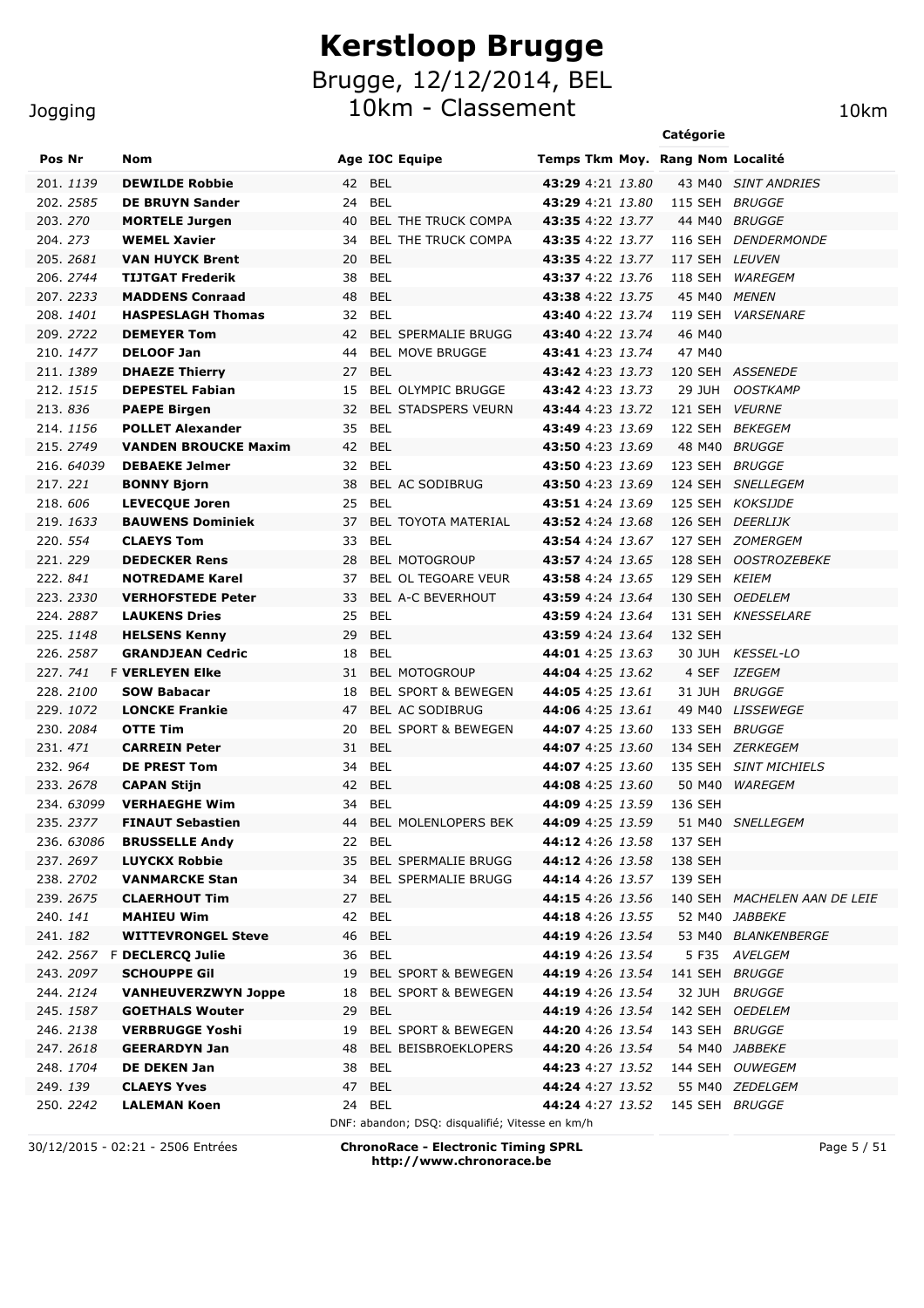#### Jogging

| Pos Nr        |                      | Nom                                                       |                  | <b>Age IOC Equipe</b>                                                     | Temps Tkm Moy. Rang Nom Localité            |                           |                      |
|---------------|----------------------|-----------------------------------------------------------|------------------|---------------------------------------------------------------------------|---------------------------------------------|---------------------------|----------------------|
|               | 251.2037             | <b>DERUYTER Ruben</b>                                     | 20               | <b>BEL SPORT &amp; BEWEGEN</b>                                            | <b>44:25</b> 4:27 13.51                     | 146 SEH BRUGGE            |                      |
|               | 252.2025             | <b>DECOOMAN Bart</b>                                      | 20               | <b>BEL SPORT &amp; BEWEGEN</b>                                            | <b>44:28</b> 4:27 13.50                     | 147 SEH BRUGGE            |                      |
|               | 253. 596             | <b>DE GRYSE Dimitri</b>                                   | BEL<br>30        |                                                                           | <b>44:28</b> 4:27 13.50                     | 148 SEH ZICHEM            |                      |
|               | 254.1796             | <b>DE BREE Frank</b>                                      | <b>BEL</b><br>50 |                                                                           | <b>44:28</b> 4:27 13.49                     |                           | 7 M50 SIJSELE        |
|               | 255, 2289            | <b>VERBRUGGE Hannes</b>                                   | 19               | <b>BEL SPORT &amp; BEWEGEN</b>                                            | 44:30 4:27 13.49                            | 149 SEH                   |                      |
|               | 256.944              | <b>F STRUBBE Fabienne</b>                                 | 47               | BEL JC DE OLIFANT                                                         | <b>44:33</b> 4:28 13.47                     | 2 F45                     | <b>OUDENBURG</b>     |
|               | 257.2183             | <b>GOUWY Jurgen</b>                                       | <b>BEL</b><br>44 |                                                                           | <b>44:33</b> 4:28 13.47                     | 56 M40                    |                      |
|               |                      | 258. 2102 F TEMMERMAN Maxime                              | 20               | <b>BEL SPORT &amp; BEWEGEN</b>                                            | 44:33 4:28 13.47                            |                           | 5 SEF BRUGGE         |
|               | 259.956              | <b>DEGRYSE Peter</b>                                      |                  | 51 BEL DAVOS                                                              | <b>44:33</b> 4:28 13.47                     |                           | 8 M50 BRUGGE         |
|               | 260, 2189            | <b>MAERTENS Steve</b>                                     | 37 BEL           |                                                                           | 44:33 4:28 13.47                            | 150 SEH                   |                      |
|               | 261.2175             | <b>KEIRSE Thomas</b>                                      | 26               | BEL KBC BANK & VERZ                                                       | <b>44:34</b> 4:28 13.47                     | 151 SEH                   |                      |
|               | 262.943              | <b>DEVRIENDT Johan</b>                                    | 51               | BEL JC DE OLIFANT                                                         | <b>44:34</b> 4:28 13.46                     |                           | 9 M50 OUDENBURG      |
|               | 263.402              | <b>DECEUNINCK Hannes</b>                                  | 16               | <b>BEL ECS</b>                                                            | <b>44:35</b> 4:28 13.46                     |                           | 33 JUH ZEEBRUGGE     |
|               | 264.262              | <b>DEVOS Peter</b>                                        | 41               | BEL MARIBRIK                                                              | <b>44:36</b> 4:28 13.46                     |                           | 57 M40 IZEGEM        |
|               | 265.2144             | <b>WILLEMS Jonathan</b>                                   | 21               | <b>BEL SPORT &amp; BEWEGEN</b>                                            | <b>44:38</b> 4:28 13.44                     | 152 SEH BRUGGE            |                      |
|               | 266. 1007            | <b>LIPPENS Luc</b>                                        | 48 BEL           |                                                                           | <b>44:38</b> 4:28 13.44                     | 58 M40                    |                      |
|               | 267.144              | <b>VANDENBERGHE Koen</b>                                  | 47 BEL           |                                                                           | 44:39 4:28 13.44                            |                           | 59 M40 JABBEKE       |
|               | 268.429              | <b>MATTHEEUWS Damien</b>                                  | 31<br>BEL        |                                                                           | 44:39 4:28 13.44                            | 153 SEH BRUGGE            |                      |
|               | 269. 1207            | <b>BRAEM Hans</b>                                         | 36 BEL           |                                                                           | 44:42 4:29 13.43                            | 154 SEH                   |                      |
|               | 270. 2027            | <b>DEHAENE Kevin</b>                                      | 19               | <b>BEL SPORT &amp; BEWEGEN</b>                                            | 44:44 4:29 13.42                            | 155 SEH                   | <i>BRUGGE</i>        |
|               | 271.1712             | <b>SAELENS Daan</b>                                       | 37<br><b>BEL</b> |                                                                           | <b>44:44</b> 4:29 13.42                     |                           | 156 SEH ASSEBROEK    |
|               | 272. 1794            | <b>MAEYAERT Baptiste</b>                                  | 13<br>BEL        |                                                                           | <b>44:45</b> 4:29 13.41                     | 34 JUH                    | <i>JABBEKE</i>       |
|               | 273. 2031            | <b>DEMEESTER Gian</b>                                     | 19               | <b>BEL SPORT &amp; BEWEGEN</b>                                            | 44:45 4:29 13.41                            | 157 SEH BRUGGE            |                      |
|               | 274.1779             | <b>PROOT Peter</b>                                        | 32 BEL<br>19     |                                                                           | 44:46 4:29 13.41                            | 158 SEH                   | <i>MALDEGEM</i>      |
|               | 275.2116<br>276.2460 | <b>VANDEPLASSCHE Robbe</b><br><b>PEREIRA SIMOES Senna</b> | 19               | <b>BEL SPORT &amp; BEWEGEN</b><br><b>BEL HOWEST</b>                       | 44:47 4:29 13.40<br><b>44:50</b> 4:29 13.39 | 159 SEH BRUGGE<br>160 SEH | <b>OOSTENDE</b>      |
|               | 277.2342             | <b>DE VOS Dries</b>                                       | <b>BEL</b><br>23 |                                                                           | 44:52 4:30 13.37                            |                           | 161 SEH BEERNEM      |
|               | 278.774              | <b>SYS Steven</b>                                         | <b>BEL</b><br>27 |                                                                           | <b>44:53</b> 4:30 13.37                     |                           | 162 SEH DUDZELE      |
|               | 279. 2113            | <b>VANDENBORRE Kenny</b>                                  | 19               | <b>BEL SPORT &amp; BEWEGEN</b>                                            | <b>44:53</b> 4:30 13.37                     | 163 SEH BRUGGE            |                      |
|               | 280. 64043           | <b>GUNST Heikki</b>                                       | BEL<br>34        |                                                                           | <b>44:54</b> 4:30 13.37                     |                           | 164 SEH DE HAAN      |
| 281.68        |                      | <b>VANOOST Detlef</b>                                     | 37 BEL           |                                                                           | <b>44:54</b> 4:30 13.37                     | 165 SEH                   | WEVELGEM             |
|               | 282. 312             | <b>DEWISPELAERE Diederik</b>                              | 30<br>BEL        |                                                                           | <b>44:58</b> 4:30 13.35                     |                           | 166 SEH ASSEBROEK    |
|               |                      | 283. 1343 F CORNELIS Ilse                                 |                  | 37 BEL HOWEST                                                             | <b>45:03</b> 4:31 13.32                     |                           | 6 F35 HERTSBERGE     |
|               | 284.1472             | DE GROOTE Björn                                           |                  | 40 BEL MOVE BRUGGE                                                        | 45:03 4:31 13.32                            | 60 M40                    |                      |
|               | 285.2599             | <b>OHMS Peter</b>                                         |                  | 56 BEL BEISBROEKLOPERS                                                    | 45:03 4:31 13.32                            |                           | 10 M50 BRUGGE        |
|               | 286. 2052            | <b>FLORISSOONE Melvin</b>                                 |                  | 18 BEL SPORT & BEWEGEN                                                    | 45:03 4:31 13.32                            |                           | 35 JUH BRUGGE        |
|               | 287.101              | F DEGRENDEL Sofie                                         | 37 BEL           |                                                                           | 45:05 4:31 13.31                            |                           | 7 F35 KORTRIJK       |
|               | 288.1044             | <b>HENDRIKSE Henk</b>                                     |                  | 51 BEL TCO                                                                | <b>45:05</b> 4:31 13.31                     |                           | 11 M50 BRUGGE        |
|               | 289.310              | <b>BEKEMANS Jeroen</b>                                    | 34 BEL           |                                                                           | <b>45:05</b> 4:31 13.31                     |                           | 167 SEH OOSTENDE     |
| 290. <i>1</i> |                      | DE BROUWER Rob                                            |                  | 54 BEL MOVE BRUGGE                                                        | 45:06 4:31 13.30                            |                           | 12 M50 BRUGGE        |
|               | 291.63101            | <b>CHRISTIAEN Thomas</b>                                  |                  | 22 BEL 1 LO HOWEST                                                        | <b>45:06</b> 4:31 13.30                     |                           | 168 SEH EERNEGEM     |
|               | 292.1017             | <b>CASIER Jelle</b>                                       | 14 BEL           |                                                                           | <b>45:07</b> 4:31 13.30                     |                           | 36 JUH SINT ANDRIES  |
|               | 293. 63070           | <b>LAUWERS Frank</b>                                      |                  | 45 BEL TT DAMME                                                           | 45:08 4:31 13.30                            |                           | 61 M40 SIJSELE       |
|               | 294.2901             | <b>VANDENBUSSCHE Martin</b>                               | 43 BEL           |                                                                           | <b>45:08</b> 4:31 13.30                     |                           | 62 M40 LEISELE       |
|               | 295. 2032            | <b>DEMEESTER Jasper</b>                                   |                  | 19 BEL SPORT & BEWEGEN                                                    | 45:11 4:32 13.28                            | 169 SEH BRUGGE            |                      |
|               | 296. 1754            | <b>VAN VAERENBERGH Pieter</b>                             | 21 BEL           |                                                                           | 45:12 4:32 13.28                            | 170 SEH SIJSELE           |                      |
|               | 297. 2222            | <b>WARLOP Matthias</b>                                    | 30 BEL           |                                                                           | 45:12 4:32 13.28                            |                           | 171 SEH BRUSSEL      |
|               | 298. 2745            | <b>DECALUWE Sam</b>                                       | 21 BEL           |                                                                           | <b>45:12</b> 4:32 13.28                     |                           | 172 SEH OOSTROZEBEKE |
|               | 299. 2230            | <b>DEVOS Sébastien</b>                                    | 20 BEL           |                                                                           | 45:13 4:32 13.27                            |                           | 173 SEH OOSTENDE     |
|               | 300. <i>484</i>      | DE WILDE Cédéric                                          |                  | 30 BEL OPTIEK DE WILDE<br>DNF: abandon; DSQ: disqualifié; Vitesse en km/h | <b>45:14</b> 4:32 13.27                     |                           | 174 SEH DE HAAN      |

30/12/2015 - 02:21 - 2506 Entrées **ChronoRace - Electronic Timing SPRL http://www.chronorace.be**

Page 6 / 51

**Catégorie**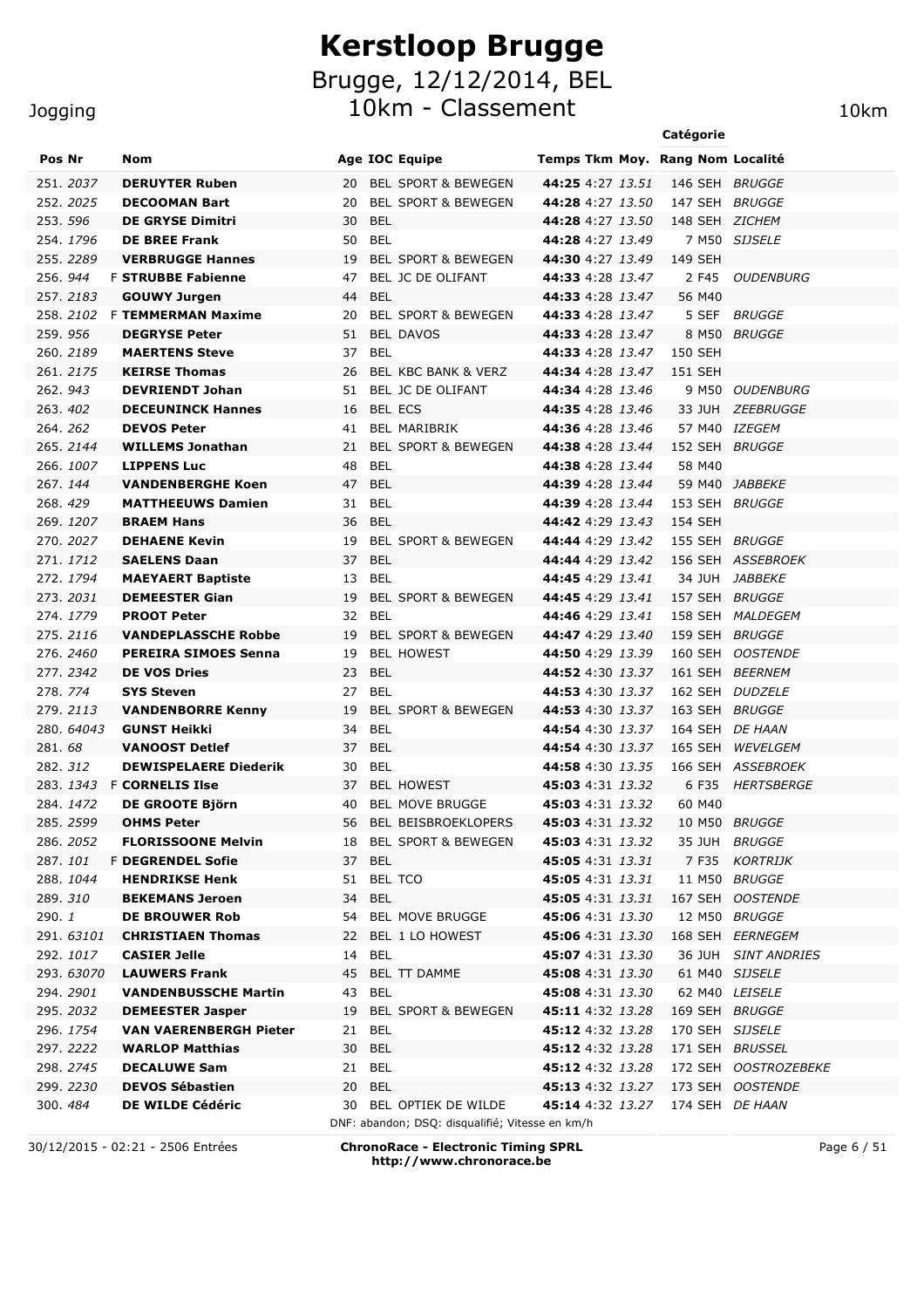10km - Classement 10km

#### Jogging

| Pos Nr                | Nom                                            | <b>Age IOC Equipe</b>                             | Temps Tkm Moy. Rang Nom Localité                   |                 |                          |
|-----------------------|------------------------------------------------|---------------------------------------------------|----------------------------------------------------|-----------------|--------------------------|
| 301, 2943             | <b>MAURISSEN Joost</b>                         | 30<br>BEL BEN DOVER                               | 45:15 4:32 13.26                                   |                 | 175 SEH HERENTHOUT       |
| 302. 2535             | <b>COUFFEZ Frank</b>                           | <b>BEL MOVE BRUGGE</b><br>49                      | 45:15 4:32 13.26                                   | 63 M40          |                          |
| 303. 2735             | <b>ARNOU Steve</b>                             | 42 BEL                                            | 45:16 4:32 13.26                                   |                 | 64 M40 NIEUWMUNSTER      |
| 304. 763              | <b>F CLAEYS Sharon</b>                         | BEL BLANCO AJV/RCG<br>26                          | 45:16 4:32 13.26                                   | 6 SEF           | <i>OEDELEM</i>           |
| 305.1300              | <b>DEDEYNE Gerdi</b>                           | 35 BEL                                            | 45:18 4:32 13.25                                   |                 | 176 SEH OOSTKAMP         |
| 306.1301              | <b>VANDEWALLE Pedro</b>                        | 32 BEL                                            | 45:19 4:32 13.24                                   |                 | 177 SEH VELDEGEM         |
| 307. 2551             | <b>SEGAERT Thomas</b>                          | 30 BEL                                            | <b>45:20</b> 4:32 13.24                            |                 | 178 SEH KORTEMARK        |
| 308.95                | <b>DE BOIS Roland</b>                          | BEL RCG-BLANCO<br>60                              | 45:22 4:33 13.23                                   |                 | 2 M60 ST JORIS - BEERNEM |
| 309. 2851             | <b>DAELS Nicolas</b>                           | 13 BEL                                            | <b>45:25</b> 4:33 13.21                            |                 | 37 JUH ST ANDRIES        |
| 310.919               | <b>DECEUR Marc</b>                             | BEL LOS TRI AMIGOS<br>51                          | <b>45:26</b> 4:33 13.21                            |                 | 13 M50 BRUGGE            |
| 311.148               | <b>LANCKRIET Marc</b>                          | 52 BEL ECS                                        | <b>45:28</b> 4:33 13.20                            |                 | 14 M50 LISSEWEGE         |
| 312. 1215             | <b>KETELS Ronny</b>                            | <b>BEL GISTELSE JOGGIN</b><br>49                  | <b>45:30</b> 4:33 13.19                            | 65 M40 GISTEL   |                          |
| 313.2140              | <b>VERLINDEN Jeroen</b>                        | <b>BEL SPORT &amp; BEWEGEN</b><br>21              | <b>45:34</b> 4:34 13.17                            | 179 SEH BRUGGE  |                          |
| 314, 2888             | <b>WILLEMS Bastiaan</b>                        | <b>BEL</b><br>25                                  | <b>45:35</b> 4:34 13.16                            | 180 SEH ADEGEM  |                          |
| 315.2216              | <b>DE MILDE Simon</b>                          | <b>BEL</b><br>30                                  | <b>45:37</b> 4:34 13.16                            | 181 SEH         |                          |
| 316. 365              | <b>CORDY Stefaan</b>                           | 41<br>BEL                                         | 45:38 4:34 13.15                                   | 66 M40          | GENTBRUGGE               |
| 317.992               | <b>DECAT Jan</b>                               | <b>BEL</b><br>38                                  | 45:39 4:34 13.15                                   |                 | 182 SEH ADINKERKE        |
| 318. 1623             | <b>DE CLERCQ Lander</b>                        | <b>BEL</b><br>24                                  | 45:39 4:34 13.15                                   |                 | 183 SEH KOKSIJDE         |
| 319. 1576             | <b>VANDEKERCKHOVE Andy</b>                     | BEL LOOP JE FIT ZED<br>43                         | 45:39 4:34 13.14                                   |                 | 67 M40 ZEDELGEM          |
| 320. 1690             | <b>LARUELLE Jürgen</b>                         | <b>BEL</b><br>35                                  | 45:40 4:34 13.14                                   | 184 SEH SIJSELE |                          |
| 321.2827              | <b>F VAN LOKEREN Eva</b>                       | <b>BEL</b><br>38                                  | 45:43 4:35 13.13                                   | 8 F35           | <b>SCHELDERODE</b>       |
| 322. 2093             | <b>QUINTELIER Timo</b>                         | <b>BEL SPORT &amp; BEWEGEN</b><br>21              | <b>45:44</b> 4:35 13.12                            | 185 SEH BRUGGE  |                          |
| 323. 1241             | <b>MAKSOUDI Sebastiaan</b>                     | <b>BEL</b><br>31                                  | <b>45:45</b> 4:35 13.12                            | 186 SEH         |                          |
| 324.1841              | <b>DELEU Peter</b>                             | <b>BEL</b><br>44                                  | 45:46 4:35 13.11                                   | 68 M40          | WIELSBEKE                |
| 325.1220              | <b>GERMONPREZ Maties</b>                       | <b>BEL</b><br>13                                  | 45:47 4:35 13.11                                   |                 | 38 JUH VEURNE            |
| 326. <i>1481</i>      | <b>F STUBBE Louise</b>                         | <b>BEL MOVE BRUGGE</b><br>20                      | 45:47 4:35 13.11                                   | 7 SEF           |                          |
| 327, 2288             | <b>NEVEJANS Bertel</b>                         | 20<br><b>BEL SPORT EN BEWEGE</b>                  | 45:47 4:35 13.11                                   |                 | 187 SEH ZWIJNAARDE       |
| 328.2532              | <b>STUBBE Frank</b>                            | <b>BEL MOVE BRUGGE</b><br>49                      | 45:47 4:35 13.11                                   | 69 M40          |                          |
| 329.2889              | <b>STRUBBE Kristof</b>                         | <b>BEL</b><br>43                                  | 45:48 4:35 13.10                                   |                 | 70 M40 HOOGLEDE          |
| 330.2846              | <b>NEYRINCK Iwein</b>                          | BEL AC SJAS PATAT<br>34                           | 45:52 4:36 13.09                                   |                 | 188 SEH ARDOOIE          |
| 331.2473              | <b>VAN NIEUWENHOVE Jelle</b>                   | 32 BEL ONSLOW.BE                                  | <b>45:54</b> 4:36 13.08                            | 189 SEH LEBBEKE |                          |
| 332.2807              | <b>SOENENS Jarl</b>                            | <b>BEL RACING BRUGGE B</b><br>14                  | <b>45:55</b> 4:36 13.07                            |                 | 39 JUH ROLLEGEM-KAPELLE  |
| 333.2058<br>334, 1585 | <b>HEMELSOET Nathan</b><br><b>VANDAMME Tim</b> | <b>BEL SPORT &amp; BEWEGEN</b><br>20<br>BEL<br>24 | <b>45:58</b> 4:36 13.05<br><b>46:00</b> 4:36 13.05 | 190 SEH BRUGGE  | 191 SEH SINT-ANDRIES     |
| 335, 1066             | <b>VANTIEGHEM Geert</b>                        | 43 BEL                                            | 46:00 4:36 13.05                                   |                 | 71 M40 BRUGGE            |
| 336.1281              | <b>BOSSUWE Mo</b>                              | 45 BEL                                            | 46:00 4:36 13.05                                   |                 | 72 M40 OOSTENDE          |
| 337.2668              | DE PANNEMAEKER Aaron                           | 32 BEL                                            | <b>46:01</b> 4:37 13.04                            |                 | 192 SEH LOCHRISTI        |
| 338.2609              | <b>LASOEN Gino</b>                             | 43 BEL BEISBROEKLOPERS                            | 46:01 4:37 13.04                                   |                 | 73 M40 VELDEGEM          |
| 339. 1674             | <b>DEMEYER Maurice</b>                         | 18 BEL                                            | <b>46:02</b> 4:37 13.04                            |                 | 40 JUH ASSEBROEK         |
| 340. 1677             | <b>DEFORCE Joey</b>                            | 27 BEL                                            | <b>46:02</b> 4:37 13.04                            |                 | 193 SEH BEERNEM          |
| 341.2302              | <b>DE JAEGHER Bart</b>                         | 34 BEL                                            | 46:02 4:37 13.04                                   |                 | 194 SEH ASSEBROEK        |
| 342. 1827             | <b>VERMANDER Frederik</b>                      | 32 BEL IMMO FRANCOIS                              | <b>46:02</b> 4:37 13.03                            |                 | 195 SEH DIKSMUIDE        |
| 343. 64012            | <b>COOMAN Jordi</b>                            | 31 BEL                                            | 46:04 4:37 13.03                                   |                 | 196 SEH SINT-KRUIS       |
| 344. 1638             | <b>COORDE Jan</b>                              | 36 BEL                                            | <b>46:08</b> 4:37 13.01                            |                 | 197 SEH UITKERKE         |
| 345.2186              | <b>MALYSSE Wim</b>                             | 38 BEL                                            | <b>46:08</b> 4:37 13.01                            | 198 SEH         |                          |
| 346. 336              | <b>VAN DER GOOT Koenraad</b>                   | 37 BEL                                            | 46:09 4:37 13.00                                   |                 | 199 SEH SINT MICHIELS    |
| 347.798               | <b>BERNARD Sinnaeve</b>                        | 31 BEL                                            | <b>46:12</b> 4:38 12.99                            | 200 SEH GENT    |                          |
| 348.416               | <b>MAENHOUDT Dimitri</b>                       | 45 BEL                                            | <b>46:12</b> 4:38 12.99                            |                 | 74 M40 KAMPENHOUT        |
| 349. 1602             | <b>VERBUST Sven</b>                            | 39 BEL                                            | <b>46:12</b> 4:38 12.99                            |                 | 201 SEH SINT KRUIS       |
| 350.681               | <b>FEYS Robbe</b>                              | 15 BEL PREVEBO VEURNE                             | <b>46:13</b> 4:38 12.99                            |                 | 41 JUH VEURNE            |
|                       |                                                | DNF: abandon; DSQ: disqualifié; Vitesse en km/h   |                                                    |                 |                          |

30/12/2015 - 02:21 - 2506 Entrées **ChronoRace - Electronic Timing SPRL http://www.chronorace.be**

Page 7 / 51

**Catégorie**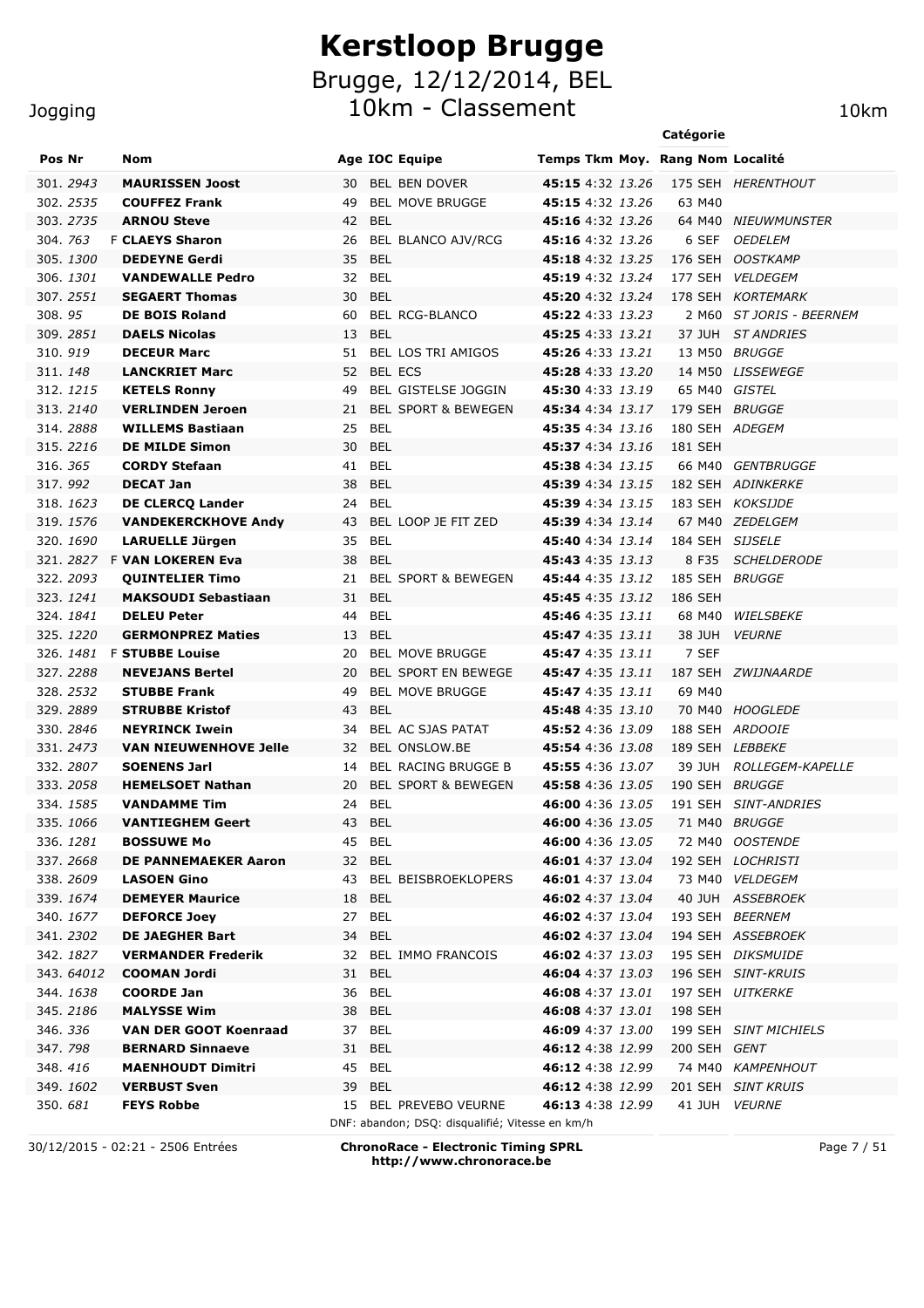10km - Classement 10km 10km

|                  |                              |        |                                |                                  | Catégorie       |                            |
|------------------|------------------------------|--------|--------------------------------|----------------------------------|-----------------|----------------------------|
| Pos Nr           | <b>Nom</b>                   |        | <b>Age IOC Equipe</b>          | Temps Tkm Moy. Rang Nom Localité |                 |                            |
| 351. 797         | F JACQUELINE Wild            | 31 GBR |                                | 46:14 4:38 12.98                 | 8 SEF GENT      |                            |
| 352. <i>1302</i> | <b>CLAEYS Jurgen</b>         | 41 BEL |                                | 46:14 4:38 12.98                 |                 | 75 M40 OOSTKAMP            |
| 353. <i>2019</i> | <b>COUSSEMENT Benoit</b>     | 18     | <b>BEL SPORT &amp; BEWEGEN</b> | 46:14 4:38 12.98                 |                 | 42 JUH BRUGGE              |
| 354. <i>1759</i> | <b>AUGUSTYN Dieter</b>       | 37 BEL |                                | <b>46:17</b> 4:38 12.96          |                 | 202 SEH ZOMERGEM           |
| 355. <i>2472</i> | <b>HEUVINCK Filip</b>        | 45     | BEL ONSLOW.BE                  | <b>46:18</b> 4:38 12.96          |                 | 76 M40 DENDERMONDE         |
| 356. <i>2465</i> | <b>DEWULF Jurre</b>          | 18     | <b>BEL HOWEST</b>              | <b>46:19</b> 4:38 12.96          |                 | 43 JUH BLANKENBERGE        |
| 357. <i>2000</i> | <b>SEGAERT Mathias</b>       | 27     | <b>BEL</b>                     | 46:21 4:39 12.95                 |                 | 203 SEH KORTEMARK          |
| 358. <i>1548</i> | <b>SIMOENS Steven</b>        | 41     | <b>BEL</b>                     | 46:21 4:39 12.95                 |                 | 77 M40 BRUGGE              |
| 359. <i>2918</i> | <b>DE BACKER Marnix</b>      |        | 52 BEL DAPALO                  | 46:21 4:39 12.95                 |                 | 15 M50 MOORSLEDE           |
| 360. <i>849</i>  | <b>DE CUYPER Simon</b>       | 28     | <b>BEL</b>                     | 46:21 4:39 12.95                 | 204 SEH BRUGGE  |                            |
| 361. <i>1953</i> | <b>DE COUSSEMAKER Diony</b>  | 19     | <b>BEL</b>                     | 46:22 4:39 12.94                 |                 | 205 SEH SINT-ANDRIES       |
| 362. <i>1280</i> | <b>POLLET Bart</b>           | 39     | <b>BEL</b>                     | 46:23 4:39 12.94                 |                 | 206 SEH BREDENE            |
| 363. 2249        | <b>GODDERIS Filip</b>        | 36     | <b>BEL</b>                     | <b>46:25</b> 4:39 12.93          | 207 SEH         | <b>OOSTKAMP</b>            |
| 364. <i>1942</i> | <b>PIETERS David</b>         | 29     | <b>BEL BELFIUS BRUGS O</b>     | 46:25 4:39 12.93                 | 208 SEH GENT    |                            |
| 365. 624         | <b>PATTEEUW Jens</b>         | 32 BEL |                                | <b>46:25</b> 4:39 12.93          |                 | 209 SEH BLANKENBERGE       |
| 366. <i>2143</i> | <b>WEISS Dempsey</b>         | 19     | <b>BEL SPORT &amp; BEWEGEN</b> | 46:26 4:39 12.92                 | 210 SEH BRUGGE  |                            |
| 367. <i>2173</i> | <b>JACXSENS Luk</b>          | 54     | BEL KBC BANK & VERZ            | <b>46:27</b> 4:39 12.92          | 16 M50          |                            |
| 368. <i>1067</i> | <b>GELAUDE Matthias</b>      | 36     | BEL                            | 46:27 4:39 12.92                 | 211 SEH SIJSELE |                            |
| 369. <i>1018</i> | <b>PAERMENTIER Michiel</b>   | 14     | BEL                            | <b>46:29</b> 4:39 12.91          |                 | 44 JUH SINT ANDRIES        |
| 370.2717         | <b>CLAEYS Korneel</b>        | 32     | <b>BEL SPERMALIE BRUGG</b>     | 46:30 4:39 12.91                 | 212 SEH         |                            |
| 371, 2716        | <b>DEGEYTER Benjamin</b>     | 27     | <b>BEL SPERMALIE BRUGG</b>     | <b>46:31</b> 4:40 12.90          | 213 SEH         |                            |
| 372. <i>2181</i> | <b>COUTO Geraldo</b>         | 48     | BEL                            | <b>46:36</b> 4:40 12.88          | 78 M40          |                            |
| 373. <i>80</i>   | <b>DURIVAULT Danny</b>       |        | 51 BEL ///                     | 46:36 4:40 12.88                 |                 | 17 M50 OOSTDUINKERKE       |
| 374.2509         | <b>DALEWYN Thierry</b>       | 58     | BEL CLUB BRUGGE KV             | 46:37 4:40 12.87                 |                 | 18 M50 ANZEGEM             |
| 375.2154         | <b>CHERLET Ruben</b>         | 31     | <b>BEL SPORT &amp; BEWEGEN</b> | <b>46:40</b> 4:40 12.86          | 214 SEH BRUGGE  |                            |
| 376. 2236        | <b>F BULCKE Katleen</b>      | 38     | BEL MACW-DIKSMUIDE             | <b>46:40</b> 4:40 12.86          | 9 F35           | <b>DIKSMUIDE</b>           |
| 377.2115         | <b>VANDENDRIESSCHE Yentl</b> | 18     | <b>BEL SPORT &amp; BEWEGEN</b> | <b>46:43</b> 4:41 12.85          |                 | 45 JUH BRUGGE              |
| 378. <i>1470</i> | <b>DE HONDT Glenn</b>        | 28     | <b>BEL MOVE BRUGGE</b>         | <b>46:43</b> 4:41 12.84          | 215 SEH         |                            |
| 379. <i>1792</i> | <b>MAEYAERT Nathan</b>       | 11 BEL |                                | <b>46:44</b> 4:41  12.84         |                 | 1 DEH JABBEKE              |
| 380. <i>1967</i> | <b>DEPARCQ Pieter</b>        | 32 BEL |                                | 46:46 4:41 12.83                 | 216 SEH         | <b>WESTROZEBEKE</b>        |
| 381. <i>197</i>  | <b>VAN MAELE Jeroen</b>      | 18     | BEL DE BEISBROEKLOP            | <b>46:46</b> 4:41 12.83          | 46 JUH          | <b>VARSENARE</b>           |
| 382. <i>745</i>  | <b>VERMEIREN Peter</b>       | 40     | <b>BEL MOTOGROUP</b>           | <b>46:47</b> 4:41 12.83          |                 | 79 M40 OUDENAARDE          |
| 383. 264         | <b>MOCEAU Fabian</b>         | 45     | BEL MARIBRIK                   | 46:48 4:41 12.82                 |                 | 80 M40 HARELBEKE           |
| 384. <i>131</i>  | <b>F DE BAETS Soetkin</b>    | 30     | <b>BEL</b>                     | 46:49 4:41 12.82                 |                 | 9 SEF SINT-AMANDSBERG      |
| 385. 1605        | <b>DEVINCK Tom</b>           | 22     | <b>BEL</b>                     | 46:49 4:41 12.82 217 SEH VEURNE  |                 |                            |
| 386. <i>2838</i> | <b>GROOSMAN Youri</b>        |        | 43 BEL SMO-SPECIALIZED         | <b>46:49</b> 4:41 <i>12.82</i>   |                 | 81 M40 SINT-LAUREINS       |
| 387. <i>1487</i> | <b>RICHARDS Peter James</b>  |        | 36 BEL MOVE BRUGGE             | <b>46:50</b> 4:41 12.82          | 218 SEH         |                            |
| 388. <i>2478</i> | <b>DEJAEGHERE Alain</b>      |        | 50 BEL 3TK                     | <b>46:51</b> 4:42 12.81          |                 | 19 M50 KNOKKE-HEIST        |
| 389. <i>2320</i> | <b>DE CLOEDT Jesse</b>       | 18 BEL |                                | <b>46:51</b> 4:42 12.81          |                 | 47 JUH BRUGGE              |
| 390. <i>1570</i> | <b>ROGIERS Paul</b>          |        | 54 BEL LOOP JE FIT ZED         | <b>46:53</b> 4:42  12.80         |                 | 20 M50 <i>ZEDELGEM</i>     |
| 391. <i>288</i>  | <b>STROO Nico</b>            |        | 37 BEL TCD                     | <b>46:56</b> 4:42 12.79          |                 | 219 SEH KNESSELARE         |
| 392. <i>1875</i> | <b>MONBAILLIU Stijn</b>      |        | 25 BEL QUARTUS VEURNE          | 46:56 4:42 12.79                 |                 | 220 SEH DIKSMUIDE          |
| 393. <i>2913</i> | <b>DEWAELE Boo</b>           | 16 BEL |                                | <b>46:56</b> 4:42 12.79          | 48 JUH LAUWE    |                            |
| 394. <i>1881</i> | <b>GANTOIS Eric</b>          |        | 42 BEL QUARTUS VEURNE          | <b>46:57</b> 4:42 12.78          |                 | 82 M40 POPERINGE           |
| 394. <i>2849</i> | <b>WOLLAERT Peter</b>        |        | 42 BEL LO RUNNERS              | <b>46:57</b> 4:42 12.78          |                 | 82 M40 LOCHRISTI           |
| 396. <i>597</i>  | <b>VAN EENOO Geert</b>       |        | 41 BEL MCCANN3TEAM BRU         | 47:00 4:42 12.77                 |                 | 84 M40 <i>SINT-ANDRIES</i> |
| 397. <i>220</i>  | <b>VERMEULEN Ruben</b>       | 34 BEL |                                | <b>47:01</b> 4:43 12.77          | 221 SEH         |                            |
| 398. <i>2028</i> | <b>DEJONGH Jari</b>          |        | 18 BEL SPORT & BEWEGEN         | 47:01 4:43 12.76                 |                 | 49 JUH BRUGGE              |

DNF: abandon; DSQ: disqualifié; Vitesse en km/h 30/12/2015 - 02:21 - 2506 Entrées **ChronoRace - Electronic Timing SPRL http://www.chronorace.be**

399. *1103* **NUYTS Erik** 49 BEL KREKENLOPERS **47:01** 4:43 *12.76* 85 M40 *EEKLO* 400. *2553* **SIMONS Jimmy** 45 BEL **47:02** 4:43 *12.76* 86 M40 *SNELLEGEM*

Page 8 / 51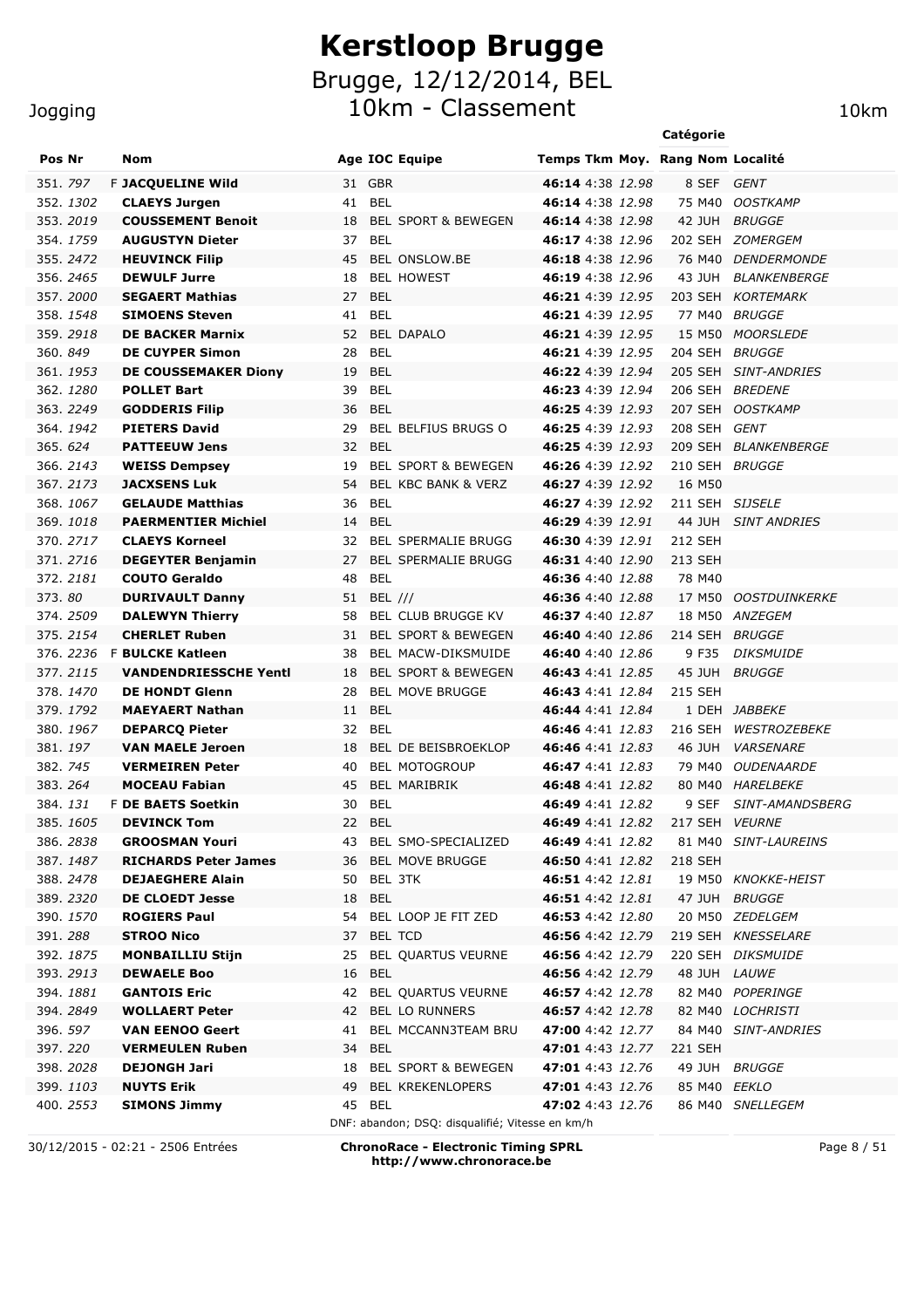|                  |                                |    |                                |                                   | Catégorie      |                                   |
|------------------|--------------------------------|----|--------------------------------|-----------------------------------|----------------|-----------------------------------|
| Pos Nr           | Nom                            |    | Age IOC Equipe                 | Temps Tkm Moy. Rang Nom Localité  |                |                                   |
| 401.433          | <b>CREYTENS Philippe</b>       | 24 | <b>BEL</b>                     | 47:02 4:43 12.76                  |                | 222 SEH BLANKENBERGE              |
| 402. 2245        | <b>DE CLERCK Tom</b>           | 35 | <b>BEL</b>                     | 47:03 4:43 12.75                  | 223 SEH HAMME  |                                   |
| 403.2070         | <b>MARCUSNEKLUDOFF Arnaud</b>  | 21 | <b>BEL SPORT &amp; BEWEGEN</b> | 47:04 4:43 12.75                  | 224 SEH BRUGGE |                                   |
| 404.865          | <b>VAN DE KERCKHOVE Luc</b>    | 46 | <b>BEL LO-RUNNERS</b>          | 47:04 4:43 12.75                  |                | 87 M40 LOCHRISTI                  |
| 405.636          | <b>D'HONDT Dick</b>            | 38 | <b>BEL</b>                     | 47:05 4:43 12.74                  |                | 225 SEH LISSEWEGE                 |
| 406.2856         | <b>BEKEMANS Thomas</b>         | 33 | <b>BEL</b>                     | 47:08 4:43 12.73                  | 226 SEH BRUGGE |                                   |
| 407.2131         | <b>VANPOUCKE Jelle</b>         | 19 | <b>BEL SPORT &amp; BEWEGEN</b> | 47:08 4:43 12.73                  | 227 SEH BRUGGE |                                   |
| 408.2569         | <b>F RICOUR Maurine</b>        | 23 | BEL                            | <b>47:08</b> 4:43 12.73           | 10 SEF         | <b>BEVER</b>                      |
| 409.1364         | <b>VAN NEVEL Koen</b>          | 40 | <b>BEL</b>                     | <b>47:09</b> 4:43 12.73           | 88 M40         | <b>OUDENBURG</b>                  |
| 410.83           | <b>JESSE Lormans</b>           | 21 | BEL LT                         | 47:11 4:44 12.72                  | 228 SEH        | LICHTAART                         |
|                  | 411. 5447 F OCHOTNICKA Barbara | 24 | <b>BEL COLLEGE OF EURO</b>     | 47:11 4:44 12.72                  | 11 SEF         | <b>BRUGES</b>                     |
| 412.688          | <b>JACQUES Seppe</b>           | 13 | <b>BEL LES CULOTTES</b>        | 47:12 4:44 12.71                  | 50 JUH         | <i>BRUGGE</i>                     |
|                  | 413. 64013 F VANDAMME Nancy    | 47 | <b>BEL NO LIMIT TEAM</b>       | 47:13 4:44 12.71                  | 3 F45          | <i><b>INGELMUNSTER</b></i>        |
| 414, 414         | <b>DE RUIJTER Bob</b>          | 37 | <b>BEL ECS</b>                 | 47:14 4:44 12.70                  |                | 229 SEH ZEEBRUGGE                 |
| 415, 901         | <b>FEVERY Wouter</b>           | 32 | <b>BEL LOS TRI AMIGOS</b>      | 47:15 4:44 12.70                  | 230 SEH BRUGGE |                                   |
| 416. 1621        | <b>VAN BREUSEGEM Pascal</b>    | 50 | <b>BEL GENTLOOPT.BE</b>        | 47:17 4:44 12.69                  |                | 21 M50 GIJZENZELE                 |
| 417, 899         | <b>GHYLLEBERT Wim</b>          | 40 | <b>BEL CNH</b>                 | 47:20 4:44 12.68                  | 89 M40         | <b>LICHTERVELDE</b>               |
| 418.738          | <b>VERHULST David</b>          | 38 | <b>BEL MOTOGROUP</b>           | <b>47:20</b> 4:44 12.68           |                | 231 SEH MARKEGEM                  |
| 419.2333         | <b>DERYCKERE Korneel</b>       | 33 | <b>BEL LES CULOTTES</b>        | <b>47:21</b> 4:45 12.67           |                | 232 SEH SINT-KRUIS                |
| 420. 2956        | <b>BURGGRAEVE Rune</b>         | 14 | <b>BEL</b>                     | 47:22 4:45 12.67                  | 51 JUH         | <b>ST-ANDRIES</b>                 |
| 421.413          | <b>F BOEL Mechtild</b>         | 24 | <b>BEL ECS</b>                 | <b>47:22</b> 4:45 12.67           |                | 12 SEF ZEEBRUGGE                  |
| 422.1468         | <b>F DE BROUWER Britt</b>      | 24 | <b>BEL MOVE BRUGGE</b>         | <b>47:22</b> 4:45 12.67           | 13 SEF         |                                   |
| 423. 1655        | <b>STROOBANT Simon</b>         | 24 | <b>BEL TTW</b>                 | <b>47:22</b> 4:45 12.67           |                | 233 SEH KOKSIJDE                  |
| 424.169          | <b>F TOUSSEYN Emma</b>         | 33 | <b>BEL</b>                     | <b>47:23</b> 4:45 12.66           | 14 SEF         | <i>ASSEBROEK</i>                  |
| 425.238          | <b>DIERYCK Ivan</b>            | 50 | <b>BEL STADSPERS VEURN</b>     | <b>47:23</b> 4:45 12.66           | 22 M50         | <i>VEURNE</i>                     |
| 426. <i>1419</i> | <b>VANDEKERCKHOVE Paul</b>     | 59 | BEL                            | <b>47:24</b> 4:45 12.66           |                | 23 M50 BRUGGE                     |
| 427.2610         | <b>SYRYN Filip</b>             | 50 | BEL BEISBROEKLOPERS            | 47:27 4:45 12.65                  | 24 M50         | <b>VARSENARE</b>                  |
| 428.767          | F DEMEULEMEESTER Stéphane      | 47 | BEL DE MANNEN VD VR            | 47:28 4:45 12.64                  | 4 F45          | <b>ZULTE</b>                      |
| 429.1408         | <b>F DOBBELAER Heather</b>     | 21 | <b>BEL</b>                     | 47:28 4:45 12.64                  | 15 SEF         | <b>SINT NIKLAAS</b>               |
| 430. 2078        | <b>MORTIER Nils</b>            | 19 | <b>BEL SPORT &amp; BEWEGEN</b> | 47:28 4:45 12.64                  | 234 SEH        | <b>BRUGGE</b>                     |
| 431.1088         | <b>LEMANT Bart</b>             | 48 | <b>BEL</b>                     | 47:29 4:45 12.64                  |                | 90 M40 SINT ANDRIES               |
| 432.1740         | <b>ANECA Wim</b>               | 38 | <b>BEL HYPOTHEELWINKEL</b>     | <b>47:30</b> 4:45 12.63           |                | 235 SEH BLANKENBERGE              |
| 433. 505         | <b>ELIAS Wannes</b>            | 24 | BEL FIERE FAZANTEN             | <b>47:30</b> 4:45 12.63           | 236 SEH BRUGGE |                                   |
| 434.199          | <b>CALLEEUW Sander</b>         | 16 | <b>BEL DE BEISBROEKLOP</b>     | 47:35 4:46 12.61                  |                | 52 JUH JABBEKE                    |
| 435.955          | <b>BONTE Kenneth</b>           |    | 24 BEL                         | 47:39 4:46 12.59 237 SEH OOSTKAMP |                |                                   |
| 436. <i>1360</i> | <b>PISVIN Christophe</b>       |    | 28 BEL                         | <b>47:40</b> 4:46 12.59           |                | 238 SEH WINGENE                   |
| 437.1402         | <b>SIERENS Rudi</b>            |    | 60 BEL AC SODIBRUG             | <b>47:41</b> 4:47 12.59           |                | 3 M60 BRUGGE                      |
| 438.1820         | <b>DEFONTEYNE Koen</b>         |    | 41 BEL                         | <b>47:41</b> 4:47 12.58           |                | 91 M40 SINT-KRUIS                 |
| 439.2215         | <b>LANDE Matthias</b>          |    | 30 BEL                         | <b>47:43</b> 4:47 12.58           | 239 SEH        |                                   |
| 440. 1221        | <b>VANDENBUSSCHE Wannes</b>    |    | 38 BEL                         | <b>47:48</b> 4:47 12.56           |                | 240 SEH BEKEGEM                   |
| 441.1713         | <b>TRAEN Jasper</b>            |    | 19 BEL                         | <b>47:51</b> 4:48 12.54           |                | 241 SEH ZEDELGEM                  |
| 442.857          | <b>GEENS Robin</b>             |    | 29 BEL                         | <b>47:51</b> 4:48 12.54           |                | 242 SEH BLANKENBERGE              |
| 443. 1702        | <b>DE TIER Xavier</b>          |    | 40 BEL                         | <b>47:52</b> 4:48 12.54           | 92 M40 ZWALM   |                                   |
| 444.2202         | <b>VERHAEGHE Eric</b>          |    | 47 BEL                         | <b>47:53</b> 4:48 12.53           | 93 M40         |                                   |
| 445.682          | <b>VANHULLE Dimitri</b>        |    | 41 BEL                         |                                   |                | 47:53 4:48 12.53 94 M40 ASSEBROEK |
| 446.2566         | <b>LEKIME Samuel</b>           |    | 27 BEL JONQUIÈRE               | <b>47:53</b> 4:48 12.53           |                | 243 SEH ADINKERKE                 |
| 447.1659         | <b>BOLDENS Mario</b>           |    | 39 BEL AVMO TIELT              | <b>47:53</b> 4:48 12.53           | 244 SEH TIELT  |                                   |
| 448.1060         | <b>KEIRSE Siebe</b>            |    | 27 BEL                         | 47:54 4:48 12.53 245 SEH LANDEGEM |                |                                   |

450. *1366* **LINSEELE Stijn** 36 BEL HOTEL GOEZEPUT **47:59** 4:48 *12.51* 246 SEH *BRUGGE* DNF: abandon; DSQ: disqualifié; Vitesse en km/h

449. *2773* **PANHUYSEN Thijs** 14 BEL RACING BRUGGE B **47:56** 4:48 *12.52* 53 JUH *DE PANNE*

30/12/2015 - 02:21 - 2506 Entrées **ChronoRace - Electronic Timing SPRL http://www.chronorace.be**

Page 9 / 51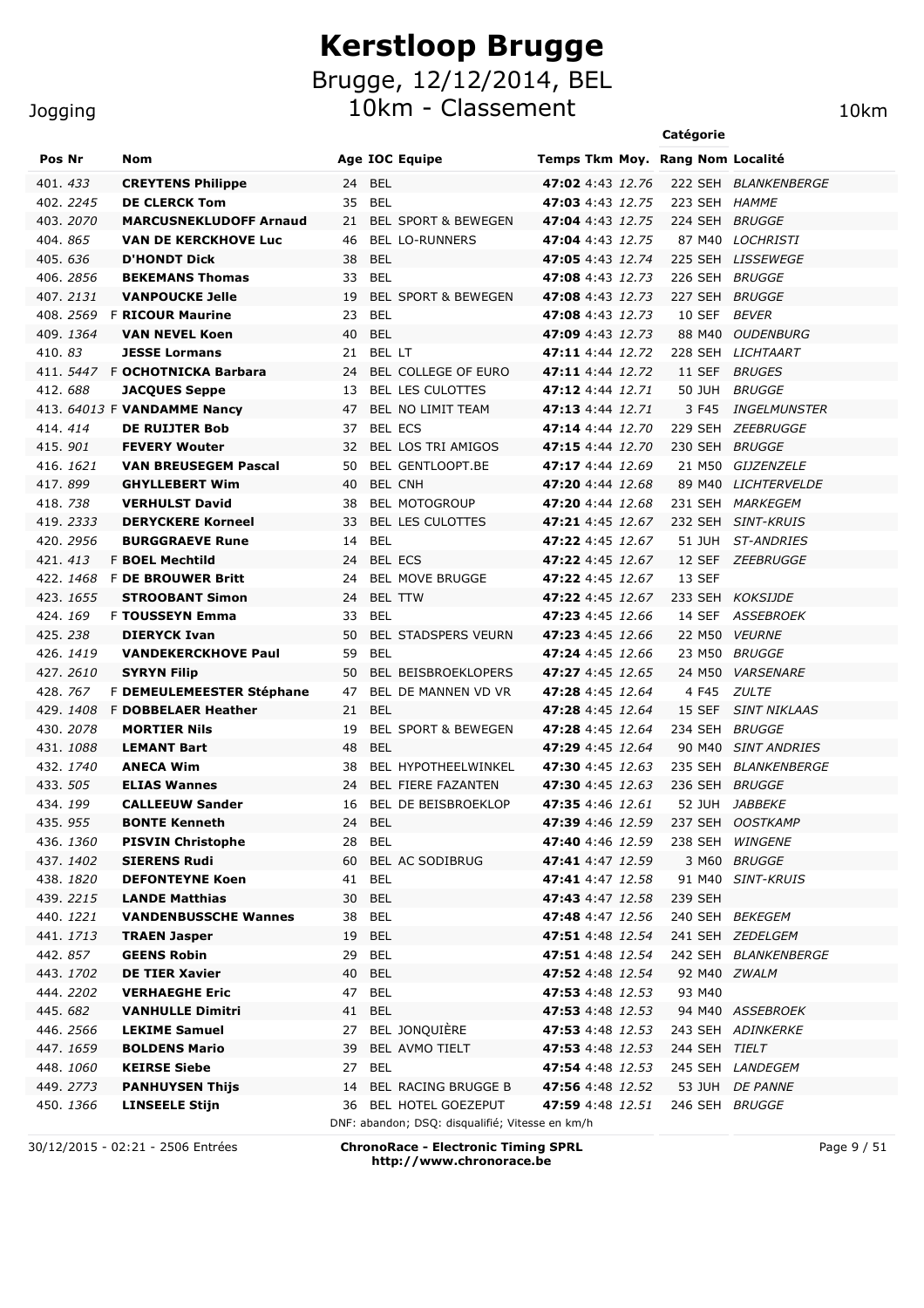#### **Jogging**

| ogging           |                                |                                 | 10km                             |                |                       |
|------------------|--------------------------------|---------------------------------|----------------------------------|----------------|-----------------------|
|                  |                                |                                 |                                  | Catégorie      |                       |
| Pos Nr           | <b>Nom</b>                     | <b>Age IOC Equipe</b>           | Temps Tkm Moy. Rang Nom Localité |                |                       |
| 151. <i>1355</i> | <b>MAENHOUT Thomas</b>         | <b>BEL HOTEL GOEZEPUT</b><br>31 | <b>48:00</b> 4:48 12.50          | 247 SEH        | <i>BRUGGE</i>         |
| 152. <i>891</i>  | <b>MAESEN Dieter</b>           | <b>BEL DECATHLON</b><br>25      | <b>48:00</b> 4:48 12.50          | 248 SEH        | <i>NIEUWPOORT</i>     |
| 153. <i>713</i>  | <b>CARDON Jürgen</b>           | 42 BEL                          | <b>48:00</b> 4:48 12.50          |                | 95 M40 LISSEWEGE      |
| 154. <i>1868</i> | <b>LOGGHE Kris</b>             | BEL<br>47                       | <b>48:02</b> 4:49 12.50          |                | 96 M40 SINT ANDRIES   |
| 155. <i>2666</i> | <b>F VAN DEN BERGHE Sandra</b> | <b>BEL OLYMPIC BRUGGE</b><br>46 | 48:02 4:49 12.49                 | 5 F45          | <i>BRUGGE</i>         |
| 156. 2266        | <b>SANDERS Jeroen</b>          | <b>BEL OXYGEN FITNESS</b><br>25 | 48:03 4:49 12.49                 | 249 SEH        | <i>BRUGGE</i>         |
| 157. <i>1345</i> | <b>LIEVENS Karel</b>           | <b>BEL HOTEL GOEZEPUT</b><br>43 | 48:03 4:49 12.49                 |                | 97 M40 BRUGGE         |
| 158. <i>332</i>  | <b>CALLEBAUT Marc</b>          | BEL<br>52                       | 48:03 4:49 12.49                 | 25 M50         | <i>DEINZE</i>         |
| 159. <i>873</i>  | VAN VIJNCKT Jan                | BEL DOJF<br>26                  | 48:03 4:49 12.49                 | 250 SEH        | <i>MERELBEKE</i>      |
| 160. <i>2452</i> | <b>SOMERS Bram</b>             | <b>BEL CRAFT BENELUX</b><br>32  | 48:04 4:49 12.49                 |                | 251 SEH ZWOLLE ( NED) |
| 161. <i>208</i>  | <b>DECLEIR Mathias</b>         | 24 BEL                          | 48:04 4:49 12.48                 | 252 SEH STADEN |                       |
| 162. <i>185</i>  | <b>DE GROOTE Peter</b>         | 51<br>BEL                       | 48:06 4:49 12.48                 | 26 M50         | WAARDAMME             |
| 163 1616         | <b>DEHAEMERS Pascal</b>        | 35 RFI                          | $48.06$ 4.49 12.48               |                | 253 SEH ASSERROFK     |

|          | 454. <i>1868</i> | <b>LOGGHE Kris</b>                | 47 BEL           |                                                 | <b>48:02</b> 4:49 12.50        |                 | 96 M40 SINT ANDRIES   |
|----------|------------------|-----------------------------------|------------------|-------------------------------------------------|--------------------------------|-----------------|-----------------------|
|          |                  | 455. 2666 F VAN DEN BERGHE Sandra | 46               | BEL OLYMPIC BRUGGE                              | <b>48:02</b> 4:49 12.49        |                 | 5 F45 BRUGGE          |
|          | 456.2266         | <b>SANDERS Jeroen</b>             | 25               | BEL OXYGEN FITNESS                              | <b>48:03</b> 4:49 12.49        | 249 SEH BRUGGE  |                       |
|          | 457.1345         | <b>LIEVENS Karel</b>              | 43               | BEL HOTEL GOEZEPUT                              | <b>48:03</b> 4:49 12.49        |                 | 97 M40 BRUGGE         |
|          | 458.332          | <b>CALLEBAUT Marc</b>             | 52 BEL           |                                                 | <b>48:03</b> 4:49 12.49        |                 | 25 M50 DEINZE         |
|          | 459.873          | <b>VAN VIJNCKT Jan</b>            | 26               | BEL DOJF                                        | <b>48:03</b> 4:49 12.49        |                 | 250 SEH MERELBEKE     |
|          | 460. 2452        | <b>SOMERS Bram</b>                | 32               | <b>BEL CRAFT BENELUX</b>                        | <b>48:04</b> 4:49 12.49        |                 | 251 SEH ZWOLLE (NED)  |
| 461.208  |                  | <b>DECLEIR Mathias</b>            | 24 BEL           |                                                 | <b>48:04</b> 4:49 12.48        | 252 SEH STADEN  |                       |
|          | 462.185          | <b>DE GROOTE Peter</b>            | BEL<br>51        |                                                 | 48:06 4:49 12.48               |                 | 26 M50 WAARDAMME      |
|          | 463.1616         | <b>DEHAEMERS Pascal</b>           | 35<br>BEL        |                                                 | <b>48:06</b> 4:49 12.48        |                 | 253 SEH ASSEBROEK     |
|          | 464.1349         | <b>BERT Bert</b>                  | 36               | <b>BEL HOTEL GOEZEPUT</b>                       | <b>48:10</b> 4:49 12.46        | 254 SEH BRUGGE  |                       |
|          | 465.1506         | <b>CAPOEN Jeroen</b>              | 21               | BEL THE BLUE DEVILS                             | <b>48:10</b> 4:49 12.46        | 255 SEH OEREN   |                       |
| 466.9    |                  | <b>F OTIENO Beryl</b>             | 40               | BEL AC SODIBRUG                                 | <b>48:11</b> 4:50 <i>12.46</i> |                 | 10 F35 BRUGGE         |
| 467.808  |                  | <b>BUYL Siegfried</b>             | 41               | BEL GALMAARDSE LOPE                             | <b>48:11</b> 4:50 12.45        |                 | 98 M40 LESSENBOS      |
|          | 468.2012         | <b>BROOS Tim</b>                  | 19               | <b>BEL SPORT &amp; BEWEGEN</b>                  | <b>48:12</b> 4:50 12.45        | 256 SEH BRUGGE  |                       |
|          | 469.1508         | <b>SARRAZYN Brecht</b>            | 27               | BEL THE BLUE DEVILS                             | <b>48:12</b> 4:50 <i>12.45</i> |                 | 257 SEH AVEKAPELLE    |
|          | 470.760          | <b>MAES Dieter</b>                | <b>BEL</b><br>25 |                                                 | <b>48:12</b> 4:50 12.45        | 258 SEH DE HAAN |                       |
|          | 471.740          | <b>VANTOMME Bart</b>              | 50               | <b>BEL MOTOGROUP</b>                            | <b>48:13</b> 4:50 12.45        |                 | 27 M50 HARELBEKE      |
|          | 472. 1332        | <b>TACK Olivier</b>               | BEL<br>36        |                                                 | 48:14 4:50 12.44               |                 | 259 SEH SINT ANDRIES  |
|          | 473.1466         | <b>DESAEVER Jan</b>               | 44               | <b>BEL MOVE BRUGGE</b>                          | <b>48:15</b> 4:50 12.44        | 99 M40          |                       |
|          | 474.1514         | <b>DEPESTEL Koen</b>              | <b>BEL</b><br>46 |                                                 | <b>48:18</b> 4:50 12.43        |                 | 100 M40 OOSTKAMP      |
|          | 475.2214         | <b>LAMBERT Tom</b>                | 33 BEL           |                                                 | <b>48:18</b> 4:50 12.43        | 260 SEH         |                       |
|          | 476, 879         | <b>HUYGHEBAERT Steven</b>         | 27 BEL           |                                                 | <b>48:18</b> 4:50 12.42        |                 | 261 SEH BISSEGEM      |
|          | 477.2953         | <b>BONTE Michiel</b>              | 32 BEL           |                                                 | <b>48:21</b> 4:51 12.41        | 262 SEH BRUGGE  |                       |
| 478.878  |                  | <b>MULDER Jelle</b>               | BEL<br>28        |                                                 | <b>48:21</b> 4:51 12.41        | 263 SEH LAUWE   |                       |
|          |                  |                                   |                  |                                                 |                                |                 |                       |
|          | 479.64053        | <b>VAN MAELE Terence</b>          | 27 BEL           |                                                 | <b>48:21</b> 4:51 <i>12.41</i> | 264 SEH BRUGGE  |                       |
|          |                  | 480. 2543 F DEPOORTER Daisy       | 22 BEL           |                                                 | <b>48:22</b> 4:51  12.41       |                 | 16 SEF OOSTENDE       |
|          | 481.1110         | <b>LANGENBICK Bertram</b>         |                  | 26 BEL COLLEGE OF EURO                          | <b>48:23</b> 4:51 12.40        | 265 SEH BRUGGE  |                       |
|          | 482. <i>1641</i> | <b>NOTREDAME Kurt</b>             | BEL<br>30        |                                                 | <b>48:24</b> 4:51 <i>12.40</i> |                 | 266 SEH DIKSMUIDE     |
|          | 483.1111         | <b>GUNTHER Enrico</b>             | 27               | <b>BEL COLLEGE OF EURO</b>                      | <b>48:24</b> 4:51 12.40        | 267 SEH BRUGGE  |                       |
|          | 484.2326         | <b>DEKETELAERE Geert</b>          | BEL<br>36        |                                                 | <b>48:24</b> 4:51 12.40        |                 | 268 SEH SINT-KRUIS    |
|          | 485.1518         | <b>LEGEIN Pieter</b>              | 76 BEL           |                                                 | <b>48:25</b> 4:51 12.40        |                 | 4 M60 ZEDELGEM        |
|          | 486. 517         | <b>DECLERCQ Jonas</b>             | BEL<br>19        |                                                 | <b>48:25</b> 4:51 12.40        | 269 SEH LOPPEM  |                       |
|          | 487.2831         | <b>NEIRINCK Dries</b>             | BEL<br>31        |                                                 | <b>48:25</b> 4:51 12.39        | 270 SEH GENT    |                       |
|          | 488.110          | <b>ENGELS Kenny</b>               | 35               | BEL RUSISEMA                                    | <b>48:26</b> 4:51 12.39        | 271 SEH ZINGEM  |                       |
| 489.392  |                  | <b>FIERS David</b>                | 36 BEL           |                                                 | <b>48:27</b> 4:51 12.39        |                 | 272 SEH OOSTKAMP      |
| 490. 334 |                  | <b>STRUBBE Marnix</b>             |                  | 39 BEL STRUBBE                                  | <b>48:28</b> 4:51 12.38        |                 | 273 SEH SINT-MICHIELS |
| 491.356  |                  | <b>ALLAERT Patrick</b>            | 51 BEL           |                                                 | 48:28 4:51 12.38               | 28 M50 BRUGGE   |                       |
|          | 492.2077         | <b>MOERMAN Thomas</b>             | 18               | BEL SPORT & BEWEGEN                             | 48:28 4:51 12.38               |                 | 54 JUH BRUGGE         |
|          | 493. 2094        | <b>REGELBRUGGE Dylan</b>          | 19               | BEL SPORT & BEWEGEN                             | 48:28 4:51 12.38               | 274 SEH BRUGGE  |                       |
|          | 494. 393         | <b>VERDONCK Steven</b>            | 37               | BEL BORLUUTJOGGERS                              | <b>48:28</b> 4:51 12.38        | 275 SEH GENT    |                       |
|          | 495.1983         | <b>CAUWELS Sam</b>                | <b>BEL</b><br>14 |                                                 | 48:29 4:51 12.38               |                 | 55 JUH AALTER         |
|          | 496.1803         | <b>VANMAEKELBERGH Koen</b>        | 35 BEL           |                                                 | 48:29 4:51 12.38               | 276 SEH BRUGGE  |                       |
|          | 497. 1446        | <b>LEFEUER Filip</b>              | 47               | <b>BEL MACW</b>                                 | 48:31 4:52 12.37               | 101 M40         |                       |
|          | 498.1006         | <b>LIPPENS Olivier</b>            | BEL<br>22        |                                                 | 48:31 4:52 12.37               | 277 SEH         |                       |
|          | 499. 2724        | <b>VANDERISPAILLIE Tom</b>        | <b>BEL</b><br>37 |                                                 | 48:31 4:52 12.37               |                 | 278 SEH DE HAAN       |
|          | 500. 2165        | <b>VERBEKE Michiel</b>            |                  | 31 BEL KBC BANK & VERZ                          | <b>48:33</b> 4:52 12.36        | 279 SEH         |                       |
|          |                  |                                   |                  | DNF: abandon; DSQ: disqualifié; Vitesse en km/h |                                |                 |                       |

30/12/2015 - 02:21 - 2506 Entrées **ChronoRace - Electronic Timing SPRL http://www.chronorace.be**

Page 10 / 51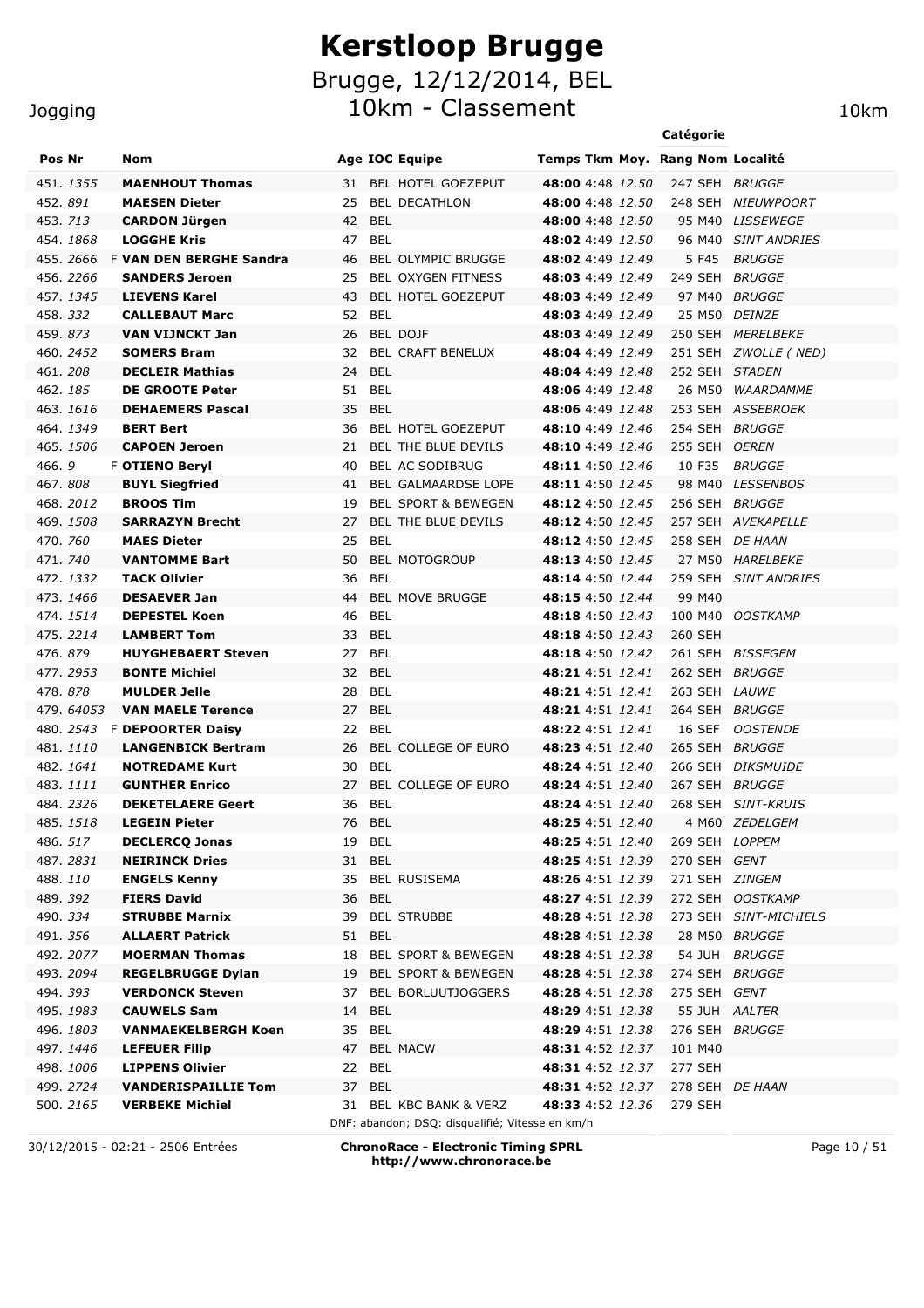#### Jogging

| Pos Nr   |                  | Nom                                        |                        | <b>Age IOC Equipe</b>                           | Temps Tkm Moy. Rang Nom Localité                   |         |                         |
|----------|------------------|--------------------------------------------|------------------------|-------------------------------------------------|----------------------------------------------------|---------|-------------------------|
|          | 501.2560         | <b>DECAESTEKER Frederik</b>                | 36                     | <b>BEL EXTREME HAIRSTY</b>                      | <b>48:35</b> 4:52 12.35                            |         | 280 SEH DIKSMUIDE       |
|          | 502.1388         | <b>DE COSTER Bart</b>                      | 45 BEL                 |                                                 | <b>48:35</b> 4:52 12.35                            |         | 102 M40 LOPPEM          |
| 503.977  |                  | <b>LANSSENS Pieter</b>                     | 28                     | BEL HEALTHPOINT                                 | <b>48:35</b> 4:52 12.35                            |         | 281 SEH MIDDELBURG      |
|          | 504.2352         | <b>DE COSTER Lars</b>                      | BEL<br>13              |                                                 | <b>48:37</b> 4:52 12.34                            |         | 56 JUH LOPPEM           |
|          | 505. 1949        | <b>DECROOS Johan</b>                       | 49                     | <b>BEL HOWEST</b>                               | <b>48:38</b> 4:52 12.34                            |         | 103 M40 OOSTENDE        |
|          | 506. 2960        | <b>LETEN Thomas</b>                        | 35<br>BEL              |                                                 | <b>48:41</b> 4:53 12.33                            |         | 282 SEH DIKSMUIDE       |
|          | 507.2258         | <b>BOERJAN Tom</b>                         | 45                     | <b>BEL MOVE BRUGGE</b>                          | 48:43 4:53 12.32                                   |         | 104 M40 BRUGGE          |
|          | 508.1531         | <b>VAN HOVE Sam</b>                        | BEL<br>19              |                                                 | 48:43 4:53 12.32                                   |         | 283 SEH OOSTENDE        |
|          | 509.63085        | <b>MOMMERENCY Steven</b>                   | <b>BEL</b><br>29       |                                                 | <b>48:44</b> 4:53 12.31                            | 284 SEH |                         |
|          | 510. 2791        | <b>VANDENBORRE Tom</b>                     | BEL<br>44              |                                                 | 48:44 4:53 12.31                                   |         | 105 M40 SINT DENIJS     |
|          | 511.2360         | <b>BLYAERT Stefan</b>                      | 40 BEL                 |                                                 | <b>48:44</b> 4:53 12.31                            |         | 106 M40 OOSTKAMP        |
| 512.234  |                  | <b>KESTELOOT Dirk</b>                      | 59                     | BEL STADSPERS VEURN                             | <b>48:44</b> 4:53 12.31                            |         | 29 M50 VEURNE           |
|          | 513. 1723        | <b>VANDECAPPELLE Thomas</b>                | 22 BEL                 |                                                 | <b>48:45</b> 4:53 12.31                            |         | 285 SEH MEULEBEKE       |
| 514.780  |                  | <b>CORNILLIE Stefaan</b>                   | BEL<br>43              |                                                 | 48:45 4:53 12.31                                   |         | 107 M40 BRUGGE          |
| 515. 134 |                  | <b>VERPLANCKE Johan</b>                    | 54 BEL                 |                                                 | <b>48:46</b> 4:53 12.31                            |         | 30 M50 JABBEKE          |
|          | 516. 1534        | <b>VANDOORNE Thomas</b>                    | 22 BEL                 |                                                 | <b>48:46</b> 4:53 12.30                            |         | 286 SEH ROESELARE       |
|          | 517. 1743        | <b>GOES Mark</b>                           | 34                     | BEL HYPOTHEELWINKEL                             | <b>48:48</b> 4:53 12.30                            | 287 SEH | <b>WENDUINE</b>         |
| 518, 747 |                  | <b>DEWAELE Bram</b>                        | 35                     | <b>BEL MOTOGROUP</b>                            | <b>48:49</b> 4:53 12.29                            | 288 SEH | <i>DEERLIJK</i>         |
|          | 519.1023         | <b>VERDUYN Eddy</b>                        | 47                     | BEL TTD                                         | 48:50 4:53 12.29                                   |         | 108 M40 SIJSELE         |
| 520.329  |                  | <b>DECOSTER Miguel</b>                     | BEL<br>42              |                                                 | 48:50 4:53 12.29                                   |         | 109 M40 OOSTENDE        |
|          | 521.2371         | <b>PICUE Hans</b>                          | 45 BEL                 |                                                 | 48:50 4:53 12.29                                   |         | 110 M40 BRUGGE          |
|          | 522. 1340        | <b>VAN DAMME Michiel</b>                   | 37 BEL                 |                                                 | 48:51 4:54 12.29                                   | 289 SEH | <i>BRUGGE</i>           |
|          | 523.2040         | <b>F DEVOS Soetkin</b>                     | 18                     | <b>BEL SPORT &amp; BEWEGEN</b>                  | 48:51 4:54 12.28                                   | 1 JUF   | <b>BRUGGE</b>           |
| 524.307  |                  | <b>F MADDENS Greet</b>                     | 51 BEL                 |                                                 | 48:52 4:54 12.28                                   | 6 F45   | <b>MOORSLEDE</b>        |
| 525.953  |                  | <b>MULS Steven</b>                         | 35 BEL                 |                                                 | 48:54 4:54 12.27                                   |         | 290 SEH BRUGGE          |
|          | 526. 2601        | <b>GHEYSEN Patrick</b>                     | 61                     | BEL BEISBROEKLOPERS                             | 48:55 4:54 12.27                                   | 5 M60   | <i>BRUGGE</i>           |
|          | 527.1715         | <b>VERMEIRE Peter</b>                      | <b>BEL</b><br>34       |                                                 | <b>48:55</b> 4:54 12.27                            |         | 291 SEH BRUGGE          |
| 529.426  | 528. 1423        | <b>DECPSTER Bram</b><br><b>MUYLLE Davy</b> | 29<br>BEL<br>38<br>BEL |                                                 | <b>48:56</b> 4:54 12.26<br><b>48:56</b> 4:54 12.26 | 292 SEH | 293 SEH EERNEGEM        |
|          | 530. 1782        | <b>NOLLET Bart</b>                         | 50 BEL                 |                                                 | <b>48:56</b> 4:54 12.26                            |         | 31 M50 TORHOUT          |
| 531.436  |                  | <b>HAUSPIE Stijn</b>                       | 29<br>BEL              |                                                 | 48:59 4:54 12.25                                   |         | 294 SEH DIKSMUIDE       |
|          | 532.2895         | <b>BALFOORT Dries</b>                      | 14                     | BEL HCO                                         | <b>49:00</b> 4:54 12.25                            | 57 JUH  | <i>BRUGGE</i>           |
|          | 533. 1617        | <b>VAN BELLEGHEM Kevin</b>                 | 25 BEL                 |                                                 | <b>49:00</b> 4:54 12.25                            |         | 295 SEH BRUGGE          |
|          | 534. 1625        | <b>DE CLERCK Walter</b>                    | 57 BEL                 |                                                 | 49:01 4:55 12.24                                   |         | 32 M50 IZEGEM           |
|          | 535. 1142        | <b>LANNOO Carl</b>                         | 50 BEL                 |                                                 | 49:01 4:55 12.24                                   |         | 33 M50 VARSENARE        |
|          | 536.2123         | <b>VANDEWALLE Stef</b>                     |                        | 21 BEL SPORT & BEWEGEN                          | 49:02 4:55 12.24 296 SEH BRUGGE                    |         |                         |
|          | 537.1675         | <b>DEMEYER Rik</b>                         | 50 BEL                 |                                                 | <b>49:02</b> 4:55 12.24                            |         | 34 M50 ASSEBROEK        |
|          | 538.1791         | <b>VANDEVELDE Jan</b>                      | 47 BEL                 |                                                 | 49:03 4:55 12.23 111 M40 BRUGGE                    |         |                         |
|          | 539. <i>1370</i> | <b>COGGHE Gert</b>                         | 39 BEL                 |                                                 | <b>49:03</b> 4:55 12.23                            |         | 297 SEH VEURNE          |
| 540. 744 |                  | <b>GEVAERT Bram</b>                        |                        | 22 BEL MOTOGROUP                                | <b>49:03</b> 4:55 12.23                            |         | 298 SEH KRUISHOUTEM     |
|          |                  | 541. 1709 F DEGRIECK Eline                 | 28 BEL                 |                                                 | <b>49:04</b> 4:55 12.23                            |         | 17 SEF KOKSIJDE         |
|          | 542. 1454        | <b>THYSSEN Ivan</b>                        | 55 BEL                 |                                                 | <b>49:05</b> 4:55 12.23                            |         | 35 M50 SINT-GILLIS-WAAS |
|          | 543. 2224        | <b>PIETMAECKER Patrick</b>                 | 56 BEL                 |                                                 | 49:05 4:55 12.22                                   | 36 M50  |                         |
|          | 544. 1933        | <b>KOUSSONSKY Alex</b>                     |                        | 49 BEL JC ZWALM                                 | <b>49:06</b> 4:55 12.22                            |         | 112 M40 ARC- AINIÈRES   |
|          | 545. 1554        | <b>LANDUYT Steve</b>                       | 40 BEL                 |                                                 | <b>49:06</b> 4:55 12.22                            |         | 113 M40 ZEEBRUGGE       |
|          | 546. 2941        | <b>BEYNE Mathias</b>                       | 23 BEL                 |                                                 | <b>49:06</b> 4:55 12.22                            |         | 299 SEH DUDZELE         |
| 547.859  |                  | <b>DEFORCHE Maxime</b>                     | 22 BEL                 |                                                 | <b>49:06</b> 4:55 12.22                            |         | 300 SEH RUMBEKE         |
| 548.743  |                  | <b>VAN MEERHAEGHE Filip</b>                |                        | 35 BEL MOTOGROUP                                | <b>49:06</b> 4:55 12.22                            |         | 301 SEH DEINZE          |
| 549.986  |                  | <b>VANDEN BERGHE Bruno</b>                 |                        | 45 BEL HEALTHPOINT                              | <b>49:06</b> 4:55 12.22                            |         | 114 M40 BRUGGE          |
|          | 550. <i>1041</i> | <b>VANDERSCHAEGHE Filip</b>                | 41 BEL                 |                                                 | <b>49:07</b> 4:55 12.22                            |         | 115 M40 SINT KRUIS      |
|          |                  |                                            |                        | DNF: abandon; DSQ: disqualifié; Vitesse en km/h |                                                    |         |                         |

30/12/2015 - 02:21 - 2506 Entrées **ChronoRace - Electronic Timing SPRL http://www.chronorace.be**

Page 11 / 51

**Catégorie**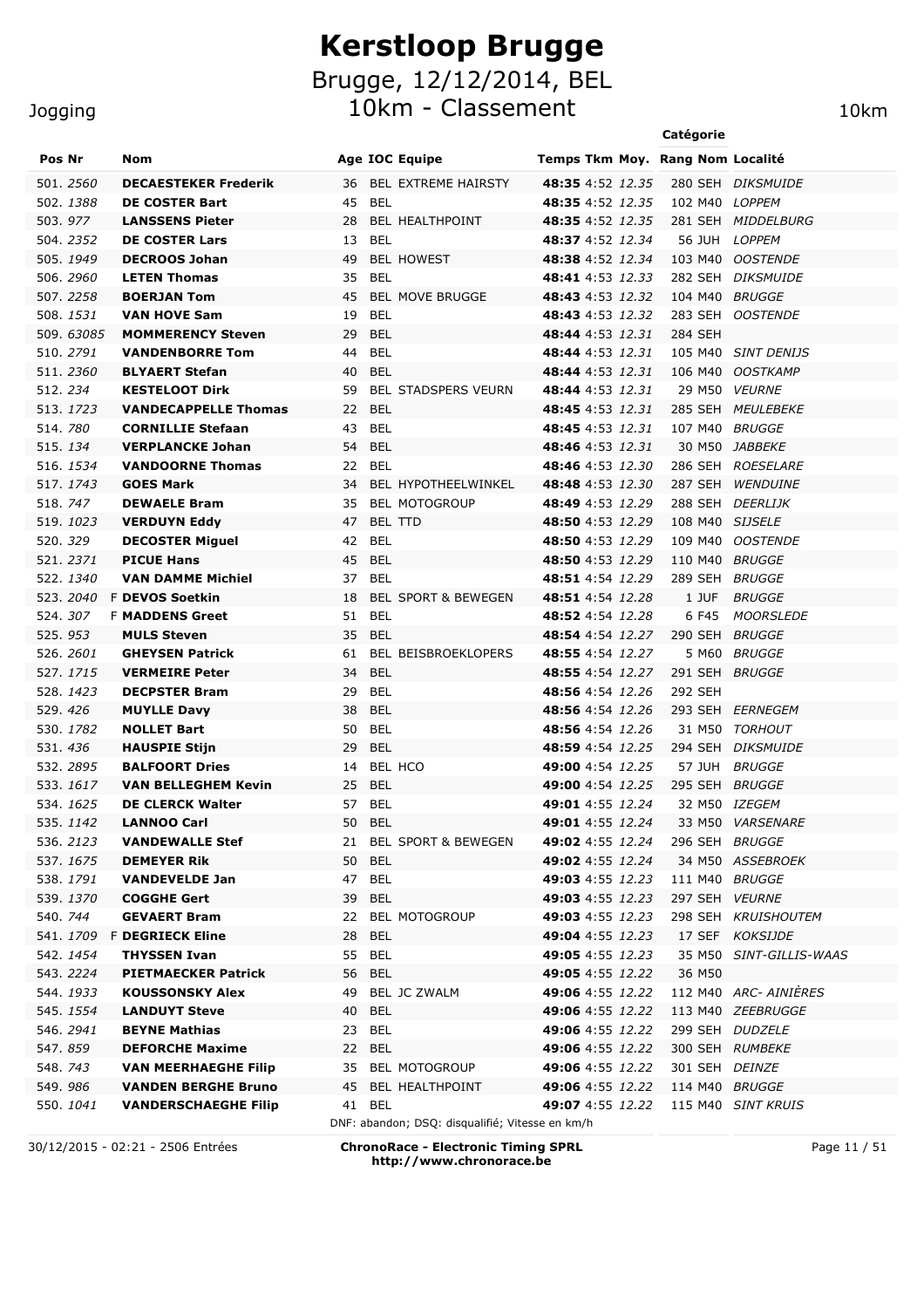#### **Jogging**

|                      |                                                    |                                  |                                             | Catégorie           |                                     |
|----------------------|----------------------------------------------------|----------------------------------|---------------------------------------------|---------------------|-------------------------------------|
| Pos Nr               | Nom                                                | <b>Age IOC Equipe</b>            | Temps Tkm Moy. Rang Nom Localité            |                     |                                     |
| 551. <i>2606</i>     | F ROOSE An                                         | BEL BEISBROEKLOPERS<br>55        | 49:07 4:55 12.22                            | 1 F55               | <i>SNELLEGEM</i>                    |
| 552. <i>2657</i>     | <b>DELCOUR Lucas</b>                               | <b>BEL</b><br>21                 | 49:07 4:55 12.22                            | 302 SEH RONSE       |                                     |
| 553. <i>2529</i>     | <b>MAHIEU Ronny</b>                                | <b>BEL MOVE BRUGGE</b><br>36     | <b>49:08</b> 4:55 12.21                     | 303 SEH             |                                     |
| 554. <i>2607</i>     | <b>SUCAET Alex</b>                                 | <b>BEL BEISBROEKLOPERS</b><br>55 | 49:09 4:55 12.21                            |                     | 37 M50 SNELLEGEM                    |
| 555. <i>1194</i>     | <b>VAN LOOCKE Francis</b>                          | BEL<br>43                        | <b>49:09</b> 4:55 12.21                     | 116 M40 BRUGGE      |                                     |
| 556. <i>615</i>      | <b>VAN WICHELEN Bjorn</b>                          | BEL<br>31                        | <b>49:09</b> 4:55 12.21                     |                     | 304 SEH ZWEVEZELE                   |
| 557. <i>1395</i>     | <b>HUYLENBROECK Danny</b>                          | BEL<br>44                        | <b>49:10</b> 4:55 12.21                     | 117 M40 HAMME       |                                     |
| 558. <i>853</i>      | <b>PATTEEUW Andy</b>                               | 50<br>BEL                        | 49:10 4:55 12.21                            |                     | 38 M50 MEULEBEKE                    |
| 559. <i>2713</i>     | <b>MICHIEL Ameel</b>                               | <b>BEL SPERMALIE BRUGG</b><br>14 | 49:11 4:56 12.20                            | 58 JUH              |                                     |
| 560. <i>1167</i>     | <b>DE RAES Wout</b>                                | BEL<br>37                        | 49:11 4:56 12.20                            | 305 SEH BRUGGE      |                                     |
| 561. <i>202</i>      | <b>VERMASSEN Filip</b>                             | 42<br>BEL                        | 49:12 4:56 12.20                            |                     | 118 M40 OOSTKAMP                    |
| 562. <i>1123</i>     | <b>MERCY Johan</b>                                 | <b>BEL FLAC</b><br>64.           | 49:13 4:56 12.19                            |                     | 6 M60 OOSTKAMP                      |
| 563. <i>1227</i>     | <b>FIOEN Robbe</b>                                 | BEL CNH ZEDELGEM<br>19           | 49:13 4:56 12.19                            |                     | 306 SEH OOSTDUINKERKE               |
| 564. <i>241</i>      | <b>CANT Francis</b>                                | BEL<br>60                        | 49:14 4:56 12.19                            |                     | 7 M60 DE PANNE                      |
| 565.1155             | <b>VERSCHAEVE Dirk</b>                             | <b>BEL</b><br>52                 | 49:15 4:56 12.18                            | 39 M50              |                                     |
| 566.993              | <b>VOLCKAERT Simon</b>                             | BEL<br>14                        | <b>49:16</b> 4:56 12.18                     |                     | 59 JUH SINT ANDRIES                 |
| 567.2743             | <b>SCHERPEREEL Sven</b>                            | <b>BEL</b><br>36                 | 49:18 4:56 12.17                            |                     | 307 SEH WEVELGEM                    |
| 568. <i>1767</i>     | <b>REYS Mathias</b>                                | 36<br>BEL                        | <b>49:18</b> 4:56 12.17                     |                     | 308 SEH ASSEBROEK                   |
| 569. <i>1571</i>     | <b>ROGIERS Wim</b>                                 | 48<br>BEL LOOP JE FIT ZED        | <b>49:19</b> 4:56 12.17                     |                     | 119 M40 ZEDELGEM                    |
| 570. <i>1683</i>     | <b>SWIMBERGHE Franky</b>                           | <b>BEL OLVA</b><br>55            | 49:20 4:56 12.17                            |                     | 40 M50 BRUGGE                       |
| 571. <i>1322</i>     | <b>F VAN HYFTE Noëme</b>                           | <b>BEL ABAV</b><br>18            | 49:21 4:57 12.16                            | 2 JUF               | <i>LOPPEM</i>                       |
| 572. <i>331</i>      | <b>VANDIERENDONCK Pieterjan</b>                    | BEL<br>31                        | <b>49:21</b> 4:57 12.16                     | 309 SEH BRUGGE      |                                     |
| 573. <i>1253</i>     | <b>STEENKISTE Nicolas</b>                          | 33<br>BEL                        | 49:23 4:57 12.15                            |                     | 310 SEH VELDEGEM                    |
| 574. 2385            | <b>VAN DAMME Olivier</b>                           | 42 BEL                           | 49:23 4:57 12.15                            | 120 M40             |                                     |
| 575. <i>1257</i>     | <b>AELTER Xavier</b>                               | 45<br>BEL                        | 49:24 4:57 12.15                            | 121 M40 BRUGGE      |                                     |
| 576. 446<br>577.1169 | <b>F DEBRUYNE Brigitte</b><br><b>CLICTEUR Mike</b> | 45<br>BEL<br><b>BEL</b>          | <b>49:24</b> 4:57 12.15<br>49:25 4:57 12.15 | 7 F45               | <i>VEURNE</i><br>311 SEH MIDDELBURG |
| 578. <i>583</i>      | <b>DE BOEVER Peter</b>                             | 32<br><b>BEL</b><br>35           | 49:27 4:57 12.13                            | 312 SEH BRUGGE      |                                     |
| 579. <i>2755</i>     | <b>DEKEMPE Frederick</b>                           | 32<br>BEL                        | 49:29 4:57 12.13                            |                     | 313 SEH ZUIENKERKE                  |
|                      | 580. 1158 F STULTJENS Bea                          | 19<br>BEL ABAV                   | 49:29 4:57 12.13                            | 3 JUF               | <i>MEETKERKE</i>                    |
| 581. <i>1092</i>     | <b>DE WITTE Eskill</b>                             | 15<br>BEL                        | <b>49:29</b> 4:57 12.13                     |                     | 60 JUH SINT LAUREINS                |
| 582. <i>1710</i>     | <b>DEGRIECK Sébastien</b>                          | <b>BEL TTW</b><br>26             | 49:30 4:57 12.12                            |                     | 314 SEH STEENKERKE                  |
| 583. <i>1116</i>     | <b>VOSSAERT Jef</b>                                | 65<br>BEL                        | 49:30 4:57 12.12                            |                     | 8 M60 ASSEBROEK                     |
| 584.1642             | <b>VAN DE VYVER Dirk</b>                           | 49<br><b>BEL LO RUNNERS</b>      | <b>49:31</b> 4:58 12.12                     |                     | 122 M40 LOCHRISTI                   |
| 585.9 <i>57</i>      | <b>F OLLIEUZ Marleen</b>                           | 30 BEL                           | 49:31 4:58 12.12 18 SEF BREDENE             |                     |                                     |
| 586. <i>1331</i>     | <b>BUCQUOYE Laurent</b>                            | 43 BEL OLYMPIC BRUGGE            | <b>49:34</b> 4:58 12.11                     |                     | 123 M40 ASSEBROEK                   |
|                      | 587. 2483 F ACOU Katrien                           | 40 BEL PROVINCIE WEST            | <b>49:34</b> 4:58 12.11                     |                     | 11 F35 ASSEBROEK                    |
| 588. <i>2682</i>     | <b>ENGELS Jan</b>                                  | 32 BEL                           | <b>49:35</b> 4:58 12.10                     |                     | 315 SEH SINT-KRUIS                  |
| 589. <i>1291</i>     | <b>HAELEMEERSCH Rik</b>                            | 45 BEL CNH ZEDELGEM              | <b>49:39</b> 4:58 12.09                     |                     | 124 M40 RUDDERVOORDE                |
| 590. <i>513</i>      | <b>VERSCHOOTE Ronny</b>                            | 52 BEL                           | <b>49:39</b> 4:58 12.09                     |                     | 41 M50 OOSTENDE                     |
| 591. <i>1369</i>     | <b>PIOTROWSKI Arne</b>                             | 15 BEL                           | <b>49:39</b> 4:58 12.09                     |                     | 61 JUH SINT ANDRIES                 |
| 592. <i>1447</i>     | <b>VANDENBROUCKE Guido</b>                         | 57 BEL MACW                      | <b>49:40</b> 4:58 12.08                     |                     | 42 M50 WOUMEN                       |
| 593. <i>1977</i>     | <b>RICOUR Guido</b>                                | 51 BEL                           | <b>49:40</b> 4:58 12.08                     | 43 M50 <i>BEVER</i> |                                     |
| 594. 227             | <b>KEUKELEIRE Dicky</b>                            | 53 BEL KREKENLOPERS              | <b>49:40</b> 4:58 12.08                     |                     | 44 M50 BRUGGE                       |
| 595. <i>1277</i>     | <b>DECLERCQ Peter</b>                              | 42 BEL                           | <b>49:40</b> 4:58 12.08                     | 125 M40 BRUGGE      |                                     |
|                      | 596. 2461 F <b>NAESSENS Fleur</b>                  | 18 BEL HOWEST                    | <b>49:41</b> 4:59 12.08                     |                     | 4 JUF WAKKEN                        |
| 597. <i>2458</i>     | <b>FAVOREEL Torben</b>                             | 18 BEL HOWEST                    | <b>49:43</b> 4:59 12.07                     | 62 JUH <i>IEPER</i> |                                     |
| 598. <i>1965</i>     | <b>SUWIER Bram</b>                                 | 23 BEL                           | <b>49:43</b> 4:59 12.07                     | 316 SEH EEKLO       |                                     |
| 599. <i>2387</i>     | <b>VERHEYDEN Jonas</b>                             | 22 BEL                           | <b>49:44</b> 4:59 12.07                     |                     | 317 SEH OOSTKAMP                    |

600. *2091* **PEETERS Bente** 19 BEL SPORT & BEWEGEN **49:44** 4:59 *12.06* 318 SEH *BRUGGE* DNF: abandon; DSQ: disqualifié; Vitesse en km/h

30/12/2015 - 02:21 - 2506 Entrées **ChronoRace - Electronic Timing SPRL http://www.chronorace.be**

Page 12 / 51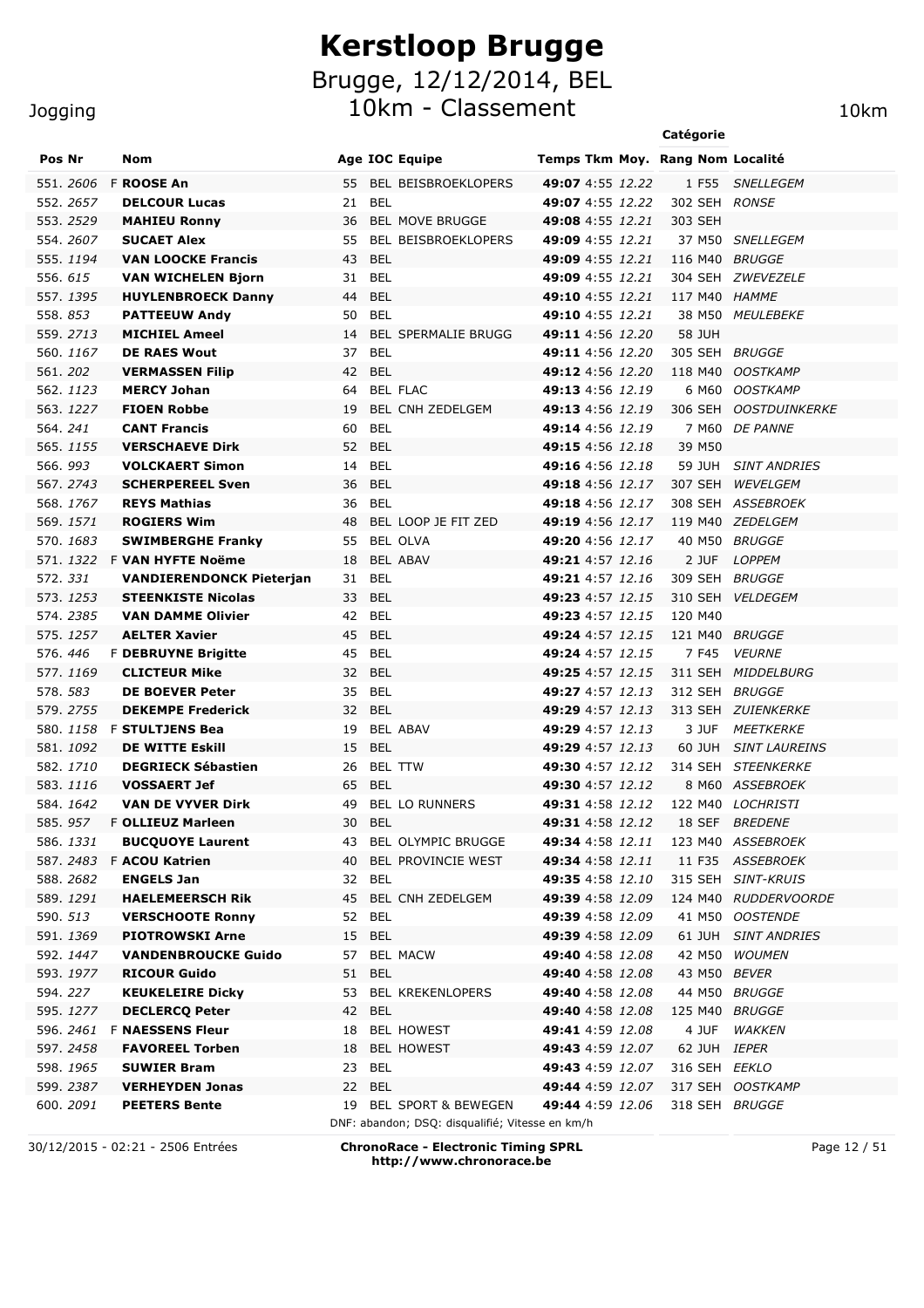#### **Jogging**

#### 10km - Classement 10km **Catégorie** Pos Nr Nom **Nome Age IOC Equipe** Temps Tkm Moy. Rang Nom Localité 601. *1334* **STRUBBE Anthony** 34 BEL **49:45** 4:59 *12.06* 319 SEH *BRUGGE* 602. *275* **ROELS Peter** 42 BEL AC SODIBRUG **49:45** 4:59 *12.06* 126 M40 603. *2690* **PEETERS Paul** 50 BEL IRONMANAGERS **49:45** 4:59 *12.06* 45 M50 *BRASSCHAAT* 604. *2096* **SCHONKEREN Arne** 20 BEL SPORT & BEWEGEN **49:48** 4:59 *12.05* 320 SEH *BRUGGE* 605. *1152* **VIAENE Yoeri** 21 BEL **49:49** 4:59 *12.05* 321 SEH 606. *2992* **DECAESSTECKER Simon** 31 BEL **49:50** 4:59 *12.04* 322 SEH *ZEDELGEM* 607. *1543* **ANSEEUW Paul** 49 BEL **49:51** 5:00 *12.04* 127 M40 *OEDELEM* 608. *489* **GEORGE Emmanuel** 53 BEL OPTIEK DE WILDE **49:51** 5:00 *12.04* 46 M50 *DE HAAN* 609. *2432* **LIGNEL Thomas** BEL DELHAIZE **49:54** 5:00 *12.02* 2 XXX *ROESELARE* 610. *750* **LAMMERTYN Filip** 48 BEL MOTOGROUP **49:55** 5:00 *12.02* 128 M40 *ZWEVEZELE* 611. *2852* **CATRYSSE Jules** 8 BEL **49:55** 5:00 *12.02* 2 DEH *MERENDREE* 612. *2730* **MAES Simon** 22 BEL **49:55** 5:00 *12.02* 323 SEH *SINT-MICHIELS* 613. *320* F **LEBBE Patricia** 53 BEL LOOP JE FIT ZED **49:56** 5:00 *12.02* 8 F45 *BRUGGE* 614. *1030* **POLFLIET Ruud** 38 BEL **49:57** 5:00 *12.01* 324 SEH *BRUGGE* 615. *488* **FRANCOIS Bram** 31 BEL OPTIEK DE WILDE **49:57** 5:00 *12.01* 325 SEH *DE HAAN* 616. *1923* F **VAN PASSEN Stefanie** 27 BEL SPERMALIE BRUGG **49:57** 5:00 *12.01* 19 SEF 617. *2794* F **HENNEMAN Mie** 49 BEL **49:58** 5:00 *12.01* 9 F45 *ASSEBROEK* 618. *1314* **VAN LANCKER Ruben** 36 BEL **49:59** 5:00 *12.01* 326 SEH *MALDEGEM* 619. *1943* **DEQUEECKER Frederik** 39 BEL **49:59** 5:00 *12.01* 327 SEH *DUDZELE* 620. *2292* **GERPONPRE Koenraad** BEL **50:00** 5:00 *12.00* 3 XXX 621. *228* **STUL Geert** 45 BEL **50:00** 5:00 *12.00* 129 M40 *DAMME* 622. *491* **DE SCHEPPER Stijn** 36 BEL OPTIEK DE WILDE **50:00** 5:00 *12.00* 328 SEH *DE HAAN* 623. *316* **VERSTRAETE Marc** 51 BEL **50:00** 5:00 *12.00* 47 M50 *BRUGGE* 624. *2285* **COULIER Jens** 25 BEL **50:01** 5:01 *12.00* 329 SEH 625. *483* **FIGOUREUX Louis** 24 BEL **50:01** 5:01 *12.00* 330 SEH *BRUGGE* 626. *2075* **MERVILDE Jordy** 19 BEL SPORT & BEWEGEN **50:02** 5:01 *11.99* 331 SEH *BRUGGE* 627. *598* F **VANDAMME Bieke** 27 BEL **50:03** 5:01 *11.99* 20 SEF *OOSTENDE* 628. *1027* **DEMETS Hein** 42 BEL AV JABBEKE **50:04** 5:01 *11.99* 130 M40 *SNELLEGEM*

DNF: abandon; DSQ: disqualifié; Vitesse en km/h 30/12/2015 - 02:21 - 2506 Entrées **ChronoRace - Electronic Timing SPRL http://www.chronorace.be**

629. *730* **DEBEVERE Robbe** 30 BEL MOTOGROUP **50:05** 5:01 *11.98* 332 SEH *SINT ANDRIES* 630. *1581* F **DE LILLE Anne-Sophie** 29 BEL **50:05** 5:01 *11.98* 21 SEF *MALDEGEM* 631. *1095* **SCHOENMAEKERS Dieter** 32 BEL **50:06** 5:01 *11.98* 333 SEH *SIJSELE* 632. *2379* **SIMOENS Wim** 39 BEL **50:07** 5:01 *11.97* 334 SEH *ZEDELGEM* 633. *1637* **DECLERCK Thomas** 17 BEL **50:08** 5:01 *11.97* 63 JUH *BRUGGE* 634. *2284* **NEYT Pieter** 25 BEL **50:10** 5:01 *11.96* 335 SEH *LOPPEM* 635. *922* **LOOTENS Jozef** 58 BEL JC DE OLIFANT **50:12** 5:02 *11.96* 48 M50 *OOSTENDE* 636. *2050* **DUPONT Jesse** 18 BEL SPORT & BEWEGEN **50:15** 5:02 *11.94* 64 JUH *BRUGGE* 637. *1140* **HUYS Geert** 35 BEL **50:17** 5:02 *11.93* 336 SEH *BRUGGE* 638. *1887* **HANSEEUW Jelle** 31 BEL SPORTDIENST BRU **50:19** 5:02 *11.93* 337 SEH *VARSENARE* 639. *2313* **BEERNAERT Nicolas** 20 BEL DE PLAKKERS **50:19** 5:02 *11.93* 338 SEH *VARSENARE* 640. *2775* **JANSSEN Arthur** 14 BEL BLUE STARS **50:20** 5:02 *11.92* 65 JUH *OOSTKAMP* 641. *2770* **CLOETENS Tibo** 14 BEL RACING BRUGGE B **50:20** 5:02 *11.92* 66 JUH *BLANKENBERGE* 642. *695* **JACQUES Jeroen** 38 BEL LES CULOTTES **50:20** 5:02 *11.92* 339 SEH *BRUGGE* 643. *1195* **COEN Peter** 42 BEL **50:20** 5:02 *11.92* 131 M40 *BRUGGE*

644. *1008* **DESCHEPPER Joakim** 28 BEL **50:20** 5:02 *11.92* 340 SEH

645. *1061* F **SNAUWAERT Emilie** 27 BEL **50:21** 5:03 *11.92* 22 SEF *LOPPEM* 646. *457* F **VAN DAELE Michele** 42 BEL **50:22** 5:03 *11.92* 12 F35 *ASSEBROEK* 647. *924* F **DEVISSCHER Marieke** 27 BEL **50:22** 5:03 *11.92* 23 SEF *BRUGGE* 648. *476* **ZUTTERMAN Mario** 43 BEL **50:22** 5:03 *11.91* 132 M40 *BEERNEM* 649. *925* **DEVISSCHER Jan** 55 BEL **50:23** 5:03 *11.91* 49 M50 *BRUGGE* 650. *1042* **BLONDELLE Patrick** 48 BEL **50:23** 5:03 *11.91* 133 M40 *BRUGGE*

Page 13 / 51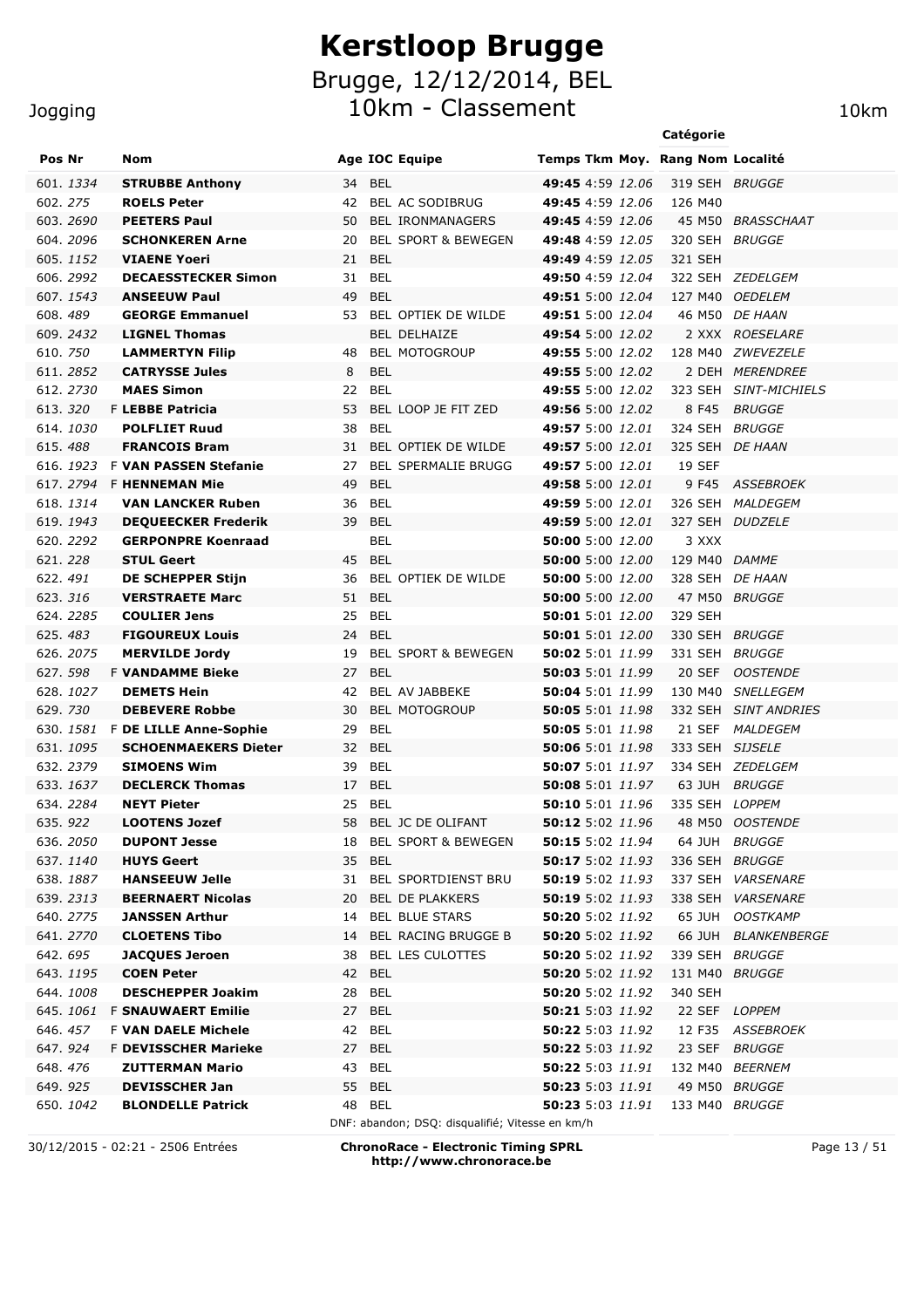#### **Jogging**

|                  |                                     |                                      | Catégorie                                       |  |
|------------------|-------------------------------------|--------------------------------------|-------------------------------------------------|--|
| Pos Nr           | <b>Nom</b>                          | <b>Age IOC Equipe</b>                | Temps Tkm Moy. Rang Nom Localité                |  |
| 651. 752         | <b>DE MOOIJ Lars</b>                | BEL EDWARDS LIFESCI<br>40            | 50:23 5:03 11.91<br>134 M40 DILBEEK             |  |
| 652.2014         | <b>CAPPELLE Anthony</b>             | <b>BEL SPORT &amp; BEWEGEN</b><br>20 | 50:24 5:03 11.91<br>341 SEH<br><i>BRUGGE</i>    |  |
| 653.1755         | <b>LAGAE David</b>                  | 35<br><b>BEL</b>                     | <b>50:24</b> 5:03 11.91<br>342 SEH BLANKENBERGE |  |
| 654. 1652        | <b>VANDERSTEEN Tim</b>              | <b>BEL</b><br>29                     | 50:24 5:03 11.91<br>343 SEH DUDZELE             |  |
| 655.2542         | <b>VANDECASTEELE Jasper</b>         | 15<br><b>BEL</b>                     | 50:24 5:03 11.91<br>67 JUH<br><b>VELDEGEM</b>   |  |
| 656.2877         | <b>ONGENAE Sam</b>                  | <b>BEL</b><br>20                     | 50:25 5:03 11.90<br>344 SEH<br><b>BRUGGE</b>    |  |
| 657.2182         | <b>POLLET Karim</b>                 | <b>BEL</b><br>23                     | 50:26 5:03 11.90<br>345 SEH<br><b>WINGENE</b>   |  |
| 658.2776         | <b>VALCKE David</b>                 | <b>BEL</b><br>38                     | 50:26 5:03 11.90<br>346 SEH ASSEBROEK           |  |
| 659. <i>1361</i> | <b>F LEUPE Jasmien</b>              | 26<br><b>BEL</b>                     | 50:27 5:03 11.90<br>24 SEF ROESELARE            |  |
| 660. 2439        | <b>DERYNCK Davy</b>                 | <b>BEL ARTES DEPRET</b><br>22        | 50:27 5:03 11.90<br>347 SEH EERNEGEM            |  |
| 661.2299         | <b>MONTENS Martens</b>              | 53<br><b>BEL</b>                     | 50:27 5:03 11.89<br>50 M50                      |  |
| 662.2007         | <b>BORGHYS Jonas</b>                | 20<br><b>BEL SPORT &amp; BEWEGEN</b> | 348 SEH BRUGGE<br><b>50:28</b> 5:03 11.89       |  |
| 663.2861         | <b>SPRIET Wouter</b>                | 17<br><b>BEL</b>                     | 50:28 5:03 11.89<br>68 JUH<br><b>KOKSIJDE</b>   |  |
| 664.1137         | <b>BOLLE Jonathan</b>               | 32<br><b>BEL</b>                     | 50:29 5:03 11.89<br>349 SEH<br><b>OOSTKAMP</b>  |  |
| 665. 702         | <b>MERMUYS Filip</b>                | 32<br><b>BEL</b>                     | 50:29 5:03 11.89<br>350 SEH STALHILLE           |  |
| 666. 1644        | <b>BOON Wim</b>                     | BEL WTC TEMPELHOF<br>39              | 50:31 5:04 11.88<br>351 SEH LIERDE              |  |
| 667.1877         | <b>WALRAEDT Alexander</b>           | BEL QUARTUS VEURNE<br>25             | 50:31 5:04 11.88<br>352 SEH VEURNE              |  |
| 668.2829         | <b>PROVOOST Wim</b>                 | BEL M-FIT<br>34                      | 50:32 5:04 11.87<br>353 SEH ASSEBROEK           |  |
| 669. <i>2122</i> | <b>VANDEWALLE August</b>            | <b>BEL SPORT &amp; BEWEGEN</b><br>20 | 50:33 5:04 11.87<br>354 SEH<br>BRUGGE           |  |
| 670. 574         | <b>VAN OOTEGHEM Vincent</b>         | <b>BEL</b><br>18                     | 50:33 5:04 11.87<br>69 JUH<br><b>BRUGGE</b>     |  |
| 671.2394         | <b>DEVLIEGER Steve</b>              | 32<br><b>BEL</b>                     | 50:34 5:04 11.87<br>355 SEH ASSEBROEK           |  |
| 672.326          | <b>D'HONDT Benny</b>                | <b>BEL TCD</b><br>33                 | 356 SEH OOSTKAMP<br>50:35 5:04 11.86            |  |
| 673. 1572        | <b>VANHUYSSE Bruno</b>              | BEL LOOP JE FIT ZED<br>47            | 50:35 5:04 11.86<br>135 M40 ZEDELGEM            |  |
| 674.1026         | <b>F DEMETS Delphine</b>            | BEL AV JABBEKE<br>17                 | 50:36 5:04 11.86<br>5 JUF<br><b>SNELLEGEM</b>   |  |
| 675. 2308        | <b>PANHUSYEN Sander</b>             | BEL RACING BRUGGE M<br>16            | 50:36 5:04 11.86<br>70 JUH<br><b>DE PANNE</b>   |  |
| 676.2812         | <b>BONTE Kwinten</b>                | 27<br><b>BEL</b>                     | 50:37 5:04 11.86<br>357 SEH GENT                |  |
| 677.1692         | <b>VANSTEENKISTE Ruben</b>          | <b>BEL</b><br>26                     | 50:39 5:04 11.85<br>358 SEH IZEGEM              |  |
| 678. 1691        | <b>F VANSTEENKISTE Eva</b>          | <b>BEL</b><br>27                     | 50:40 5:04 11.84<br>25 SEF                      |  |
| 679. 722         | <b>VAN DEN BERGHE Geert</b>         | 32<br><b>BEL HAVENZATE</b>           | 50:41 5:05 11.84<br>359 SEH BOEZINGE            |  |
| 680.2726         | F MAHÉO Julia                       | <b>BEL</b><br>24                     | 50:41 5:05 11.84<br>26 SEF<br><b>BRUGGE</b>     |  |
| 681.1344         | <b>MALYSSE Bart</b>                 | 45<br><b>BEL DAPALO</b>              | 50:41 5:05 11.84<br>136 M40 LENDELEDE           |  |
|                  | 682 1580 E <b>TTEDREKE E</b> velyne | つつ<br><b>RFI</b>                     | 27 SFE KOOLSKAMP<br>50.42 5.05 11 83            |  |

| 673.1572  | <b>VANHUYSSE Bruno</b>        | BEL LOOP JE FIT ZED<br>47                       | 50:35 5:04 11.86 | 135 M40 ZEDELGEM               |
|-----------|-------------------------------|-------------------------------------------------|------------------|--------------------------------|
|           | 674. 1026 F DEMETS Delphine   | BEL AV JABBEKE<br>17                            | 50:36 5:04 11.86 | 5 JUF<br><b>SNELLEGEM</b>      |
| 675, 2308 | <b>PANHUSYEN Sander</b>       | <b>BEL RACING BRUGGE M</b><br>16                | 50:36 5:04 11.86 | 70 JUH DE PANNE                |
| 676.2812  | <b>BONTE Kwinten</b>          | 27<br><b>BEL</b>                                | 50:37 5:04 11.86 | 357 SEH GENT                   |
| 677, 1692 | <b>VANSTEENKISTE Ruben</b>    | 26<br><b>BEL</b>                                | 50:39 5:04 11.85 | 358 SEH IZEGEM                 |
|           | 678. 1691 F VANSTEENKISTE Eva | 27<br><b>BEL</b>                                | 50:40 5:04 11.84 | <b>25 SEF</b>                  |
| 679, 722  | <b>VAN DEN BERGHE Geert</b>   | <b>BEL HAVENZATE</b><br>32                      | 50:41 5:05 11.84 | 359 SEH BOEZINGE               |
|           | 680. 2726 F MAHÉO Julia       | <b>BEL</b><br>24                                | 50:41 5:05 11.84 | 26 SEF<br>BRUGGE               |
| 681, 1344 | <b>MALYSSE Bart</b>           | <b>BEL DAPALO</b><br>45                         | 50:41 5:05 11.84 | 136 M40 LENDELEDE              |
| 682. 1589 | <b>F ITERBEKE Evelyne</b>     | <b>BEL</b><br>32                                | 50:42 5:05 11.83 | 27 SEF<br><b>KOOLSKAMP</b>     |
| 683, 1772 | <b>VAN LANGENHOVE Nico</b>    | 37 BEL                                          | 50:44 5:05 11.83 | 360 SEH BRUGGE                 |
| 684, 2836 | <b>FLORIZOONE Tim</b>         | 31 BEL                                          | 50:44 5:05 11.83 | 361 SEH VARSENARE              |
| 685.313   | <b>HOLLEVOET David</b>        | 25 BEL                                          | 50:44 5:05 11.83 | 362 SEH BRUGGE                 |
| 686, 314  | <b>F BRILLEMAN Babet</b>      | <b>BEL</b><br>26                                | 50:44 5:05 11.83 | 28 SEF<br><i>BRUGGE</i>        |
|           | 687. 1802 F HESTERS Sofie     | <b>BEL LO-RUNNERS</b><br>44                     | 50:46 5:05 11.82 | 13 F35<br><i>ZAFFELARE</i>     |
| 688.1102  | <b>STANDAERT Jeffrey</b>      | <b>BEL</b><br>38                                | 50:46 5:05 11.82 | 363 SEH ASSEBROEK              |
| 689, 685  | <b>F DEKEYZER Veerle</b>      | 39<br><b>BEL</b>                                | 50:46 5:05 11.82 | 14 F35<br><b>TORHOUT</b>       |
| 690, 1909 | <b>BROUCKAERT Hannes</b>      | <b>BEL LEIF WEST VLAAN</b><br>27                | 50:48 5:05 11.81 | 364 SEH BRUGGE                 |
| 691.2400  | <b>ROGIERS Luc</b>            | BEL LOOP JE FIT ZED<br>53                       | 50:49 5:05 11.81 | 51 M50 ZEDELGEM                |
| 692. 1974 | <b>GEVENS Jeroen</b>          | <b>BEL OLYMPIC BRUGGE</b><br>15                 | 50:50 5:05 11.81 | 71 JUH<br><b>OOSTKAMP</b>      |
| 693, 2248 | <b>MEIRLEVEDE Robby</b>       | <b>BEL</b><br>36                                | 50:51 5:06 11.80 | 365 SEH KOKSIJDE               |
| 694, 321  | <b>F HUYGHE Anneleen</b>      | 42<br><b>BEL</b>                                | 50:53 5:06 11.79 | 15 F35<br><b>SINT-LAUREINS</b> |
| 695.1519  | <b>LALEMAN Bart</b>           | 21<br><b>BEL</b>                                | 50:54 5:06 11.79 | 366 SEH BRUGGE                 |
| 696, 735  | <b>LEPERCQ Andy</b>           | <b>BEL MOTOGROUP</b><br>41                      | 50:56 5:06 11.78 | 137 M40 KUURNE                 |
| 697.403   | <b>DECEUNINCK Kurt</b>        | <b>BEL ECS</b><br>45                            | 50:57 5:06 11.78 | 138 M40 ZEEBRUGGE              |
| 698.888   | <b>F DOCHY Joke</b>           | <b>BEL DECATHLON</b><br>28                      | 50:57 5:06 11.78 | 29 SEF<br><b>VEURNE</b>        |
| 699. 354  | <b>VANDENBERGHE Patrick</b>   | <b>BEL</b><br>57                                | 50:57 5:06 11.78 | 52 M50 ZEEBRUGGE               |
| 700, 2416 | <b>CLOETENS Frank</b>         | <b>BEL SYNTRA WEST</b><br>44                    | 50:59 5:06 11.77 | 139 M40                        |
|           |                               | DNF: abandon; DSQ: disqualifié; Vitesse en km/h |                  |                                |

30/12/2015 - 02:21 - 2506 Entrées **ChronoRace - Electronic Timing SPRL http://www.chronorace.be**

Page 14 / 51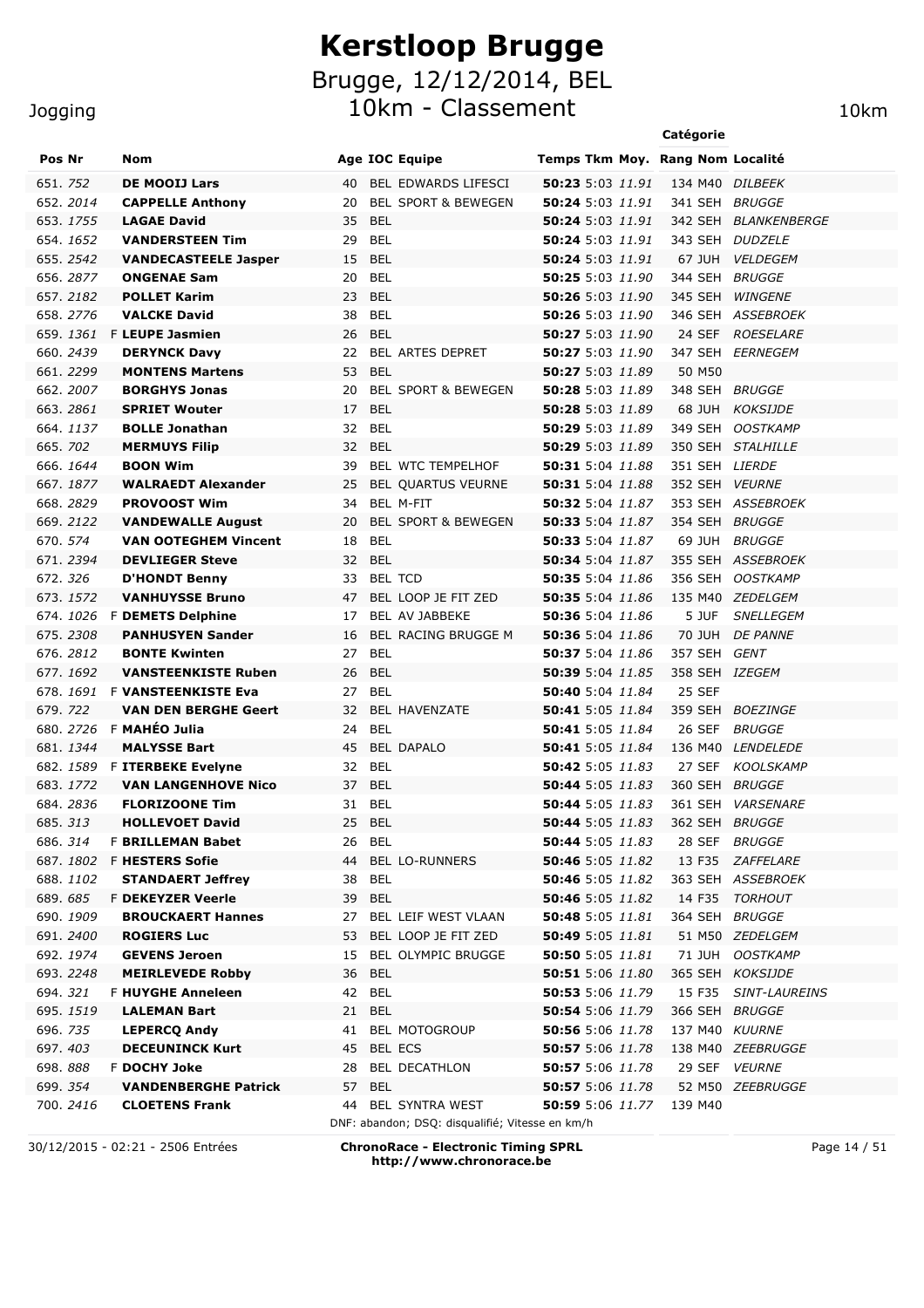#### Jogging

| Pos Nr                 | Nom                                              |    |                      | <b>Age IOC Equipe</b>                           | Temps Tkm Moy. Rang Nom Localité                   |         |        |                                       |
|------------------------|--------------------------------------------------|----|----------------------|-------------------------------------------------|----------------------------------------------------|---------|--------|---------------------------------------|
| 701. 1664              | <b>THENAERS Koen</b>                             | 43 | <b>BEL</b>           |                                                 | <b>50:59</b> 5:06 11.77                            |         |        | 140 M40 OEDELEM                       |
| 702.308                | <b>RAMMELOO Eddy</b>                             | 43 |                      | <b>BEL DEVA MARATHON T</b>                      | <b>50:59</b> 5:06 11.77                            |         |        | 141 M40 HEIST AAN ZEE                 |
| 703.660                | <b>SCHERPEREEL Kevin</b>                         | 35 | <b>BEL</b>           |                                                 | <b>50:59</b> 5:06 11.77                            | 367 SEH |        | WEVELGEM                              |
| 704.1213               | <b>DEVOLDER Kristof</b>                          | 40 | BEL                  |                                                 | 50:59 5:06 11.77                                   |         |        | 142 M40 GULLEGEM                      |
| 705.1214               | <b>HARINCK Nico</b>                              | 40 | <b>BEL</b>           |                                                 | <b>50:59</b> 5:06 11.77                            |         |        | 143 M40 ZUIENKERKE                    |
| 706.852                | <b>JACQUES Pieter</b>                            | 30 | BEL                  |                                                 | <b>51:00</b> 5:06 11.77                            |         |        | 368 SEH BRUGGE                        |
| 707.149                | <b>VAN DER STRAETEN Jan</b>                      | 50 |                      | BEL FLAC IZEGEM                                 | <b>51:01</b> 5:07 11.76                            |         |        | 53 M50 IZEGEM                         |
| 708.1 <i>836</i>       | <b>F BRAET Charlotte</b>                         | 42 | <b>BEL</b>           |                                                 | 51:01 5:07 11.76                                   | 16 F35  |        | TIELT                                 |
| 709.1330               | <b>JANSSENS Peter</b>                            | 52 | <b>BEL</b>           |                                                 | 51:02 5:07 11.76                                   |         |        | 54 M50 KNOKKE - HEIST                 |
| 710.388                | <b>BURGGRAEVE Bart</b>                           | 44 | <b>BEL</b>           |                                                 | 51:02 5:07 11.76                                   |         |        | 144 M40 ST-ANDRIES                    |
| 711, 2723              | <b>MEHEUS Dimitri</b>                            |    | 31 BEL               |                                                 | 51:04 5:07 11.75                                   |         |        | 369 SEH RUMBEKE                       |
|                        | 712. 2479 F DEDEYNE Anneleen                     | 31 |                      | BEL PROVINCIE WEST                              | 51:04 5:07 11.75                                   |         | 30 SEF | <i>BRUGGE</i>                         |
| 713.881                | <b>SCHEDIN Jurgen</b>                            | 35 | <b>BEL</b>           |                                                 | 51:04 5:07 11.75                                   |         |        | 370 SEH IZEGEM                        |
| 714. 1362              | <b>PETERS Jeroen</b>                             | 44 | <b>BEL</b>           |                                                 | 51:05 5:07 11.75                                   | 145 M40 |        |                                       |
| 715. 1509              | <b>INGELBRECHT Nico</b>                          | 53 | <b>BEL</b>           |                                                 | 51:07 5:07 11.74                                   |         | 55 M50 | <i><b>WESTENDE</b></i>                |
| 716. 1335              | <b>DANNEELS Ignace</b>                           | 49 |                      | BEL AV JABBEKE                                  | 51:07 5:07 11.74                                   |         |        | 146 M40 ROKSEM                        |
| 717, 2957<br>718.1968  | <b>SOETE Jasper</b><br><b>STEELANDT Gauthier</b> | 25 | <b>BEL</b><br>21 BEL |                                                 | 51:10 5:07 11.73<br>51:12 5:08 11.72               |         |        | 371 SEH BRUGGE<br>372 SEH BRUGGE      |
|                        | 719. 64015 F HONGENAE Heidi                      | 43 |                      | <b>BEL MACW</b>                                 | <b>51:12</b> 5:08 11.72                            |         | 17 F35 | <b>DIKSMUIDE</b>                      |
| 720. 1550              | <b>JORGE Bertran</b>                             | 26 | <b>BEL</b>           |                                                 | 51:14 5:08 11.71                                   |         |        | 373 SEH BRUGES                        |
| 721. 1624              | <b>PISVIN Jean-Marie</b>                         | 60 | <b>BEL</b>           |                                                 | 51:15 5:08 11.71                                   |         | 9 M60  | <b>WINGENE</b>                        |
| 722.2844               | <b>VANDENDRIESSCHE Simon</b>                     | 18 | BEL                  |                                                 | 51:16 5:08 11.71                                   |         |        | 72 JUH HEESTERT                       |
| 723. 528               | <b>NEIRINCK Wouter</b>                           | 40 |                      | BEL KEEP IT FIT MET                             | 51:17 5:08 11.70                                   | 147 M40 |        | <b>VOSSELARE</b>                      |
| 724, 338               | <b>VAN HAASTER Henk</b>                          | 62 |                      | <b>BEL AVVN</b>                                 | 51:17 5:08 11.70                                   |         | 10 M60 | CASTRICUM                             |
| 725.1886               | <b>MASUREEL Karel</b>                            | 34 |                      | BEL SPORTDIENST BRU                             | 51:18 5:08 11.70                                   |         |        | 374 SEH BRUGGE                        |
| 726, 337               | <b>F VAN HAASTER Gonnie</b>                      | 60 |                      | <b>BEL AVVN</b>                                 | 51:18 5:08 11.70                                   |         | 2 F55  | <b>CASTRICUM</b>                      |
| 727.2950               | <b>ROELS Lander</b>                              | 13 |                      | BEL MARICOLEN                                   | 51:19 5:08 11.69                                   |         |        | 73 JUH ADEGEM                         |
| 728.2706               | <b>RONDELEZ Thijs</b>                            | 25 |                      | <b>BEL SPERMALIE BRUGG</b>                      | 51:27 5:09 11.67                                   | 375 SEH |        |                                       |
| 729.1298               | <b>ANTHIERENS Geert</b>                          | 56 | <b>BEL</b>           |                                                 | 51:27 5:09 11.66                                   |         |        | 56 M50 BRUGGE                         |
|                        | 730. 2705 F VAN DAMME An                         | 40 |                      | <b>BEL SPERMALIE BRUGG</b>                      | 51:27 5:09 11.66                                   | 18 F35  |        |                                       |
| 731.2112               | <b>VANDENBERGHE Wouter</b>                       | 20 |                      | <b>BEL SPORT &amp; BEWEGEN</b>                  | 51:27 5:09 11.66                                   |         |        | 376 SEH BRUGGE                        |
| 732. 2152              | <b>COPPEJANS Tim</b>                             | 37 |                      | <b>BEL SPORT &amp; BEWEGEN</b>                  | 51:27 5:09 11.66                                   |         |        | 377 SEH BRUGGE                        |
| 733.582                | <b>F BILAEY Kelly</b>                            | 32 | <b>BEL</b>           |                                                 | 51:29 5:09 11.66                                   |         |        | 31 SEF ASSEBROEK                      |
| 734.2454               | <b>NAKKEN Marcel</b>                             | 48 |                      | <b>BEL CRAFT BENELUX</b>                        | <b>51:30</b> 5:09 11.65                            |         |        | 148 M40 <i>ZWOLLE (NED)</i>           |
| 735.2614               | <b>PICKAVET Geert</b>                            | 44 |                      | <b>BEL BEISBROEKLOPERS</b>                      | <b>51:30</b> 5:09 11.65                            |         |        | 149 M40 VOORMEZELE                    |
| 736.1303               | <b>EECLOO Hans</b>                               | 45 | <b>BEL</b>           |                                                 |                                                    |         |        | 51:31 5:10 11.65 150 M40 SINT ANDRIES |
| 737.1564               | <b>DELEU Peter</b>                               |    |                      | 39 BEL CALLANT OOSTKAM                          | <b>51:31</b> 5:10 11.65                            |         |        | 378 SEH OOSTKAMP                      |
| 738.1306               | <b>CLAERBOUT Dries</b>                           |    | 34 BEL               |                                                 | 51:32 5:10 11.65                                   |         |        | 379 SEH OOSTKAMP                      |
| 739.635                | <b>VANDENBRAEMBUSSCHE Elfver</b>                 |    | 34 BEL               |                                                 | <b>51:32</b> 5:10 11.64                            |         |        | 380 SEH BRUGGE                        |
|                        | 740. 2513 F MAERTENS Eli                         |    |                      | 24 BEL CLUB BRUGGE KV                           | 51:33 5:10 11.64                                   |         |        | 32 SEF ST ANDRIES                     |
| 741.1248               | <b>NEYENS Kurt</b>                               |    | 37 BEL               |                                                 | 51:33 5:10 11.64                                   |         |        | 381 SEH SINT ANDRIES                  |
| 742. 1247              | <b>WERBROUCK Bram</b>                            |    | 36 BEL               |                                                 | <b>51:33</b> 5:10 11.64                            |         |        | 382 SEH SINT ANDRIES                  |
|                        | 743. 64018 F LOBBESTAEL Sofie                    |    | 34 BEL               |                                                 | <b>51:34</b> 5:10 11.64                            |         |        | 33 SEF LISSEWEGE                      |
| 744.2021               | <b>DEBURCHGRAEVE Keanu</b>                       |    |                      | 20 BEL SPORT & BEWEGEN                          | <b>51:35</b> 5:10 11.63                            |         |        | 383 SEH BRUGGE                        |
|                        | 745. 2955 F LEMAHIEU Ilse                        |    | 17 BEL               |                                                 | 51:35 5:10 11.63                                   |         |        | 6 JUF SINT-KRUIS                      |
| 746.1816               | <b>DAVELOOSE Dirk</b>                            |    |                      | 55 BEL AC SODIBRUG                              | 51:36 5:10 11.63                                   |         |        | 57 M50 ASSEBROEK                      |
| 747. 2034<br>748. 1934 | <b>DEPESTEL Tibo</b><br><b>VAN HECKE Dries</b>   |    | 31 BEL               | 18 BEL SPORT & BEWEGEN                          | <b>51:36</b> 5:10 11.63<br><b>51:37</b> 5:10 11.63 |         |        | 74 JUH BRUGGE<br>384 SEH MALDEGEM     |
|                        | 749. 1159 F <b>BLOMME Damienne</b>               |    |                      | 51 BEL ABAV                                     | 51:37 5:10 11.62                                   |         |        | 10 F45 MEETKERKE                      |
| 750.2038               | <b>DESMIDT Dries</b>                             |    |                      | 18 BEL SPORT & BEWEGEN                          | 51:38 5:10 11.62                                   |         |        | 75 JUH BRUGGE                         |
|                        |                                                  |    |                      | DNF: abandon; DSQ: disqualifié; Vitesse en km/h |                                                    |         |        |                                       |

30/12/2015 - 02:21 - 2506 Entrées **ChronoRace - Electronic Timing SPRL http://www.chronorace.be**

Page 15 / 51

**Catégorie**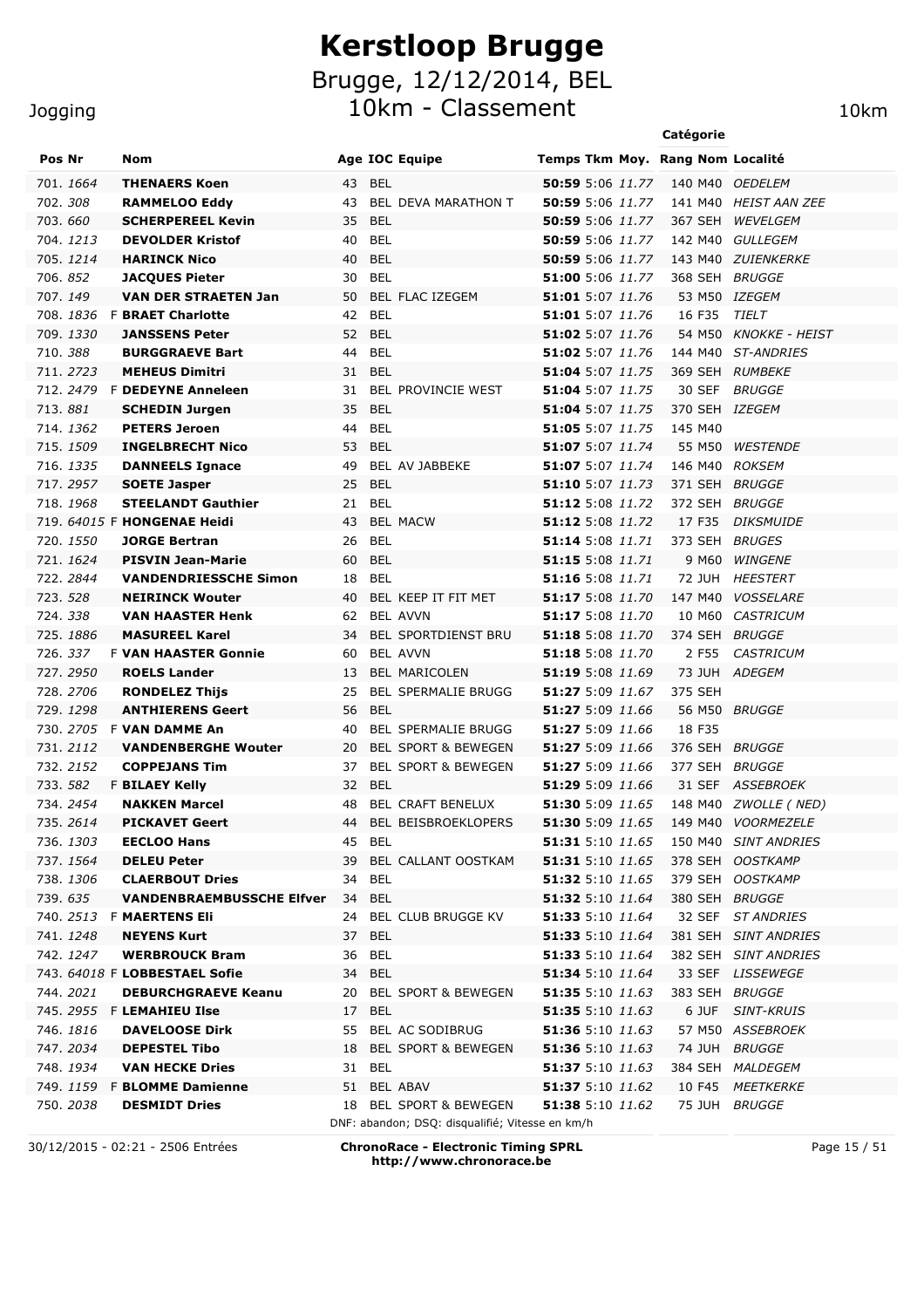#### Jogging

# **Kerstloop Brugge** Brugge, 12/12/2014, BEL 10km - Classement 10km

|          |                       |                                                      |    |                                                 |                                                    | Catégorie            |                                       |
|----------|-----------------------|------------------------------------------------------|----|-------------------------------------------------|----------------------------------------------------|----------------------|---------------------------------------|
| Pos Nr   |                       | Nom                                                  |    | Age IOC Equipe                                  | Temps Tkm Moy. Rang Nom Localité                   |                      |                                       |
|          | 751.487               | <b>DEGROOTE David</b>                                | 33 | BEL OPTIEK DE WILDE                             | 51:38 5:10 11.62                                   |                      | 385 SEH DE HAAN                       |
|          |                       | 752. 2207 F VAN DER JEUGHT Margot                    | 28 | BEL                                             | 51:38 5:10 11.62                                   | 34 SEF               |                                       |
|          | 753.486               | <b>DEGROOTE Jan</b>                                  | 31 | BEL OPTIEK DE WILDE                             | <b>51:38</b> 5:10 11.62                            |                      | 386 SEH DE HAAN                       |
|          | 754. <i>2111</i>      | <b>F VANDEKERKHOVE Margot</b>                        | 19 | <b>BEL SPORT &amp; BEWEGEN</b>                  | 51:39 5:10 11.62                                   | 7 JUF                | <i>BRUGGE</i>                         |
|          | 755.1058              | <b>BEKAERT Corneel</b>                               | 24 | <b>BEL CERCLE BRUGGE</b>                        | <b>51:41</b> 5:11 <i>11.61</i>                     |                      | 387 SEH MOERKERKE                     |
|          | 756. 362              | <b>DEFRUYT Ronald</b>                                | 66 | BEL LOOP JE FIT ZED                             | <b>51:42</b> 5:11 11.61                            |                      | 11 M60 ZEDELGEM                       |
| 757.706  |                       | <b>MANHAEVE Wim</b>                                  | 50 | BEL                                             | <b>51:43</b> 5:11 <i>11.61</i>                     |                      | 58 M50 KNOKKE-HEIST                   |
| 758.726  |                       | <b>SOETAERT Jan</b>                                  | 51 | <b>BEL MOTOGROUP</b>                            | <b>51:43</b> 5:11 <i>11.60</i>                     | 59 M50               | WAREGEM                               |
|          | 759. <i>315</i>       | <b>HANNE Rob</b>                                     | 27 | BEL                                             | <b>51:46</b> 5:11 11.59                            | 388 SEH              | <i><b>OOSKTAMP</b></i>                |
|          | 760. 2398             | <b>VERSCHAVE Laurens</b>                             | 27 | BEL                                             | 51:46 5:11 11.59                                   | 389 SEH              | BRUGGE                                |
|          | 761.1813              | <b>TIMMERMANS Steven</b>                             | 44 | BEL                                             | 51:46 5:11 11.59                                   |                      | 151 M40 DRONGEN                       |
|          | 762. 727              | <b>LUST Pieter</b>                                   | 33 | <b>BEL MOTOGROUP</b>                            | <b>51:46</b> 5:11 <i>11.59</i>                     |                      | 390 SEH ZERKEGEM                      |
|          | 763. 1845             | <b>GHYSSAERT Benedict</b>                            | 44 | <b>BEL</b>                                      | 51:47 5:11 11.59                                   |                      | 152 M40 ASSEBROEK                     |
|          | 764.360               | <b>TIREZ David</b>                                   | 46 | <b>BEL</b>                                      | 51:48 5:11 11.58                                   |                      | 153 M40 BLANKENBERGE                  |
|          | 765.770               | <b>VAN DOORSELAER Geert</b>                          | 44 | <b>BEL</b>                                      | 51:49 5:11 11.58                                   |                      | 154 M40 ASSEBROEK                     |
|          | 766. 2834             | <b>OLIVIER Korneel</b>                               | 21 | BEL /                                           | <b>51:51</b> 5:12 <i>11.58</i>                     | 391 SEH              | GENT                                  |
|          | 767.1406              | <b>LOUAGIE Henk</b>                                  | 46 | <b>BEL</b>                                      | 51:51 5:12 11.57                                   |                      | 155 M40 SINT MICHIELS                 |
|          | 768.729               | <b>MARREYT Chris</b>                                 | 47 | <b>BEL MOTOGROUP</b>                            | <b>51:53</b> 5:12 11.57                            |                      | 156 M40 ZEEBRUGGE                     |
|          | 769. 1347             | <b>VAN DAELE Alain</b>                               | 48 | BEL HOTEL GOEZEPUT                              | 51:53 5:12 11.57                                   | 157 M40 BRUGGE       |                                       |
| 770. 731 |                       | <b>DECLERCK Jan</b>                                  | 47 | <b>BEL MOTOGROUP</b>                            | 51:53 5:12 11.57                                   |                      | 158 M40 ZEEBRUGGE                     |
|          | 771.2857              | <b>RUYTERS Bram</b>                                  | 23 | <b>BEL</b>                                      | 51:54 5:12 11.56                                   | 392 SEH BRUGGE       |                                       |
|          | 772.1348              | <b>DAENENS Peter</b>                                 | 54 | <b>BEL HOTEL GOEZEPUT</b>                       | <b>51:55</b> 5:12 11.56                            |                      | 60 M50 BRUGGE                         |
|          | 773.2391              | <b>MAERTENS Bram</b>                                 | 33 | BEL FC DE TEMPELIER                             | 51:55 5:12 11.56                                   |                      | 393 SEH SINT ANDRIES                  |
|          | 774.1789              | <b>MAEYAERT Jean</b>                                 | 43 | BEL                                             | 51:57 5:12 11.55                                   |                      | 159 M40 JABBEKE                       |
|          | 775.2343              | <b>DE VOOGHT Bernard</b>                             | 46 | BEL                                             | <b>51:57</b> 5:12 11.55                            | 160 M40 BRUGGE       |                                       |
|          | 776.1459              | <b>VERHAEGHE Stefaan</b>                             | 44 | <b>BEL MOVE BRUGGE</b>                          | 51:59 5:12 11.54                                   | 161 M40              |                                       |
|          | 777.2129              | <b>VANMALDEGEM Robrecht</b>                          | 18 | <b>BEL SPORT &amp; BEWEGEN</b>                  | 52:00 5:12 11.54                                   |                      | 76 JUH BRUGGE                         |
|          | 778.178               | <b>COUCKUYT Joost</b>                                | 48 | <b>BEL</b>                                      | 52:00 5:12 11.54                                   | 162 M40 <i>LAUWE</i> |                                       |
|          | 779.1902              | D ' HOOGHE Paul                                      | 27 | <b>BEL LEIF WEST VLAAN</b>                      | <b>52:00</b> 5:12 11.54                            | 394 SEH BRUGGE       |                                       |
|          | 780.1536              | <b>REYNAERT Matthias</b>                             | 24 | <b>BEL</b>                                      | 52:03 5:13 11.53                                   |                      | 395 SEH ROESELARE                     |
|          | 781.2549              | <b>JAXCSENS Peter</b>                                | 50 | BEL                                             | <b>52:03</b> 5:13 11.53                            |                      | 61 M50 BRUGGE                         |
|          | 782. 762              | <b>INGELBRECHT Mattijs</b>                           | 26 | BEL                                             | <b>52:03</b> 5:13 11.53                            |                      | 396 SEH WESTENDE                      |
|          | 783.170               | <b>VERHULST Stijn</b>                                |    | 32 BEL                                          | <b>52:03</b> 5:13 11.53                            |                      | 397 SEH ASSEBROEK                     |
|          | 784.980               | <b>KERCKAERT Jarny</b>                               |    | 17 BEL                                          | <b>52:05</b> 5:13 11.52                            |                      | 77 JUH BRUGGE                         |
|          |                       | 785. 2234 F DELAMEILLIEURE Lies                      |    | 31 BEL                                          | <b>52:05</b> 5:13 11.52                            |                      | 35 SEF ZWIJNAARDE                     |
|          |                       | 786. 64049 F DAELS Camille                           |    | 13 BEL                                          | <b>52:06</b> 5:13 11.52                            |                      | 8 JUF SINT-ANDRIES                    |
|          |                       | 787. 2736 F LUCKER Gerlinde                          | 40 | <b>BEL</b>                                      | <b>52:07</b> 5:13 11.52                            |                      | 19 F35 NIEUWMUNSTER                   |
|          | 788. 2229             | <b>CLOET Steffen</b>                                 |    | 38 BEL                                          | <b>52:11</b> 5:14 11.50                            |                      | 398 SEH BREDENE                       |
|          | 789. 1416             | <b>VANDENABEELE Piet</b>                             | 37 | BEL FLAC OOSTKAMP                               | 52:12 5:14 11.50                                   |                      | 399 SEH OOSTKAMP                      |
|          | 790. 1632             | <b>VERBRUGGEN Nico</b>                               | 32 | BEL                                             | <b>52:13</b> 5:14 11.49                            |                      | 400 SEH LONDERZEEL                    |
|          |                       | 791. 1296 F RENSON Delfine                           | 30 | <b>BEL</b>                                      | <b>52:14</b> 5:14 11.49                            |                      | 36 SEF BLANKENBERGE                   |
|          | 792. 691              | <b>KAECKEBEKE John</b>                               |    | 53 BEL                                          | <b>52:15</b> 5:14 11.49                            |                      | 62 M50 OOSTENDE                       |
|          | 793.2787              | <b>LUCKER Bernard</b><br><b>VAN DE VELDE Hendrik</b> | 42 | BEL                                             | 52:15 5:14 11.49                                   | 163 M40 BRUGGE       |                                       |
|          | 794.2976              |                                                      | 51 | <b>BEL RTKH</b>                                 | <b>52:15</b> 5:14 11.49                            |                      | 63 M50 KNOKKE-HEIST                   |
|          | 796. 2968             | 795. 1719 F LEMMENS Lisa<br><b>VERRECAS Marc</b>     | 21 | <b>BEL</b><br>55 BEL                            | <b>52:16</b> 5:14 11.48<br><b>52:16</b> 5:14 11.48 |                      | 37 SEF ASSEBROEK<br>64 M50 SINT-KRUIS |
|          |                       | <b>DELBECKE Stefaan</b>                              |    |                                                 |                                                    |                      |                                       |
|          | 797.1315<br>798. 2201 | <b>TYTGAT Kris</b>                                   | 42 | BEL<br>52 BEL                                   | <b>52:17</b> 5:14 11.48<br><b>52:18</b> 5:14 11.48 | 65 M50               | 164 M40 MALDEGEM                      |
|          | 799.417               | <b>SANDELÉ Gregory</b>                               |    | 35 BEL                                          | <b>52:18</b> 5:14 11.48                            |                      | 401 SEH BLANKENBERGE                  |
|          |                       | 800. 1915 F DERAEDT Henk                             |    | 47 BEL SPERMALIE BRUGG                          | 52:18 5:14 11.47                                   |                      |                                       |
|          |                       |                                                      |    | DNF: abandon; DSQ: disqualifié; Vitesse en km/h |                                                    | 11 F45               | <i>SINT ANDRIES</i>                   |

30/12/2015 - 02:21 - 2506 Entrées **ChronoRace - Electronic Timing SPRL http://www.chronorace.be**

Page 16 / 51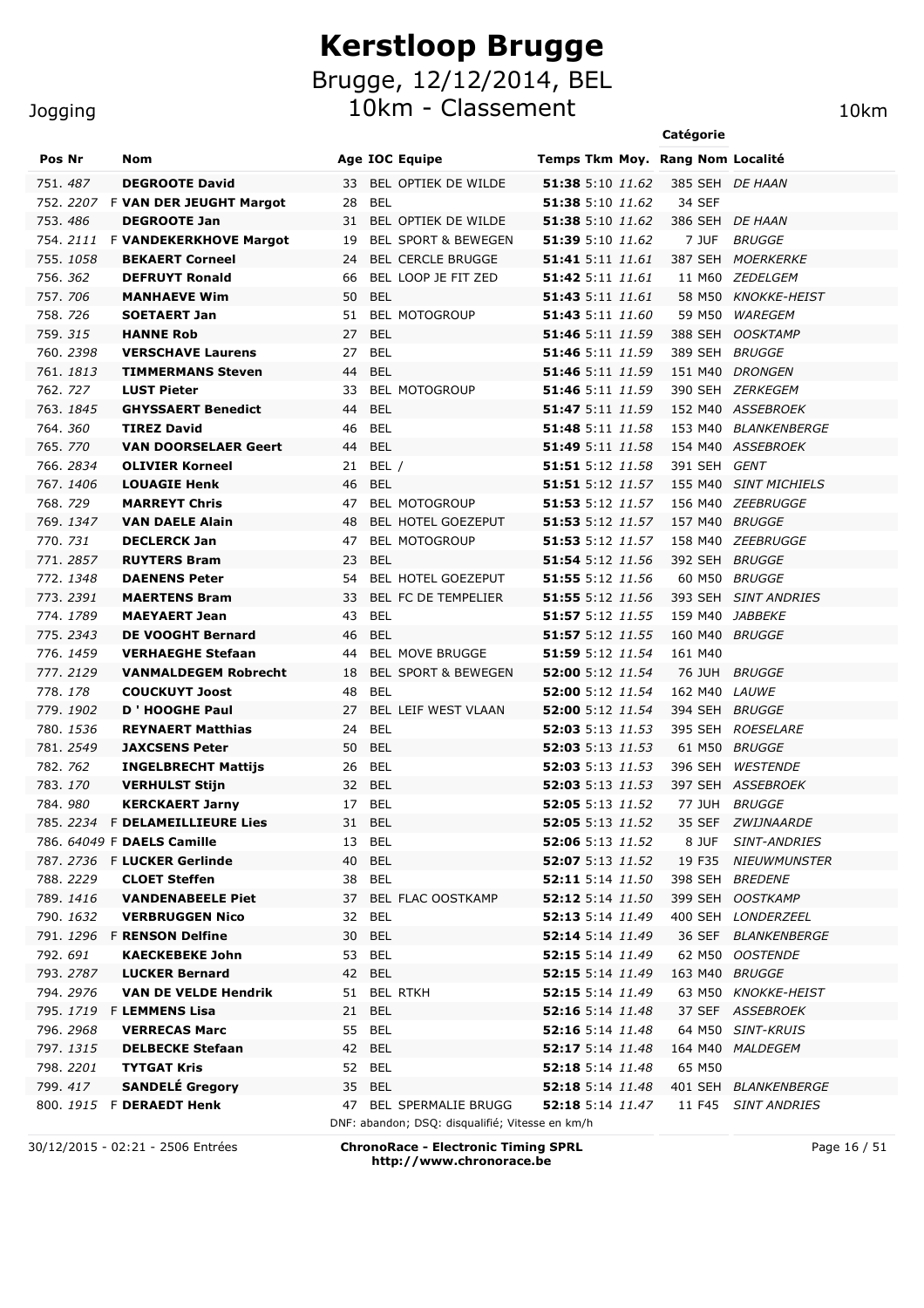10km - Classement 10km

| Pos Nr<br>Nom<br><b>Age IOC Equipe</b><br>Temps Tkm Moy. Rang Nom Localité<br>801.2934<br><b>FLORIZOONE Chris</b><br>52 BEL<br>52:19 5:14 11.47<br>66 M50<br><i>VEURNE</i><br>27 BEL<br>52:20 5:14 11.47<br>802. 2654<br><b>JANSSEN Alexander</b><br>402 SEH SINT-KRUIS<br>803. 578<br><b>SEURYNCK Vic</b><br>14<br>BEL<br>52:20 5:14 11.47<br>78 JUH DE HAAN<br>804.1217<br><b>HOLLEVOET WIlly</b><br>58<br>BEL CNH ZEDELGEM<br><b>52:20</b> 5:14 11.47<br>67 M50 TORHOUT<br>805.1745<br><b>VAN MOEFFAERT Jeffry</b><br>23<br><b>BEL HYPOTHEELWINKEL</b><br><b>52:20</b> 5:14 <i>11.47</i><br>403 SEH<br><b>WENDUINE</b><br>806.2440<br><b>VANDENBERGHE Luc</b><br>54<br><b>BEL ARTES DEPRET</b><br><b>52:20</b> 5:14 11.47<br>68 M50 BLANKENBERGE<br>52:21 5:15 11.46<br>807.2648<br>DE VLEESCHAUWER Patrick<br>47<br><b>BEL JOGGING SPORTIE</b><br>165 M40 LIERDE<br>807. 736<br><b>52:21</b> 5:15 11.46<br>404 SEH ANZEGEM<br><b>SPELEERS Filip</b><br>37<br><b>BEL MOTOGROUP</b><br>405 SEH BEERNEM<br>809.2809<br><b>BOSSUYT Stijn</b><br>28<br><b>BEL RACING BRUGGE</b><br><b>52:21</b> 5:15 11.46<br><b>BEL MOVE BRUGGE</b><br><b>52:22</b> 5:15 11.46<br>810.1484<br><b>F VANNESTE Virginie</b><br>35<br>20 F35<br>51 BEL ECS<br>52:22 5:15 11.46<br>811.404<br><b>JANSSENS Franky</b><br>69 M50 ZEEBRUGGE<br><b>BEL ECS</b><br>52:22 5:15 11.46<br>812.405<br><b>BROUCKAERT Amaury</b><br>28<br>406 SEH ZEEBRUGGE<br>813.339<br><b>RYHEUL Christophe</b><br>BEL LOOP JE FIT ZED<br><b>52:22</b> 5:15 11.46<br>166 M40 ZEDELGEM<br>44<br>814.2508<br>BEL CLUB BRUGGE KV<br>52:23 5:15 11.46<br>407 SEH BEERNEM<br><b>BUYCK Mattijs</b><br>24<br><b>BEL SPORT &amp; BEWEGEN</b><br>815.2118<br><b>VANDERLEYDEN Sam</b><br><b>52:24</b> 5:15 11.45<br>408 SEH BRUGGE<br>20<br>BEL<br>816. 1533<br>43<br><b>52:24</b> 5:15 11.45<br>167 M40 JABBEKE<br><b>PROVOOST Thierry</b><br><b>BEL</b><br>52:25 5:15 11.45<br>409 SEH AVELGEM<br>817.1101<br><b>VANASSCHE Peter</b><br>34<br><b>52:25</b> 5:15 11.45<br>818.622<br><b>CLAEYS Stijn</b><br>29<br>BEL<br>410 SEH SIJSELE<br><b>52:26</b> 5:15 11.45<br>819. 1424<br><b>DANNEELS Frederik</b><br>40<br>BEL<br>168 M40 VARSENARE<br><b>BEL</b><br>52:28 5:15 11.44<br>411 SEH ASSEBROEK<br>820. 1165<br><b>VAN SEVEREN Bert</b><br>29<br><b>BEL ECS</b><br>52:28 5:15 11.44<br>169 M40 ZEEBRUGGE<br>821.396<br><b>DE SCHACHT Jurgen</b><br>40<br><b>BEL</b><br>52:28 5:15 11.44<br>38 SEF HOOGLEDE<br>822. 2544 F CARLESS Bo<br>21<br>823. 2015<br><b>BEL SPORT &amp; BEWEGEN</b><br><b>52:29</b> 5:15 11.44<br>412 SEH BRUGGE<br><b>CARPELS Anthony</b><br>19<br><b>DEMAN Jeroen</b><br>BEL FORZA 8740<br><b>52:30</b> 5:15 11.43<br>413 SEH PITTEM<br>824.2496<br>26<br><b>BEL SPORT &amp; BEWEGEN</b><br><b>52:30</b> 5:15 11.43<br>414 SEH BRUGGE<br>825.2043<br><b>DEWAEGENAERE Gianni</b><br>19<br>826. 1233 F DEFOUR Yasmin<br><b>BEL</b><br>35<br><b>52:30</b> 5:15 11.43<br>21 F35<br>827.2139<br><b>BEL SPORT &amp; BEWEGEN</b><br>52:30 5:15 11.43<br>79 JUH<br><b>BRUGGE</b><br><b>VERHELST Jonas</b><br>18<br>BEL<br>52:30 5:15 11.43<br>415 SEH BRUGGE<br>828.1290<br><b>VAN MAELE Christophe</b><br>33<br>829.415<br><b>VANDEPUTTE Kenneth</b><br>BEL ECS<br><b>52:32</b> 5:16 11.42<br>416 SEH ZEEBRUGGE<br>32<br><b>F JONCKHEERE Adelinde</b><br>BEL BEISBROEKLOPERS<br><b>52:32</b> 5:16 11.42<br>22 F35<br><b>BRUGGE</b><br>830. 2604<br>44<br>831, 2597<br><b>VAN BRABANT Alexander</b><br>BEL BEISBROEKLOPERS<br><b>52:33</b> 5:16 11.42<br>170 M40<br><i>BRUGGE</i><br>46<br>832.73<br><b>F LAMBRECHT Annick</b><br><b>BEL SPORTDIENST BRU</b><br><b>52:33</b> 5:16 11.42<br>12 F45<br><b>SINT MICHIELS</b><br>45<br>833, 746<br><b>BEL MOTOGROUP</b><br><b>PANNECOUCKE Gilles</b><br><b>52:34</b> 5:16 11.42<br>417 SEH INGELMUNSTER<br>24<br>834.2602<br>BEL BEISBROEKLOPERS<br><b>52:34</b> 5:16 11.42<br>70 M50 BRUGGE<br><b>D'HONDT Eddy</b><br>58<br>71 M50 LOPPEM<br>835. 1565<br><b>DEVRIENDT Marc</b><br>58<br>BEL LOOP JE FIT ZED<br><b>52:34</b> 5:16 11.41<br>836. 516<br><b>MICHILS Mattijs</b><br>36 BEL<br>52:35 5:16 11.41<br>418 SEH LISSEWEGE<br>837. 2010 F BREINE Annelies<br>52:35 5:16 11.41<br><b>BRUGGE</b><br>BEL SPORT & BEWEGEN<br>9 JUF -<br>18<br>52:35 5:16 11.41<br>838.1823<br><b>DEMAITER Philip</b><br>BEL AVR<br>171 M40 ROESELARE<br>49<br>839. 565<br><b>F SNAUWAERT Enya</b><br>17 BEL<br>52:36 5:16 11.41<br>10 JUF STROMBEEK<br>52:37 5:16 11.41<br>840. 564<br><b>SNAUWAERT Philippe</b><br>46<br>BEL<br>172 M40 STROMBEEK<br>841.629<br><b>F CEUPPENS Ann</b><br>48 BEL<br><b>52:37</b> 5:16 11.41<br>13 F45 STROMBEEK<br>842. 1125<br><b>EECKLOO Stefaan</b><br>42 BEL<br><b>52:37</b> 5:16 11.40<br>173 M40 BRUGGE<br>843. 2253<br>BEL SCHOENEN AGNES<br>52:37 5:16 11.40<br><b>F SNAUWAERT Jolien</b><br>26<br>39 SEF MIDDELBURG<br>843. 2422<br><b>VANDOORNE Peter</b><br>BEL MIDDENSCHOOL BR<br><b>52:37</b> 5:16 11.40<br>174 M40 BRUGGE<br>45<br>845.2470<br><b>HEUVINCK Dennis</b><br>BEL ONSLOW.BE<br><b>52:38</b> 5:16 11.40<br>175 M40 DENDERMONDE<br>44<br>846.2718<br><b>DE GROOTE Steven</b><br><b>BEL SPERMALIE BRUGG</b><br>52:38 5:16 11.40<br>419 SEH<br>30<br>847.2626<br>F VANTIEGHEM Vera<br>BEL BEISBROEKLOPERS<br><b>52:39</b> 5:16 11.40<br>3 F55<br><b>VARSENARE</b><br>56<br>848.2383<br><b>F DEMUYNCK Evie</b><br><b>BEL BEVERHOUT</b><br><b>52:40</b> 5:16 11.39<br>40 SEF ASSEBROEK<br>31<br>849. 1305<br><b>DE RUWE Frederiek</b><br>32 BEL<br><b>52:40</b> 5:16 11.39<br>420 SEH ASSEBROEK<br>850.1164<br><b>NOYELLE Hans</b><br><b>BEL LOOPCLUB GRIJSL</b><br><b>52:40</b> 5:16 11.39<br>176 M40 ASSEBROEK<br>48<br>DNF: abandon; DSQ: disqualifié; Vitesse en km/h |  |  | Catégorie |  |
|-----------------------------------------------------------------------------------------------------------------------------------------------------------------------------------------------------------------------------------------------------------------------------------------------------------------------------------------------------------------------------------------------------------------------------------------------------------------------------------------------------------------------------------------------------------------------------------------------------------------------------------------------------------------------------------------------------------------------------------------------------------------------------------------------------------------------------------------------------------------------------------------------------------------------------------------------------------------------------------------------------------------------------------------------------------------------------------------------------------------------------------------------------------------------------------------------------------------------------------------------------------------------------------------------------------------------------------------------------------------------------------------------------------------------------------------------------------------------------------------------------------------------------------------------------------------------------------------------------------------------------------------------------------------------------------------------------------------------------------------------------------------------------------------------------------------------------------------------------------------------------------------------------------------------------------------------------------------------------------------------------------------------------------------------------------------------------------------------------------------------------------------------------------------------------------------------------------------------------------------------------------------------------------------------------------------------------------------------------------------------------------------------------------------------------------------------------------------------------------------------------------------------------------------------------------------------------------------------------------------------------------------------------------------------------------------------------------------------------------------------------------------------------------------------------------------------------------------------------------------------------------------------------------------------------------------------------------------------------------------------------------------------------------------------------------------------------------------------------------------------------------------------------------------------------------------------------------------------------------------------------------------------------------------------------------------------------------------------------------------------------------------------------------------------------------------------------------------------------------------------------------------------------------------------------------------------------------------------------------------------------------------------------------------------------------------------------------------------------------------------------------------------------------------------------------------------------------------------------------------------------------------------------------------------------------------------------------------------------------------------------------------------------------------------------------------------------------------------------------------------------------------------------------------------------------------------------------------------------------------------------------------------------------------------------------------------------------------------------------------------------------------------------------------------------------------------------------------------------------------------------------------------------------------------------------------------------------------------------------------------------------------------------------------------------------------------------------------------------------------------------------------------------------------------------------------------------------------------------------------------------------------------------------------------------------------------------------------------------------------------------------------------------------------------------------------------------------------------------------------------------------------------------------------------------------------------------------------------------------------------------------------------------------------------------------------------------------------------------------------------------------------------------------------------------------------------------------------------------------------------------------------------------------------------------------------------------------------------------------------------------------------------------------------------------------------------------------------------------|--|--|-----------|--|
|                                                                                                                                                                                                                                                                                                                                                                                                                                                                                                                                                                                                                                                                                                                                                                                                                                                                                                                                                                                                                                                                                                                                                                                                                                                                                                                                                                                                                                                                                                                                                                                                                                                                                                                                                                                                                                                                                                                                                                                                                                                                                                                                                                                                                                                                                                                                                                                                                                                                                                                                                                                                                                                                                                                                                                                                                                                                                                                                                                                                                                                                                                                                                                                                                                                                                                                                                                                                                                                                                                                                                                                                                                                                                                                                                                                                                                                                                                                                                                                                                                                                                                                                                                                                                                                                                                                                                                                                                                                                                                                                                                                                                                                                                                                                                                                                                                                                                                                                                                                                                                                                                                                                                                                                                                                                                                                                                                                                                                                                                                                                                                                                                                                                                                                             |  |  |           |  |
|                                                                                                                                                                                                                                                                                                                                                                                                                                                                                                                                                                                                                                                                                                                                                                                                                                                                                                                                                                                                                                                                                                                                                                                                                                                                                                                                                                                                                                                                                                                                                                                                                                                                                                                                                                                                                                                                                                                                                                                                                                                                                                                                                                                                                                                                                                                                                                                                                                                                                                                                                                                                                                                                                                                                                                                                                                                                                                                                                                                                                                                                                                                                                                                                                                                                                                                                                                                                                                                                                                                                                                                                                                                                                                                                                                                                                                                                                                                                                                                                                                                                                                                                                                                                                                                                                                                                                                                                                                                                                                                                                                                                                                                                                                                                                                                                                                                                                                                                                                                                                                                                                                                                                                                                                                                                                                                                                                                                                                                                                                                                                                                                                                                                                                                             |  |  |           |  |
|                                                                                                                                                                                                                                                                                                                                                                                                                                                                                                                                                                                                                                                                                                                                                                                                                                                                                                                                                                                                                                                                                                                                                                                                                                                                                                                                                                                                                                                                                                                                                                                                                                                                                                                                                                                                                                                                                                                                                                                                                                                                                                                                                                                                                                                                                                                                                                                                                                                                                                                                                                                                                                                                                                                                                                                                                                                                                                                                                                                                                                                                                                                                                                                                                                                                                                                                                                                                                                                                                                                                                                                                                                                                                                                                                                                                                                                                                                                                                                                                                                                                                                                                                                                                                                                                                                                                                                                                                                                                                                                                                                                                                                                                                                                                                                                                                                                                                                                                                                                                                                                                                                                                                                                                                                                                                                                                                                                                                                                                                                                                                                                                                                                                                                                             |  |  |           |  |
|                                                                                                                                                                                                                                                                                                                                                                                                                                                                                                                                                                                                                                                                                                                                                                                                                                                                                                                                                                                                                                                                                                                                                                                                                                                                                                                                                                                                                                                                                                                                                                                                                                                                                                                                                                                                                                                                                                                                                                                                                                                                                                                                                                                                                                                                                                                                                                                                                                                                                                                                                                                                                                                                                                                                                                                                                                                                                                                                                                                                                                                                                                                                                                                                                                                                                                                                                                                                                                                                                                                                                                                                                                                                                                                                                                                                                                                                                                                                                                                                                                                                                                                                                                                                                                                                                                                                                                                                                                                                                                                                                                                                                                                                                                                                                                                                                                                                                                                                                                                                                                                                                                                                                                                                                                                                                                                                                                                                                                                                                                                                                                                                                                                                                                                             |  |  |           |  |
|                                                                                                                                                                                                                                                                                                                                                                                                                                                                                                                                                                                                                                                                                                                                                                                                                                                                                                                                                                                                                                                                                                                                                                                                                                                                                                                                                                                                                                                                                                                                                                                                                                                                                                                                                                                                                                                                                                                                                                                                                                                                                                                                                                                                                                                                                                                                                                                                                                                                                                                                                                                                                                                                                                                                                                                                                                                                                                                                                                                                                                                                                                                                                                                                                                                                                                                                                                                                                                                                                                                                                                                                                                                                                                                                                                                                                                                                                                                                                                                                                                                                                                                                                                                                                                                                                                                                                                                                                                                                                                                                                                                                                                                                                                                                                                                                                                                                                                                                                                                                                                                                                                                                                                                                                                                                                                                                                                                                                                                                                                                                                                                                                                                                                                                             |  |  |           |  |
|                                                                                                                                                                                                                                                                                                                                                                                                                                                                                                                                                                                                                                                                                                                                                                                                                                                                                                                                                                                                                                                                                                                                                                                                                                                                                                                                                                                                                                                                                                                                                                                                                                                                                                                                                                                                                                                                                                                                                                                                                                                                                                                                                                                                                                                                                                                                                                                                                                                                                                                                                                                                                                                                                                                                                                                                                                                                                                                                                                                                                                                                                                                                                                                                                                                                                                                                                                                                                                                                                                                                                                                                                                                                                                                                                                                                                                                                                                                                                                                                                                                                                                                                                                                                                                                                                                                                                                                                                                                                                                                                                                                                                                                                                                                                                                                                                                                                                                                                                                                                                                                                                                                                                                                                                                                                                                                                                                                                                                                                                                                                                                                                                                                                                                                             |  |  |           |  |
|                                                                                                                                                                                                                                                                                                                                                                                                                                                                                                                                                                                                                                                                                                                                                                                                                                                                                                                                                                                                                                                                                                                                                                                                                                                                                                                                                                                                                                                                                                                                                                                                                                                                                                                                                                                                                                                                                                                                                                                                                                                                                                                                                                                                                                                                                                                                                                                                                                                                                                                                                                                                                                                                                                                                                                                                                                                                                                                                                                                                                                                                                                                                                                                                                                                                                                                                                                                                                                                                                                                                                                                                                                                                                                                                                                                                                                                                                                                                                                                                                                                                                                                                                                                                                                                                                                                                                                                                                                                                                                                                                                                                                                                                                                                                                                                                                                                                                                                                                                                                                                                                                                                                                                                                                                                                                                                                                                                                                                                                                                                                                                                                                                                                                                                             |  |  |           |  |
|                                                                                                                                                                                                                                                                                                                                                                                                                                                                                                                                                                                                                                                                                                                                                                                                                                                                                                                                                                                                                                                                                                                                                                                                                                                                                                                                                                                                                                                                                                                                                                                                                                                                                                                                                                                                                                                                                                                                                                                                                                                                                                                                                                                                                                                                                                                                                                                                                                                                                                                                                                                                                                                                                                                                                                                                                                                                                                                                                                                                                                                                                                                                                                                                                                                                                                                                                                                                                                                                                                                                                                                                                                                                                                                                                                                                                                                                                                                                                                                                                                                                                                                                                                                                                                                                                                                                                                                                                                                                                                                                                                                                                                                                                                                                                                                                                                                                                                                                                                                                                                                                                                                                                                                                                                                                                                                                                                                                                                                                                                                                                                                                                                                                                                                             |  |  |           |  |
|                                                                                                                                                                                                                                                                                                                                                                                                                                                                                                                                                                                                                                                                                                                                                                                                                                                                                                                                                                                                                                                                                                                                                                                                                                                                                                                                                                                                                                                                                                                                                                                                                                                                                                                                                                                                                                                                                                                                                                                                                                                                                                                                                                                                                                                                                                                                                                                                                                                                                                                                                                                                                                                                                                                                                                                                                                                                                                                                                                                                                                                                                                                                                                                                                                                                                                                                                                                                                                                                                                                                                                                                                                                                                                                                                                                                                                                                                                                                                                                                                                                                                                                                                                                                                                                                                                                                                                                                                                                                                                                                                                                                                                                                                                                                                                                                                                                                                                                                                                                                                                                                                                                                                                                                                                                                                                                                                                                                                                                                                                                                                                                                                                                                                                                             |  |  |           |  |
|                                                                                                                                                                                                                                                                                                                                                                                                                                                                                                                                                                                                                                                                                                                                                                                                                                                                                                                                                                                                                                                                                                                                                                                                                                                                                                                                                                                                                                                                                                                                                                                                                                                                                                                                                                                                                                                                                                                                                                                                                                                                                                                                                                                                                                                                                                                                                                                                                                                                                                                                                                                                                                                                                                                                                                                                                                                                                                                                                                                                                                                                                                                                                                                                                                                                                                                                                                                                                                                                                                                                                                                                                                                                                                                                                                                                                                                                                                                                                                                                                                                                                                                                                                                                                                                                                                                                                                                                                                                                                                                                                                                                                                                                                                                                                                                                                                                                                                                                                                                                                                                                                                                                                                                                                                                                                                                                                                                                                                                                                                                                                                                                                                                                                                                             |  |  |           |  |
|                                                                                                                                                                                                                                                                                                                                                                                                                                                                                                                                                                                                                                                                                                                                                                                                                                                                                                                                                                                                                                                                                                                                                                                                                                                                                                                                                                                                                                                                                                                                                                                                                                                                                                                                                                                                                                                                                                                                                                                                                                                                                                                                                                                                                                                                                                                                                                                                                                                                                                                                                                                                                                                                                                                                                                                                                                                                                                                                                                                                                                                                                                                                                                                                                                                                                                                                                                                                                                                                                                                                                                                                                                                                                                                                                                                                                                                                                                                                                                                                                                                                                                                                                                                                                                                                                                                                                                                                                                                                                                                                                                                                                                                                                                                                                                                                                                                                                                                                                                                                                                                                                                                                                                                                                                                                                                                                                                                                                                                                                                                                                                                                                                                                                                                             |  |  |           |  |
|                                                                                                                                                                                                                                                                                                                                                                                                                                                                                                                                                                                                                                                                                                                                                                                                                                                                                                                                                                                                                                                                                                                                                                                                                                                                                                                                                                                                                                                                                                                                                                                                                                                                                                                                                                                                                                                                                                                                                                                                                                                                                                                                                                                                                                                                                                                                                                                                                                                                                                                                                                                                                                                                                                                                                                                                                                                                                                                                                                                                                                                                                                                                                                                                                                                                                                                                                                                                                                                                                                                                                                                                                                                                                                                                                                                                                                                                                                                                                                                                                                                                                                                                                                                                                                                                                                                                                                                                                                                                                                                                                                                                                                                                                                                                                                                                                                                                                                                                                                                                                                                                                                                                                                                                                                                                                                                                                                                                                                                                                                                                                                                                                                                                                                                             |  |  |           |  |
|                                                                                                                                                                                                                                                                                                                                                                                                                                                                                                                                                                                                                                                                                                                                                                                                                                                                                                                                                                                                                                                                                                                                                                                                                                                                                                                                                                                                                                                                                                                                                                                                                                                                                                                                                                                                                                                                                                                                                                                                                                                                                                                                                                                                                                                                                                                                                                                                                                                                                                                                                                                                                                                                                                                                                                                                                                                                                                                                                                                                                                                                                                                                                                                                                                                                                                                                                                                                                                                                                                                                                                                                                                                                                                                                                                                                                                                                                                                                                                                                                                                                                                                                                                                                                                                                                                                                                                                                                                                                                                                                                                                                                                                                                                                                                                                                                                                                                                                                                                                                                                                                                                                                                                                                                                                                                                                                                                                                                                                                                                                                                                                                                                                                                                                             |  |  |           |  |
|                                                                                                                                                                                                                                                                                                                                                                                                                                                                                                                                                                                                                                                                                                                                                                                                                                                                                                                                                                                                                                                                                                                                                                                                                                                                                                                                                                                                                                                                                                                                                                                                                                                                                                                                                                                                                                                                                                                                                                                                                                                                                                                                                                                                                                                                                                                                                                                                                                                                                                                                                                                                                                                                                                                                                                                                                                                                                                                                                                                                                                                                                                                                                                                                                                                                                                                                                                                                                                                                                                                                                                                                                                                                                                                                                                                                                                                                                                                                                                                                                                                                                                                                                                                                                                                                                                                                                                                                                                                                                                                                                                                                                                                                                                                                                                                                                                                                                                                                                                                                                                                                                                                                                                                                                                                                                                                                                                                                                                                                                                                                                                                                                                                                                                                             |  |  |           |  |
|                                                                                                                                                                                                                                                                                                                                                                                                                                                                                                                                                                                                                                                                                                                                                                                                                                                                                                                                                                                                                                                                                                                                                                                                                                                                                                                                                                                                                                                                                                                                                                                                                                                                                                                                                                                                                                                                                                                                                                                                                                                                                                                                                                                                                                                                                                                                                                                                                                                                                                                                                                                                                                                                                                                                                                                                                                                                                                                                                                                                                                                                                                                                                                                                                                                                                                                                                                                                                                                                                                                                                                                                                                                                                                                                                                                                                                                                                                                                                                                                                                                                                                                                                                                                                                                                                                                                                                                                                                                                                                                                                                                                                                                                                                                                                                                                                                                                                                                                                                                                                                                                                                                                                                                                                                                                                                                                                                                                                                                                                                                                                                                                                                                                                                                             |  |  |           |  |
|                                                                                                                                                                                                                                                                                                                                                                                                                                                                                                                                                                                                                                                                                                                                                                                                                                                                                                                                                                                                                                                                                                                                                                                                                                                                                                                                                                                                                                                                                                                                                                                                                                                                                                                                                                                                                                                                                                                                                                                                                                                                                                                                                                                                                                                                                                                                                                                                                                                                                                                                                                                                                                                                                                                                                                                                                                                                                                                                                                                                                                                                                                                                                                                                                                                                                                                                                                                                                                                                                                                                                                                                                                                                                                                                                                                                                                                                                                                                                                                                                                                                                                                                                                                                                                                                                                                                                                                                                                                                                                                                                                                                                                                                                                                                                                                                                                                                                                                                                                                                                                                                                                                                                                                                                                                                                                                                                                                                                                                                                                                                                                                                                                                                                                                             |  |  |           |  |
|                                                                                                                                                                                                                                                                                                                                                                                                                                                                                                                                                                                                                                                                                                                                                                                                                                                                                                                                                                                                                                                                                                                                                                                                                                                                                                                                                                                                                                                                                                                                                                                                                                                                                                                                                                                                                                                                                                                                                                                                                                                                                                                                                                                                                                                                                                                                                                                                                                                                                                                                                                                                                                                                                                                                                                                                                                                                                                                                                                                                                                                                                                                                                                                                                                                                                                                                                                                                                                                                                                                                                                                                                                                                                                                                                                                                                                                                                                                                                                                                                                                                                                                                                                                                                                                                                                                                                                                                                                                                                                                                                                                                                                                                                                                                                                                                                                                                                                                                                                                                                                                                                                                                                                                                                                                                                                                                                                                                                                                                                                                                                                                                                                                                                                                             |  |  |           |  |
|                                                                                                                                                                                                                                                                                                                                                                                                                                                                                                                                                                                                                                                                                                                                                                                                                                                                                                                                                                                                                                                                                                                                                                                                                                                                                                                                                                                                                                                                                                                                                                                                                                                                                                                                                                                                                                                                                                                                                                                                                                                                                                                                                                                                                                                                                                                                                                                                                                                                                                                                                                                                                                                                                                                                                                                                                                                                                                                                                                                                                                                                                                                                                                                                                                                                                                                                                                                                                                                                                                                                                                                                                                                                                                                                                                                                                                                                                                                                                                                                                                                                                                                                                                                                                                                                                                                                                                                                                                                                                                                                                                                                                                                                                                                                                                                                                                                                                                                                                                                                                                                                                                                                                                                                                                                                                                                                                                                                                                                                                                                                                                                                                                                                                                                             |  |  |           |  |
|                                                                                                                                                                                                                                                                                                                                                                                                                                                                                                                                                                                                                                                                                                                                                                                                                                                                                                                                                                                                                                                                                                                                                                                                                                                                                                                                                                                                                                                                                                                                                                                                                                                                                                                                                                                                                                                                                                                                                                                                                                                                                                                                                                                                                                                                                                                                                                                                                                                                                                                                                                                                                                                                                                                                                                                                                                                                                                                                                                                                                                                                                                                                                                                                                                                                                                                                                                                                                                                                                                                                                                                                                                                                                                                                                                                                                                                                                                                                                                                                                                                                                                                                                                                                                                                                                                                                                                                                                                                                                                                                                                                                                                                                                                                                                                                                                                                                                                                                                                                                                                                                                                                                                                                                                                                                                                                                                                                                                                                                                                                                                                                                                                                                                                                             |  |  |           |  |
|                                                                                                                                                                                                                                                                                                                                                                                                                                                                                                                                                                                                                                                                                                                                                                                                                                                                                                                                                                                                                                                                                                                                                                                                                                                                                                                                                                                                                                                                                                                                                                                                                                                                                                                                                                                                                                                                                                                                                                                                                                                                                                                                                                                                                                                                                                                                                                                                                                                                                                                                                                                                                                                                                                                                                                                                                                                                                                                                                                                                                                                                                                                                                                                                                                                                                                                                                                                                                                                                                                                                                                                                                                                                                                                                                                                                                                                                                                                                                                                                                                                                                                                                                                                                                                                                                                                                                                                                                                                                                                                                                                                                                                                                                                                                                                                                                                                                                                                                                                                                                                                                                                                                                                                                                                                                                                                                                                                                                                                                                                                                                                                                                                                                                                                             |  |  |           |  |
|                                                                                                                                                                                                                                                                                                                                                                                                                                                                                                                                                                                                                                                                                                                                                                                                                                                                                                                                                                                                                                                                                                                                                                                                                                                                                                                                                                                                                                                                                                                                                                                                                                                                                                                                                                                                                                                                                                                                                                                                                                                                                                                                                                                                                                                                                                                                                                                                                                                                                                                                                                                                                                                                                                                                                                                                                                                                                                                                                                                                                                                                                                                                                                                                                                                                                                                                                                                                                                                                                                                                                                                                                                                                                                                                                                                                                                                                                                                                                                                                                                                                                                                                                                                                                                                                                                                                                                                                                                                                                                                                                                                                                                                                                                                                                                                                                                                                                                                                                                                                                                                                                                                                                                                                                                                                                                                                                                                                                                                                                                                                                                                                                                                                                                                             |  |  |           |  |
|                                                                                                                                                                                                                                                                                                                                                                                                                                                                                                                                                                                                                                                                                                                                                                                                                                                                                                                                                                                                                                                                                                                                                                                                                                                                                                                                                                                                                                                                                                                                                                                                                                                                                                                                                                                                                                                                                                                                                                                                                                                                                                                                                                                                                                                                                                                                                                                                                                                                                                                                                                                                                                                                                                                                                                                                                                                                                                                                                                                                                                                                                                                                                                                                                                                                                                                                                                                                                                                                                                                                                                                                                                                                                                                                                                                                                                                                                                                                                                                                                                                                                                                                                                                                                                                                                                                                                                                                                                                                                                                                                                                                                                                                                                                                                                                                                                                                                                                                                                                                                                                                                                                                                                                                                                                                                                                                                                                                                                                                                                                                                                                                                                                                                                                             |  |  |           |  |
|                                                                                                                                                                                                                                                                                                                                                                                                                                                                                                                                                                                                                                                                                                                                                                                                                                                                                                                                                                                                                                                                                                                                                                                                                                                                                                                                                                                                                                                                                                                                                                                                                                                                                                                                                                                                                                                                                                                                                                                                                                                                                                                                                                                                                                                                                                                                                                                                                                                                                                                                                                                                                                                                                                                                                                                                                                                                                                                                                                                                                                                                                                                                                                                                                                                                                                                                                                                                                                                                                                                                                                                                                                                                                                                                                                                                                                                                                                                                                                                                                                                                                                                                                                                                                                                                                                                                                                                                                                                                                                                                                                                                                                                                                                                                                                                                                                                                                                                                                                                                                                                                                                                                                                                                                                                                                                                                                                                                                                                                                                                                                                                                                                                                                                                             |  |  |           |  |
|                                                                                                                                                                                                                                                                                                                                                                                                                                                                                                                                                                                                                                                                                                                                                                                                                                                                                                                                                                                                                                                                                                                                                                                                                                                                                                                                                                                                                                                                                                                                                                                                                                                                                                                                                                                                                                                                                                                                                                                                                                                                                                                                                                                                                                                                                                                                                                                                                                                                                                                                                                                                                                                                                                                                                                                                                                                                                                                                                                                                                                                                                                                                                                                                                                                                                                                                                                                                                                                                                                                                                                                                                                                                                                                                                                                                                                                                                                                                                                                                                                                                                                                                                                                                                                                                                                                                                                                                                                                                                                                                                                                                                                                                                                                                                                                                                                                                                                                                                                                                                                                                                                                                                                                                                                                                                                                                                                                                                                                                                                                                                                                                                                                                                                                             |  |  |           |  |
|                                                                                                                                                                                                                                                                                                                                                                                                                                                                                                                                                                                                                                                                                                                                                                                                                                                                                                                                                                                                                                                                                                                                                                                                                                                                                                                                                                                                                                                                                                                                                                                                                                                                                                                                                                                                                                                                                                                                                                                                                                                                                                                                                                                                                                                                                                                                                                                                                                                                                                                                                                                                                                                                                                                                                                                                                                                                                                                                                                                                                                                                                                                                                                                                                                                                                                                                                                                                                                                                                                                                                                                                                                                                                                                                                                                                                                                                                                                                                                                                                                                                                                                                                                                                                                                                                                                                                                                                                                                                                                                                                                                                                                                                                                                                                                                                                                                                                                                                                                                                                                                                                                                                                                                                                                                                                                                                                                                                                                                                                                                                                                                                                                                                                                                             |  |  |           |  |
|                                                                                                                                                                                                                                                                                                                                                                                                                                                                                                                                                                                                                                                                                                                                                                                                                                                                                                                                                                                                                                                                                                                                                                                                                                                                                                                                                                                                                                                                                                                                                                                                                                                                                                                                                                                                                                                                                                                                                                                                                                                                                                                                                                                                                                                                                                                                                                                                                                                                                                                                                                                                                                                                                                                                                                                                                                                                                                                                                                                                                                                                                                                                                                                                                                                                                                                                                                                                                                                                                                                                                                                                                                                                                                                                                                                                                                                                                                                                                                                                                                                                                                                                                                                                                                                                                                                                                                                                                                                                                                                                                                                                                                                                                                                                                                                                                                                                                                                                                                                                                                                                                                                                                                                                                                                                                                                                                                                                                                                                                                                                                                                                                                                                                                                             |  |  |           |  |
|                                                                                                                                                                                                                                                                                                                                                                                                                                                                                                                                                                                                                                                                                                                                                                                                                                                                                                                                                                                                                                                                                                                                                                                                                                                                                                                                                                                                                                                                                                                                                                                                                                                                                                                                                                                                                                                                                                                                                                                                                                                                                                                                                                                                                                                                                                                                                                                                                                                                                                                                                                                                                                                                                                                                                                                                                                                                                                                                                                                                                                                                                                                                                                                                                                                                                                                                                                                                                                                                                                                                                                                                                                                                                                                                                                                                                                                                                                                                                                                                                                                                                                                                                                                                                                                                                                                                                                                                                                                                                                                                                                                                                                                                                                                                                                                                                                                                                                                                                                                                                                                                                                                                                                                                                                                                                                                                                                                                                                                                                                                                                                                                                                                                                                                             |  |  |           |  |
|                                                                                                                                                                                                                                                                                                                                                                                                                                                                                                                                                                                                                                                                                                                                                                                                                                                                                                                                                                                                                                                                                                                                                                                                                                                                                                                                                                                                                                                                                                                                                                                                                                                                                                                                                                                                                                                                                                                                                                                                                                                                                                                                                                                                                                                                                                                                                                                                                                                                                                                                                                                                                                                                                                                                                                                                                                                                                                                                                                                                                                                                                                                                                                                                                                                                                                                                                                                                                                                                                                                                                                                                                                                                                                                                                                                                                                                                                                                                                                                                                                                                                                                                                                                                                                                                                                                                                                                                                                                                                                                                                                                                                                                                                                                                                                                                                                                                                                                                                                                                                                                                                                                                                                                                                                                                                                                                                                                                                                                                                                                                                                                                                                                                                                                             |  |  |           |  |
|                                                                                                                                                                                                                                                                                                                                                                                                                                                                                                                                                                                                                                                                                                                                                                                                                                                                                                                                                                                                                                                                                                                                                                                                                                                                                                                                                                                                                                                                                                                                                                                                                                                                                                                                                                                                                                                                                                                                                                                                                                                                                                                                                                                                                                                                                                                                                                                                                                                                                                                                                                                                                                                                                                                                                                                                                                                                                                                                                                                                                                                                                                                                                                                                                                                                                                                                                                                                                                                                                                                                                                                                                                                                                                                                                                                                                                                                                                                                                                                                                                                                                                                                                                                                                                                                                                                                                                                                                                                                                                                                                                                                                                                                                                                                                                                                                                                                                                                                                                                                                                                                                                                                                                                                                                                                                                                                                                                                                                                                                                                                                                                                                                                                                                                             |  |  |           |  |
|                                                                                                                                                                                                                                                                                                                                                                                                                                                                                                                                                                                                                                                                                                                                                                                                                                                                                                                                                                                                                                                                                                                                                                                                                                                                                                                                                                                                                                                                                                                                                                                                                                                                                                                                                                                                                                                                                                                                                                                                                                                                                                                                                                                                                                                                                                                                                                                                                                                                                                                                                                                                                                                                                                                                                                                                                                                                                                                                                                                                                                                                                                                                                                                                                                                                                                                                                                                                                                                                                                                                                                                                                                                                                                                                                                                                                                                                                                                                                                                                                                                                                                                                                                                                                                                                                                                                                                                                                                                                                                                                                                                                                                                                                                                                                                                                                                                                                                                                                                                                                                                                                                                                                                                                                                                                                                                                                                                                                                                                                                                                                                                                                                                                                                                             |  |  |           |  |
|                                                                                                                                                                                                                                                                                                                                                                                                                                                                                                                                                                                                                                                                                                                                                                                                                                                                                                                                                                                                                                                                                                                                                                                                                                                                                                                                                                                                                                                                                                                                                                                                                                                                                                                                                                                                                                                                                                                                                                                                                                                                                                                                                                                                                                                                                                                                                                                                                                                                                                                                                                                                                                                                                                                                                                                                                                                                                                                                                                                                                                                                                                                                                                                                                                                                                                                                                                                                                                                                                                                                                                                                                                                                                                                                                                                                                                                                                                                                                                                                                                                                                                                                                                                                                                                                                                                                                                                                                                                                                                                                                                                                                                                                                                                                                                                                                                                                                                                                                                                                                                                                                                                                                                                                                                                                                                                                                                                                                                                                                                                                                                                                                                                                                                                             |  |  |           |  |
|                                                                                                                                                                                                                                                                                                                                                                                                                                                                                                                                                                                                                                                                                                                                                                                                                                                                                                                                                                                                                                                                                                                                                                                                                                                                                                                                                                                                                                                                                                                                                                                                                                                                                                                                                                                                                                                                                                                                                                                                                                                                                                                                                                                                                                                                                                                                                                                                                                                                                                                                                                                                                                                                                                                                                                                                                                                                                                                                                                                                                                                                                                                                                                                                                                                                                                                                                                                                                                                                                                                                                                                                                                                                                                                                                                                                                                                                                                                                                                                                                                                                                                                                                                                                                                                                                                                                                                                                                                                                                                                                                                                                                                                                                                                                                                                                                                                                                                                                                                                                                                                                                                                                                                                                                                                                                                                                                                                                                                                                                                                                                                                                                                                                                                                             |  |  |           |  |
|                                                                                                                                                                                                                                                                                                                                                                                                                                                                                                                                                                                                                                                                                                                                                                                                                                                                                                                                                                                                                                                                                                                                                                                                                                                                                                                                                                                                                                                                                                                                                                                                                                                                                                                                                                                                                                                                                                                                                                                                                                                                                                                                                                                                                                                                                                                                                                                                                                                                                                                                                                                                                                                                                                                                                                                                                                                                                                                                                                                                                                                                                                                                                                                                                                                                                                                                                                                                                                                                                                                                                                                                                                                                                                                                                                                                                                                                                                                                                                                                                                                                                                                                                                                                                                                                                                                                                                                                                                                                                                                                                                                                                                                                                                                                                                                                                                                                                                                                                                                                                                                                                                                                                                                                                                                                                                                                                                                                                                                                                                                                                                                                                                                                                                                             |  |  |           |  |
|                                                                                                                                                                                                                                                                                                                                                                                                                                                                                                                                                                                                                                                                                                                                                                                                                                                                                                                                                                                                                                                                                                                                                                                                                                                                                                                                                                                                                                                                                                                                                                                                                                                                                                                                                                                                                                                                                                                                                                                                                                                                                                                                                                                                                                                                                                                                                                                                                                                                                                                                                                                                                                                                                                                                                                                                                                                                                                                                                                                                                                                                                                                                                                                                                                                                                                                                                                                                                                                                                                                                                                                                                                                                                                                                                                                                                                                                                                                                                                                                                                                                                                                                                                                                                                                                                                                                                                                                                                                                                                                                                                                                                                                                                                                                                                                                                                                                                                                                                                                                                                                                                                                                                                                                                                                                                                                                                                                                                                                                                                                                                                                                                                                                                                                             |  |  |           |  |
|                                                                                                                                                                                                                                                                                                                                                                                                                                                                                                                                                                                                                                                                                                                                                                                                                                                                                                                                                                                                                                                                                                                                                                                                                                                                                                                                                                                                                                                                                                                                                                                                                                                                                                                                                                                                                                                                                                                                                                                                                                                                                                                                                                                                                                                                                                                                                                                                                                                                                                                                                                                                                                                                                                                                                                                                                                                                                                                                                                                                                                                                                                                                                                                                                                                                                                                                                                                                                                                                                                                                                                                                                                                                                                                                                                                                                                                                                                                                                                                                                                                                                                                                                                                                                                                                                                                                                                                                                                                                                                                                                                                                                                                                                                                                                                                                                                                                                                                                                                                                                                                                                                                                                                                                                                                                                                                                                                                                                                                                                                                                                                                                                                                                                                                             |  |  |           |  |
|                                                                                                                                                                                                                                                                                                                                                                                                                                                                                                                                                                                                                                                                                                                                                                                                                                                                                                                                                                                                                                                                                                                                                                                                                                                                                                                                                                                                                                                                                                                                                                                                                                                                                                                                                                                                                                                                                                                                                                                                                                                                                                                                                                                                                                                                                                                                                                                                                                                                                                                                                                                                                                                                                                                                                                                                                                                                                                                                                                                                                                                                                                                                                                                                                                                                                                                                                                                                                                                                                                                                                                                                                                                                                                                                                                                                                                                                                                                                                                                                                                                                                                                                                                                                                                                                                                                                                                                                                                                                                                                                                                                                                                                                                                                                                                                                                                                                                                                                                                                                                                                                                                                                                                                                                                                                                                                                                                                                                                                                                                                                                                                                                                                                                                                             |  |  |           |  |
|                                                                                                                                                                                                                                                                                                                                                                                                                                                                                                                                                                                                                                                                                                                                                                                                                                                                                                                                                                                                                                                                                                                                                                                                                                                                                                                                                                                                                                                                                                                                                                                                                                                                                                                                                                                                                                                                                                                                                                                                                                                                                                                                                                                                                                                                                                                                                                                                                                                                                                                                                                                                                                                                                                                                                                                                                                                                                                                                                                                                                                                                                                                                                                                                                                                                                                                                                                                                                                                                                                                                                                                                                                                                                                                                                                                                                                                                                                                                                                                                                                                                                                                                                                                                                                                                                                                                                                                                                                                                                                                                                                                                                                                                                                                                                                                                                                                                                                                                                                                                                                                                                                                                                                                                                                                                                                                                                                                                                                                                                                                                                                                                                                                                                                                             |  |  |           |  |
|                                                                                                                                                                                                                                                                                                                                                                                                                                                                                                                                                                                                                                                                                                                                                                                                                                                                                                                                                                                                                                                                                                                                                                                                                                                                                                                                                                                                                                                                                                                                                                                                                                                                                                                                                                                                                                                                                                                                                                                                                                                                                                                                                                                                                                                                                                                                                                                                                                                                                                                                                                                                                                                                                                                                                                                                                                                                                                                                                                                                                                                                                                                                                                                                                                                                                                                                                                                                                                                                                                                                                                                                                                                                                                                                                                                                                                                                                                                                                                                                                                                                                                                                                                                                                                                                                                                                                                                                                                                                                                                                                                                                                                                                                                                                                                                                                                                                                                                                                                                                                                                                                                                                                                                                                                                                                                                                                                                                                                                                                                                                                                                                                                                                                                                             |  |  |           |  |
|                                                                                                                                                                                                                                                                                                                                                                                                                                                                                                                                                                                                                                                                                                                                                                                                                                                                                                                                                                                                                                                                                                                                                                                                                                                                                                                                                                                                                                                                                                                                                                                                                                                                                                                                                                                                                                                                                                                                                                                                                                                                                                                                                                                                                                                                                                                                                                                                                                                                                                                                                                                                                                                                                                                                                                                                                                                                                                                                                                                                                                                                                                                                                                                                                                                                                                                                                                                                                                                                                                                                                                                                                                                                                                                                                                                                                                                                                                                                                                                                                                                                                                                                                                                                                                                                                                                                                                                                                                                                                                                                                                                                                                                                                                                                                                                                                                                                                                                                                                                                                                                                                                                                                                                                                                                                                                                                                                                                                                                                                                                                                                                                                                                                                                                             |  |  |           |  |
|                                                                                                                                                                                                                                                                                                                                                                                                                                                                                                                                                                                                                                                                                                                                                                                                                                                                                                                                                                                                                                                                                                                                                                                                                                                                                                                                                                                                                                                                                                                                                                                                                                                                                                                                                                                                                                                                                                                                                                                                                                                                                                                                                                                                                                                                                                                                                                                                                                                                                                                                                                                                                                                                                                                                                                                                                                                                                                                                                                                                                                                                                                                                                                                                                                                                                                                                                                                                                                                                                                                                                                                                                                                                                                                                                                                                                                                                                                                                                                                                                                                                                                                                                                                                                                                                                                                                                                                                                                                                                                                                                                                                                                                                                                                                                                                                                                                                                                                                                                                                                                                                                                                                                                                                                                                                                                                                                                                                                                                                                                                                                                                                                                                                                                                             |  |  |           |  |
|                                                                                                                                                                                                                                                                                                                                                                                                                                                                                                                                                                                                                                                                                                                                                                                                                                                                                                                                                                                                                                                                                                                                                                                                                                                                                                                                                                                                                                                                                                                                                                                                                                                                                                                                                                                                                                                                                                                                                                                                                                                                                                                                                                                                                                                                                                                                                                                                                                                                                                                                                                                                                                                                                                                                                                                                                                                                                                                                                                                                                                                                                                                                                                                                                                                                                                                                                                                                                                                                                                                                                                                                                                                                                                                                                                                                                                                                                                                                                                                                                                                                                                                                                                                                                                                                                                                                                                                                                                                                                                                                                                                                                                                                                                                                                                                                                                                                                                                                                                                                                                                                                                                                                                                                                                                                                                                                                                                                                                                                                                                                                                                                                                                                                                                             |  |  |           |  |
|                                                                                                                                                                                                                                                                                                                                                                                                                                                                                                                                                                                                                                                                                                                                                                                                                                                                                                                                                                                                                                                                                                                                                                                                                                                                                                                                                                                                                                                                                                                                                                                                                                                                                                                                                                                                                                                                                                                                                                                                                                                                                                                                                                                                                                                                                                                                                                                                                                                                                                                                                                                                                                                                                                                                                                                                                                                                                                                                                                                                                                                                                                                                                                                                                                                                                                                                                                                                                                                                                                                                                                                                                                                                                                                                                                                                                                                                                                                                                                                                                                                                                                                                                                                                                                                                                                                                                                                                                                                                                                                                                                                                                                                                                                                                                                                                                                                                                                                                                                                                                                                                                                                                                                                                                                                                                                                                                                                                                                                                                                                                                                                                                                                                                                                             |  |  |           |  |
|                                                                                                                                                                                                                                                                                                                                                                                                                                                                                                                                                                                                                                                                                                                                                                                                                                                                                                                                                                                                                                                                                                                                                                                                                                                                                                                                                                                                                                                                                                                                                                                                                                                                                                                                                                                                                                                                                                                                                                                                                                                                                                                                                                                                                                                                                                                                                                                                                                                                                                                                                                                                                                                                                                                                                                                                                                                                                                                                                                                                                                                                                                                                                                                                                                                                                                                                                                                                                                                                                                                                                                                                                                                                                                                                                                                                                                                                                                                                                                                                                                                                                                                                                                                                                                                                                                                                                                                                                                                                                                                                                                                                                                                                                                                                                                                                                                                                                                                                                                                                                                                                                                                                                                                                                                                                                                                                                                                                                                                                                                                                                                                                                                                                                                                             |  |  |           |  |
|                                                                                                                                                                                                                                                                                                                                                                                                                                                                                                                                                                                                                                                                                                                                                                                                                                                                                                                                                                                                                                                                                                                                                                                                                                                                                                                                                                                                                                                                                                                                                                                                                                                                                                                                                                                                                                                                                                                                                                                                                                                                                                                                                                                                                                                                                                                                                                                                                                                                                                                                                                                                                                                                                                                                                                                                                                                                                                                                                                                                                                                                                                                                                                                                                                                                                                                                                                                                                                                                                                                                                                                                                                                                                                                                                                                                                                                                                                                                                                                                                                                                                                                                                                                                                                                                                                                                                                                                                                                                                                                                                                                                                                                                                                                                                                                                                                                                                                                                                                                                                                                                                                                                                                                                                                                                                                                                                                                                                                                                                                                                                                                                                                                                                                                             |  |  |           |  |
|                                                                                                                                                                                                                                                                                                                                                                                                                                                                                                                                                                                                                                                                                                                                                                                                                                                                                                                                                                                                                                                                                                                                                                                                                                                                                                                                                                                                                                                                                                                                                                                                                                                                                                                                                                                                                                                                                                                                                                                                                                                                                                                                                                                                                                                                                                                                                                                                                                                                                                                                                                                                                                                                                                                                                                                                                                                                                                                                                                                                                                                                                                                                                                                                                                                                                                                                                                                                                                                                                                                                                                                                                                                                                                                                                                                                                                                                                                                                                                                                                                                                                                                                                                                                                                                                                                                                                                                                                                                                                                                                                                                                                                                                                                                                                                                                                                                                                                                                                                                                                                                                                                                                                                                                                                                                                                                                                                                                                                                                                                                                                                                                                                                                                                                             |  |  |           |  |
|                                                                                                                                                                                                                                                                                                                                                                                                                                                                                                                                                                                                                                                                                                                                                                                                                                                                                                                                                                                                                                                                                                                                                                                                                                                                                                                                                                                                                                                                                                                                                                                                                                                                                                                                                                                                                                                                                                                                                                                                                                                                                                                                                                                                                                                                                                                                                                                                                                                                                                                                                                                                                                                                                                                                                                                                                                                                                                                                                                                                                                                                                                                                                                                                                                                                                                                                                                                                                                                                                                                                                                                                                                                                                                                                                                                                                                                                                                                                                                                                                                                                                                                                                                                                                                                                                                                                                                                                                                                                                                                                                                                                                                                                                                                                                                                                                                                                                                                                                                                                                                                                                                                                                                                                                                                                                                                                                                                                                                                                                                                                                                                                                                                                                                                             |  |  |           |  |
|                                                                                                                                                                                                                                                                                                                                                                                                                                                                                                                                                                                                                                                                                                                                                                                                                                                                                                                                                                                                                                                                                                                                                                                                                                                                                                                                                                                                                                                                                                                                                                                                                                                                                                                                                                                                                                                                                                                                                                                                                                                                                                                                                                                                                                                                                                                                                                                                                                                                                                                                                                                                                                                                                                                                                                                                                                                                                                                                                                                                                                                                                                                                                                                                                                                                                                                                                                                                                                                                                                                                                                                                                                                                                                                                                                                                                                                                                                                                                                                                                                                                                                                                                                                                                                                                                                                                                                                                                                                                                                                                                                                                                                                                                                                                                                                                                                                                                                                                                                                                                                                                                                                                                                                                                                                                                                                                                                                                                                                                                                                                                                                                                                                                                                                             |  |  |           |  |
|                                                                                                                                                                                                                                                                                                                                                                                                                                                                                                                                                                                                                                                                                                                                                                                                                                                                                                                                                                                                                                                                                                                                                                                                                                                                                                                                                                                                                                                                                                                                                                                                                                                                                                                                                                                                                                                                                                                                                                                                                                                                                                                                                                                                                                                                                                                                                                                                                                                                                                                                                                                                                                                                                                                                                                                                                                                                                                                                                                                                                                                                                                                                                                                                                                                                                                                                                                                                                                                                                                                                                                                                                                                                                                                                                                                                                                                                                                                                                                                                                                                                                                                                                                                                                                                                                                                                                                                                                                                                                                                                                                                                                                                                                                                                                                                                                                                                                                                                                                                                                                                                                                                                                                                                                                                                                                                                                                                                                                                                                                                                                                                                                                                                                                                             |  |  |           |  |
|                                                                                                                                                                                                                                                                                                                                                                                                                                                                                                                                                                                                                                                                                                                                                                                                                                                                                                                                                                                                                                                                                                                                                                                                                                                                                                                                                                                                                                                                                                                                                                                                                                                                                                                                                                                                                                                                                                                                                                                                                                                                                                                                                                                                                                                                                                                                                                                                                                                                                                                                                                                                                                                                                                                                                                                                                                                                                                                                                                                                                                                                                                                                                                                                                                                                                                                                                                                                                                                                                                                                                                                                                                                                                                                                                                                                                                                                                                                                                                                                                                                                                                                                                                                                                                                                                                                                                                                                                                                                                                                                                                                                                                                                                                                                                                                                                                                                                                                                                                                                                                                                                                                                                                                                                                                                                                                                                                                                                                                                                                                                                                                                                                                                                                                             |  |  |           |  |
|                                                                                                                                                                                                                                                                                                                                                                                                                                                                                                                                                                                                                                                                                                                                                                                                                                                                                                                                                                                                                                                                                                                                                                                                                                                                                                                                                                                                                                                                                                                                                                                                                                                                                                                                                                                                                                                                                                                                                                                                                                                                                                                                                                                                                                                                                                                                                                                                                                                                                                                                                                                                                                                                                                                                                                                                                                                                                                                                                                                                                                                                                                                                                                                                                                                                                                                                                                                                                                                                                                                                                                                                                                                                                                                                                                                                                                                                                                                                                                                                                                                                                                                                                                                                                                                                                                                                                                                                                                                                                                                                                                                                                                                                                                                                                                                                                                                                                                                                                                                                                                                                                                                                                                                                                                                                                                                                                                                                                                                                                                                                                                                                                                                                                                                             |  |  |           |  |
|                                                                                                                                                                                                                                                                                                                                                                                                                                                                                                                                                                                                                                                                                                                                                                                                                                                                                                                                                                                                                                                                                                                                                                                                                                                                                                                                                                                                                                                                                                                                                                                                                                                                                                                                                                                                                                                                                                                                                                                                                                                                                                                                                                                                                                                                                                                                                                                                                                                                                                                                                                                                                                                                                                                                                                                                                                                                                                                                                                                                                                                                                                                                                                                                                                                                                                                                                                                                                                                                                                                                                                                                                                                                                                                                                                                                                                                                                                                                                                                                                                                                                                                                                                                                                                                                                                                                                                                                                                                                                                                                                                                                                                                                                                                                                                                                                                                                                                                                                                                                                                                                                                                                                                                                                                                                                                                                                                                                                                                                                                                                                                                                                                                                                                                             |  |  |           |  |

30/12/2015 - 02:21 - 2506 Entrées **ChronoRace - Electronic Timing SPRL http://www.chronorace.be**

Page 17 / 51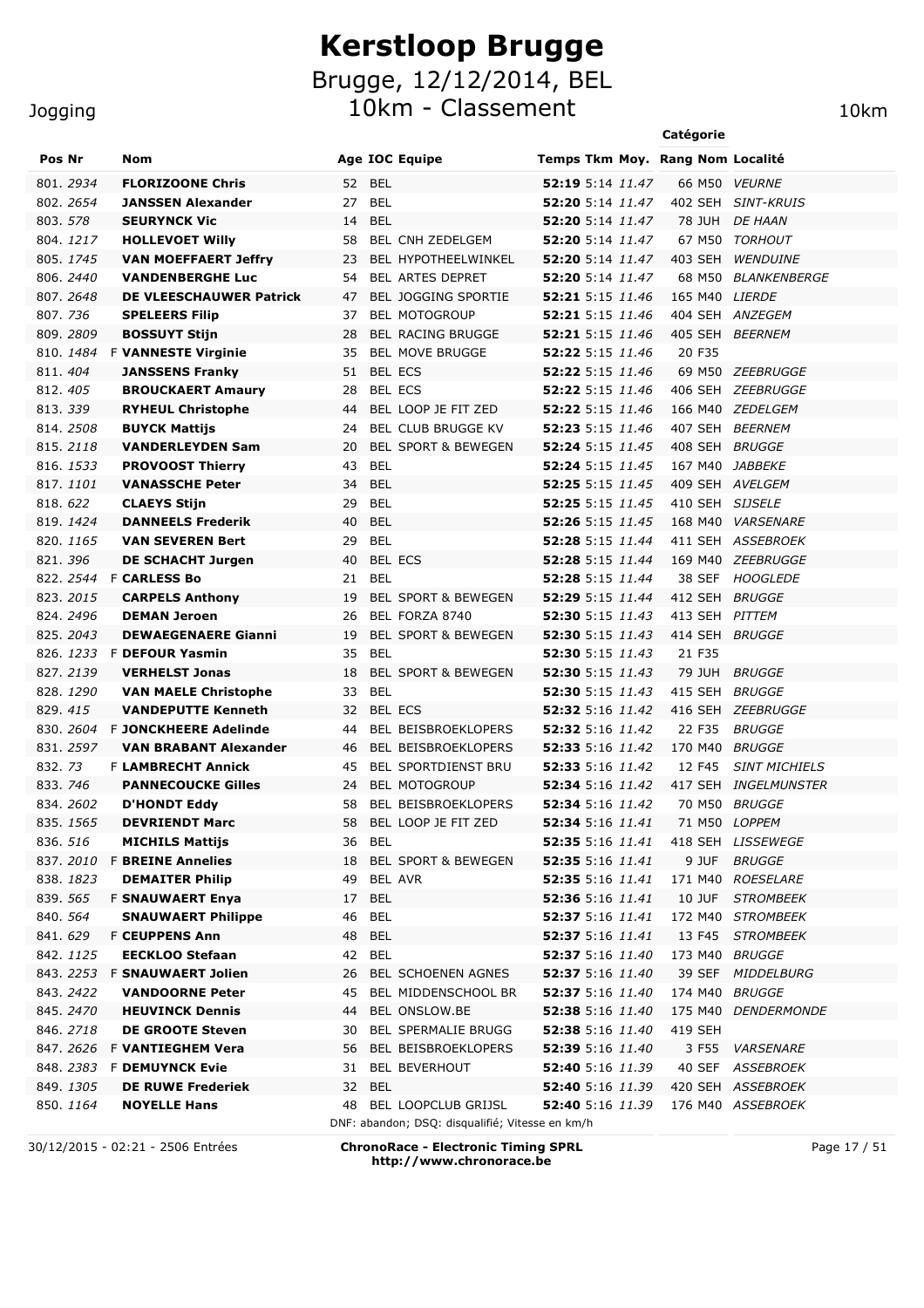10km - Classement 10km 10km **Pos Nr Nom Age IOC Equipe Temps Tkm Moy. Rang Nom Localité**

| .         |                                                      |    |                  | nga 100 squipo                                  | camps rish moye issued to context           |  |         |                                   |
|-----------|------------------------------------------------------|----|------------------|-------------------------------------------------|---------------------------------------------|--|---------|-----------------------------------|
| 851, 1661 | <b>FRANZ Schneider</b>                               |    | 57 BEL           |                                                 | 52:41 5:17 11.39                            |  |         | 72 M50 SINT-ANDRIES               |
|           | 852. 1016 F SCHERPEREEL Ine                          | 24 | BEL              |                                                 | 52:41 5:17 11.39                            |  |         | 41 SEF LAPSCHEURE                 |
|           | 853. 2613 F VLIETINCK Nathalie                       | 38 |                  | BEL BEISBROEKLOPERS                             | 52:42 5:17 11.39                            |  | 23 F35  | <b>BRUGGE</b>                     |
| 854.732   | <b>MONTE Kevin</b>                                   | 33 |                  | <b>BEL MOTOGROUP</b>                            | 52:43 5:17 11.38                            |  | 421 SEH | <i>BLANKENBERGE</i>               |
| 855.1738  | <b>BOUCHE Gauthier</b>                               | 17 |                  | BEL HYPOTHEELWINKEL                             | 52:44 5:17 11.38                            |  | 80 JUH  | <i>BLANKENBERGE</i>               |
| 856.2931  | <b>HAMPTON Birger</b>                                |    | 37 BEL           |                                                 | 52:44 5:17 11.38                            |  |         | 422 SEH HOEGAARDEN                |
| 857.1747  | <b>TANGUY Maes</b>                                   | 24 |                  | BEL HYPOTHEEKWINKEL                             | 52:45 5:17 11.38                            |  |         | 423 SEH BRUGGE                    |
|           | 858. 1062 F VANBECELAERE Elke                        |    | 31 BEL           |                                                 | 52:46 5:17 11.37                            |  | 42 SEF  | <b>HOOGLEDE</b>                   |
| 859.1613  | <b>LAMEIRE Bart</b>                                  |    |                  | 41 BEL BEVERHOUT                                | 52:46 5:17 11.37                            |  | 177 M40 | <i>OEDELEM</i>                    |
| 860. 1039 | <b>VERDUYN Filip</b>                                 | 49 | <b>BEL</b>       |                                                 | 52:47 5:17 11.37                            |  | 178 M40 | <i>BRUGGE</i>                     |
| 861.2752  | <b>BADAWI Kassem</b>                                 |    | 12 BEL           |                                                 | 52:48 5:17 11.37                            |  | 81 JUH  | <i>BRUGGE</i>                     |
| 862.114   | <b>F BRYSBAERT Romina</b>                            |    |                  | 21 BEL FLAC POPERINGE                           | <b>52:49</b> 5:17 11.36                     |  | 43 SEF  | <b>WESTVLETEREN</b>               |
| 863.1100  | <b>FEVERY Brecht</b>                                 | 30 |                  | BEL AC SODIBRUG                                 | 52:50 5:17 11.36                            |  |         | 424 SEH SINT ANDRIES              |
| 864.2937  | <b>VANDENBRUAENE Jurgen</b>                          | 38 | <b>BEL</b>       |                                                 | 52:51 5:18 11.36                            |  |         | 425 SEH SINT-MICHIELS             |
| 865.1426  | <b>VANDERHEYDE Tony</b>                              |    | 42 BEL           |                                                 | 52:51 5:18 11.35                            |  |         | 179 M40 BRUGGE                    |
|           | 866. 1936 F HOLLEVOET Saida                          |    | 32 BEL           |                                                 | 52:51 5:18 11.35                            |  | 44 SEF  | <b>STALHILLE</b>                  |
| 867, 2417 | <b>GHYSELEN Hugo</b>                                 | 53 |                  | <b>BEL SYNTRA WEST</b>                          | 52:51 5:18 11.35                            |  | 73 M50  |                                   |
| 868, 2558 | <b>VANDER PLAETSE Pieter</b>                         | 43 |                  | BEL MCAN TRITEAM BR                             | 52:52 5:18 11.35                            |  |         | 180 M40 ASSSEBROEK                |
| 869.1089  | <b>MONBALLYU Jeffrey</b>                             | 25 |                  | BEL AC SODIBRUG                                 | <b>52:52</b> 5:18 11.35                     |  |         | 426 SEH LISSEWEGE                 |
| 870.788   | <b>DE VUYST Alain</b>                                | 44 | <b>BEL</b>       |                                                 | 52:53 5:18 11.35                            |  |         | 181 M40 DE PINTE                  |
| 871.970   | <b>CLAEYS Nick</b>                                   |    | 22 BEL           |                                                 | <b>52:54</b> 5:18 11.35                     |  |         | 427 SEH ZEDELGEM                  |
| 872.2168  | <b>ZWAENEPOEL Niek</b>                               | 21 |                  | BEL KBC BANK & VERZ                             | 52:54 5:18 11.34                            |  | 428 SEH |                                   |
| 873.2083  | <b>OSMAN Dylan</b>                                   | 22 |                  | <b>BEL SPORT &amp; BEWEGEN</b>                  | 52:55 5:18 11.34                            |  |         | 429 SEH BRUGGE                    |
| 874.815   | <b>BRUYLANDT Tom</b>                                 | 39 |                  | BEL GALMAARDSE LOPE                             | 52:57 5:18 11.33                            |  |         | 430 SEH BASSILLY                  |
| 875.1050  | <b>GEVAERT Tom</b>                                   | 48 | <b>BEL</b>       |                                                 | <b>52:57</b> 5:18 11.33                     |  |         | 182 M40 BRUGGE                    |
| 876. 593  | <b>F DE FAUW Bieke</b>                               | 26 | <b>BEL</b>       |                                                 | <b>52:57</b> 5:18 11.33                     |  |         | 45 SEF ASSEBROEK                  |
| 877.822   | <b>VANDENEUCKER Nico</b>                             | 38 |                  | BEL GALMAARDSE LOPE                             | 52:58 5:18 11.33                            |  |         | 431 SEH GERAARDSBERGEN            |
| 878.811   | <b>MATTHYS Koen</b>                                  | 43 |                  | BEL GALMAARDSE LOPE                             | 52:59 5:18 11.33                            |  |         | 183 M40 GALMAARDEN                |
| 879.2355  | <b>PAUWELS Arthur</b>                                |    | 15 BEL           |                                                 | 53:00 5:18 11.32                            |  |         | 82 JUH MALDEGEM                   |
| 880.2712  | <b>DEHAEZE Wouter</b>                                |    |                  | 32 BEL SPERMALIE BRUGG                          | 53:00 5:18 11.32                            |  | 432 SEH |                                   |
| 882, 2997 | 881. 2545 F TANGHE Virginie<br><b>HAYOUNE Otmane</b> |    | 42 BEL<br>37 BEL |                                                 | 53:01 5:19 11.32<br><b>53:02</b> 5:19 11.32 |  |         | 24 F35 ZEDELGEM<br>433 SEH BRUGGE |
| 883.200   | <b>DE PRETER Karl</b>                                |    | 52 BEL           |                                                 | 53:02 5:19 11.32                            |  |         | 74 M50 PUTTE                      |
| 884.1149  | DE KETELAERE Gerd Jan                                |    | 19 BEL           |                                                 | <b>53:03</b> 5:19 11.31                     |  |         | 434 SEH LOPPEM                    |
| 885.991   | <b>HARTEEL Tom</b>                                   |    | 39 BEL           |                                                 | <b>53:03</b> 5:19 11.31                     |  |         | 435 SEH BRUGGE                    |
| 886.2596  | <b>TITECA Steven</b>                                 |    | 42 BEL           |                                                 | 53:03 5:19 11.31                            |  |         | 184 M40 GENT                      |
| 887.2647  | <b>VAN HELLEPUTTE Guido</b>                          |    |                  | 57 BEL JOGGING SPORTIE                          | 53:04 5:19 11.31 75 M50 LIERDE              |  |         |                                   |
| 888.63003 | <b>VERVAET Jeroen</b>                                |    | 26 BEL           |                                                 | <b>53:04</b> 5:19 11.31                     |  |         | 436 SEH ZEEBRUGGE                 |
| 889.949   | <b>VALCKE Kevin</b>                                  |    | 29 BEL           |                                                 | 53:04 5:19 11.31                            |  |         | 437 SEH ASSEBROEK                 |
| 890.617   | <b>HUBERT Koen</b>                                   |    | 34 BEL           |                                                 | 53:05 5:19 11.31                            |  |         | 438 SEH OOSTENDE                  |
| 891.177   | <b>F DUCLOS Anne</b>                                 | 46 |                  | BEL AC SODIBRUG                                 | 53:05 5:19 11.30                            |  |         | 14 F45 ZEDELGEM                   |
| 892. 1899 | <b>FOCOUART Peter</b>                                | 44 |                  | BEL LEIF WEST VLAAN                             | 53:05 5:19 11.30                            |  |         | 185 M40 BRUGGE                    |
| 893.1417  | <b>VERHELLE Alexander</b>                            |    | 25 BEL           |                                                 | 53:07 5:19 11.30                            |  |         | 439 SEH BRUGGE                    |
|           | 894. 1119 F DE SMIDT Tamara                          | 30 |                  | BEL AC SODIBRUG                                 | 53:08 5:19 11.29                            |  |         | 46 SEF KOOLKERKE                  |
| 895.2162  | <b>LAPON Brecht</b>                                  | 23 |                  | BEL KBC BANK & VERZ                             | 53:09 5:19 11.29                            |  | 440 SEH |                                   |
| 896. 1885 | <b>DEMULDER Steve</b>                                | 34 |                  | BEL SPORTDIENST BRU                             | 53:10 5:19 11.29                            |  |         | 441 SEH BRUGGE                    |
|           | 897. 1495 F COENE Annick                             | 43 |                  | <b>BEL MOVE BRUGGE</b>                          | 53:11 5:20 11.28                            |  | 25 F35  |                                   |
| 898. 2053 | <b>FONTEYN Thomas</b>                                | 20 |                  | BEL SPORT & BEWEGEN                             | 53:11 5:20 11.28                            |  |         | 442 SEH BRUGGE                    |
| 899.1411  | D' HERT Michael                                      |    | 29 BEL           |                                                 | <b>53:12</b> 5:20 11.28                     |  |         | 443 SEH ESEN                      |
| 900. 2839 | <b>FOURNI Vincent</b>                                |    | 41 BEL           |                                                 | 53:12 5:20 11.28                            |  |         | 186 M40 IEPER                     |
|           |                                                      |    |                  | DNF: abandon; DSQ: disqualifié; Vitesse en km/h |                                             |  |         |                                   |

30/12/2015 - 02:21 - 2506 Entrées **ChronoRace - Electronic Timing SPRL http://www.chronorace.be**

Page 18 / 51

#### Jogging

**Catégorie**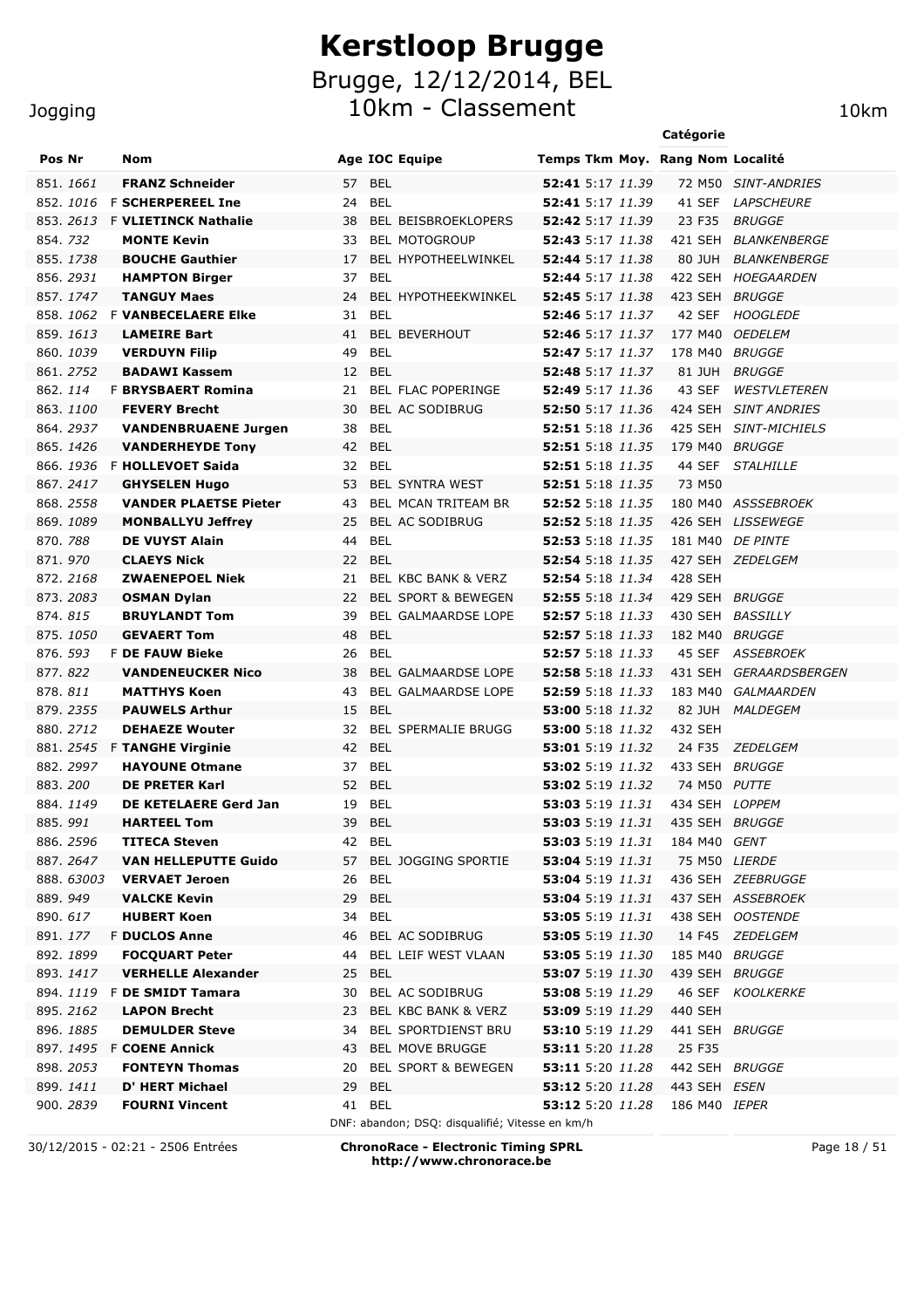10km - Classement 10km

|                  |                               |                       |                                |                                  | Catégorie      |                          |
|------------------|-------------------------------|-----------------------|--------------------------------|----------------------------------|----------------|--------------------------|
| Pos Nr           | <b>Nom</b>                    | <b>Age IOC Equipe</b> |                                | Temps Tkm Moy. Rang Nom Localité |                |                          |
| 901. 1273        | <b>VERMAUT Kristof</b>        | <b>BEL</b><br>34      |                                | 53:13 5:20 11.28                 | 444 SEH        |                          |
| 902. 1151        | <b>VIAENE Geert</b>           | 47<br><b>BEL</b>      |                                | 53:13 5:20 11.28                 | 187 M40        |                          |
| 903. 2600        | <b>MATTON Rony</b>            | 53                    | <b>BEL BEISBROEKLOPERS</b>     | 53:14 5:20 11.27                 |                | 76 M50 BRUGGE            |
| 904. 2382        | <b>F VANHAUTEGHEM Inge</b>    | 38<br>BEL             |                                | 53:15 5:20 11.27                 | 26 F35         |                          |
| 905. 1317        | <b>WILLEMS Kevin</b>          | 24<br><b>BEL</b>      |                                | <b>53:15</b> 5:20 11.27          |                | 445 SEH ASSEBROEK        |
| 906. 2866        | <b>BENAOUDA Farid</b>         | 45<br>BEL             |                                | <b>53:15</b> 5:20 11.27          | 188 M40        | <i>ROESELARE</i>         |
| 907.330          | <b>STEVEN Nagels</b>          | 42<br><b>BEL</b>      |                                | 53:15 5:20 11.27                 | 189 M40        | <b>OOSTENDE</b>          |
| 908.2380         | <b>BAES Rik</b>               | 49<br><b>BEL</b>      |                                | 53:15 5:20 11.27                 | 190 M40        | <b>OOSTKAMP</b>          |
| 909. 2441        | <b>STANDAERT Ruben</b>        | 22                    | <b>BEL ARTES DEPRET</b>        | 53:17 5:20 11.26                 | 446 SEH        | <i><b>KNESSELARE</b></i> |
| 910. 2268        | <b>BLOMME Stefaan</b>         | 42                    | BEL OXYGEN FITNESS             | <b>53:19</b> 5:20 11.26          | 191 M40        | BRUGGE                   |
| 911.2269         | <b>DEZUTTER Michael</b>       | 31                    | <b>BEL OXYGEN FITNESS</b>      | 53:19 5:20 11.26                 | 447 SEH        | <b>BRUGGE</b>            |
| 912. 1070        | <b>VANWELSENAERS Tom</b>      |                       | <b>BEL LOS TRI AMIGOS</b>      | <b>53:19</b> 5:20 11.25          |                | 4 XXX BRUGGE             |
| 913. 522         | <b>DE BRAUWER Ringo</b>       | <b>BEL</b><br>37      |                                | <b>53:19</b> 5:20 11.25          | 448 SEH        | MALDEGEM                 |
| 914. 2243        | <b>F SCHAESSENS Jamie</b>     | <b>BEL</b><br>28      |                                | 53:20 5:20 11.25                 | 47 SEF         | <b>BREDENE</b>           |
| 915. 1952        | <b>LAISNEZ Dries</b>          | <b>BEL</b><br>19      |                                | <b>53:22</b> 5:21 <i>11.25</i>   | 449 SEH        | <b>SINT-ANDRIES</b>      |
| 916, 1951        | <b>VERVISCH Bram</b>          | 25<br><b>BEL</b>      |                                | <b>53:22</b> 5:21 <i>11.25</i>   | 450 SEH        | <b>SINT-ANDRIES</b>      |
| 917.1021         | <b>VAN NEVEL Angelo</b>       | <b>BEL</b><br>24      |                                | 53:23 5:21 11.24                 |                | 451 SEH KOOLKERKE        |
| 918, 862         | <b>HOMMEN Herman</b>          | 63                    | BEL AV WIERINGERMEE            | <b>53:24</b> 5:21 <i>11.24</i>   | 12 M60         | WIERINGERWERF            |
| 919. 1843        | <b>VAN PAPEGHEM Jelle</b>     | 33<br><b>BEL</b>      |                                | <b>53:25</b> 5:21 <i>11.24</i>   |                | 452 SEH RUISELEDE        |
| 920, 2067        | <b>LESSINNES Mommo</b>        | 19                    | <b>BEL SPORT &amp; BEWEGEN</b> | 53:25 5:21 11.23                 |                | 453 SEH BRUGGE           |
| 921.861          | <b>F BROERS Wendy</b>         | 40                    | BEL AV WIERINGERMEE            | 53:25 5:21 11.23                 | 27 F35         | <b>WIERINGERWERF</b>     |
| 922.145          | <b>VANDENBERGHE Dylan</b>     | <b>BEL</b><br>18      |                                | 53:25 5:21 11.23                 | 83 JUH         | <i>JABBEKE</i>           |
| 923, 1109        | <b>F ANNYS Janne</b>          | 12                    | <b>BEL OLYMPIC BRUGGE</b>      | 53:25 5:21 11.23                 | 11 JUF         | <b>BRUGGE</b>            |
| 924, 2013        | <b>BUYSE Robbe</b>            | 19                    | <b>BEL SPORT &amp; BEWEGEN</b> | 53:27 5:21 11.23                 |                | 454 SEH BRUGGE           |
| 925, 892         | <b>INGELBRECHT Pieter</b>     | 28                    | <b>BEL DECATHLON</b>           | <b>53:27</b> 5:21 11.23          |                | 455 SEH BEERNEM          |
| 926. 2456        | <b>SUWIER Stijn</b>           | 21                    | <b>BEL HOWEST</b>              | <b>53:27</b> 5:21 11.23          |                | 456 SEH VEURNE           |
| 927. <i>2951</i> | <b>F DEMEYER EIS</b>          | <b>BEL</b><br>34      |                                | <b>53:29</b> 5:21 11.22          | 48 SEF         | <b>BALIEBRUGGE</b>       |
| 928.904          | <b>VERBRUGGEN Thijs</b>       | 34                    | <b>BEL LOS TRI AMIGOS</b>      | <b>53:29</b> 5:21 11.22          | 457 SEH AALTER |                          |
| 929.1218         | <b>MICHIELS Daniel</b>        | 56                    | BEL AC SODIBRUG                | <b>53:30</b> 5:21 <i>11.22</i>   | 77 M50         | <i>BRUGGE</i>            |
| 930. 2813        | <b>BELLAERT Hans</b>          | 46<br><b>BEL</b>      |                                | <b>53:30</b> 5:21 11.22          | 192 M40        | <b>BEERNEM</b>           |
|                  | 931. 1453 F PIETERS Elke      | 30<br>BEL             |                                | <b>53:30</b> 5:21 11.22          | 49 SEF         | <b>DUDZELE</b>           |
| 932. 2952        | <b>MESTDAGH Robin</b>         | 35<br>BEL             |                                | <b>53:30</b> 5:21 <i>11.22</i>   | 458 SEH        | BALIEBRUGGE              |
| 933, 1807        | <b>VANDEKERCKHOVE Bernard</b> | 53<br><b>BEL</b>      |                                | <b>53:32</b> 5:22 11.21          | 78 M50         | <b>DRONGEN</b>           |
| 934.1811         | <b>VANDEKERCKHOVE Xavier</b>  | 17<br><b>BEL</b>      |                                | <b>53:32</b> 5:22 11.21          | 84 JUH         | <b>DRONGEN</b>           |
|                  | 935. 1883 F LEMAHIEU Isabel   | 47                    | BEL QUARTUS VEURNE             |                                  | 15 F45         | POPERINGE                |
| 936. <i>1741</i> | <b>MAUS Yannick</b>           |                       | 21 BEL HYPOTHEELWINKEL         | <b>53:33</b> 5:22 11.21          |                | 459 SEH BLANKENBERGE     |
| 937.1192         | <b>DEPREZ Pascal</b>          | 49<br>BEL             |                                | <b>53:33</b> 5:22 11.20          |                | 193 M40 BRUGGE           |
| 938. <i>1326</i> | <b>DEROOVER Sam</b>           | BEL<br>21             |                                |                                  |                | 460 SEH ICHTEGEM         |
| 938. 577         | <b>F SEURYNCK Estelle</b>     | BEL<br>11             |                                | <b>53:36</b> 5:22 11.20          |                | 1 DEF DE HAAN            |
| 940. 278         | <b>F DECONINCK Lieve</b>      | <b>BEL</b><br>57      |                                | <b>53:36</b> 5:22 11.20          |                | 4 F55 LOPPEM             |
| 941. <i>1535</i> | <b>F HACKE Tiffany</b>        | BEL<br>34             |                                | <b>53:36</b> 5:22 11.19          |                | 50 SEF DE HAAN           |
| 942. 576         | <b>F STORME Claudia</b>       | <b>BEL</b><br>44      |                                | <b>53:37</b> 5:22 11.19          |                | 28 F35 DE HAAN           |
| 943. <i>2125</i> | <b>VANHOLDERBEKE Hugues</b>   | 18                    | BEL SPORT & BEWEGEN            | 53:37 5:22 11.19                 |                | 85 JUH BRUGGE            |
| 944. <i>1935</i> | <b>VAN EEGHEM Philip</b>      | BEL<br>35             |                                | <b>53:37</b> 5:22 11.19          |                | 461 SEH HEIST AAN ZEE    |
| 945. <i>2011</i> | <b>BRIES Gertjan</b>          | 20                    | <b>BEL SPORT &amp; BEWEGEN</b> | <b>53:38</b> 5:22 11.19          |                | 462 SEH BRUGGE           |
| 946. 1720        | <b>BALANCK Tom</b>            | 47 BEL DDR            |                                | 53:38 5:22 11.19                 |                | 194 M40 BRUGGE           |
| 947. <i>781</i>  | <b>SLABINCK Anthony</b>       | 24                    | BEL GUYS FROM THE K            | <b>53:39</b> 5:22 11.19          |                | 463 SEH MOERKERKE        |
| 948.782          | <b>COOREMAN Bram</b>          |                       | 24 BEL GUYS FROM THE K         | <b>53:40</b> 5:22 11.18          |                | 464 SEH SINT-ANDRIES     |
| 949.468          | <b>CARLIER Marc</b>           | 60 BEL                |                                | 53:41 5:23 11.18                 |                | 13 M60 MARIAKERKE        |
|                  | 950. 2022 F DECEUKELIER Lise  |                       | 19 BEL SPORT & BEWEGEN         | <b>53:41</b> 5:23 11.18          |                | 12 JUF BRUGGE            |

30/12/2015 - 02:21 - 2506 Entrées **ChronoRace - Electronic Timing SPRL http://www.chronorace.be**

DNF: abandon; DSQ: disqualifié; Vitesse en km/h

Page 19 / 51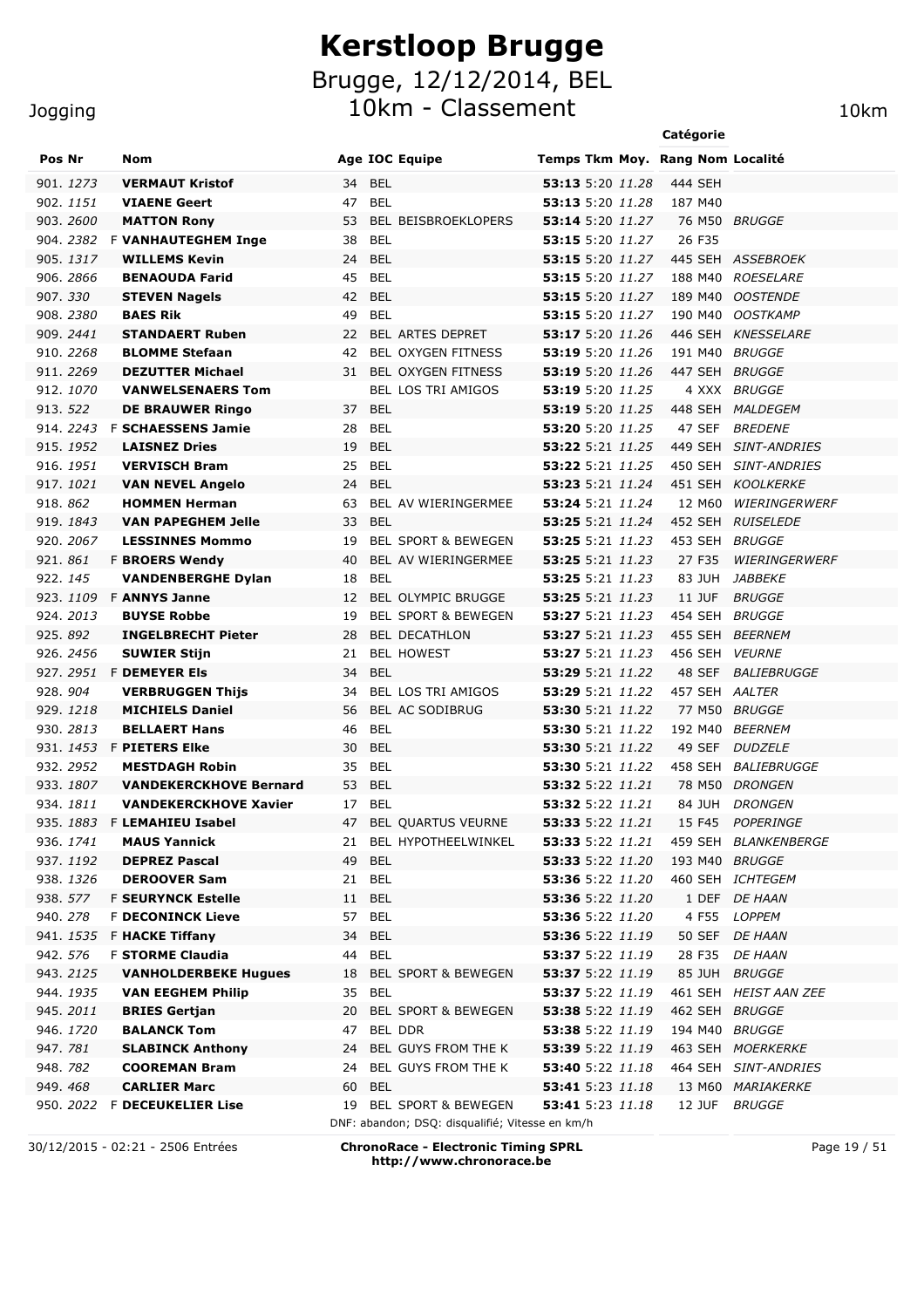10km - Classement 10km

|                       |                                                 |                                                 | Catégorie                                               |
|-----------------------|-------------------------------------------------|-------------------------------------------------|---------------------------------------------------------|
| Pos Nr                | Nom                                             | <b>Age IOC Equipe</b>                           | Temps Tkm Moy. Rang Nom Localité                        |
| 951.1944              | <b>DEQUEECKER Alexander</b>                     | <b>BEL</b><br>34                                | 53:41 5:23 11.18<br>465 SEH BRUGGE                      |
| 952.1809              | <b>CORNELIS Frank</b>                           | 44<br><b>BEL</b>                                | 53:41 5:23 11.18<br>195 M40 DRONGEN                     |
| 953.2314              | <b>VANHESSCHE Kevin</b>                         | 29<br><b>BEL DE PLAKKERS</b>                    | 53:41 5:23 11.18<br>466 SEH<br><i>SNELLEGEM</i>         |
| 954.2291              | <b>F CEULENAERE Camille</b>                     | <b>BEL</b><br>23                                | 53:42 5:23 11.18<br>51 SEF<br><b>BRUGGE</b>             |
| 955. 1795             | <b>DEVOLDER Tom</b>                             | <b>BEL BIKE DEVILS</b><br>36                    | <b>53:42</b> 5:23 11.18<br>467 SEH LICHTERVELDE         |
| 956. 2312             | <b>TAILLIEU Stijn</b>                           | 31<br><b>BEL DE PLAKKERS</b>                    | 468 SEH<br><b>53:42</b> 5:23 11.17<br>WAARDAMME         |
| 957.2344              | <b>EVRARD Pierre</b>                            | <b>BEL</b><br>50                                | 53:43 5:23 11.17<br>79 M50 BRUGGE                       |
| 958.2286              | <b>BERCKMANS Guillaume</b>                      | <b>BEL</b><br>24                                | <b>53:43</b> 5:23 11.17<br>469 SEH                      |
| 958, 1793             | <b>F HEYRMAN Chantal</b>                        | 41<br><b>BEL BIKE DEVILS</b>                    | <b>53:43</b> 5:23 11.17<br>29 F35 MELSELE               |
| 960, 2789             | <b>DE MAREZ Lieven</b>                          | 47<br><b>BEL</b>                                | 53:44 5:23 11.17<br>196 M40 ROESELARE                   |
| 961, <i>1810</i>      | <b>TIMMERMANS Jan</b>                           | <b>BEL</b><br>39                                | 53:45 5:23 11.16<br>470 SEH DRONGEN                     |
| 962. 2539             | <b>DESPEGHEL Philip</b>                         | <b>BEL QUICK BRUGGE</b><br>47                   | 53:45 5:23 11.16<br>197 M40 BRUGGE                      |
| 963.2898              | <b>GILETTA Matteo</b>                           | 32<br><b>BEL</b>                                | 53:46 5:23 11.16<br>471 SEH GENTBRUGGE                  |
| 964.2855              | <b>F BEKAERT Evy</b>                            | <b>BEL</b><br>31                                | 53:47 5:23 11.16<br>52 SEF<br><b>OOSTAKKER</b>          |
| 965, 2842             | <b>LIEVENS Tom</b>                              | 36<br><b>BEL</b>                                | 472 SEH ZERKEGEM<br>53:47 5:23 11.16                    |
| 966. 2627             | <b>FINCIOEN Jef</b>                             | <b>BEL BEISBROEKLOPERS</b><br>61                | 53:47 5:23 11.16<br>14 M60 VARSENARE                    |
| 967. 703              | <b>F PUYSTJENS Patty</b>                        | <b>BEL ACB</b><br>34                            | 53:48 5:23 11.16<br>53 SEF BLANKENBERGE                 |
| 968.1532              | <b>GAEREMYNCK Matthias</b>                      | 25<br><b>BEL</b>                                | <b>53:49</b> 5:23 11.15<br>473 SEH KERKHOVE             |
|                       | 969. 1225 F VANHAVERBEKE Lies                   | 37<br><b>BEL</b>                                | <b>53:50</b> 5:23 11.15<br>30 F35<br><b>ASSEBROEK</b>   |
| 970, 1913             | F DE COCK Eva                                   | BEL LEIF WEST VLAAN<br>30                       | 53:54 5:24 11.13<br><b>54 SEF</b><br><i>BRUGGE</i>      |
| 971, 790              | <b>HOUF Ludo</b>                                | 42<br><b>BEL</b>                                | 198 M40 SINT-ANDRIES BRUGGE<br>53:55 5:24 11.13         |
| 972.176               | <b>BRUYNOOGHE Jan</b>                           | BEL AC SODIBRUG<br>49                           | <b>53:55</b> 5:24 11.13<br>199 M40 ZEDELGEM             |
| 973. 757              | <b>VANDESANDE Kurt</b>                          | 45<br><b>BEL</b>                                | 53:56 5:24 11.13<br>200 M40 BRUGGE                      |
| 974.793               | <b>VAN HECKE Paul</b>                           | 48<br><b>BEL</b>                                | 53:56 5:24 11.13<br>201 M40 ZEDELGEM                    |
| 975.306               | <b>BERTON Jeffrey</b>                           | BEL 3TK<br>38                                   | 474 SEH KNOKKE-HEIST<br><b>54:00</b> 5:24 11.11         |
| 976.2911              | <b>HOUSAER Winnok</b>                           | 39<br><b>BEL</b>                                | 54:00 5:24 11.11<br>475 SEH<br><i>MIDDELKERKE</i>       |
| 977.1636              | <b>LOGGHE Guy</b>                               | 43<br><b>BEL</b>                                | 54:01 5:25 11.11<br>202 M40 OOSTENDE                    |
| 978.1019              | <b>VERPLANCKE Nick</b>                          | 25<br><b>BEL</b>                                | 54:01 5:25 11.11<br>476 SEH ZARREN                      |
| 979.1413              | <b>F VERINCKX Christel</b>                      | 50<br><b>BEL</b>                                | 16 F45<br><b>54:03</b> 5:25 11.10                       |
| 980. 1414             | <b>DEPUYT Francois</b>                          | <b>BEL</b><br>27                                | 54:04 5:25 11.10<br>477 SEH                             |
| 981, 2384             | <b>POPELIER Gerrit</b>                          | 34<br><b>BEL</b>                                | 54:04 5:25 11.10<br>478 SEH KNOKKE-HEIST                |
|                       | 982. 2988 F CAPIZZI Vincenza                    | BEL DE RODE LOPERS<br>36                        | 54:04 5:25 11.10<br>31 F35<br><i>ZELLIK</i>             |
| 983.2790              | <b>VAN DAELE Christoph</b>                      | 42<br><b>BEL</b>                                | 54:05 5:25 11.10<br>203 M40 OOSTENDE                    |
| 984. 1415             | <b>DEFERME Bart</b>                             | 34<br>BEL Z - RUNNERS                           | 479 SEH DIKSMUIDE<br><b>54:05</b> 5:25 11.10            |
| 985.1678              | <b>MONTAINE Kevin</b>                           | 28 BEL                                          | 54:06 5:25 11.09 480 SEH VEURNE                         |
| 986. 1507             | <b>MAES Dieter</b>                              | 29 BEL THE BLUE DEVILS                          | <b>54:06</b> 5:25 11.09<br>481 SEH VEURNE               |
| 987.665               | <b>CARNEWAL Stefaan</b>                         | 33<br>BEL                                       | <b>54:06</b> 5:25 11.09<br>482 SEH MALDEGEM             |
| 988. <i>387</i>       | <b>F CLAEYS Veronique</b>                       | <b>BEL</b><br>44                                | <b>54:07</b> 5:25 11.09<br>32 F35 ST-ANDRIES            |
| 989. 2331             | <b>DEKEYSER Lucas</b>                           | 55 BEL                                          | <b>54:07</b> 5:25 11.09<br>80 M50 ZEDELGEM              |
| 990. 1732<br>991.2729 | <b>MARTENS Herbert</b>                          | 37<br>BEL IMMO DANNEELS                         | 54:07 5:25 11.09<br>483 SEH RUMBEKE<br>54:07 5:25 11.09 |
| 992. 799              | <b>FIEUW Andy</b>                               | 44<br>BEL<br>36 BEL                             | 204 M40 SINT-JORIS<br>484 SEH BEERNEM                   |
|                       | <b>DARGENT Olivier</b>                          | 38 BEL AC BLANCO                                | <b>54:08</b> 5:25 11.09<br>54:08 5:25 11.08             |
| 993. 655<br>994.428   | <b>CARDON Jurgen</b><br><b>F VERSCHEURE Eva</b> | 32 BEL                                          | 485 SEH BEERNEM<br>54:10 5:25 11.08<br>55 SEF OOSTENDE  |
| 995.386               | <b>F VERHEYE Danielle</b>                       | 29 BEL                                          | 54:10 5:25 11.08<br>56 SEF DESSELGEM                    |
| 996.887               | <b>TYTGAT Timo</b>                              | <b>BEL DECATHLON</b><br>23                      | <b>54:13</b> 5:26 11.07<br>486 SEH ROESELARE            |
| 997. 2221             | <b>VANHILLE Sam</b>                             | 40<br>BEL                                       | <b>54:14</b> 5:26 11.07<br>205 M40 BRUGGE               |
| 998.1 <i>040</i>      | <b>F DEPREZ Hermien</b>                         | 34 BEL                                          | 54:14 5:26 11.06<br>57 SEF SINT KRUIS                   |
| 999. 5497             | <b>VANDENBROUCKE Pieter</b>                     | 24 BEL DECATHLON                                | <b>54:14</b> 5:26 11.06<br>487 SEH LICHTERVELDE         |
| 1000. 26 <i>05</i>    | <b>SLAGMULDER Guy</b>                           | 50 BEL BEISBROEKLOPERS                          | <b>54:14</b> 5:26 11.06<br>81 M50 BRUGGE                |
|                       |                                                 | DNF: abandon; DSQ: disqualifié; Vitesse en km/h |                                                         |

Jogging

30/12/2015 - 02:21 - 2506 Entrées **ChronoRace - Electronic Timing SPRL http://www.chronorace.be**

Page 20 / 51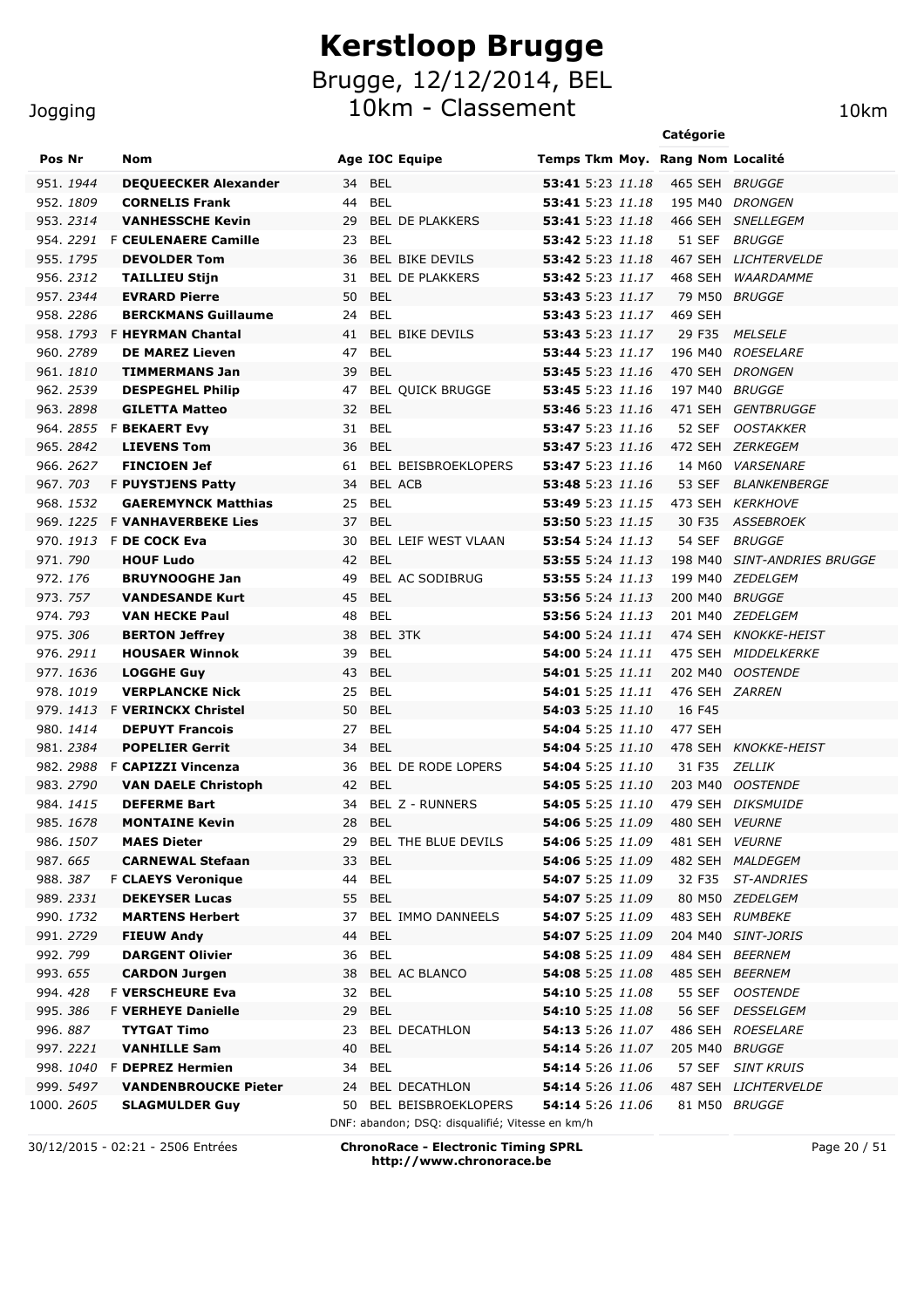Brugge, 12/12/2014, BEL

10km - Classement 10km

|                        |                                                     |                                                                  |                                             | Catégorie      |                       |
|------------------------|-----------------------------------------------------|------------------------------------------------------------------|---------------------------------------------|----------------|-----------------------|
| Pos Nr                 | <b>Nom</b>                                          | <b>Age IOC Equipe</b>                                            | Temps Tkm Moy. Rang Nom Localité            |                |                       |
| 1001.1043              | <b>DEMEYER Koen</b>                                 | <b>BEL</b><br>44                                                 | <b>54:16</b> 5:26 11.06                     |                | 206 M40 VELDEGEM      |
| 1002. <i>2991</i>      | <b>VERSTRAETE Peter</b>                             | BEL<br>31                                                        | 54:17 5:26 11.06                            | 488 SEH        | <b>SINT ANDRIES</b>   |
| 1003. 1076             | <b>DE ZUTTER Patrick</b>                            | <b>BEL</b><br>47                                                 | 54:17 5:26 11.05                            |                | 207 M40 KNESSELARE    |
| 1004. 1688             | <b>VAN DEN BERGHE Christophe</b>                    | 33<br>BEL                                                        | 54:17 5:26 11.05                            | 489 SEH ASPER  |                       |
| 1005.2821              | <b>MOORTGAT Frederik</b>                            | <b>BEL</b><br>42                                                 | 54:18 5:26 11.05                            | 208 M40        | <i>BRUGGE</i>         |
| 1006.372               | <b>BLOMME Francis</b>                               | <b>BEL</b><br>35                                                 | 54:18 5:26 11.05                            | 490 SEH        | <b>ROESELARE</b>      |
| 1007. 1901             | <b>VAN DEN BERGHE Steven</b>                        | BEL LEIF WEST VLAAN<br>28                                        | 54:18 5:26 11.05                            | 491 SEH        | <b>BRUGGE</b>         |
| 1008. 1077             | <b>VAN LAECKE Davy</b>                              | <b>BEL</b><br>41                                                 | 54:18 5:26 11.05                            | 209 M40        | <b>KNESSELARE</b>     |
| 1009. 1177             | <b>BOGAERT Kristof</b>                              | 35<br><b>BEL</b>                                                 | 54:19 5:26 11.05                            |                | 492 SEH ASSEBROEK     |
| 1010.1880              | <b>BILLE Jan</b>                                    | 48<br><b>BEL QUARTUS VEURNE</b>                                  | 54:21 5:27 11.04                            | 210 M40        | POPERINGE             |
| 1011.2076              | <b>MOBOUCK Marlon</b>                               | 19<br><b>BEL SPORT &amp; BEWEGEN</b>                             | 54:21 5:27 11.04                            | 493 SEH        | <b>BRUGGE</b>         |
| 1012. <i>2030</i>      | <b>DEKEYSER Merlijn</b>                             | <b>BEL SPORT &amp; BEWEGEN</b><br>18                             | <b>54:21</b> 5:27 11.04                     | 86 JUH         | <b>BRUGGE</b>         |
|                        | 1013. 2294 F TAPIA Melina                           | <b>BEL</b><br>31                                                 | 54:23 5:27 11.04                            | 58 SEF         | <b>ST-MICHIELS</b>    |
| 1014, 63098            | <b>VAN DEN BUSSCHE Didier</b>                       | BEL<br>52                                                        | 54:23 5:27 11.03                            | 82 M50         |                       |
| 1015. <i>1651</i>      | <b>LEMEY Filip</b>                                  | 50<br>BEL                                                        | 54:25 5:27 11.03                            | 83 M50         | WAREGEM               |
| 1016, <i>3000</i>      | <b>F RUTTEN Kathleen</b>                            | BEL<br>43                                                        | 54:25 5:27 11.03                            | 33 F35         | <b>ZAFFELARE</b>      |
| 1017. 1673             | <b>VERBEKE Jan</b>                                  | <b>BEL</b><br>47                                                 | 54:26 5:27 11.03                            |                | 211 M40 ASSEBROEK     |
| 1018. 772              | <b>VERSTRYNGE Matthias</b><br><b>ORROI Nikolaas</b> | <b>BEL</b><br>24<br><b>BEL</b><br>33                             | 54:26 5:27 11.02                            | 494 SEH DAMME  |                       |
| 1019.2824<br>1020. 766 | <b>SMALLE Michel</b>                                | BEL DE MANNEN VD VR<br>57                                        | <b>54:26</b> 5:27 11.02<br>54:27 5:27 11.02 | 84 M50 AALTER  | 495 SEH SINT-MICHIELS |
| 1021.1956              | F LOEYS Kaatje                                      | BEL HANBAL OLVA BRU<br>24                                        | 54:27 5:27 11.02                            |                | 59 SEF ASSEBROEK      |
| 1022.846               | <b>DAMBRINE Bruno</b>                               | BEL<br>60                                                        | <b>54:30</b> 5:27 11.01                     |                | 15 M60 KOKSIJDE       |
| 1023. <i>1599</i>      | <b>F WIDEMANN Hannah</b>                            | 25<br>BEL                                                        | 54:34 5:28 11.00                            | 60 SEF         | <b>BRUGGE</b>         |
| 1024. 1598             | <b>F PROFT Carolin</b>                              | BEL<br>26                                                        | 54:34 5:28 11.00                            | 61 SEF         | <b>BRUGGE</b>         |
| 1025.609               | <b>GHEKIERE Kristof</b>                             | <b>BEL</b><br>36                                                 | 54:35 5:28 10.99                            |                | 496 SEH MOERKERKE     |
| 1026. <i>1451</i>      | <b>VAN GUYZE Geert</b>                              | BEL<br>27                                                        | <b>54:35</b> 5:28 10.99                     | 497 SEH        |                       |
| 1027.2860              | <b>SPRIET Christophe</b>                            | 49<br>BEL                                                        | 54:36 5:28 10.99                            |                | 212 M40 KOKSIJDE      |
| 1028. <i>1284</i>      | <b>VANDECASTEELE Frederik</b>                       | 38<br>BEL                                                        | <b>54:36</b> 5:28 10.99                     |                | 498 SEH OOSTENDE      |
| 1029.277               | <b>COUCKE Geert</b>                                 | BEL AC SODIBRUG<br>53                                            | <b>54:36</b> 5:28 10.99                     | 85 M50         |                       |
| 1030. <i>2523</i>      | <b>VANDENBERGHE Kamille</b>                         | <b>BEL MOVE BRUGGE</b><br>15                                     | <b>54:36</b> 5:28 10.99                     | 87 JUH         |                       |
| 1031. 2495             | <b>DEMEYER Yuri</b>                                 | BEL FORZA 8740<br>27                                             | 54:37 5:28 10.99                            | 499 SEH PITTEM |                       |
|                        | 1032. 1117 F POPPE Karin                            | BEL<br>50                                                        | 54:37 5:28 10.99                            | 17 F45         | <b>KNOKKE</b>         |
| 1033. 2674             | <b>F PAREYN Delphine</b>                            | 25<br><b>BEL IMMO FRANCOIS</b>                                   | 54:37 5:28 10.99                            | 62 SEF         | <b>DIKSMUIDE</b>      |
| 1034. <i>168</i>       | <b>CARDON Peter</b>                                 | 28<br>BEL                                                        | <b>54:38</b> 5:28 10.99                     |                | 500 SEH VARSENARE     |
| 1035.276               | <b>F LEFEBURE Lieve</b>                             | 41<br>BEL AC SODIBRUG                                            | 54:38 5:28 10.98                            | 34 F35         |                       |
| 1036.492               | <b>COMMEENE Dieter</b>                              | 35 BEL                                                           | 54:38 5:28 10.98                            | 501 SEH LAUWE  |                       |
| 1037.375               | F DEBRUYNE Patricia                                 | <b>BEL MOLENLAND</b><br>47                                       | 54:38 5:28 10.98                            | 18 F45         | <b>MEULEBEKE</b>      |
| 1038.2732              | <b>CLEYNEN Hans</b>                                 | 40<br>BEL                                                        | <b>54:39</b> 5:28 10.98                     |                | 213 M40 LANGDORP      |
|                        | 1039. 1546 F DE SPIEGELAERE Petra                   | 34 BEL                                                           | <b>54:39</b> 5:28 10.98                     | 63 SEF         | <b>SINT-KRUIS</b>     |
|                        | 1040. 2110 F <b>VANCRAYNEST Axeli</b>               | <b>BEL SPORT &amp; BEWEGEN</b><br>18                             | 54:40 5:28 10.98                            | 13 JUF         | <b>BRUGGE</b>         |
|                        | 1041. 1226 F VAN DE KERCKHOVE Fien                  | 36 BEL                                                           | 54:41 5:29 10.98                            | 35 F35         | <b>SINT ANDRIES</b>   |
|                        | 1042. 2219 F VANDAELE Ilse                          | 33 BEL                                                           | 54:41 5:29 10.97                            | 64 SEF         | <i>OOSTENDE</i>       |
| 1043.698               | <b>DECLOEDT Frank</b>                               | 41 BEL                                                           | 54:42 5:29 10.97                            | 214 M40 BRUGGE |                       |
| 1044.697               | <b>F CALLEWAERT EIS</b>                             | 41 BEL                                                           | 54:42 5:29 10.97                            | 36 F35         | <b>BRUGGE</b>         |
| 1045. 1469             | <b>BROES Luc</b>                                    | <b>BEL MOVE BRUGGE</b><br>55                                     | 54:42 5:29 10.97                            | 86 M50         |                       |
| 1046. <i>1648</i>      | <b>HANECA Mario</b>                                 | 42 BEL                                                           | 54:43 5:29 10.97                            | 215 M40 BRUGGE |                       |
| 1047.2792              | <b>F MYLLE Marieke</b>                              | <b>BEL</b><br>34                                                 | 54:43 5:29 10.97                            | 65 SEF         | WAARDAMME             |
| 1048.2393              | <b>INGHELBRECHT Bram</b>                            | 32 BEL                                                           | 54:43 5:29 10.97                            | 502 SEH        | <b>VELDEGEM</b>       |
| 1049. <i>1234</i>      | <b>VANDER MEEREN Jean-Marie</b>                     | <b>BEL</b><br>44                                                 | <b>54:44</b> 5:29 10.96                     | 216 M40        |                       |
| 1050. <i>1824</i>      | <b>DE BRABANDERE Christophe</b>                     | BEL DDR<br>48<br>DNF: abandon; DSQ: disqualifié; Vitesse en km/h | <b>54:44</b> 5:29 10.96                     |                | 217 M40 OOSTKAMP      |

30/12/2015 - 02:21 - 2506 Entrées **ChronoRace - Electronic Timing SPRL http://www.chronorace.be**

Page 21 / 51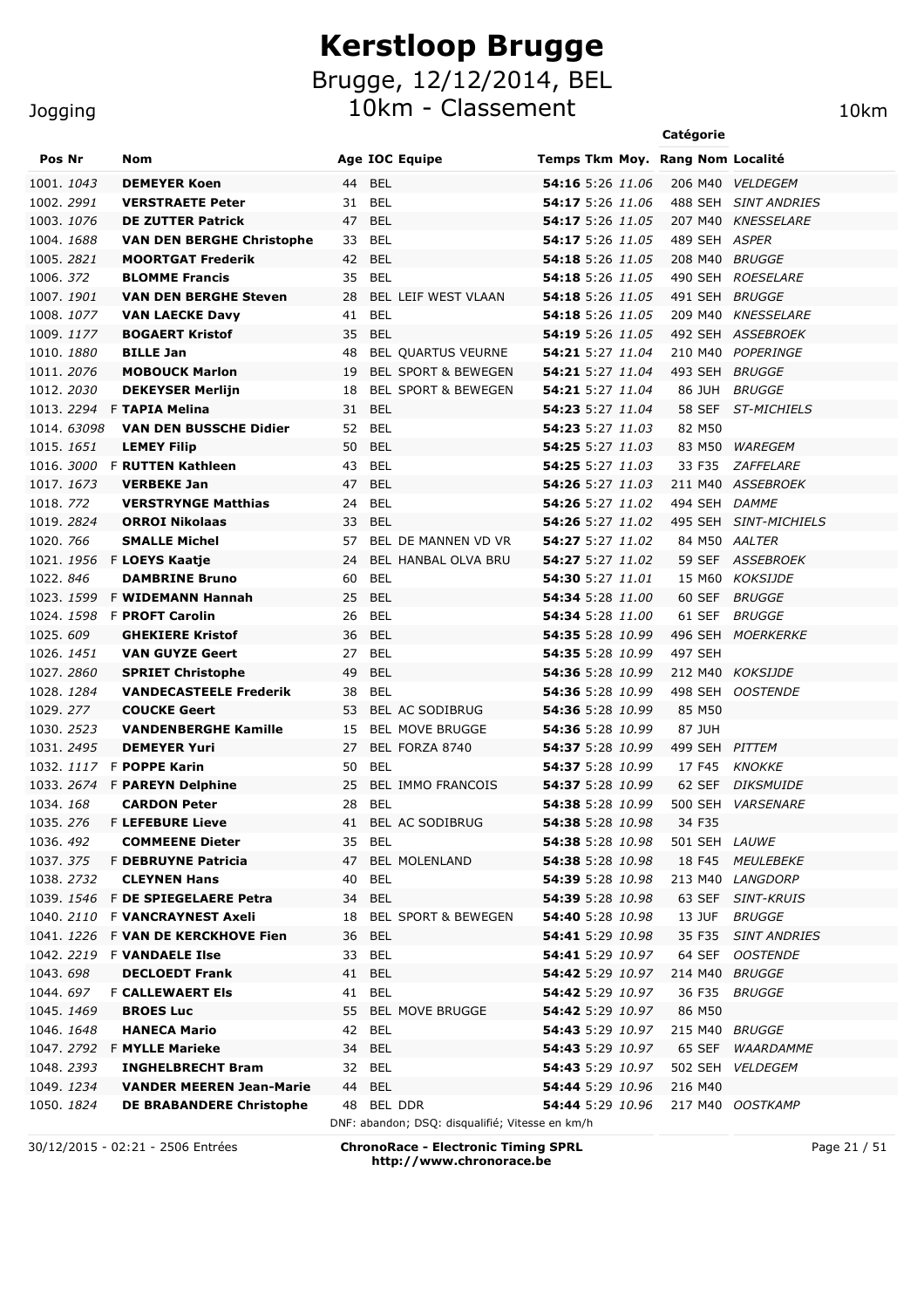#### Jogging

| Pos Nr                         |  | Nom                                         |          |                | <b>Age IOC Equipe</b>                           |                                      |  |         | Temps Tkm Moy. Rang Nom Localité |
|--------------------------------|--|---------------------------------------------|----------|----------------|-------------------------------------------------|--------------------------------------|--|---------|----------------------------------|
| 1051.2065                      |  | <b>LASAT Arno</b>                           | 21       |                | <b>BEL SPORT &amp; BEWEGEN</b>                  | <b>54:44</b> 5:29 10.96              |  |         | 503 SEH BRUGGE                   |
| 1052. 2246                     |  | <b>DEMASURE Thomas</b>                      | 25       | BEL            |                                                 | <b>54:44</b> 5:29 10.96              |  | 504 SEH | <b>VICHTE</b>                    |
| 1053. 748                      |  | <b>VANPOUCKE Bart</b>                       | 37       |                | <b>BEL MOTOGROUP</b>                            | <b>54:45</b> 5:29 10.96              |  | 505 SEH | <b>OOSTROZEBEKE</b>              |
| 1054.723                       |  | <b>EVRARD Vincent</b>                       | 30       |                | BEL HAVENZATE                                   | 54:46 5:29 10.96                     |  | 506 SEH | <b>DE PANNE</b>                  |
| 1055.279                       |  | <b>F CALMEYN Godelinde</b>                  | 20       | <b>BEL</b>     |                                                 | 54:46 5:29 10.96                     |  | 66 SEF  | <i>MELLE</i>                     |
| 1056.2578                      |  | <b>F NOELS Naomi</b>                        | 23       | <b>BEL</b>     |                                                 | 54:47 5:29 10.95                     |  | 67 SEF  | <b>SINT-KRUIS</b>                |
| 1057, 1822                     |  | <b>F MAGIERA Bronia</b>                     | 43       | <b>BEL AVR</b> |                                                 | 54:48 5:29 10.95                     |  | 37 F35  | <b>ROESELARE</b>                 |
| 1058.272                       |  | <b>DESPODT Thomas</b>                       | 33       |                | BEL THE TRUCK COMPA                             | 54:48 5:29 10.95                     |  | 507 SEH | <b>KALKEN</b>                    |
| 1059. 842                      |  | <b>VERDOOLAEGE Freddy</b>                   | 44       |                | BEL OL TEGOARE VEUR                             | 54:50 5:29 10.94                     |  | 218 M40 | <b>VEURNE</b>                    |
| 1060. 2927                     |  | <b>BONFOND Laurent</b>                      | 26       | <b>BEL</b>     |                                                 | 54:51 5:30 10.94                     |  |         | 508 SEH ETTERBEEK                |
| 1061.2917                      |  | <b>EECKEMAN Tommy</b>                       | 25       |                | <b>BEL BROCRUTE</b>                             | 54:51 5:30 10.94                     |  |         | 509 SEH OEDELEM                  |
| 1062. <i>1485</i>              |  | <b>DEWULF Lieven</b>                        | 48       |                | <b>BEL MOVE BRUGGE</b>                          | <b>54:52</b> 5:30 10.94              |  | 219 M40 |                                  |
|                                |  | 1063. 1486 F <b>BLEYAERT Anja</b>           | 44       |                | <b>BEL MOVE BRUGGE</b>                          | 54:52 5:30 10.94                     |  | 38 F35  |                                  |
| 1064. 1646                     |  | <b>VANHOOREN Henk</b>                       | 31       | <b>BEL</b>     |                                                 | <b>54:52</b> 5:30 10.94              |  | 510 SEH | <b>BRUGGE</b>                    |
| 1065. <i>1461</i>              |  | <b>F PLASMAN Isabelle</b>                   | 38       |                | <b>BEL MOVE BRUGGE</b>                          | <b>54:54</b> 5:30 10.93              |  | 39 F35  |                                  |
| 1066.2902                      |  | <b>GURDEBEKE Gwenn</b>                      | 38       | <b>BEL</b>     |                                                 | 54:54 5:30 10.93                     |  | 511 SEH | SINT-KRUIS                       |
|                                |  | 1067. 1174 F VOLCKE Sarah                   | 33       |                | <b>BEL LOS TRI AMIGOS</b>                       | 54:54 5:30 10.93                     |  |         | 68 SEF BRUGGE                    |
| 1068. 1752                     |  | <b>VAN AELDEWEERELD Steven</b>              | 34       |                | BEL HYPOTHEELWINKEL                             | 54:55 5:30 10.93                     |  | 512 SEH | <i>BRUGGE</i>                    |
| 1069.1842                      |  | <b>RYCKAERT Steve</b>                       | 32       | <b>BEL</b>     |                                                 | 54:55 5:30 10.93                     |  |         | 513 SEH LOCHRISTI                |
| 1070. 2854                     |  | <b>HAERENS Tom</b>                          | 34       |                | <b>BEL TRIATHLON DAMME</b>                      | 54:56 5:30 10.93                     |  |         | 514 SEH SINT-KRUIS               |
|                                |  | 1071. 1150 F VAN ROY Helena                 | 52       |                | <b>BEL GISTELSE JOGGIN</b>                      | 54:57 5:30 10.92                     |  | 19 F45  | <i>ZERKEGEM</i>                  |
| 1072. 538                      |  | <b>VERHELST Jozef</b>                       | 69       |                | BEL CLUB: BEHO                                  | 54:57 5:30 10.92                     |  | 16 M60  | <i><b>BEERNEM</b></i>            |
| 1073. 2160                     |  | <b>VANDENBERGHE Luc</b>                     | 53       |                | BEL KBC BANK & VERZ                             | 54:58 5:30 10.92                     |  | 87 M50  |                                  |
| 1074. <i>1569</i>              |  | <b>F MISSINNE Greet</b>                     | 54       |                | BEL LOOP JE FIT ZED                             | 55:00 5:30 10.91                     |  | 20 F45  | <i>AARTRIJKE</i>                 |
| 1075.2816                      |  | <b>SERCU Anthony</b>                        | 39       | BEL -          |                                                 | 55:02 5:31 10.91                     |  |         | 515 SEH ROESELARE                |
|                                |  | 1076. 1765 F <b>DENUWELAERE Emiel</b>       | 24       | <b>BEL</b>     |                                                 | 55:02 5:31 10.90                     |  |         | 69 SEF HEUVELLAND                |
| 1077.2200                      |  | <b>JACQUES Sven</b>                         | 33       | BEL            |                                                 | 55:03 5:31 10.90                     |  | 516 SEH |                                  |
| 1078. 2235                     |  | <b>DESMEDT Jonas</b>                        | 22       | BEL            |                                                 | 55:03 5:31 10.90                     |  | 517 SEH | <b>WESTOUTER</b>                 |
| 1079. <i>1056</i>              |  | <b>MATTHIJS Peter - Jan</b>                 | 38       |                | <b>BEL CERCLE BRUGGE</b>                        | 55:05 5:31 10.89                     |  | 518 SEH | WAARDAMME                        |
| 1080. 1057                     |  | <b>LANGENBICK Wim</b>                       | 40       |                | <b>BEL CERCLE BRUGGE</b>                        | 55:05 5:31 10.89                     |  | 220 M40 | <b>SINT KRUIS</b>                |
| 1081.290                       |  | <b>BONTE Frank</b>                          | 43       | <b>BEL</b>     |                                                 | 55:06 5:31 10.89                     |  | 221 M40 | <b>BRUGGE</b>                    |
| 1082.401                       |  | <b>KONINGS Frank</b>                        | 45       | <b>BEL ECS</b> |                                                 | 55:07 5:31 10.89                     |  |         | 222 M40 ZEEBRUGGE                |
| 1083.232                       |  | <b>WYBO Jurgen</b>                          | 29       |                | BEL IMMO DANNEELS                               | 55:09 5:31 10.88                     |  |         | 519 SEH SIJSELE                  |
| 1084.917                       |  | <b>DEBUYSERE Kasper</b>                     | 32       |                | BEL LOS TRI AMIGOS                              | 55:09 5:31 10.88                     |  |         | 520 SEH BRUGGE                   |
| 1085. 765                      |  | <b>DHONDT Danny</b>                         |          |                | 46 BEL DE MANNEN VD VR                          | <b>55:10</b> 5:31 10.88              |  |         | 223 M40 DEINZE                   |
| 1086. 2914                     |  | <b>DE DUYTSCHE Dirk</b>                     | 55       | <b>BEL</b>     |                                                 | 55:10 5:31 10.88                     |  | 88 M50  | <b>KNOKKE-HEIST</b>              |
| 1087. 2281                     |  | <b>F TRIO Kelly</b>                         | 25       | BEL            |                                                 | 55:10 5:31 10.88                     |  |         | 70 SEF MALDEGEM                  |
| 1088.2282                      |  | <b>CAMPE Jan</b>                            | 28       | BEL            |                                                 | 55:11 5:32 10.88                     |  |         | 521 SEH MALDEGEM                 |
| 1089.916                       |  | <b>DEVILDER Patrick</b>                     | 49       |                | BEL LOS TRI AMIGOS                              | 55:11 5:32 10.88                     |  |         | 224 M40 SINT ANDRIES             |
| 1090. <i>2540</i>              |  | <b>BAEKE Jo</b>                             | 48       |                | <b>BEL QUICK BRUGGE</b>                         | 55:11 5:32 10.88                     |  |         | 225 M40 BRUGGE                   |
| 1091. 1407                     |  | <b>DEDRIE Floris</b>                        |          | 25 BEL         |                                                 | 55:11 5:32 10.88                     |  |         | 522 SEH OOSTENDE                 |
| 1092.2401                      |  | <b>DEDRIE Sander</b>                        |          | <b>BEL</b>     |                                                 | 55:11 5:32 10.88                     |  |         | 5 XXX OOSTENDE                   |
| 1093. <i>518</i>               |  | F FILTJENS Claudia                          |          | 37 BEL         |                                                 | 55:11 5:32 10.87                     |  |         | 40 F35 MALDEGEM                  |
| 1094.427                       |  | <b>CAESTECKER Koenraad</b>                  |          | 41 BEL         |                                                 | 55:12 5:32 10.87                     |  |         | 226 M40 BRUGGE                   |
|                                |  | 1095. 1295 F BREUGELMANS Lynn               | 27       | BEL            |                                                 | 55:12 5:32 10.87<br>55:13 5:32 10.87 |  |         | 71 SEF BLANKENBERGE              |
| 1096. <i>1173</i><br>1097.2090 |  | <b>WITTEVRONGEL Frederik</b>                | 38<br>19 |                | BEL LOS TRI AMIGOS                              | 55:13 5:32 10.87                     |  |         | 523 SEH BRUGGE<br>524 SEH BRUGGE |
| 1098. 1600                     |  | <b>PECEN Dylan</b><br><b>VAN ROYE Peter</b> | 40       | BEL            | BEL SPORT & BEWEGEN                             | 55:15 5:32 10.86                     |  |         | 227 M40 VELDEGEM                 |
| 1099. <i>183</i>               |  | <b>F BELLAERT Katrien</b>                   |          | 35 BEL         |                                                 | <b>55:16</b> 5:32 10.86              |  |         | 41 F35 ASSEBROEK                 |
| 1100. <i>1216</i>              |  | <b>HOLLEVOET Andrei</b>                     |          | 24 BEL         |                                                 | 55:17 5:32 10.85                     |  |         | 525 SEH OUDENBURG                |
|                                |  |                                             |          |                | DNF: abandon; DSQ: disqualifié; Vitesse en km/h |                                      |  |         |                                  |

30/12/2015 - 02:21 - 2506 Entrées **ChronoRace - Electronic Timing SPRL http://www.chronorace.be**

Page 22 / 51

**Catégorie**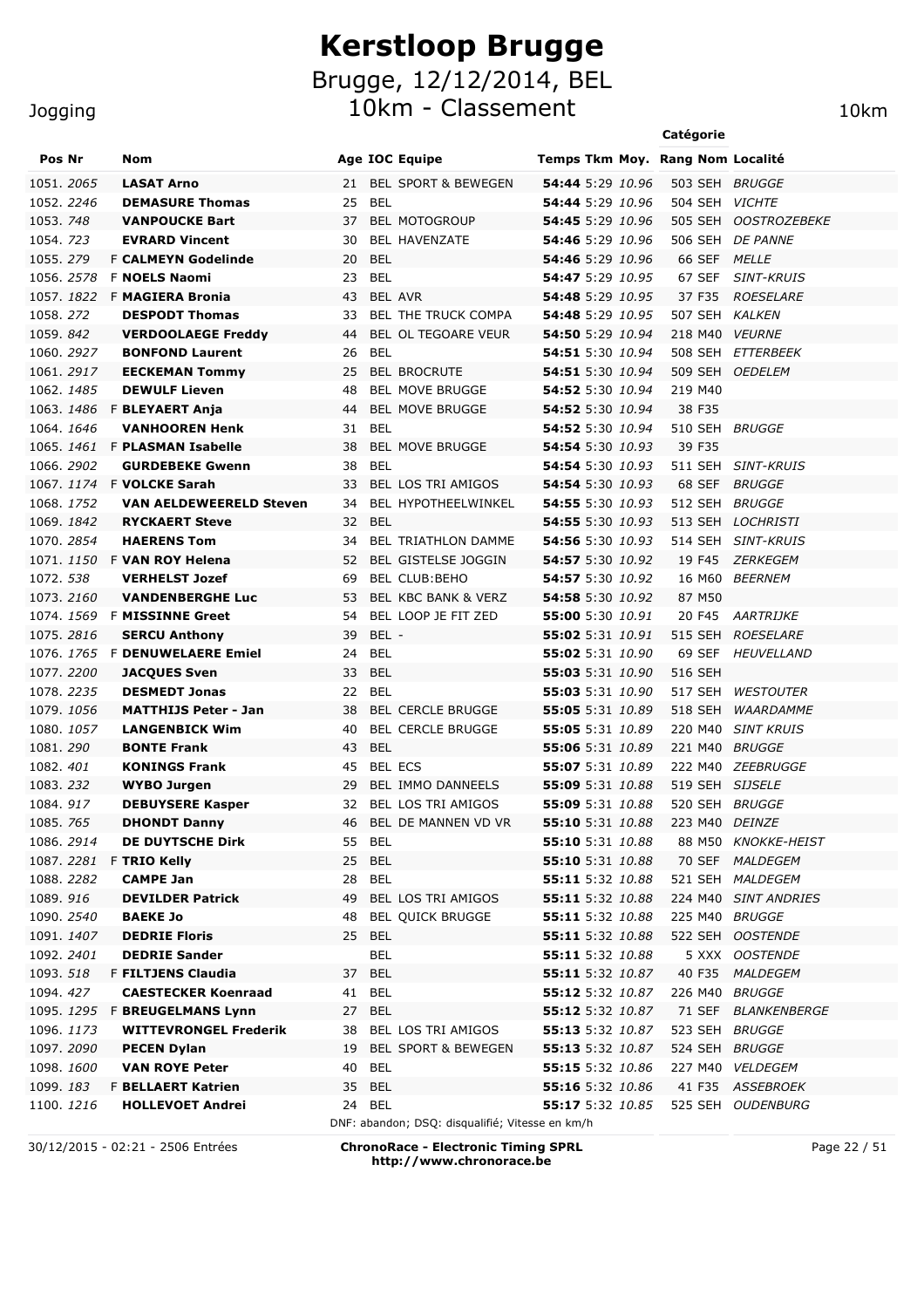Brugge, 12/12/2014, BEL

10km - Classement 10km

|                   |             |                                |    |                                |                         | Catégorie                        |                            |
|-------------------|-------------|--------------------------------|----|--------------------------------|-------------------------|----------------------------------|----------------------------|
| <b>Pos Nr</b>     |             | <b>Nom</b>                     |    | <b>Age IOC Equipe</b>          |                         | Temps Tkm Moy. Rang Nom Localité |                            |
| 1101.2830         |             | <b>CORNILLE Arnaud</b>         | 44 | <b>BEL OCTOPUS</b>             | 55:18 5:32 10.85        |                                  | 228 M40 STALHILLE          |
| 1102. 556         |             | <b>DHONDT Frederik</b>         | 43 | <b>BEL</b>                     | 55:18 5:32 10.85        | 229 M40                          | <i>KNOKKE HEIST</i>        |
| 1103. 1449        |             | <b>INGHELBRECHT Stijn</b>      | 33 | <b>BEL</b>                     | 55:19 5:32 10.85        | 526 SEH BRUGGE                   |                            |
| 1104.589          |             | <b>VANHOOREN Jan</b>           | 48 | <b>BEL</b>                     | 55:20 5:32 10.84        | 230 M40                          | <i>BRUGGE</i>              |
| 1105. 1328        |             | <b>VLAEMINCK Alex</b>          | 46 | <b>BEL</b>                     | 55:20 5:32 10.84        |                                  | 231 M40 ZWEVEZELE          |
| 1106.280          |             | <b>WARINNIER Christophe</b>    | 46 | <b>BEL</b>                     | 55:21 5:33 10.84        | 232 M40                          |                            |
|                   |             | 1107. 2453 F STREUR Linda      | 39 | <b>BEL CRAFT BENELUX</b>       | 55:22 5:33 10.84        |                                  | 42 F35 <i>ZWOLLE (NED)</i> |
| 1108.2659         |             | <b>DELCOUR Steven</b>          | 49 | <b>BEL</b>                     | 55:22 5:33 10.84        | 233 M40 RONSE                    |                            |
| 1109.2270         |             | <b>VETTENBERG Dimitri</b>      | 30 | <b>BEL OXYGEN FITNESS</b>      | 55:22 5:33 10.84        | 527 SEH BRUGGE                   |                            |
| 1110, 789         |             | <b>F VERLEYE Ann</b>           | 39 | <b>BEL</b>                     | 55:22 5:33 10.84        | 43 F35                           | SINT-ANDRIES BRUGGE        |
| 1111. 311         |             | F DE MUIJNCK Elizabeth         | 26 | <b>BEL</b>                     | 55:22 5:33 10.84        |                                  | 72 SEF ASSEBROEK           |
| 1112.2586         |             | <b>SPEECKAERT Erik</b>         | 55 | BEL                            | 55:23 5:33 10.84        | 89 M50                           | <i>ROESELARE</i>           |
| 1113.2805         |             | <b>NOTTEBOOM Wouter</b>        | 44 | <b>BEL</b>                     | 55:23 5:33 10.84        | 234 M40                          | <i>MALDEGEM</i>            |
| 1114.2785         |             | <b>MAENE Robrecht</b>          | 28 | BEL                            | 55:23 5:33 10.84        | 528 SEH BRUGGE                   |                            |
| 1115.1260         |             | <b>HEYNDRICKX Philip</b>       | 54 | BEL                            | 55:23 5:33 10.83        | 90 M50                           | <i>MOERKERKE</i>           |
| 1116.907          |             | <b>REYNAERT Tom</b>            | 35 | BEL LOS TRI AMIGOS             | 55:24 5:33 10.83        | 529 SEH                          | <b>BRUGGE</b>              |
| 1117.223          |             | <b>DEMEYERE Frank</b>          | 49 | BEL LOOP JE FIT ZED            | 55:24 5:33 10.83        |                                  | 235 M40 ZEDELGEM           |
| 1118.449          |             | <b>SCHELFHOUT Chris</b>        | 48 | <b>BEL S-BIKES</b>             | 55:25 5:33 10.83        |                                  | 236 M40 AFFLIGEM           |
| 1119.2881         |             | <b>DUCASTEELE Steven</b>       | 37 | <b>BEL VANDEWALLE</b>          | 55:25 5:33 10.83        | 530 SEH                          | <i>ROESELARE</i>           |
| 1120. 2002        |             | <b>AMELINCKX Arno</b>          | 22 | <b>BEL SPORT &amp; BEWEGEN</b> | 55:25 5:33 10.83        | 531 SEH                          | BRUGGE                     |
| 1121, 1147        |             | <b>DE KETELAERE Patrick</b>    | 51 | <b>BEL IRONMANAGERS</b>        | 55:25 5:33 10.83        | 91 M50                           | <b>LOPPEM</b>              |
| 1122.996          |             | <b>DIERENDONCK Hannes</b>      | 23 | <b>BEL</b>                     | 55:25 5:33 10.83        | 532 SEH                          |                            |
| 1123. 1112        |             | <b>PINTUS Stefano</b>          | 25 | BEL COLLEGE OF EURO            | 55:26 5:33 10.83        | 533 SEH                          | <i>BRUGGE</i>              |
| 1124. 573         |             | <b>DESOETE Mathieu</b>         | 26 | <b>BEL</b>                     | 55:26 5:33 10.83        | 534 SEH                          | <i>ARDOOIE</i>             |
| 1125. 1266        |             | <b>F LAGAUW Elien</b>          | 26 | BEL LOS TRI AMIGOS             | 55:26 5:33 10.83        | 73 SEF                           | <i>BRUGGE</i>              |
| 1126. <i>1183</i> |             | <b>F CAMPE Caroline</b>        | 42 | <b>BEL</b>                     | 55:26 5:33 10.83        | 44 F35                           |                            |
| 1127.283          |             | <b>LIERMAN Peter</b>           | 42 | BEL 3 TK                       | 55:27 5:33 10.82        | 237 M40                          | <b>KNOKKE HEIST</b>        |
| 1128.903          |             | <b>MOONEN Philippe</b>         | 53 | BEL LOS TRI AMIGOS             | <b>55:28</b> 5:33 10.82 | 92 M50                           | <b>BRUGGE</b>              |
|                   | 1129. 64019 | <b>LECOUTERE Dominiek</b>      | 55 | <b>BEL</b>                     | <b>55:28</b> 5:33 10.82 | 93 M50                           | <i>RUDDERVOORDE</i>        |
| 1130, 2550        |             | <b>VERDUYN Yvan</b>            | 41 | <b>BEL</b>                     | 55:30 5:33 10.81        | 238 M40                          | <i>ZEDELGEM</i>            |
| 1131.918          |             | <b>F VANHILBERGEN Hilde</b>    |    | <b>BEL LOS TRI AMIGOS</b>      | 55:30 5:33 10.81        |                                  | 6 XXX OOSTKAMP             |
| 1132.659          |             | <b>YSENBRANDT Dieter</b>       | 26 | <b>BEL LOSTRIAMIGOS</b>        | 55:32 5:34 10.81        | 535 SEH BRUGGE                   |                            |
| 1133. 1592        |             | <b>BOI Ringo</b>               | 40 | <b>BEL</b>                     | 55:34 5:34 10.80        | 239 M40                          | TORHOUT                    |
| 1134, 363         |             | <b>BRYSSE Nathan</b>           | 12 | <b>BEL</b>                     | <b>55:34</b> 5:34 10.80 | 88 JUH                           | <i><b>BEERNEM</b></i>      |
| 1135. 2223        |             | <b>WARLOP Simon</b>            | 28 | <b>BEL</b>                     |                         |                                  | 536 SEH SINT KRUIS         |
| 1136. <i>1578</i> |             | <b>LEFEBVRE Pascal</b>         |    | 43 BEL                         | <b>55:37</b> 5:34 10.79 | 240 M40 BRUGGE                   |                            |
| 1137. 2297        |             | <b>MISSAULT Bruno</b>          |    | 43 BEL                         | 55:37 5:34 10.79        |                                  | 241 M40 OOSTKAMP           |
| 1138.160          |             | F TOL Jessica                  |    | 29 BEL                         | 55:38 5:34 10.79        |                                  | 74 SEF SPAARNDAM WEST      |
| 1139. 1184        |             | <b>TAILLAERT Marnix</b>        |    | 49 BEL                         | <b>55:38</b> 5:34 10.79 | 242 M40                          |                            |
| 1140. 1579        |             | <b>DERUWE Gino</b>             | 49 | BEL                            | <b>55:39</b> 5:34 10.78 |                                  | 243 M40 OOSTKAMP           |
|                   | 1141.1079   | <b>F WAERENBURGH Christine</b> |    | 61 BEL                         | <b>55:39</b> 5:34 10.78 | 5 F55                            | <b>BRUGGE</b>              |
| 1142. 1837        |             | <b>CLOET Leonard</b>           | 30 | BEL OLYMPIC VANDEN             | <b>55:40</b> 5:34 10.78 | 537 SEH PITTEM                   |                            |
| 1143. 1840        |             | <b>VANDEN BERGHE Wies</b>      | 27 | BEL OLYMPIC VANDEN             | <b>55:40</b> 5:34 10.78 | 538 SEH PITTEM                   |                            |
| 1144.2555         |             | <b>BOLLAERT Wouter</b>         | 23 | <b>BEL</b>                     | 55:40 5:34 10.78        |                                  | 539 SEH KORTRIJK           |
| 1145. 1834        |             | <b>DERAM Christophe</b>        | 46 | BEL USL JOGGING                | 55:41 5:35 10.78        |                                  | 244 M40 TETEGHEM           |
| 1146. 2756        |             | <b>DESTROOPER Laurent</b>      | 27 | BEL                            | 55:41 5:35 10.78        |                                  | 540 SEH ROESELARE          |
| 1147.2316         |             | <b>BOUCHET Maurice</b>         | 49 | BEL USL JOGGING                | <b>55:41</b> 5:35 10.78 |                                  | 245 M40 DUNKERQUE          |

**Jogging** 

DNF: abandon; DSQ: disqualifié; Vitesse en km/h 30/12/2015 - 02:21 - 2506 Entrées **ChronoRace - Electronic Timing SPRL http://www.chronorace.be**

1148. *1905* **VANDEPUTTE Wim** 47 BEL LEIF WEST VLAAN **55:41** 5:35 *10.78* 246 M40 *BRUGGE* 1149. *1948* **DHONDT Wim** 33 BEL **55:43** 5:35 *10.77* 541 SEH *LISSEWEGE* 1150. *2575* F **GOVAERE Evelyne** 26 BEL **55:43** 5:35 *10.77* 75 SEF *ARDOOIE*

Page 23 / 51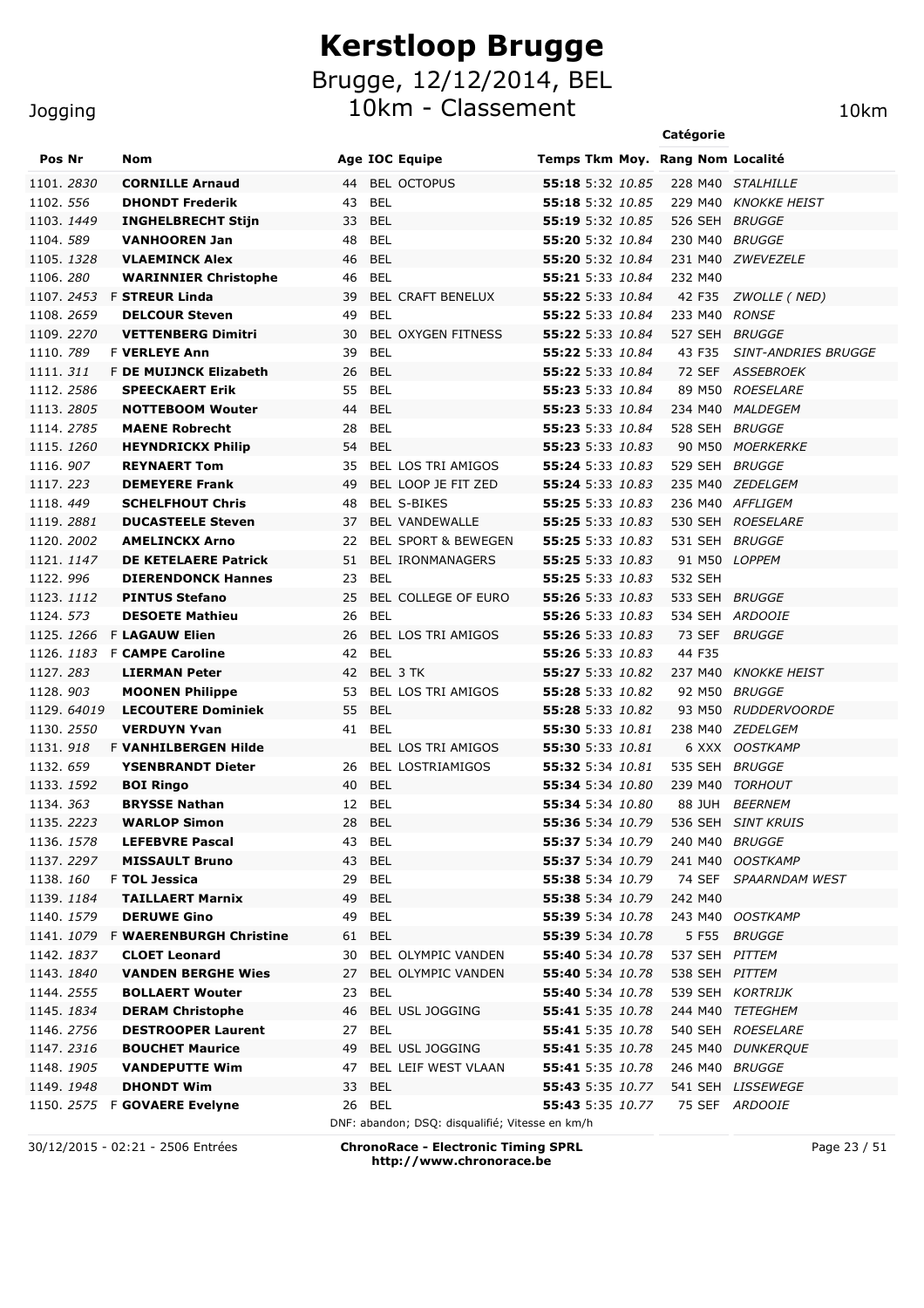#### Jogging

|                         |                                                      |                                                 |                                      | Catégorie      |                                        |
|-------------------------|------------------------------------------------------|-------------------------------------------------|--------------------------------------|----------------|----------------------------------------|
| Pos Nr                  | Nom                                                  | <b>Age IOC Equipe</b>                           | Temps Tkm Moy. Rang Nom Localité     |                |                                        |
|                         | 1151. 1947 F BARBIER Nele                            | <b>BEL</b><br>36                                | 55:43 5:35 10.77                     |                | 45 F35 LISSEWEGE                       |
| 1152, 802               | <b>MIGNON Bartel</b>                                 | 38<br><b>BEL GALMAARDSE LOPE</b>                | 55:43 5:35 10.77                     | 542 SEH HERNE  |                                        |
| 1153.2662               | <b>NOLF Merlijn</b>                                  | <b>BEL</b><br>10                                | 55:43 5:35 10.77                     |                | 3 DEH TORHOUT                          |
|                         | 1154. 1725 F DECEUNINCK Evelyn                       | <b>BEL IMMO DANNEELS</b><br>35                  | 55:44 5:35 10.77                     | 46 F35         | <i>RUMBEKE</i>                         |
| 1155.2279               | <b>SERRUYS Dries</b>                                 | <b>BEL BROCRUTE</b><br>26                       | 55:44 5:35 10.77                     |                | 543 SEH SINT-ANDRIES                   |
|                         | 1156. 1121 F MERCY Willemien                         | <b>BEL BEVERHOUT</b><br>29                      | 55:44 5:35 10.77                     | 76 SEF         | <b>OOSTKAMP</b>                        |
| 1156. 2334              | <b>VALCKE Frederik</b>                               | <b>BEL JCI VEURNE-WEST</b><br>37                | 55:44 5:35 10.77                     |                | 544 SEH ALVERINGEM                     |
| 1158.1545               | <b>DEWART Alex</b>                                   | <b>BEL LO-RUNNERS</b><br>58                     | <b>55:45</b> 5:35 10.77              |                | 94 M50 LOCHRISTI                       |
| 1159.911                | <b>F VAN DAELE An</b>                                | <b>BEL LOS TRI AMIGOS</b><br>40                 | <b>55:45</b> 5:35 10.76              | 47 F35         | <b>SINT KRUIS</b>                      |
|                         | 1160. 2337 F LIERMAN Bo                              | <b>BEL</b><br>27                                | 55:46 5:35 10.76                     | 77 SEF         | <b>AARTRIJKE</b>                       |
| 1161.610                | DE VOOGT Stefaan                                     | <b>BEL</b><br>46                                | 55:46 5:35 10.76                     | 247 M40        | <b>OOSTKAMP</b>                        |
| 1162.611                | <b>F VERFAILLIE Tine</b>                             | 42<br>BEL                                       | <b>55:47</b> 5:35 10.76              | 48 F35         | <b>OOSTKAMP</b>                        |
|                         | 1163. 2848 F VAN LAERE An                            | 53<br><b>BEL LO-RUNNERS</b>                     | 55:47 5:35 10.76                     | 21 F45         | <b>LOCHRISTI</b>                       |
| 1164, 64014             | <b>VAN SCHOORISSE Johan</b>                          | 58<br><b>BEL</b>                                | 55:47 5:35 10.76                     | 95 M50         | <b>KNESSELARE</b>                      |
| 1165. 1658              | <b>F FLOREAL Isabelle</b>                            | 44<br><b>BEL</b>                                | <b>55:48</b> 5:35 10.75              | 49 F35         | <b>ST.KRUIS</b>                        |
|                         | 1166. 2332 F BOSSART Laura                           | <b>BEL HOWEST BRUGGE S</b><br>20                | 55:49 5:35 10.75                     | 78 SEF         | <b>KOKSIJDE</b>                        |
|                         | 1167. 2922 F VANBEVEREN Lieselot                     | <b>BEL</b><br>34                                | 55:49 5:35 10.75                     | 79 SEF         | <b>OOSTENDE</b>                        |
| 1168, 2147              | <b>VAN STEENKISTE Joost</b>                          | <b>BEL SPORT &amp; BEWEGEN</b><br>33            | 55:49 5:35 10.75                     | 545 SEH        | <i>BRUGGE</i>                          |
| 1169.2784               | <b>STANDAERT Robbie</b>                              | <b>BEL</b><br>43                                | <b>55:49</b> 5:35 10.75              | 248 M40        | SINT-KRUIS (BRUGGE)                    |
| 1170. 1777              | <b>PINSON Anthony</b>                                | 42<br><b>BEL MACW KOKSIJDE</b>                  | 55:50 5:35 10.75                     | 249 M40        | <i><b>VEURNE</b></i>                   |
| 1171.2788               | <b>F HOLVOET Annelies</b>                            | <b>BEL</b><br>33                                | 55:50 5:35 10.75                     | 80 SEF         | <b>OOSTENDE</b>                        |
| 1172. 2153              | <b>F CUYPERS Lore</b>                                | 32<br><b>BEL SPORT &amp; BEWEGEN</b>            | <b>55:50</b> 5:35 10.75              | 81 SEF         | <b>BRUGGE</b>                          |
| 1173. 2502 F MAES Kim   |                                                      | 38<br><b>BEL</b>                                | 55:50 5:35 10.75                     | 50 F35         | <b>BRUGGE</b>                          |
| 1174.2108               | <b>VANACKER Nathan</b>                               | <b>BEL SPORT &amp; BEWEGEN</b><br>18            | 55:51 5:36 10.75                     | 89 JUH         | <i>BRUGGE</i>                          |
|                         | 1175. 2148 F DUBUY Veerle                            | 31<br><b>BEL SPORT &amp; BEWEGEN</b>            | 55:51 5:36 10.75                     | 82 SEF         | <i>BRUGGE</i>                          |
|                         | 1176. 2149 F VAN TUYCKOM Charlotte                   | 31<br><b>BEL SPORT &amp; BEWEGEN</b>            | 55:51 5:36 10.74                     | 83 SEF         | <i>BRUGGE</i>                          |
| 1177.650                | <b>F VANDENBERGHE Lien</b>                           | 25<br><b>BEL</b>                                | 55:53 5:36 10.74                     | 84 SEF         | <b>VELDEGEM</b>                        |
| 1178.749                | <b>LAMMERTYN Kenny</b>                               | <b>BEL MOTOGROUP</b><br>27                      | 55:53 5:36 10.74                     | 546 SEH        | <b>OOSTROZEBEKE</b>                    |
| 1179.2325               | <b>DE BRUYN Tobias</b>                               | <b>BEL</b><br>27                                | 55:53 5:36 10.74                     | 547 SEH        | <i>OOSTENDE</i>                        |
| 1180. 2768              | <b>VANHAUTER Jonas</b>                               | BEL RACING BRUGGE B<br>14                       | 55:53 5:36 10.74                     |                | 90 JUH MALDEGEM                        |
| 1181. 2714              | <b>DUTRY Stephen</b>                                 | <b>BEL SPERMALIE BRUGG</b><br>27                | 55:54 5:36 10.73                     | 548 SEH        |                                        |
| 1182. 783               | <b>LAMOTE Bart</b>                                   | <b>BEL</b><br>34                                | 55:54 5:36 10.73                     | 549 SEH BRUGGE |                                        |
| 1183, 425               | <b>F VAN MIEROP Loes</b>                             | 36<br>BEL                                       | 55:55 5:36 10.73                     | 51 F35         | <b>OOSTKAMP</b>                        |
| 1184.921                | <b>LE BACQ Kevin</b>                                 | 35 BEL                                          | <b>55:55</b> 5:36 10.73              |                | 550 SEH OOSTKAMP                       |
| 1185.163                | <b>F CATTOOR Annelies</b>                            | 39 BEL                                          | 55:56 5:36 10.73    52 F35    BRUGGE |                |                                        |
| 1186. 164               | <b>GOETHALS Geert</b>                                | 50 BEL                                          | 55:56 5:36 10.73                     |                | 96 M50 ZUIENKERKE                      |
| 1187.1410               | <b>MESTDAGH Christophe</b>                           | 31 BEL<br>14 BEL                                | 55:57 5:36 10.72<br>55:58 5:36 10.72 |                | 551 SEH KORTEMARK<br>14 JUF SINT-KRUIS |
|                         | 1188. 1819 F DEFONTEYNE Leonie                       | <b>BEL</b>                                      | 55:58 5:36 10.72                     |                |                                        |
| 1189. 1358<br>1190. 588 | <b>DECRUYNAERE Vincent</b><br><b>VANHOOREN Aäron</b> | 40<br><b>BEL</b><br>17                          | 55:59 5:36 10.72                     | 250 M40        | 91 JUH BRUGGE                          |
| 1191.1189               | <b>BUIS Leo</b>                                      | <b>BEL</b><br>49                                | 56:00 5:36 10.72                     |                | 251 M40 TERNEUZEN                      |
| 1192. 1800              | <b>GEVAERT Franky</b>                                | <b>BEL</b><br>61                                | 56:00 5:36 10.72                     | 17 M60 DAMME   |                                        |
|                         | 1193. 2806 F WATTÉ Annick                            | <b>BEL</b><br>47                                | 56:00 5:36 10.71                     |                | 22 F45 PETEGEM AAN DE LEIE             |
| 1194. 2748              | <b>CLYNCKE Peter</b>                                 | <b>BEL</b><br>48                                | 56:01 5:37 10.71                     |                | 252 M40 ST-KRUIS                       |
| 1195. 382               | F PRIEM Vanessa                                      | <b>BEL</b><br>31                                | 56:01 5:37 10.71                     |                | 85 SEF LENDELEDE                       |
|                         | 1196. 2687 F LOONES Joke                             | <b>BEL</b><br>41                                | 56:01 5:37 10.71                     |                | 53 F35 BRUGGE                          |
| 1197. 2074              | <b>MEIRSON Michiel</b>                               | BEL SPORT & BEWEGEN<br>19                       | 56:02 5:37 10.71                     | 552 SEH BRUGGE |                                        |
| 1198.266                | <b>F CLAUS Ann</b>                                   | 46<br>BEL                                       | <b>56:02</b> 5:37 10.71              | 23 F45         |                                        |
| 1199. 1657              | <b>DEWAELE Filip</b>                                 | 45<br>BEL                                       | <b>56:03</b> 5:37 10.71              | 253 M40 BRUGGE |                                        |
| 1200.146                | <b>HIMPENS Steven</b>                                | 33 BEL                                          | <b>56:03</b> 5:37 10.71              |                | 553 SEH SINT KRUIS                     |
|                         |                                                      | DNF: abandon; DSQ: disqualifié; Vitesse en km/h |                                      |                |                                        |

30/12/2015 - 02:21 - 2506 Entrées **ChronoRace - Electronic Timing SPRL http://www.chronorace.be**

Page 24 / 51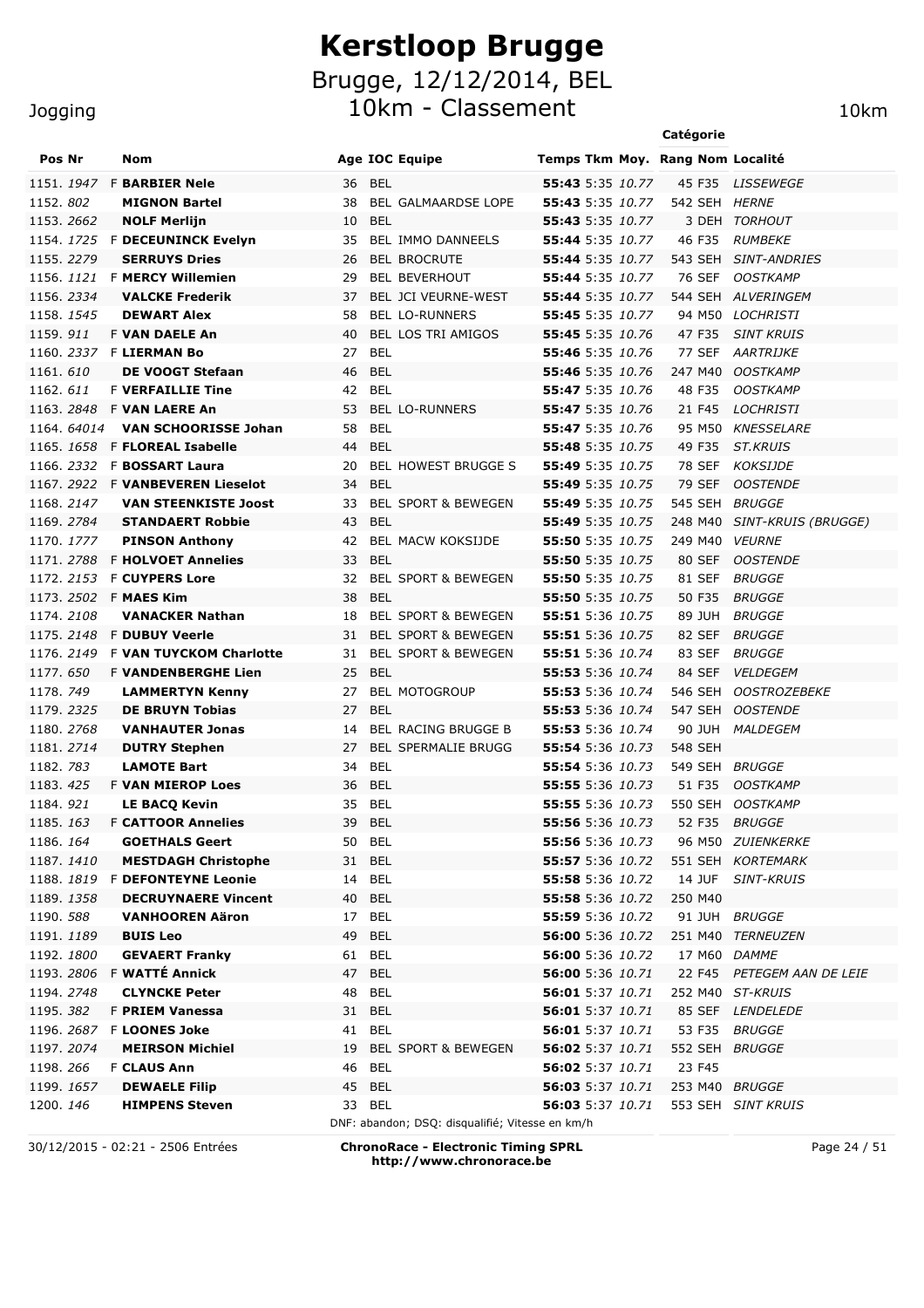#### Jogging

|                   |                                      |                                                                           | Catégorie                                               |
|-------------------|--------------------------------------|---------------------------------------------------------------------------|---------------------------------------------------------|
| Pos Nr            | Nom                                  | <b>Age IOC Equipe</b>                                                     | Temps Tkm Moy. Rang Nom Localité                        |
| 1201. 2443        | <b>VANHAECKE Niels</b>               | <b>BEL ARTES DEPRET</b><br>23                                             | 56:04 5:37 10.70<br>554 SEH PITTEM                      |
| 1202. <i>1104</i> | <b>F MAERTEN Nawly</b>               | <b>BEL KREKENLOPERS</b><br>45                                             | 56:05 5:37 10.70<br><b>EEKLO</b><br>24 F45              |
| 1203. <i>2850</i> | <b>F VERSTRYNGE Martina</b>          | 55<br><b>BEL BEHO</b>                                                     | 56:05 5:37 10.70<br>6 F55<br><i>BEERNEM</i>             |
| 1204. 1246        | <b>NOLLET Kevin</b>                  | <b>BEL</b><br>38                                                          | 56:05 5:37 10.70<br>555 SEH ASSEBROEK                   |
|                   | 1205. 2556 F <b>HAEMS Christel</b>   | <b>BEL RUSISEMA</b><br>35                                                 | 56:05 5:37 10.70<br>54 F35<br><i>ZINGEM</i>             |
|                   | 1206. 63071 F MONSEREZ Joke          | <b>BEL</b><br>31                                                          | 56:05 5:37 10.70<br>86 SEF<br><b>BRUGGE</b>             |
|                   | 1207. 63093 F PINCKET Annabel        | <b>BEL</b><br>17                                                          | <b>15 JUF</b><br>56:06 5:37 10.70                       |
| 1208. <i>1511</i> | <b>VERMEULEN Stieven</b>             | <b>BEL</b><br>24                                                          | 56:06 5:37 10.70<br>556 SEH BRUGGE                      |
| 1209, 1797        | <b>DE HERDT Georges</b>              | <b>BEL</b><br>59                                                          | 56:06 5:37 10.70<br>97 M50<br><i>KNOKKE-HEIST</i>       |
| 1210. 2683        | <b>WILLEMS Diederik</b>              | <b>BEL</b><br>43                                                          | 56:08 5:37 10.69<br>254 M40<br><i>MALDEGEM</i>          |
| 1211. 1844        | <b>DE BLAERE Henk</b>                | <b>BEL</b><br>55                                                          | 56:08 5:37 10.69<br>98 M50<br><i>ASSEBROEK</i>          |
| 1212.2958         | <b>F DANNEELS Jill</b>               | <b>BEL RTKH</b><br>25                                                     | 56:08 5:37 10.69<br>87 SEF<br><i>BRUGGE</i>             |
| 1213, 542         | <b>PESSER Alain</b>                  | 42<br><b>BEL</b>                                                          | 56:10 5:37 10.68<br>255 M40<br><i>HEUSY</i>             |
| 1214, 2530        | <b>F DOUSSELAERE Isabelle</b>        | <b>BEL MOVE BRUGGE</b><br>28                                              | 56:10 5:37 10.68<br>88 SEF                              |
| 1215, 683         | <b>F VANDAEL Carine</b>              | <b>BEL</b><br>49                                                          | 25 F45<br>56:11 5:38 10.68<br><i>KNOKKE-HEIST</i>       |
| 1216. <i>1363</i> | <b>F DECLERCK Isabelle</b>           | <b>BEL</b>                                                                | 7 XXX<br>56:11 5:38 10.68                               |
| 1217. 1086        | <b>CLEVERS Marnix</b>                | BEL AC SODIBRUG<br>51                                                     | 56:11 5:38 10.68<br>99 M50 LISSEWEGE                    |
| 1218. <i>1124</i> | <b>RYNGAERT Frederic</b>             | BEL LOOP JE FIT ZED<br>28                                                 | 56:11 5:38 10.68<br>557 SEH ZEDELGEM                    |
| 1219. 2462        | <b>F LIEVENS Lotte</b>               | <b>BEL HOWEST</b><br>18                                                   | 56:12 5:38 10.68<br>16 JUF<br>AALTER                    |
| 1220. 1274        | <b>MAGHERMAN Rudy</b>                | 29<br>BEL                                                                 | 558 SEH ROKSEM<br>56:13 5:38 10.67                      |
| 1221.796          | <b>QUINTYN Jurgen</b>                | 45<br>BEL                                                                 | <b>56:14</b> 5:38 10.67<br>256 M40 AALTER               |
| 1222.96 <i>1</i>  | <b>MOUQUET Sven</b>                  | BEL<br>33                                                                 | 56:14 5:38 10.67<br>559 SEH ASSEBROEK                   |
| 1223. 553         | <b>DEPRAETERE Maarten</b>            | <b>BEL</b><br>37                                                          | 56:16 5:38 10.67<br>560 SEH LOPPEM                      |
| 1224, 497         | <b>F CUKON Heidi</b>                 | <b>BEL</b><br>33                                                          | 56:16 5:38 10.66<br>89 SEF<br><i><b>OOSTKAMP</b></i>    |
| 1225, 663         | <b>MAT Rene</b>                      | 46<br><b>BEL</b>                                                          | <b>56:16</b> 5:38 10.66<br>257 M40<br><i>ZUIENKERKE</i> |
| 1226, 2024        | <b>F DECLERCK Aurelie</b>            | <b>BEL SPORT &amp; BEWEGEN</b><br>21                                      | 56:18 5:38 10.66<br>90 SEF<br><i>BRUGGE</i>             |
| 1227, 705         | <b>COPPEJANS Kevin</b>               | 23<br><b>BEL</b>                                                          | 56:19 5:38 10.66<br>561 SEH SINT-MICHIELS               |
| 1228. 2363        | <b>HAEVE Wim</b>                     | <b>BEL</b><br>28                                                          | 56:19 5:38 10.66<br>562 SEH KEIEM                       |
| 1229. 2619        | <b>HIMPE Filip</b>                   | BEL BEISBROEKLOPERS<br>53                                                 | 56:21 5:39 10.65<br>100 M50<br><i>BRUGGE</i>            |
| 1230.201          | F COOLSAET Saskia                    | <b>BEL SPERMALIE BRUGG</b><br>39                                          | 56:22 5:39 10.65<br>55 F35<br><i>BRUGGE</i>             |
| 1231. 2949        | <b>DECOSTER Patrick</b>              | <b>BEL FLAC</b><br>54                                                     | 56:22 5:39 10.65<br>101 M50<br>IZEGEM                   |
| 1231, 410         | <b>NASDALLA Lorenz</b>               | <b>BEL ECS</b><br>27                                                      | <b>56:22</b> 5:39 10.65<br>563 SEH ZEEBRUGGE            |
| 1233. 2205        | <b>REUBENS Jason</b>                 | 19<br><b>BEL HOWEST BRUGGE</b>                                            | <b>56:22</b> 5:39 10.64<br>564 SEH SIJSELE              |
| 1234. 2771        | <b>CLOETENS Manuel</b>               | 41<br><b>BEL RACING BRUGGE B</b>                                          | 56:23 5:39 10.64<br>258 M40 BLANKENBERGE                |
| 1235. <i>1256</i> | <b>VAN ACKER Thomas</b>              | 13<br><b>BEL</b>                                                          | 92 JUH VARSENARE                                        |
| 1236. <i>2055</i> | <b>GARMYN Janis</b>                  | 18 BEL SPORT & BEWEGEN                                                    | <b>56:24</b> 5:39 10.64<br>93 JUH <i>BRUGGE</i>         |
| 1237.2358         | <b>DAVID Serge</b>                   | 43<br>BEL                                                                 | <b>56:24</b> 5:39 10.64<br>259 M40 EERNEGEM             |
| 1238. 2357        | <b>MOSCOU Etienne</b>                | 42 BEL                                                                    | <b>56:25</b> 5:39 10.64<br>260 M40 <i>GENT</i>          |
| 1239. 2774        | <b>JANSSEN Stephan</b>               | 45<br><b>BEL BLUE STARS</b>                                               | 56:25 5:39 10.64<br>261 M40 OOSTKAMP                    |
| 1240. <i>1232</i> | <b>VANDEVANNET Patrick</b>           | BEL<br>44                                                                 | 56:26 5:39 10.63<br>262 M40 BRUGGE                      |
| 1241. 1186        | <b>BALLYN Dirk</b>                   | 43<br>BEL                                                                 | 56:26 5:39 10.63<br>263 M40 BRUGGE                      |
| 1242. 2670        | <b>F VANLITSENBORGH Silke</b>        | 15<br>BEL                                                                 | 56:26 5:39 10.63<br>17 JUF<br><i>OEDELEM</i>            |
| 1243. 2669        | <b>VANLITSENBORGH Gill</b>           | BEL<br>44                                                                 | <b>56:26</b> 5:39 10.63<br>264 M40 OEDELEM              |
| 1244. <i>1639</i> | <b>HEBBELYNCK Bennie</b>             | 35 BEL RUSISEMA                                                           | 56:27 5:39 10.63<br>565 SEH ZINGEM                      |
|                   | 1245. 1757 F <b>CATTEEUW Lindsey</b> | 21 BEL                                                                    | 56:27 5:39 10.63<br>91 SEF ROESELARE                    |
|                   | 1246. 1319 F COBBAERT Nancy          | BEL<br>49                                                                 | 56:29 5:39 10.62<br>26 F45<br><i><b>VARSENARE</b></i>   |
| 1247. 2209        | <b>VERHEYDE Jean-Marie</b>           | 55<br>BEL                                                                 | 56:30 5:39 10.62<br>102 M50                             |
|                   | 1248. 2179 F VANDENBERGHE Wendy      | BEL<br>26                                                                 | <b>56:31</b> 5:40 10.62<br>92 SEF BEKEGEM               |
|                   | 1249. 2356 F VERHAEGHE Cindy         | 36 BEL                                                                    | 56:31 5:40 10.62<br>56 F35<br>EERNEGEM                  |
| 1250. <i>1927</i> | <b>DEVOOGHT Roald</b>                | 33 BEL SPERMALIE BRUGG<br>DNF: abandon; DSQ: disqualifié; Vitesse en km/h | 56:31 5:40 10.62<br>566 SEH                             |

30/12/2015 - 02:21 - 2506 Entrées **ChronoRace - Electronic Timing SPRL http://www.chronorace.be**

Page 25 / 51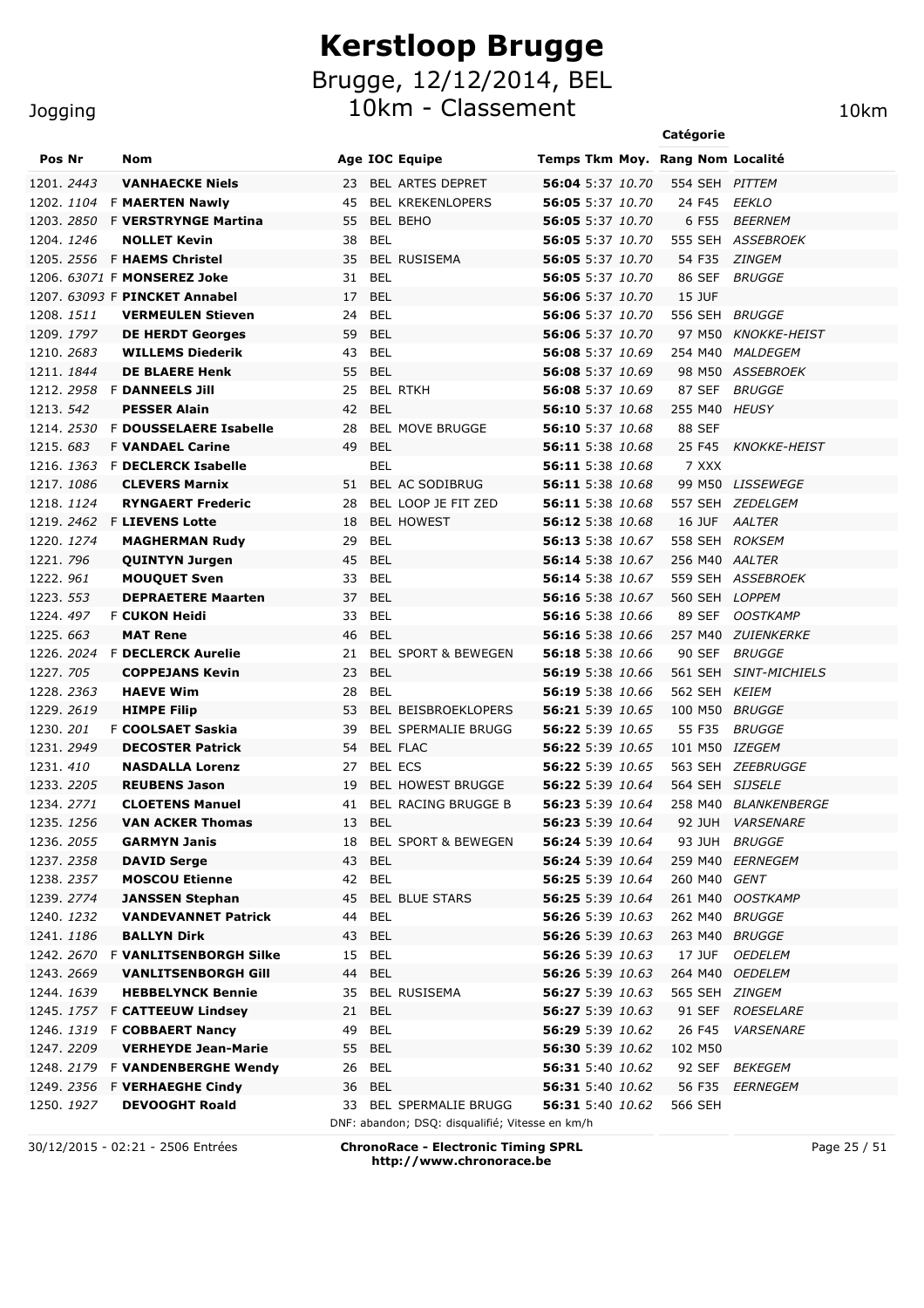10km - Classement 10km

|                   |  |                                                                 |          |            |                                                 |                                             | Catégorie                     |                          |
|-------------------|--|-----------------------------------------------------------------|----------|------------|-------------------------------------------------|---------------------------------------------|-------------------------------|--------------------------|
| Pos Nr            |  | Nom                                                             |          |            | <b>Age IOC Equipe</b>                           | Temps Tkm Moy. Rang Nom Localité            |                               |                          |
| 1251. 502         |  | <b>F VANHEE Kylie</b>                                           | 25       | <b>BEL</b> |                                                 | 56:32 5:40 10.62                            | 93 SEF                        | BRUGGE                   |
| 1252. 754         |  | <b>F VAN DAMME Berdien</b>                                      | 27       | BEL        |                                                 | <b>56:32</b> 5:40 10.62                     | 94 SEF                        | <b>RUDDERVOORDE</b>      |
| 1253, 500         |  | <b>HOUTTEKIER Ebert</b>                                         | 25       | <b>BEL</b> |                                                 | 56:32 5:40 10.62                            | 567 SEH                       | BRUGGE                   |
| 1254.869          |  | <b>F MARTENS Cindy</b>                                          | 38       |            | <b>BEL JC AALTER</b>                            | 56:32 5:40 10.61                            | 57 F35                        | <i>MALDEGEM</i>          |
| 1255. 1321        |  | <b>KNOCKAERT Jan</b>                                            | 47       | <b>BEL</b> |                                                 | 56:32 5:40 10.61                            | 265 M40                       | <b>VARSENARE</b>         |
| 1256.825          |  | <b>CNUDDE Koen</b>                                              | 40       |            | <b>BEL GALMAARDSE LOPE</b>                      | <b>56:32</b> 5:40 10.61                     | 266 M40                       | <b>GALMAARDEN</b>        |
| 1257.870          |  | <b>DE VRIEND Angelo</b>                                         | 40       |            | <b>BEL JC AALTER</b>                            | 56:33 5:40 10.61                            | 267 M40                       | <b>MALDEGEM</b>          |
| 1258.2300         |  | <b>DAEL Alexander</b>                                           | 24       | <b>BEL</b> |                                                 | 56:33 5:40 10.61                            | 568 SEH                       |                          |
| 1259.1299         |  | <b>F DECUYPER Sofie</b>                                         | 37       | <b>BEL</b> |                                                 | 56:34 5:40 10.61                            | 58 F35                        | <b>SINT ANDRIES</b>      |
| 1260.809          |  | <b>MOEREMANS David</b>                                          | 35       |            | BEL GALMAARDSE LOPE                             | 56:34 5:40 10.61                            | 569 SEH                       | GALMAARDEN               |
| 1261.821          |  | <b>FAVEYTS Sven</b>                                             | 36       |            | BEL GALMAARDSE LOPE                             | 56:35 5:40 10.61                            | 570 SEH                       | TOLLEMBEEK               |
| 1262. 1970        |  | <b>YVES Declerg</b>                                             | 37       | <b>BEL</b> |                                                 | 56:36 5:40 10.60                            | 571 SEH                       | <b>VARSENARE</b>         |
| 1263. 2970        |  | F HUYS Heidi                                                    | 36       | BEL        |                                                 | 56:38 5:40 10.60                            | 59 F35                        | ASSEBROEK                |
| 1264. 2348        |  | <b>F HACK Marijke</b>                                           | 38       | <b>BEL</b> |                                                 | 56:38 5:40 10.60                            | 60 F35                        | <b>KORTENBERG</b>        |
| 1265. 2192        |  | <b>DESCHACHT Nick</b>                                           | 63       | BEL        |                                                 | 56:38 5:40 10.60                            | 18 M60                        |                          |
|                   |  | 1266. <i>2615</i> F <b>PYCK Kristel</b>                         | 50       |            | <b>BEL BEISBROEKLOPERS</b>                      | 56:40 5:40 10.59                            | 27 F45                        | <b>VARSENARE</b>         |
|                   |  | 1267. 64007 F VANDECASTEELE Sandy                               | 35       | <b>BEL</b> |                                                 | 56:40 5:40 10.59                            | 61 F35                        | <i>ZEDELGEM</i>          |
| 1268.464          |  | <b>VANSTECHELMAN Bert</b>                                       | 40       | <b>BEL</b> |                                                 | 56:41 5:41 10.59                            | 268 M40                       | <i><b>VARSENARE</b></i>  |
| 1269, 1562        |  | <b>VAN SIMAEYS Filip</b>                                        | 49       |            | BEL CALLANT OOSTKAM                             | 56:42 5:41 10.58                            | 269 M40                       | <b>OOSTKAMP</b>          |
| 1270. 2126        |  | <b>VANHOMWEGEN Alexandre</b>                                    | 19       |            | BEL SPORT & BEWEGEN                             | 56:42 5:41 10.58                            | 572 SEH BRUGGE                |                          |
| 1271, 1496        |  | <b>VAN CANNEYT Wouter</b>                                       | 29       |            | <b>BEL MOVE BRUGGE</b>                          | 56:43 5:41 10.58                            | 573 SEH                       |                          |
| 1272. 2240        |  | <b>LUYPAERT Jordy</b>                                           | 20       |            | <b>BEL HOWEST</b>                               | <b>56:44</b> 5:41 <i>10.58</i>              |                               | 574 SEH KNOKKE-HEIST     |
| 1273. 2239        |  | <b>LUYPAERT Jony</b>                                            | 20       | <b>BEL</b> |                                                 | <b>56:44</b> 5:41 <i>10.58</i>              |                               | 575 SEH KNOKKE-HEIST     |
| 1273. 2624        |  | <b>VLAEMYNCK Jorie</b>                                          | 26       |            | <b>BEL BEISBROEKLOPERS</b>                      | 56:44 5:41 10.58                            | 575 SEH                       |                          |
| 1276. 2494        |  | 1275. 64009 F <b>POPELIER Bieke</b><br><b>VANDENBERGHE Hans</b> | 26<br>41 | <b>BEL</b> | BEL FORZA 8740                                  | <b>56:46</b> 5:41 10.57<br>56:47 5:41 10.57 | 95 SEF GENT<br>270 M40 PITTEM |                          |
| 1277.2293         |  |                                                                 | 34       | BEL        |                                                 | 56:47 5:41 10.57                            | 96 SEF                        |                          |
| 1278.908          |  | <b>F DEBELS Birgit</b><br><b>F TACK Charlotte</b>               |          |            | <b>BEL LOS TRI AMIGOS</b>                       | 56:47 5:41 10.57                            |                               | 8 XXX BRUGGE             |
| 1279. <i>1441</i> |  | <b>DECONINCK Youri</b>                                          | 33       | BEL        |                                                 | <b>56:49</b> 5:41 <i>10.56</i>              |                               | 577 SEH KOKSIJDE         |
| 1279, 1630        |  | <b>F SERLEZ Sabrina</b>                                         | 55       |            | <b>BEL JENS KEUKELEIRE</b>                      | 56:49 5:41 10.56                            | 7 F55                         | <b>SINT-ANDRIES</b>      |
|                   |  | 1281. 1914 F CARTRYSSE Sophie                                   | 46       |            | <b>BEL SPERMALIE BRUGG</b>                      | 56:50 5:41 10.56                            | 28 F45                        | <b>SINT ANDRIES</b>      |
| 1282. 2870        |  | <b>CATRYSSE Peter-Jan</b>                                       | 38       | BEL        |                                                 | <b>56:50</b> 5:41 <i>10.56</i>              |                               | 578 SEH MERENDREE        |
| 1283, 158         |  | F MOERMAN Marie-Hélène                                          | 50       | <b>BEL</b> |                                                 | 56:51 5:42 10.55                            | 29 F45                        | <b>LAUWE</b>             |
| 1284, 2311        |  | <b>VAN STECHELMAN Sven</b>                                      | 24 BEL   |            |                                                 | <b>56:51</b> 5:42 10.55                     | 579 SEH BRUGGE                |                          |
| 1285. 2677        |  | <b>MOERMAN Ruben</b>                                            | 34       | <b>BEL</b> |                                                 | 56:52 5:42 10.55                            | 580 SEH KUURNE                |                          |
| 1286.300          |  | <b>F FILIAERT Julie</b>                                         | 30       | BEL        |                                                 | 56:52 5:42 10.55                            |                               | 97 SEF BLANKENBERGE      |
| 1287. 2924        |  | <b>RYCKEBOER David</b>                                          | 40       | <b>BEL</b> |                                                 | <b>56:53</b> 5:42 10.55                     | 271 M40 VEURNE                |                          |
| 1288. <i>721</i>  |  | <b>DEMOOR Kevin</b>                                             | 26 BEL   |            |                                                 | <b>56:53</b> 5:42 10.55                     |                               | 581 SEH OOSTKAMP         |
| 1289. 237         |  | <b>F SERREYN Chantal</b>                                        | 47 BEL   |            |                                                 | <b>56:54</b> 5:42 10.55                     |                               | 30 F45 KNOKKE            |
| 1290. <i>1492</i> |  | <b>VAN CANNEYT Koen</b>                                         |          |            | 31 BEL MOVE BRUGGE                              | <b>56:54</b> 5:42 10.55                     | 582 SEH                       |                          |
| 1291. 2753        |  | <b>BADAWI Younes</b>                                            | 12       | BEL        |                                                 | <b>56:54</b> 5:42 10.55                     |                               | 94 JUH BRUGGE            |
| 1292. <i>1371</i> |  | <b>VINTEVOGEL Jan</b>                                           | 31 BEL   |            |                                                 | 56:54 5:42 10.55                            | 583 SEH BRUGGE                |                          |
| 1293. 2820        |  | <b>DELHAYE Stan</b>                                             | 10       | BEL        |                                                 | <b>56:54</b> 5:42 10.54                     |                               | 4 DEH OOSTKAMP           |
| 1294. 1224        |  | <b>SESSELLE Gino</b>                                            | 43       |            | <b>BEL KREKENLOPERS</b>                         | 56:55 5:42 10.54                            |                               | 272 M40 SINT JAN - EREMO |
| 1295.882          |  | F BRAECKEVELT Katia                                             | 29       | BEL        |                                                 | 56:57 5:42 10.54                            |                               | 98 SEF RUDDERVOORDE      |
| 1296. <i>1223</i> |  | <b>ACKE Nico</b>                                                | 44       |            | <b>BEL KREKENLOPERS</b>                         | <b>56:57</b> 5:42 10.54                     | 273 M40 BRUGGE                |                          |
| 1297. 1222        |  | <b>SCHOORS Gert</b>                                             | 42       |            | <b>BEL KREKENLOPERS</b>                         | <b>56:58</b> 5:42 10.53                     | 274 M40 ADEGEM                |                          |
| 1298. 2516        |  | <b>LIEPHOUT Kurt</b>                                            | 48       | <b>BEL</b> |                                                 | 56:58 5:42 10.53                            | 275 M40 <i>GENT</i>           |                          |
| 1299.482          |  | <b>CLAEYS Jonas</b>                                             | 29       |            | <b>BEL GEEN</b>                                 | <b>56:59</b> 5:42 10.53                     |                               | 584 SEH WINGENE          |
|                   |  | 1300. 63103 F BAKX Katrien                                      |          | 37 BEL     |                                                 | <b>57:00</b> 5:42 10.53                     | 62 F35                        | <i>MOORTSELE</i>         |
|                   |  |                                                                 |          |            | DNF: abandon; DSQ: disqualifié; Vitesse en km/h |                                             |                               |                          |

30/12/2015 - 02:21 - 2506 Entrées **ChronoRace - Electronic Timing SPRL http://www.chronorace.be**

Page 26 / 51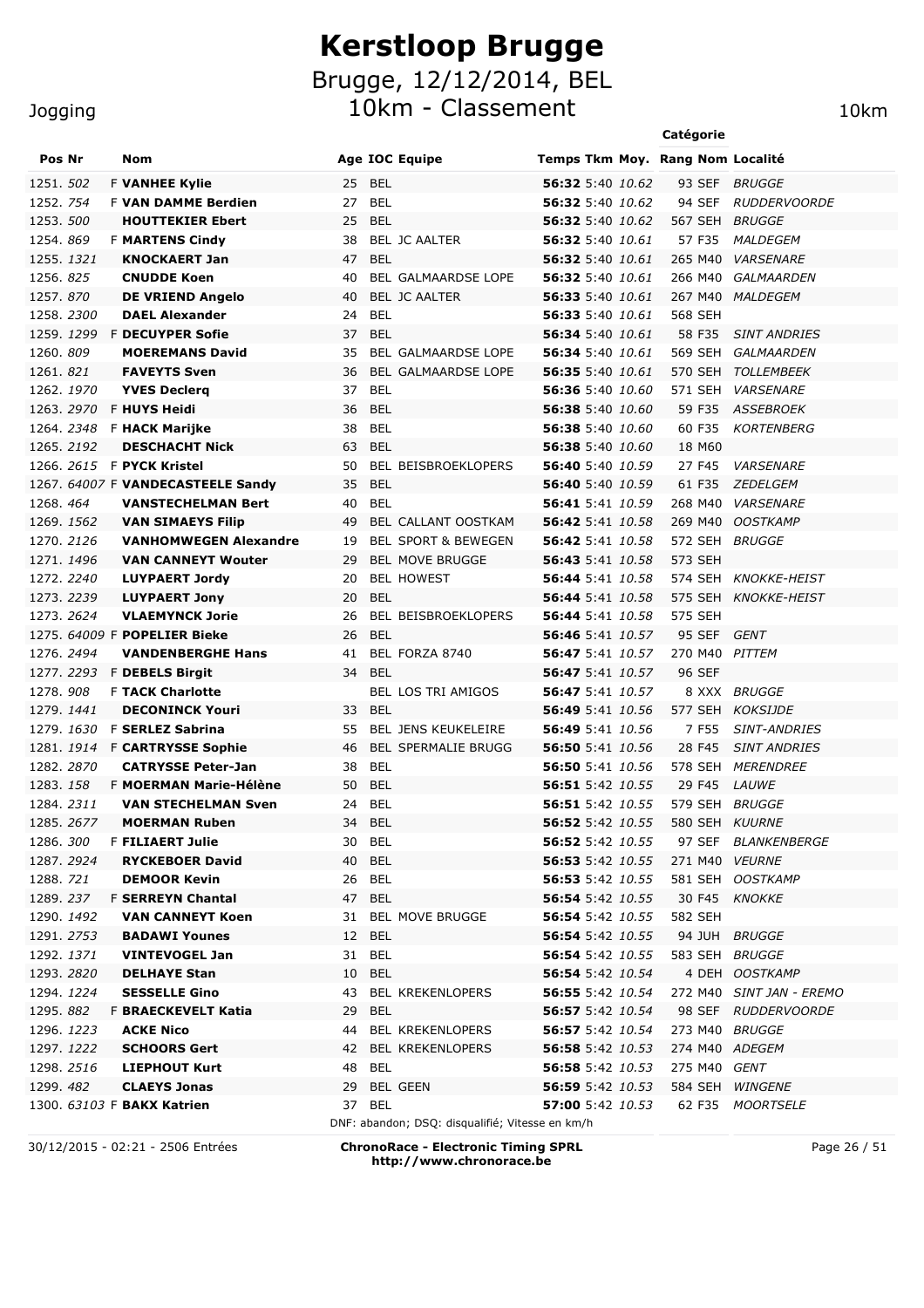10km - Classement 10km

| <b>Pos Nr</b><br><b>Nom</b><br><b>Age IOC Equipe</b><br>Temps Tkm Moy. Rang Nom Localité<br><b>F FROYMAN Ann</b><br>52<br><b>BEL</b><br>57:00 5:42 10.53<br>31 F45<br>GENT<br><b>BEL BYK</b><br>57:00 5:42 10.53<br><b>THUYN Philip</b><br>47<br>276 M40<br><i>BRUGGE</i><br>BEL BYK<br>57:01 5:43 10.53<br><b>THUYN Xander</b><br>18<br>95 JUH<br>BRUGGE<br><b>BEL</b><br>57:01 5:43 10.52<br>585 SEH ZUIENKERKE<br><b>VANKERSSCHAEVER Wouter</b><br>39<br><b>BEL</b><br>32 F45<br>1305. 2373 F BLIECK Hilde<br>46<br><b>57:03</b> 5:43 10.52<br><i>ASSEBROEK</i><br><b>BEL</b><br>33 F45<br><b>F VERMEULEN Damienne</b><br>46<br><b>57:03</b> 5:43 10.52<br><b>SIJSELE</b><br>57:04 5:43 10.52<br><b>LOONIS Francis</b><br>51<br>BEL KBC BANK & VERZ<br>103 M50<br><b>F DEWAELE Ann</b><br>39<br>BEL ACB BLANKENBERG<br>57:04 5:43 10.52<br>63 F35<br><b>BLANKENBERGE</b><br><b>HOPPE Seppe</b><br>10<br>BEL<br><b>57:04</b> 5:43 10.52<br>5 DEH DUDZELE<br>1310. 1293 F MASYN Isabel<br><b>BEL BLANCO</b><br>57:04 5:43 10.52<br>64 F35<br><b>BEERNEM</b><br>38<br>57:05 5:43 10.51<br><b>BRUGGE</b><br><b>VANDEVOORDE Ksenija</b><br>18<br><b>BEL SPORT &amp; BEWEGEN</b><br>96 JUH<br><b>DE GROOTE Geert</b><br>49<br><b>BEL</b><br>57:05 5:43 10.51<br>1312. 64034<br>277 M40<br><b>KNOKKE-HEIST</b><br>1313. 64032 F DE GROOTE Delphine<br><b>BEL</b><br>57:05 5:43 10.51<br>99 SEF<br>21<br><b>KNOKKE-HEIST</b><br><b>VAN ACKER Stefan</b><br>44<br><b>BEL</b><br><b>VARSENARE</b><br>57:06 5:43 10.51<br>278 M40<br><b>BEL USL JOGGING</b><br><b>GRARDEL Bruno</b><br>54<br>57:06 5:43 10.51<br>104 M50<br>COUDEKERQUE-BRANCHE<br><b>F GRARDEL Marine</b><br><b>BEL USL JOGGING</b><br>18<br>57:07 5:43 10.51<br><b>18 JUF</b><br>COUDEKERQUE-BRANCHE<br><b>BEL</b><br>586 SEH<br><b>SALEMBIER Didier</b><br>35<br>57:08 5:43 10.50<br><b>VEURNE</b><br><b>BEL</b><br><b>RAECKE Jari</b><br>14<br><b>57:09</b> 5:43 10.50<br>97 JUH<br>EERNEGEM<br><b>MILTENBURG Peter</b><br>55<br>BEL AV WIERINGERMEE<br>57:10 5:43 10.50<br>105 M50<br>WIERINGERWERF<br><b>BEL MOVE BRUGGE</b><br>57:11 5:44 10.49<br><b>BRUGGE</b><br><b>COEVOET Rony</b><br>48<br>279 M40<br>F DUJARDIN Gaël<br><b>BEL CNH ZEDELGEM</b><br>57:12 5:44 10.49<br>100 SEF<br><b>OOSTDUINKERKE</b><br>27<br>F SADOWSKA Justyna<br><b>BEL PREVEBO VEURNE</b><br>57:13 5:44 10.49<br>101 SEF<br><b>KETRZYN (POLEN)</b><br>27<br><b>F FOURNIER Charlotte</b><br><b>BEL</b><br>57:13 5:44 10.49<br>102 SEF<br>WEVELGEM<br>25<br>BEL IMMO DANNEELS<br>57:14 5:44 10.49<br>BRUGGE<br><b>POLLET Jurgen</b><br>40<br>280 M40<br><b>F HOLLA Viera</b><br><b>BEL PREVEBO VEURNE</b><br>47<br>57:15 5:44 10.48<br>34 F45<br><b>SLOVAKIJE</b><br><b>BEL</b><br><i>BRUGGE</i><br><b>CAESTECKER Laurens</b><br>39<br>57:16 5:44 10.48<br>587 SEH<br><b>F BILLE Louise</b><br>BEL QUARTUS VEURNE<br>57:16 5:44 10.48<br><b>POPERINGE</b><br>19<br>19 JUF<br><b>MORTIER Thomas</b><br><b>BEL SPORT &amp; BEWEGEN</b><br>588 SEH<br><i>BRUGGE</i><br>19<br>57:17 5:44 10.48<br><b>VANDEPITTE Dirk</b><br><b>BEL PITTMAN</b><br>58<br>57:18 5:44 10.47<br>106 M50<br><i>BRUGGE</i><br><b>CLEENEWERCK Peter</b><br>45<br><b>BEL</b><br>57:19 5:44 10.47<br>281 M40<br>POPERINGE<br><b>DECLERCK Kristof</b><br><b>BEL</b><br>36<br>57:19 5:44 10.47<br>589 SEH<br><b>OOSTKAMP</b><br>1332, 2891<br><b>F ROELENS Arian</b><br><b>BEL</b><br>57:20 5:44 10.47<br>103 SEF<br><b>WOESTEN</b><br>27<br>1333. 1780<br><b>VANTORRE Daniel</b><br><b>BEL ABAV</b><br>57:20 5:44 10.47<br>19 M60<br><i>SINT-ANDRIES</i><br>67<br><b>SCHERPEREEL Karel</b><br>107 M50 ASSEBROEK<br>1334.2907<br>51<br><b>BEL</b><br>57:20 5:44 10.47<br>590 SEH 0OSTKAMP<br>1335. 1788<br><b>DELAERE Nico</b><br>36<br><b>BEL</b><br><b>57:20</b> 5:44 <i>10.47</i><br>1336. 1439<br>BEL<br><b>57:21</b> 5:45 10.46<br><b>VERMEULEN Nick</b><br>29<br>591 SEH<br>1337. 2507 F LELIAERT Hilde<br>54<br>BEL CLUB BRUGGE KV<br>57:21 5:45 10.46<br>35 F45 BLANKENBERGE<br>1338. 2506 F COENS Eva<br>BEL CLUB BRUGGE KV<br><b>57:22</b> 5:45 10.46<br>104 SEF BLANKENBERGE<br>32<br>1339. 1726<br><b>PERSYN Pascal</b><br>BEL IMMO DANNEELS<br>57:22 5:45 10.46<br>282 M40 JABBEKE<br>40<br>1340. 1861 F LAPAUW Lien<br>105 SEF<br>30<br>BEL<br>57:22 5:45 10.46<br><b>VEURNE</b><br>1341. 335<br><b>NULENS Lode</b><br>39<br><b>BEL STRUBBE</b><br><b>57:22</b> 5:45 10.46<br>592 SEH SNELLEGEM<br>1342. 2210<br><b>VANDENNEUCKER Dries</b><br>BEL<br><b>57:23</b> 5:45 10.46<br>593 SEH LEDEBERG<br>28<br>1343. 1950<br><b>DENECKER Regis</b><br>48<br><b>BEL</b><br>57:24 5:45 10.46<br>283 M40 COUDEKERQUE-BRANCHE<br><b>WILLEMS Jacques</b><br>1344. 2617<br>59<br>BEL BEISBROEKLOPERS<br><b>57:24</b> 5:45 10.46<br>108 M50 BRUGGE<br><b>BEL</b><br>1345. 1937 F THEETEN Isabelle<br><b>57:24</b> 5:45 10.45<br>65 F35 COUDEKERQUE-BRANCHE<br>44<br>1346. 2612<br><b>DE WITTE Niels</b><br>BEL BEISBROEKLOPERS<br><b>57:25</b> 5:45 10.45<br>98 JUH BRUGGE<br>16<br>1347. 545<br><b>VAN GORP Nico</b><br><b>BEL</b><br><b>57:25</b> 5:45 10.45<br>594 SEH BRUGGE<br>38<br>1348. <i>501</i><br><b>TAMINOL Rik</b><br>BEL TRIATLON DAMME<br><b>57:25</b> 5:45 10.45<br>284 M40 OEDELEM<br>43<br>1349. 2720 F SONNEVILLE Linde<br><b>BEL SPERMALIE BRUGG</b><br><b>57:26</b> 5:45 10.45<br>20 JUF<br>15<br>1350. 1309<br><b>DE RYCKE Joaquin</b><br>12 BEL AC SODIBRUG<br>57:27 5:45 10.44<br>99 JUH ASSEBROEK<br>DNF: abandon; DSQ: disqualifié; Vitesse en km/h |                   |  |  | Catégorie |  |
|----------------------------------------------------------------------------------------------------------------------------------------------------------------------------------------------------------------------------------------------------------------------------------------------------------------------------------------------------------------------------------------------------------------------------------------------------------------------------------------------------------------------------------------------------------------------------------------------------------------------------------------------------------------------------------------------------------------------------------------------------------------------------------------------------------------------------------------------------------------------------------------------------------------------------------------------------------------------------------------------------------------------------------------------------------------------------------------------------------------------------------------------------------------------------------------------------------------------------------------------------------------------------------------------------------------------------------------------------------------------------------------------------------------------------------------------------------------------------------------------------------------------------------------------------------------------------------------------------------------------------------------------------------------------------------------------------------------------------------------------------------------------------------------------------------------------------------------------------------------------------------------------------------------------------------------------------------------------------------------------------------------------------------------------------------------------------------------------------------------------------------------------------------------------------------------------------------------------------------------------------------------------------------------------------------------------------------------------------------------------------------------------------------------------------------------------------------------------------------------------------------------------------------------------------------------------------------------------------------------------------------------------------------------------------------------------------------------------------------------------------------------------------------------------------------------------------------------------------------------------------------------------------------------------------------------------------------------------------------------------------------------------------------------------------------------------------------------------------------------------------------------------------------------------------------------------------------------------------------------------------------------------------------------------------------------------------------------------------------------------------------------------------------------------------------------------------------------------------------------------------------------------------------------------------------------------------------------------------------------------------------------------------------------------------------------------------------------------------------------------------------------------------------------------------------------------------------------------------------------------------------------------------------------------------------------------------------------------------------------------------------------------------------------------------------------------------------------------------------------------------------------------------------------------------------------------------------------------------------------------------------------------------------------------------------------------------------------------------------------------------------------------------------------------------------------------------------------------------------------------------------------------------------------------------------------------------------------------------------------------------------------------------------------------------------------------------------------------------------------------------------------------------------------------------------------------------------------------------------------------------------------------------------------------------------------------------------------------------------------------------------------------------------------------------------------------------------------------------------------------------------------------------------------------------------------------------------------------------------------------------------------------------------------------------------------------------------------------------------------------------------------------------------------------------------------------------------------------------------------------|-------------------|--|--|-----------|--|
|                                                                                                                                                                                                                                                                                                                                                                                                                                                                                                                                                                                                                                                                                                                                                                                                                                                                                                                                                                                                                                                                                                                                                                                                                                                                                                                                                                                                                                                                                                                                                                                                                                                                                                                                                                                                                                                                                                                                                                                                                                                                                                                                                                                                                                                                                                                                                                                                                                                                                                                                                                                                                                                                                                                                                                                                                                                                                                                                                                                                                                                                                                                                                                                                                                                                                                                                                                                                                                                                                                                                                                                                                                                                                                                                                                                                                                                                                                                                                                                                                                                                                                                                                                                                                                                                                                                                                                                                                                                                                                                                                                                                                                                                                                                                                                                                                                                                                                                                                                                                                                                                                                                                                                                                                                                                                                                                                                                                                                                                                              |                   |  |  |           |  |
|                                                                                                                                                                                                                                                                                                                                                                                                                                                                                                                                                                                                                                                                                                                                                                                                                                                                                                                                                                                                                                                                                                                                                                                                                                                                                                                                                                                                                                                                                                                                                                                                                                                                                                                                                                                                                                                                                                                                                                                                                                                                                                                                                                                                                                                                                                                                                                                                                                                                                                                                                                                                                                                                                                                                                                                                                                                                                                                                                                                                                                                                                                                                                                                                                                                                                                                                                                                                                                                                                                                                                                                                                                                                                                                                                                                                                                                                                                                                                                                                                                                                                                                                                                                                                                                                                                                                                                                                                                                                                                                                                                                                                                                                                                                                                                                                                                                                                                                                                                                                                                                                                                                                                                                                                                                                                                                                                                                                                                                                                              | 1301. 2514        |  |  |           |  |
|                                                                                                                                                                                                                                                                                                                                                                                                                                                                                                                                                                                                                                                                                                                                                                                                                                                                                                                                                                                                                                                                                                                                                                                                                                                                                                                                                                                                                                                                                                                                                                                                                                                                                                                                                                                                                                                                                                                                                                                                                                                                                                                                                                                                                                                                                                                                                                                                                                                                                                                                                                                                                                                                                                                                                                                                                                                                                                                                                                                                                                                                                                                                                                                                                                                                                                                                                                                                                                                                                                                                                                                                                                                                                                                                                                                                                                                                                                                                                                                                                                                                                                                                                                                                                                                                                                                                                                                                                                                                                                                                                                                                                                                                                                                                                                                                                                                                                                                                                                                                                                                                                                                                                                                                                                                                                                                                                                                                                                                                                              | 1302.458          |  |  |           |  |
|                                                                                                                                                                                                                                                                                                                                                                                                                                                                                                                                                                                                                                                                                                                                                                                                                                                                                                                                                                                                                                                                                                                                                                                                                                                                                                                                                                                                                                                                                                                                                                                                                                                                                                                                                                                                                                                                                                                                                                                                                                                                                                                                                                                                                                                                                                                                                                                                                                                                                                                                                                                                                                                                                                                                                                                                                                                                                                                                                                                                                                                                                                                                                                                                                                                                                                                                                                                                                                                                                                                                                                                                                                                                                                                                                                                                                                                                                                                                                                                                                                                                                                                                                                                                                                                                                                                                                                                                                                                                                                                                                                                                                                                                                                                                                                                                                                                                                                                                                                                                                                                                                                                                                                                                                                                                                                                                                                                                                                                                                              | 1303. 1753        |  |  |           |  |
|                                                                                                                                                                                                                                                                                                                                                                                                                                                                                                                                                                                                                                                                                                                                                                                                                                                                                                                                                                                                                                                                                                                                                                                                                                                                                                                                                                                                                                                                                                                                                                                                                                                                                                                                                                                                                                                                                                                                                                                                                                                                                                                                                                                                                                                                                                                                                                                                                                                                                                                                                                                                                                                                                                                                                                                                                                                                                                                                                                                                                                                                                                                                                                                                                                                                                                                                                                                                                                                                                                                                                                                                                                                                                                                                                                                                                                                                                                                                                                                                                                                                                                                                                                                                                                                                                                                                                                                                                                                                                                                                                                                                                                                                                                                                                                                                                                                                                                                                                                                                                                                                                                                                                                                                                                                                                                                                                                                                                                                                                              | 1304. 1981        |  |  |           |  |
|                                                                                                                                                                                                                                                                                                                                                                                                                                                                                                                                                                                                                                                                                                                                                                                                                                                                                                                                                                                                                                                                                                                                                                                                                                                                                                                                                                                                                                                                                                                                                                                                                                                                                                                                                                                                                                                                                                                                                                                                                                                                                                                                                                                                                                                                                                                                                                                                                                                                                                                                                                                                                                                                                                                                                                                                                                                                                                                                                                                                                                                                                                                                                                                                                                                                                                                                                                                                                                                                                                                                                                                                                                                                                                                                                                                                                                                                                                                                                                                                                                                                                                                                                                                                                                                                                                                                                                                                                                                                                                                                                                                                                                                                                                                                                                                                                                                                                                                                                                                                                                                                                                                                                                                                                                                                                                                                                                                                                                                                                              |                   |  |  |           |  |
|                                                                                                                                                                                                                                                                                                                                                                                                                                                                                                                                                                                                                                                                                                                                                                                                                                                                                                                                                                                                                                                                                                                                                                                                                                                                                                                                                                                                                                                                                                                                                                                                                                                                                                                                                                                                                                                                                                                                                                                                                                                                                                                                                                                                                                                                                                                                                                                                                                                                                                                                                                                                                                                                                                                                                                                                                                                                                                                                                                                                                                                                                                                                                                                                                                                                                                                                                                                                                                                                                                                                                                                                                                                                                                                                                                                                                                                                                                                                                                                                                                                                                                                                                                                                                                                                                                                                                                                                                                                                                                                                                                                                                                                                                                                                                                                                                                                                                                                                                                                                                                                                                                                                                                                                                                                                                                                                                                                                                                                                                              | 1306. <i>1024</i> |  |  |           |  |
|                                                                                                                                                                                                                                                                                                                                                                                                                                                                                                                                                                                                                                                                                                                                                                                                                                                                                                                                                                                                                                                                                                                                                                                                                                                                                                                                                                                                                                                                                                                                                                                                                                                                                                                                                                                                                                                                                                                                                                                                                                                                                                                                                                                                                                                                                                                                                                                                                                                                                                                                                                                                                                                                                                                                                                                                                                                                                                                                                                                                                                                                                                                                                                                                                                                                                                                                                                                                                                                                                                                                                                                                                                                                                                                                                                                                                                                                                                                                                                                                                                                                                                                                                                                                                                                                                                                                                                                                                                                                                                                                                                                                                                                                                                                                                                                                                                                                                                                                                                                                                                                                                                                                                                                                                                                                                                                                                                                                                                                                                              | 1307. 2172        |  |  |           |  |
|                                                                                                                                                                                                                                                                                                                                                                                                                                                                                                                                                                                                                                                                                                                                                                                                                                                                                                                                                                                                                                                                                                                                                                                                                                                                                                                                                                                                                                                                                                                                                                                                                                                                                                                                                                                                                                                                                                                                                                                                                                                                                                                                                                                                                                                                                                                                                                                                                                                                                                                                                                                                                                                                                                                                                                                                                                                                                                                                                                                                                                                                                                                                                                                                                                                                                                                                                                                                                                                                                                                                                                                                                                                                                                                                                                                                                                                                                                                                                                                                                                                                                                                                                                                                                                                                                                                                                                                                                                                                                                                                                                                                                                                                                                                                                                                                                                                                                                                                                                                                                                                                                                                                                                                                                                                                                                                                                                                                                                                                                              | 1308.699          |  |  |           |  |
|                                                                                                                                                                                                                                                                                                                                                                                                                                                                                                                                                                                                                                                                                                                                                                                                                                                                                                                                                                                                                                                                                                                                                                                                                                                                                                                                                                                                                                                                                                                                                                                                                                                                                                                                                                                                                                                                                                                                                                                                                                                                                                                                                                                                                                                                                                                                                                                                                                                                                                                                                                                                                                                                                                                                                                                                                                                                                                                                                                                                                                                                                                                                                                                                                                                                                                                                                                                                                                                                                                                                                                                                                                                                                                                                                                                                                                                                                                                                                                                                                                                                                                                                                                                                                                                                                                                                                                                                                                                                                                                                                                                                                                                                                                                                                                                                                                                                                                                                                                                                                                                                                                                                                                                                                                                                                                                                                                                                                                                                                              | 1309. 2996        |  |  |           |  |
|                                                                                                                                                                                                                                                                                                                                                                                                                                                                                                                                                                                                                                                                                                                                                                                                                                                                                                                                                                                                                                                                                                                                                                                                                                                                                                                                                                                                                                                                                                                                                                                                                                                                                                                                                                                                                                                                                                                                                                                                                                                                                                                                                                                                                                                                                                                                                                                                                                                                                                                                                                                                                                                                                                                                                                                                                                                                                                                                                                                                                                                                                                                                                                                                                                                                                                                                                                                                                                                                                                                                                                                                                                                                                                                                                                                                                                                                                                                                                                                                                                                                                                                                                                                                                                                                                                                                                                                                                                                                                                                                                                                                                                                                                                                                                                                                                                                                                                                                                                                                                                                                                                                                                                                                                                                                                                                                                                                                                                                                                              |                   |  |  |           |  |
|                                                                                                                                                                                                                                                                                                                                                                                                                                                                                                                                                                                                                                                                                                                                                                                                                                                                                                                                                                                                                                                                                                                                                                                                                                                                                                                                                                                                                                                                                                                                                                                                                                                                                                                                                                                                                                                                                                                                                                                                                                                                                                                                                                                                                                                                                                                                                                                                                                                                                                                                                                                                                                                                                                                                                                                                                                                                                                                                                                                                                                                                                                                                                                                                                                                                                                                                                                                                                                                                                                                                                                                                                                                                                                                                                                                                                                                                                                                                                                                                                                                                                                                                                                                                                                                                                                                                                                                                                                                                                                                                                                                                                                                                                                                                                                                                                                                                                                                                                                                                                                                                                                                                                                                                                                                                                                                                                                                                                                                                                              | 1311. 2121        |  |  |           |  |
|                                                                                                                                                                                                                                                                                                                                                                                                                                                                                                                                                                                                                                                                                                                                                                                                                                                                                                                                                                                                                                                                                                                                                                                                                                                                                                                                                                                                                                                                                                                                                                                                                                                                                                                                                                                                                                                                                                                                                                                                                                                                                                                                                                                                                                                                                                                                                                                                                                                                                                                                                                                                                                                                                                                                                                                                                                                                                                                                                                                                                                                                                                                                                                                                                                                                                                                                                                                                                                                                                                                                                                                                                                                                                                                                                                                                                                                                                                                                                                                                                                                                                                                                                                                                                                                                                                                                                                                                                                                                                                                                                                                                                                                                                                                                                                                                                                                                                                                                                                                                                                                                                                                                                                                                                                                                                                                                                                                                                                                                                              |                   |  |  |           |  |
|                                                                                                                                                                                                                                                                                                                                                                                                                                                                                                                                                                                                                                                                                                                                                                                                                                                                                                                                                                                                                                                                                                                                                                                                                                                                                                                                                                                                                                                                                                                                                                                                                                                                                                                                                                                                                                                                                                                                                                                                                                                                                                                                                                                                                                                                                                                                                                                                                                                                                                                                                                                                                                                                                                                                                                                                                                                                                                                                                                                                                                                                                                                                                                                                                                                                                                                                                                                                                                                                                                                                                                                                                                                                                                                                                                                                                                                                                                                                                                                                                                                                                                                                                                                                                                                                                                                                                                                                                                                                                                                                                                                                                                                                                                                                                                                                                                                                                                                                                                                                                                                                                                                                                                                                                                                                                                                                                                                                                                                                                              |                   |  |  |           |  |
|                                                                                                                                                                                                                                                                                                                                                                                                                                                                                                                                                                                                                                                                                                                                                                                                                                                                                                                                                                                                                                                                                                                                                                                                                                                                                                                                                                                                                                                                                                                                                                                                                                                                                                                                                                                                                                                                                                                                                                                                                                                                                                                                                                                                                                                                                                                                                                                                                                                                                                                                                                                                                                                                                                                                                                                                                                                                                                                                                                                                                                                                                                                                                                                                                                                                                                                                                                                                                                                                                                                                                                                                                                                                                                                                                                                                                                                                                                                                                                                                                                                                                                                                                                                                                                                                                                                                                                                                                                                                                                                                                                                                                                                                                                                                                                                                                                                                                                                                                                                                                                                                                                                                                                                                                                                                                                                                                                                                                                                                                              | 1314. 1255        |  |  |           |  |
|                                                                                                                                                                                                                                                                                                                                                                                                                                                                                                                                                                                                                                                                                                                                                                                                                                                                                                                                                                                                                                                                                                                                                                                                                                                                                                                                                                                                                                                                                                                                                                                                                                                                                                                                                                                                                                                                                                                                                                                                                                                                                                                                                                                                                                                                                                                                                                                                                                                                                                                                                                                                                                                                                                                                                                                                                                                                                                                                                                                                                                                                                                                                                                                                                                                                                                                                                                                                                                                                                                                                                                                                                                                                                                                                                                                                                                                                                                                                                                                                                                                                                                                                                                                                                                                                                                                                                                                                                                                                                                                                                                                                                                                                                                                                                                                                                                                                                                                                                                                                                                                                                                                                                                                                                                                                                                                                                                                                                                                                                              | 1315, 1955        |  |  |           |  |
|                                                                                                                                                                                                                                                                                                                                                                                                                                                                                                                                                                                                                                                                                                                                                                                                                                                                                                                                                                                                                                                                                                                                                                                                                                                                                                                                                                                                                                                                                                                                                                                                                                                                                                                                                                                                                                                                                                                                                                                                                                                                                                                                                                                                                                                                                                                                                                                                                                                                                                                                                                                                                                                                                                                                                                                                                                                                                                                                                                                                                                                                                                                                                                                                                                                                                                                                                                                                                                                                                                                                                                                                                                                                                                                                                                                                                                                                                                                                                                                                                                                                                                                                                                                                                                                                                                                                                                                                                                                                                                                                                                                                                                                                                                                                                                                                                                                                                                                                                                                                                                                                                                                                                                                                                                                                                                                                                                                                                                                                                              | 1316. 1954        |  |  |           |  |
|                                                                                                                                                                                                                                                                                                                                                                                                                                                                                                                                                                                                                                                                                                                                                                                                                                                                                                                                                                                                                                                                                                                                                                                                                                                                                                                                                                                                                                                                                                                                                                                                                                                                                                                                                                                                                                                                                                                                                                                                                                                                                                                                                                                                                                                                                                                                                                                                                                                                                                                                                                                                                                                                                                                                                                                                                                                                                                                                                                                                                                                                                                                                                                                                                                                                                                                                                                                                                                                                                                                                                                                                                                                                                                                                                                                                                                                                                                                                                                                                                                                                                                                                                                                                                                                                                                                                                                                                                                                                                                                                                                                                                                                                                                                                                                                                                                                                                                                                                                                                                                                                                                                                                                                                                                                                                                                                                                                                                                                                                              | 1317.389          |  |  |           |  |
|                                                                                                                                                                                                                                                                                                                                                                                                                                                                                                                                                                                                                                                                                                                                                                                                                                                                                                                                                                                                                                                                                                                                                                                                                                                                                                                                                                                                                                                                                                                                                                                                                                                                                                                                                                                                                                                                                                                                                                                                                                                                                                                                                                                                                                                                                                                                                                                                                                                                                                                                                                                                                                                                                                                                                                                                                                                                                                                                                                                                                                                                                                                                                                                                                                                                                                                                                                                                                                                                                                                                                                                                                                                                                                                                                                                                                                                                                                                                                                                                                                                                                                                                                                                                                                                                                                                                                                                                                                                                                                                                                                                                                                                                                                                                                                                                                                                                                                                                                                                                                                                                                                                                                                                                                                                                                                                                                                                                                                                                                              | 1318. 1594        |  |  |           |  |
|                                                                                                                                                                                                                                                                                                                                                                                                                                                                                                                                                                                                                                                                                                                                                                                                                                                                                                                                                                                                                                                                                                                                                                                                                                                                                                                                                                                                                                                                                                                                                                                                                                                                                                                                                                                                                                                                                                                                                                                                                                                                                                                                                                                                                                                                                                                                                                                                                                                                                                                                                                                                                                                                                                                                                                                                                                                                                                                                                                                                                                                                                                                                                                                                                                                                                                                                                                                                                                                                                                                                                                                                                                                                                                                                                                                                                                                                                                                                                                                                                                                                                                                                                                                                                                                                                                                                                                                                                                                                                                                                                                                                                                                                                                                                                                                                                                                                                                                                                                                                                                                                                                                                                                                                                                                                                                                                                                                                                                                                                              | 1319.860          |  |  |           |  |
|                                                                                                                                                                                                                                                                                                                                                                                                                                                                                                                                                                                                                                                                                                                                                                                                                                                                                                                                                                                                                                                                                                                                                                                                                                                                                                                                                                                                                                                                                                                                                                                                                                                                                                                                                                                                                                                                                                                                                                                                                                                                                                                                                                                                                                                                                                                                                                                                                                                                                                                                                                                                                                                                                                                                                                                                                                                                                                                                                                                                                                                                                                                                                                                                                                                                                                                                                                                                                                                                                                                                                                                                                                                                                                                                                                                                                                                                                                                                                                                                                                                                                                                                                                                                                                                                                                                                                                                                                                                                                                                                                                                                                                                                                                                                                                                                                                                                                                                                                                                                                                                                                                                                                                                                                                                                                                                                                                                                                                                                                              | 1320. 2261        |  |  |           |  |
|                                                                                                                                                                                                                                                                                                                                                                                                                                                                                                                                                                                                                                                                                                                                                                                                                                                                                                                                                                                                                                                                                                                                                                                                                                                                                                                                                                                                                                                                                                                                                                                                                                                                                                                                                                                                                                                                                                                                                                                                                                                                                                                                                                                                                                                                                                                                                                                                                                                                                                                                                                                                                                                                                                                                                                                                                                                                                                                                                                                                                                                                                                                                                                                                                                                                                                                                                                                                                                                                                                                                                                                                                                                                                                                                                                                                                                                                                                                                                                                                                                                                                                                                                                                                                                                                                                                                                                                                                                                                                                                                                                                                                                                                                                                                                                                                                                                                                                                                                                                                                                                                                                                                                                                                                                                                                                                                                                                                                                                                                              | 1321. 1228        |  |  |           |  |
|                                                                                                                                                                                                                                                                                                                                                                                                                                                                                                                                                                                                                                                                                                                                                                                                                                                                                                                                                                                                                                                                                                                                                                                                                                                                                                                                                                                                                                                                                                                                                                                                                                                                                                                                                                                                                                                                                                                                                                                                                                                                                                                                                                                                                                                                                                                                                                                                                                                                                                                                                                                                                                                                                                                                                                                                                                                                                                                                                                                                                                                                                                                                                                                                                                                                                                                                                                                                                                                                                                                                                                                                                                                                                                                                                                                                                                                                                                                                                                                                                                                                                                                                                                                                                                                                                                                                                                                                                                                                                                                                                                                                                                                                                                                                                                                                                                                                                                                                                                                                                                                                                                                                                                                                                                                                                                                                                                                                                                                                                              | 1322.680          |  |  |           |  |
|                                                                                                                                                                                                                                                                                                                                                                                                                                                                                                                                                                                                                                                                                                                                                                                                                                                                                                                                                                                                                                                                                                                                                                                                                                                                                                                                                                                                                                                                                                                                                                                                                                                                                                                                                                                                                                                                                                                                                                                                                                                                                                                                                                                                                                                                                                                                                                                                                                                                                                                                                                                                                                                                                                                                                                                                                                                                                                                                                                                                                                                                                                                                                                                                                                                                                                                                                                                                                                                                                                                                                                                                                                                                                                                                                                                                                                                                                                                                                                                                                                                                                                                                                                                                                                                                                                                                                                                                                                                                                                                                                                                                                                                                                                                                                                                                                                                                                                                                                                                                                                                                                                                                                                                                                                                                                                                                                                                                                                                                                              | 1323, 2759        |  |  |           |  |
|                                                                                                                                                                                                                                                                                                                                                                                                                                                                                                                                                                                                                                                                                                                                                                                                                                                                                                                                                                                                                                                                                                                                                                                                                                                                                                                                                                                                                                                                                                                                                                                                                                                                                                                                                                                                                                                                                                                                                                                                                                                                                                                                                                                                                                                                                                                                                                                                                                                                                                                                                                                                                                                                                                                                                                                                                                                                                                                                                                                                                                                                                                                                                                                                                                                                                                                                                                                                                                                                                                                                                                                                                                                                                                                                                                                                                                                                                                                                                                                                                                                                                                                                                                                                                                                                                                                                                                                                                                                                                                                                                                                                                                                                                                                                                                                                                                                                                                                                                                                                                                                                                                                                                                                                                                                                                                                                                                                                                                                                                              | 1324, 1729        |  |  |           |  |
|                                                                                                                                                                                                                                                                                                                                                                                                                                                                                                                                                                                                                                                                                                                                                                                                                                                                                                                                                                                                                                                                                                                                                                                                                                                                                                                                                                                                                                                                                                                                                                                                                                                                                                                                                                                                                                                                                                                                                                                                                                                                                                                                                                                                                                                                                                                                                                                                                                                                                                                                                                                                                                                                                                                                                                                                                                                                                                                                                                                                                                                                                                                                                                                                                                                                                                                                                                                                                                                                                                                                                                                                                                                                                                                                                                                                                                                                                                                                                                                                                                                                                                                                                                                                                                                                                                                                                                                                                                                                                                                                                                                                                                                                                                                                                                                                                                                                                                                                                                                                                                                                                                                                                                                                                                                                                                                                                                                                                                                                                              | 1325.676          |  |  |           |  |
|                                                                                                                                                                                                                                                                                                                                                                                                                                                                                                                                                                                                                                                                                                                                                                                                                                                                                                                                                                                                                                                                                                                                                                                                                                                                                                                                                                                                                                                                                                                                                                                                                                                                                                                                                                                                                                                                                                                                                                                                                                                                                                                                                                                                                                                                                                                                                                                                                                                                                                                                                                                                                                                                                                                                                                                                                                                                                                                                                                                                                                                                                                                                                                                                                                                                                                                                                                                                                                                                                                                                                                                                                                                                                                                                                                                                                                                                                                                                                                                                                                                                                                                                                                                                                                                                                                                                                                                                                                                                                                                                                                                                                                                                                                                                                                                                                                                                                                                                                                                                                                                                                                                                                                                                                                                                                                                                                                                                                                                                                              | 1326. 1327        |  |  |           |  |
|                                                                                                                                                                                                                                                                                                                                                                                                                                                                                                                                                                                                                                                                                                                                                                                                                                                                                                                                                                                                                                                                                                                                                                                                                                                                                                                                                                                                                                                                                                                                                                                                                                                                                                                                                                                                                                                                                                                                                                                                                                                                                                                                                                                                                                                                                                                                                                                                                                                                                                                                                                                                                                                                                                                                                                                                                                                                                                                                                                                                                                                                                                                                                                                                                                                                                                                                                                                                                                                                                                                                                                                                                                                                                                                                                                                                                                                                                                                                                                                                                                                                                                                                                                                                                                                                                                                                                                                                                                                                                                                                                                                                                                                                                                                                                                                                                                                                                                                                                                                                                                                                                                                                                                                                                                                                                                                                                                                                                                                                                              | 1327, 1882        |  |  |           |  |
|                                                                                                                                                                                                                                                                                                                                                                                                                                                                                                                                                                                                                                                                                                                                                                                                                                                                                                                                                                                                                                                                                                                                                                                                                                                                                                                                                                                                                                                                                                                                                                                                                                                                                                                                                                                                                                                                                                                                                                                                                                                                                                                                                                                                                                                                                                                                                                                                                                                                                                                                                                                                                                                                                                                                                                                                                                                                                                                                                                                                                                                                                                                                                                                                                                                                                                                                                                                                                                                                                                                                                                                                                                                                                                                                                                                                                                                                                                                                                                                                                                                                                                                                                                                                                                                                                                                                                                                                                                                                                                                                                                                                                                                                                                                                                                                                                                                                                                                                                                                                                                                                                                                                                                                                                                                                                                                                                                                                                                                                                              | 1328. 2079        |  |  |           |  |
|                                                                                                                                                                                                                                                                                                                                                                                                                                                                                                                                                                                                                                                                                                                                                                                                                                                                                                                                                                                                                                                                                                                                                                                                                                                                                                                                                                                                                                                                                                                                                                                                                                                                                                                                                                                                                                                                                                                                                                                                                                                                                                                                                                                                                                                                                                                                                                                                                                                                                                                                                                                                                                                                                                                                                                                                                                                                                                                                                                                                                                                                                                                                                                                                                                                                                                                                                                                                                                                                                                                                                                                                                                                                                                                                                                                                                                                                                                                                                                                                                                                                                                                                                                                                                                                                                                                                                                                                                                                                                                                                                                                                                                                                                                                                                                                                                                                                                                                                                                                                                                                                                                                                                                                                                                                                                                                                                                                                                                                                                              | 1329. 193         |  |  |           |  |
|                                                                                                                                                                                                                                                                                                                                                                                                                                                                                                                                                                                                                                                                                                                                                                                                                                                                                                                                                                                                                                                                                                                                                                                                                                                                                                                                                                                                                                                                                                                                                                                                                                                                                                                                                                                                                                                                                                                                                                                                                                                                                                                                                                                                                                                                                                                                                                                                                                                                                                                                                                                                                                                                                                                                                                                                                                                                                                                                                                                                                                                                                                                                                                                                                                                                                                                                                                                                                                                                                                                                                                                                                                                                                                                                                                                                                                                                                                                                                                                                                                                                                                                                                                                                                                                                                                                                                                                                                                                                                                                                                                                                                                                                                                                                                                                                                                                                                                                                                                                                                                                                                                                                                                                                                                                                                                                                                                                                                                                                                              | 1330. 2738        |  |  |           |  |
|                                                                                                                                                                                                                                                                                                                                                                                                                                                                                                                                                                                                                                                                                                                                                                                                                                                                                                                                                                                                                                                                                                                                                                                                                                                                                                                                                                                                                                                                                                                                                                                                                                                                                                                                                                                                                                                                                                                                                                                                                                                                                                                                                                                                                                                                                                                                                                                                                                                                                                                                                                                                                                                                                                                                                                                                                                                                                                                                                                                                                                                                                                                                                                                                                                                                                                                                                                                                                                                                                                                                                                                                                                                                                                                                                                                                                                                                                                                                                                                                                                                                                                                                                                                                                                                                                                                                                                                                                                                                                                                                                                                                                                                                                                                                                                                                                                                                                                                                                                                                                                                                                                                                                                                                                                                                                                                                                                                                                                                                                              | 1331. 771         |  |  |           |  |
|                                                                                                                                                                                                                                                                                                                                                                                                                                                                                                                                                                                                                                                                                                                                                                                                                                                                                                                                                                                                                                                                                                                                                                                                                                                                                                                                                                                                                                                                                                                                                                                                                                                                                                                                                                                                                                                                                                                                                                                                                                                                                                                                                                                                                                                                                                                                                                                                                                                                                                                                                                                                                                                                                                                                                                                                                                                                                                                                                                                                                                                                                                                                                                                                                                                                                                                                                                                                                                                                                                                                                                                                                                                                                                                                                                                                                                                                                                                                                                                                                                                                                                                                                                                                                                                                                                                                                                                                                                                                                                                                                                                                                                                                                                                                                                                                                                                                                                                                                                                                                                                                                                                                                                                                                                                                                                                                                                                                                                                                                              |                   |  |  |           |  |
|                                                                                                                                                                                                                                                                                                                                                                                                                                                                                                                                                                                                                                                                                                                                                                                                                                                                                                                                                                                                                                                                                                                                                                                                                                                                                                                                                                                                                                                                                                                                                                                                                                                                                                                                                                                                                                                                                                                                                                                                                                                                                                                                                                                                                                                                                                                                                                                                                                                                                                                                                                                                                                                                                                                                                                                                                                                                                                                                                                                                                                                                                                                                                                                                                                                                                                                                                                                                                                                                                                                                                                                                                                                                                                                                                                                                                                                                                                                                                                                                                                                                                                                                                                                                                                                                                                                                                                                                                                                                                                                                                                                                                                                                                                                                                                                                                                                                                                                                                                                                                                                                                                                                                                                                                                                                                                                                                                                                                                                                                              |                   |  |  |           |  |
|                                                                                                                                                                                                                                                                                                                                                                                                                                                                                                                                                                                                                                                                                                                                                                                                                                                                                                                                                                                                                                                                                                                                                                                                                                                                                                                                                                                                                                                                                                                                                                                                                                                                                                                                                                                                                                                                                                                                                                                                                                                                                                                                                                                                                                                                                                                                                                                                                                                                                                                                                                                                                                                                                                                                                                                                                                                                                                                                                                                                                                                                                                                                                                                                                                                                                                                                                                                                                                                                                                                                                                                                                                                                                                                                                                                                                                                                                                                                                                                                                                                                                                                                                                                                                                                                                                                                                                                                                                                                                                                                                                                                                                                                                                                                                                                                                                                                                                                                                                                                                                                                                                                                                                                                                                                                                                                                                                                                                                                                                              |                   |  |  |           |  |
|                                                                                                                                                                                                                                                                                                                                                                                                                                                                                                                                                                                                                                                                                                                                                                                                                                                                                                                                                                                                                                                                                                                                                                                                                                                                                                                                                                                                                                                                                                                                                                                                                                                                                                                                                                                                                                                                                                                                                                                                                                                                                                                                                                                                                                                                                                                                                                                                                                                                                                                                                                                                                                                                                                                                                                                                                                                                                                                                                                                                                                                                                                                                                                                                                                                                                                                                                                                                                                                                                                                                                                                                                                                                                                                                                                                                                                                                                                                                                                                                                                                                                                                                                                                                                                                                                                                                                                                                                                                                                                                                                                                                                                                                                                                                                                                                                                                                                                                                                                                                                                                                                                                                                                                                                                                                                                                                                                                                                                                                                              |                   |  |  |           |  |
|                                                                                                                                                                                                                                                                                                                                                                                                                                                                                                                                                                                                                                                                                                                                                                                                                                                                                                                                                                                                                                                                                                                                                                                                                                                                                                                                                                                                                                                                                                                                                                                                                                                                                                                                                                                                                                                                                                                                                                                                                                                                                                                                                                                                                                                                                                                                                                                                                                                                                                                                                                                                                                                                                                                                                                                                                                                                                                                                                                                                                                                                                                                                                                                                                                                                                                                                                                                                                                                                                                                                                                                                                                                                                                                                                                                                                                                                                                                                                                                                                                                                                                                                                                                                                                                                                                                                                                                                                                                                                                                                                                                                                                                                                                                                                                                                                                                                                                                                                                                                                                                                                                                                                                                                                                                                                                                                                                                                                                                                                              |                   |  |  |           |  |
|                                                                                                                                                                                                                                                                                                                                                                                                                                                                                                                                                                                                                                                                                                                                                                                                                                                                                                                                                                                                                                                                                                                                                                                                                                                                                                                                                                                                                                                                                                                                                                                                                                                                                                                                                                                                                                                                                                                                                                                                                                                                                                                                                                                                                                                                                                                                                                                                                                                                                                                                                                                                                                                                                                                                                                                                                                                                                                                                                                                                                                                                                                                                                                                                                                                                                                                                                                                                                                                                                                                                                                                                                                                                                                                                                                                                                                                                                                                                                                                                                                                                                                                                                                                                                                                                                                                                                                                                                                                                                                                                                                                                                                                                                                                                                                                                                                                                                                                                                                                                                                                                                                                                                                                                                                                                                                                                                                                                                                                                                              |                   |  |  |           |  |
|                                                                                                                                                                                                                                                                                                                                                                                                                                                                                                                                                                                                                                                                                                                                                                                                                                                                                                                                                                                                                                                                                                                                                                                                                                                                                                                                                                                                                                                                                                                                                                                                                                                                                                                                                                                                                                                                                                                                                                                                                                                                                                                                                                                                                                                                                                                                                                                                                                                                                                                                                                                                                                                                                                                                                                                                                                                                                                                                                                                                                                                                                                                                                                                                                                                                                                                                                                                                                                                                                                                                                                                                                                                                                                                                                                                                                                                                                                                                                                                                                                                                                                                                                                                                                                                                                                                                                                                                                                                                                                                                                                                                                                                                                                                                                                                                                                                                                                                                                                                                                                                                                                                                                                                                                                                                                                                                                                                                                                                                                              |                   |  |  |           |  |
|                                                                                                                                                                                                                                                                                                                                                                                                                                                                                                                                                                                                                                                                                                                                                                                                                                                                                                                                                                                                                                                                                                                                                                                                                                                                                                                                                                                                                                                                                                                                                                                                                                                                                                                                                                                                                                                                                                                                                                                                                                                                                                                                                                                                                                                                                                                                                                                                                                                                                                                                                                                                                                                                                                                                                                                                                                                                                                                                                                                                                                                                                                                                                                                                                                                                                                                                                                                                                                                                                                                                                                                                                                                                                                                                                                                                                                                                                                                                                                                                                                                                                                                                                                                                                                                                                                                                                                                                                                                                                                                                                                                                                                                                                                                                                                                                                                                                                                                                                                                                                                                                                                                                                                                                                                                                                                                                                                                                                                                                                              |                   |  |  |           |  |
|                                                                                                                                                                                                                                                                                                                                                                                                                                                                                                                                                                                                                                                                                                                                                                                                                                                                                                                                                                                                                                                                                                                                                                                                                                                                                                                                                                                                                                                                                                                                                                                                                                                                                                                                                                                                                                                                                                                                                                                                                                                                                                                                                                                                                                                                                                                                                                                                                                                                                                                                                                                                                                                                                                                                                                                                                                                                                                                                                                                                                                                                                                                                                                                                                                                                                                                                                                                                                                                                                                                                                                                                                                                                                                                                                                                                                                                                                                                                                                                                                                                                                                                                                                                                                                                                                                                                                                                                                                                                                                                                                                                                                                                                                                                                                                                                                                                                                                                                                                                                                                                                                                                                                                                                                                                                                                                                                                                                                                                                                              |                   |  |  |           |  |
|                                                                                                                                                                                                                                                                                                                                                                                                                                                                                                                                                                                                                                                                                                                                                                                                                                                                                                                                                                                                                                                                                                                                                                                                                                                                                                                                                                                                                                                                                                                                                                                                                                                                                                                                                                                                                                                                                                                                                                                                                                                                                                                                                                                                                                                                                                                                                                                                                                                                                                                                                                                                                                                                                                                                                                                                                                                                                                                                                                                                                                                                                                                                                                                                                                                                                                                                                                                                                                                                                                                                                                                                                                                                                                                                                                                                                                                                                                                                                                                                                                                                                                                                                                                                                                                                                                                                                                                                                                                                                                                                                                                                                                                                                                                                                                                                                                                                                                                                                                                                                                                                                                                                                                                                                                                                                                                                                                                                                                                                                              |                   |  |  |           |  |
|                                                                                                                                                                                                                                                                                                                                                                                                                                                                                                                                                                                                                                                                                                                                                                                                                                                                                                                                                                                                                                                                                                                                                                                                                                                                                                                                                                                                                                                                                                                                                                                                                                                                                                                                                                                                                                                                                                                                                                                                                                                                                                                                                                                                                                                                                                                                                                                                                                                                                                                                                                                                                                                                                                                                                                                                                                                                                                                                                                                                                                                                                                                                                                                                                                                                                                                                                                                                                                                                                                                                                                                                                                                                                                                                                                                                                                                                                                                                                                                                                                                                                                                                                                                                                                                                                                                                                                                                                                                                                                                                                                                                                                                                                                                                                                                                                                                                                                                                                                                                                                                                                                                                                                                                                                                                                                                                                                                                                                                                                              |                   |  |  |           |  |
|                                                                                                                                                                                                                                                                                                                                                                                                                                                                                                                                                                                                                                                                                                                                                                                                                                                                                                                                                                                                                                                                                                                                                                                                                                                                                                                                                                                                                                                                                                                                                                                                                                                                                                                                                                                                                                                                                                                                                                                                                                                                                                                                                                                                                                                                                                                                                                                                                                                                                                                                                                                                                                                                                                                                                                                                                                                                                                                                                                                                                                                                                                                                                                                                                                                                                                                                                                                                                                                                                                                                                                                                                                                                                                                                                                                                                                                                                                                                                                                                                                                                                                                                                                                                                                                                                                                                                                                                                                                                                                                                                                                                                                                                                                                                                                                                                                                                                                                                                                                                                                                                                                                                                                                                                                                                                                                                                                                                                                                                                              |                   |  |  |           |  |
|                                                                                                                                                                                                                                                                                                                                                                                                                                                                                                                                                                                                                                                                                                                                                                                                                                                                                                                                                                                                                                                                                                                                                                                                                                                                                                                                                                                                                                                                                                                                                                                                                                                                                                                                                                                                                                                                                                                                                                                                                                                                                                                                                                                                                                                                                                                                                                                                                                                                                                                                                                                                                                                                                                                                                                                                                                                                                                                                                                                                                                                                                                                                                                                                                                                                                                                                                                                                                                                                                                                                                                                                                                                                                                                                                                                                                                                                                                                                                                                                                                                                                                                                                                                                                                                                                                                                                                                                                                                                                                                                                                                                                                                                                                                                                                                                                                                                                                                                                                                                                                                                                                                                                                                                                                                                                                                                                                                                                                                                                              |                   |  |  |           |  |
|                                                                                                                                                                                                                                                                                                                                                                                                                                                                                                                                                                                                                                                                                                                                                                                                                                                                                                                                                                                                                                                                                                                                                                                                                                                                                                                                                                                                                                                                                                                                                                                                                                                                                                                                                                                                                                                                                                                                                                                                                                                                                                                                                                                                                                                                                                                                                                                                                                                                                                                                                                                                                                                                                                                                                                                                                                                                                                                                                                                                                                                                                                                                                                                                                                                                                                                                                                                                                                                                                                                                                                                                                                                                                                                                                                                                                                                                                                                                                                                                                                                                                                                                                                                                                                                                                                                                                                                                                                                                                                                                                                                                                                                                                                                                                                                                                                                                                                                                                                                                                                                                                                                                                                                                                                                                                                                                                                                                                                                                                              |                   |  |  |           |  |
|                                                                                                                                                                                                                                                                                                                                                                                                                                                                                                                                                                                                                                                                                                                                                                                                                                                                                                                                                                                                                                                                                                                                                                                                                                                                                                                                                                                                                                                                                                                                                                                                                                                                                                                                                                                                                                                                                                                                                                                                                                                                                                                                                                                                                                                                                                                                                                                                                                                                                                                                                                                                                                                                                                                                                                                                                                                                                                                                                                                                                                                                                                                                                                                                                                                                                                                                                                                                                                                                                                                                                                                                                                                                                                                                                                                                                                                                                                                                                                                                                                                                                                                                                                                                                                                                                                                                                                                                                                                                                                                                                                                                                                                                                                                                                                                                                                                                                                                                                                                                                                                                                                                                                                                                                                                                                                                                                                                                                                                                                              |                   |  |  |           |  |
|                                                                                                                                                                                                                                                                                                                                                                                                                                                                                                                                                                                                                                                                                                                                                                                                                                                                                                                                                                                                                                                                                                                                                                                                                                                                                                                                                                                                                                                                                                                                                                                                                                                                                                                                                                                                                                                                                                                                                                                                                                                                                                                                                                                                                                                                                                                                                                                                                                                                                                                                                                                                                                                                                                                                                                                                                                                                                                                                                                                                                                                                                                                                                                                                                                                                                                                                                                                                                                                                                                                                                                                                                                                                                                                                                                                                                                                                                                                                                                                                                                                                                                                                                                                                                                                                                                                                                                                                                                                                                                                                                                                                                                                                                                                                                                                                                                                                                                                                                                                                                                                                                                                                                                                                                                                                                                                                                                                                                                                                                              |                   |  |  |           |  |
|                                                                                                                                                                                                                                                                                                                                                                                                                                                                                                                                                                                                                                                                                                                                                                                                                                                                                                                                                                                                                                                                                                                                                                                                                                                                                                                                                                                                                                                                                                                                                                                                                                                                                                                                                                                                                                                                                                                                                                                                                                                                                                                                                                                                                                                                                                                                                                                                                                                                                                                                                                                                                                                                                                                                                                                                                                                                                                                                                                                                                                                                                                                                                                                                                                                                                                                                                                                                                                                                                                                                                                                                                                                                                                                                                                                                                                                                                                                                                                                                                                                                                                                                                                                                                                                                                                                                                                                                                                                                                                                                                                                                                                                                                                                                                                                                                                                                                                                                                                                                                                                                                                                                                                                                                                                                                                                                                                                                                                                                                              |                   |  |  |           |  |
|                                                                                                                                                                                                                                                                                                                                                                                                                                                                                                                                                                                                                                                                                                                                                                                                                                                                                                                                                                                                                                                                                                                                                                                                                                                                                                                                                                                                                                                                                                                                                                                                                                                                                                                                                                                                                                                                                                                                                                                                                                                                                                                                                                                                                                                                                                                                                                                                                                                                                                                                                                                                                                                                                                                                                                                                                                                                                                                                                                                                                                                                                                                                                                                                                                                                                                                                                                                                                                                                                                                                                                                                                                                                                                                                                                                                                                                                                                                                                                                                                                                                                                                                                                                                                                                                                                                                                                                                                                                                                                                                                                                                                                                                                                                                                                                                                                                                                                                                                                                                                                                                                                                                                                                                                                                                                                                                                                                                                                                                                              |                   |  |  |           |  |
|                                                                                                                                                                                                                                                                                                                                                                                                                                                                                                                                                                                                                                                                                                                                                                                                                                                                                                                                                                                                                                                                                                                                                                                                                                                                                                                                                                                                                                                                                                                                                                                                                                                                                                                                                                                                                                                                                                                                                                                                                                                                                                                                                                                                                                                                                                                                                                                                                                                                                                                                                                                                                                                                                                                                                                                                                                                                                                                                                                                                                                                                                                                                                                                                                                                                                                                                                                                                                                                                                                                                                                                                                                                                                                                                                                                                                                                                                                                                                                                                                                                                                                                                                                                                                                                                                                                                                                                                                                                                                                                                                                                                                                                                                                                                                                                                                                                                                                                                                                                                                                                                                                                                                                                                                                                                                                                                                                                                                                                                                              |                   |  |  |           |  |

30/12/2015 - 02:21 - 2506 Entrées **ChronoRace - Electronic Timing SPRL http://www.chronorace.be**

Page 27 / 51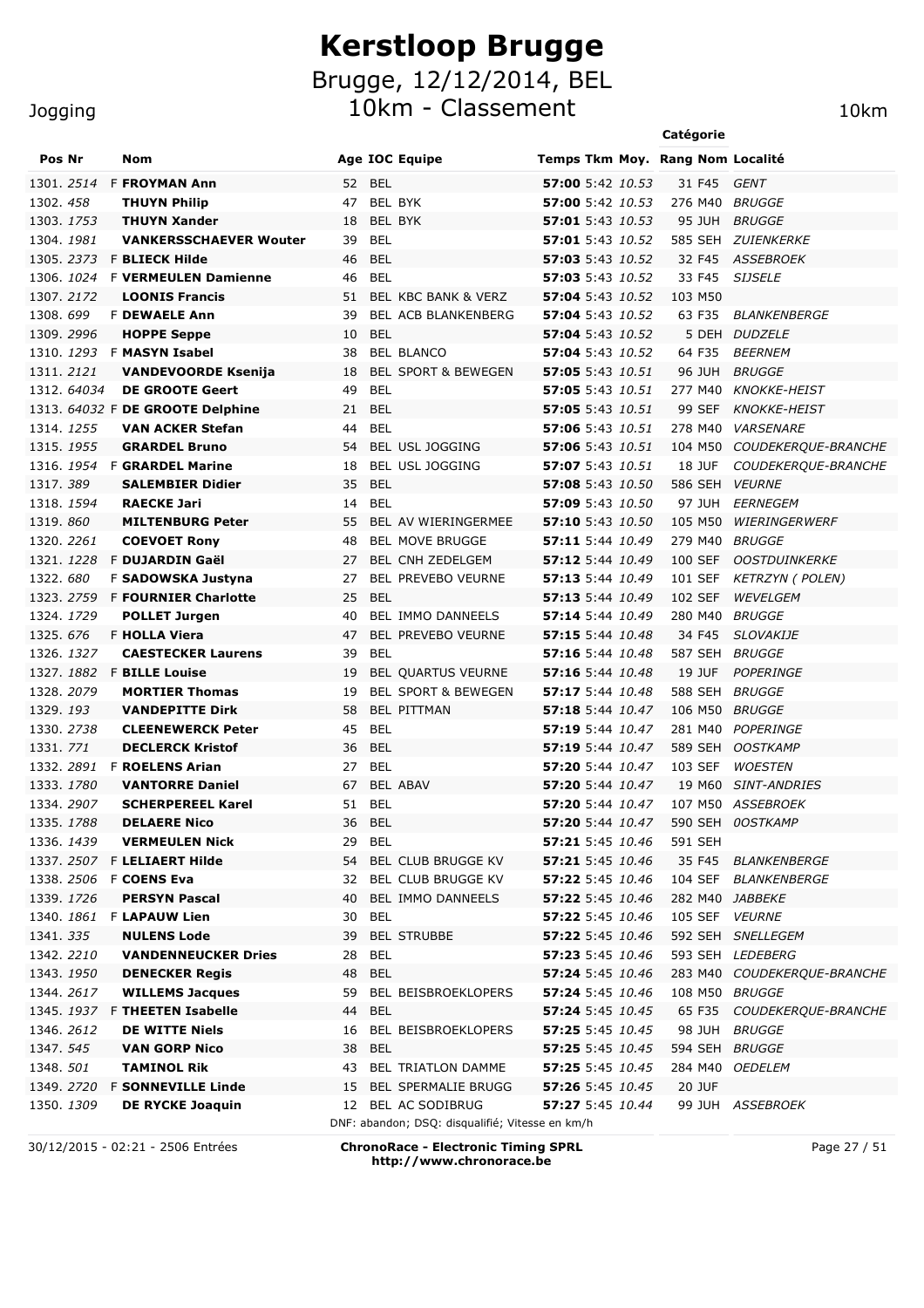#### Jogging

| Pos Nr            |                   | Nom                               |    | <b>Age IOC Equipe</b>                                                  |                         |  |         |         | Temps Tkm Moy. Rang Nom Localité |
|-------------------|-------------------|-----------------------------------|----|------------------------------------------------------------------------|-------------------------|--|---------|---------|----------------------------------|
| 1351. 2423        |                   | <b>DE CEULENERS Yves</b>          |    | 42 BEL MIDDENSCHOOL BR                                                 | 57:28 5:45 10.44        |  |         |         | 285 M40 BRUGGE                   |
|                   |                   | 1352. 1609 F OLIVIER Saar         | 21 | <b>BEL</b>                                                             | 57:28 5:45 10.44        |  |         | 106 SEF | GISTEL                           |
|                   |                   | 1353, 64035 F BILLIET Francine    | 52 | BEL                                                                    | 57:30 5:45 10.44        |  |         | 36 F45  | GISTEL                           |
| 1354, 720         |                   | <b>F DEWOLFS Lieve</b>            | 55 | BEL ACB                                                                | <b>57:31</b> 5:46 10.43 |  |         | 8 F55   | <i>BLANKENBERGE</i>              |
|                   |                   | 1355. 2552 F CASIER Marijke       | 55 | <b>BEL LADIES RUNNING</b>                                              | <b>57:32</b> 5:46 10.43 |  |         | 9 F55   | <i>BRUGGE</i>                    |
|                   | 1356. 2655        | F DE SUTTER Jolien                | 22 | BEL                                                                    | <b>57:32</b> 5:46 10.43 |  |         | 107 SEF | <i>MELLE</i>                     |
| 1357, 2915        |                   | <b>DENIJS Philippe</b>            | 41 | <b>BEL</b>                                                             | 57:32 5:46 10.43        |  |         | 286 M40 | <i>BASSILLY</i>                  |
| 1358.327          |                   | <b>F VAN LABEKE Carine</b>        | 60 | <b>BEL</b>                                                             | 57:32 5:46 10.43        |  |         | 10 F55  | <i>BRUGGE</i>                    |
| 1359. 2573        |                   | <b>DERUELLE Thibaud</b>           | 27 | BEL COLLEGE OF EURO                                                    | <b>57:33</b> 5:46 10.43 |  |         |         | 595 SEH BRUXELLES                |
| 1360. 1460        |                   | <b>HALLAERT Koen</b>              | 41 | <b>BEL MOVE BRUGGE</b>                                                 | 57:33 5:46 10.43        |  |         | 287 M40 |                                  |
| 1361. 1694        |                   | <b>CLAEYS Patrick</b>             | 57 | <b>BEL</b>                                                             | 57:33 5:46 10.43        |  |         |         | 109 M50 OOSTKAMP                 |
| 1362.281          |                   | <b>F VERLEYE Christine</b>        | 64 | BEL LADIES RUNNING                                                     | <b>57:33</b> 5:46 10.43 |  |         | 11 F55  | <b>SINT MICHIELS</b>             |
| 1363.689          |                   | <b>F VAN DAELE Hilde</b>          | 38 | <b>BEL LES CULOTTES</b>                                                | 57:34 5:46 10.42        |  |         | 66 F35  | <i>BRUGGE</i>                    |
|                   |                   | 1364. 2637 F ROEGIERS Fanny       | 29 | <b>BEL</b>                                                             | 57:34 5:46 10.42        |  |         | 108 SEF | <i>BASSILLY</i>                  |
| 1365.2660         |                   | <b>F DEWINDT Inge</b>             | 44 | BEL                                                                    | <b>57:35</b> 5:46 10.42 |  |         | 67 F35  | TORHOUT                          |
| 1366. 759         |                   | <b>F HALLAERT Leen</b>            | 36 | BEL                                                                    | <b>57:35</b> 5:46 10.42 |  |         | 68 F35  | <i>BEERNEM</i>                   |
| 1367.2489         |                   | <b>DOEUVRE Deinhart</b>           | 26 | <b>BEL HOWEST TOEGEPAS</b>                                             | 57:35 5:46 10.42        |  |         |         | 596 SEH OOSTENDE                 |
| 1368.298          |                   | <b>CUFFEZ Geert</b>               | 32 | <b>BEL</b>                                                             | 57:35 5:46 10.42        |  |         |         | 597 SEH MALDEGEM                 |
|                   |                   | 1369. 1724 F DANNEELS Katty       | 47 | BEL IMMO DANNEELS                                                      | <b>57:36</b> 5:46 10.42 |  |         | 37 F45  | WINGENE                          |
| 1370, 2638        |                   | <b>DE LAERE Frederik</b>          | 43 | <b>BEL HOWEST</b>                                                      | 57:36 5:46 10.42        |  |         | 288 M40 | <i>BRUGGE</i>                    |
| 1371. <i>1731</i> |                   | <b>F BULTINCK Katty</b>           | 42 | BEL IMMO DANNEELS                                                      | 57:36 5:46 10.42        |  |         | 69 F35  | WINGENE                          |
| 1372, 2962        |                   | <b>F LALOO Justine</b>            | 18 | <b>BEL</b>                                                             | <b>57:36</b> 5:46 10.42 |  |         | 21 JUF  | <b>VEURNE</b>                    |
| 1373.971          |                   | <b>F VAN DE VOORDE An</b>         | 34 | <b>BEL</b>                                                             | 57:36 5:46 10.42        |  |         | 109 SEF | <i>MALDEGEM</i>                  |
| 1374. 1229        |                   | <b>JACOBS Rieno</b>               | 44 | <b>BEL</b>                                                             | 57:37 5:46 10.42        |  |         | 289 M40 | <i><b>VARSENARE</b></i>          |
| 1375.962          |                   | <b>F D ' HAESE Ellen</b>          | 37 | <b>BEL</b>                                                             | 57:37 5:46 10.41        |  |         | 70 F35  | AALTER                           |
| 1376.2980         |                   | <b>LALOO Hans</b>                 | 44 | <b>BEL</b>                                                             | <b>57:38</b> 5:46 10.41 |  |         | 290 M40 | <i><b>VEURNE</b></i>             |
|                   | 1377.2680         | <b>F VANWYMELBEKE Tina</b>        | 39 | <b>BEL</b>                                                             | 57:39 5:46 10.41        |  |         | 71 F35  | <i>LICHTERVELDE</i>              |
| 1378. 539         |                   | <b>VANSTEENKISTE Thomas</b>       | 13 | <b>BEL</b>                                                             | 57:39 5:46 10.41        |  |         | 100 JUH | <i>BELLEGEM</i>                  |
|                   |                   | 1379. 64045 F VAN ELK Sukie       | 24 | <b>BEL</b>                                                             | 57:41 5:47 10.40        |  |         | 110 SEF | <i>OOSTENDE</i>                  |
| 1380. <i>1553</i> |                   | <b>CLAEYS Thomas</b>              | 26 | <b>BEL</b>                                                             | 57:41 5:47 10.40        |  |         |         | 598 SEH BRUGGE                   |
| 1381. 2193        |                   | <b>COENEN Jona</b>                | 21 | BEL                                                                    | 57:42 5:47 10.40        |  |         | 599 SEH |                                  |
| 1382, 2642        |                   | D'HIET Jan                        | 44 | BEL                                                                    | <b>57:44</b> 5:47 10.39 |  |         |         | 291 M40 BRUGGE                   |
|                   |                   | 1383. 1510 F DEKEMPE Linda        | 50 | BEL AC BLANKENBERGE                                                    | 57:44 5:47 10.39        |  |         | 38 F45  | <i>BLANKENBERGE</i>              |
| 1384.1288         |                   | <b>F LANDUYT Rebecca</b>          | 35 | BEL                                                                    | 57:45 5:47 10.39        |  |         | 72 F35  | <i>BRUGGE</i>                    |
|                   |                   | 1385. 1078 F DE LOOF Joyce        |    | 20 BEL                                                                 | 57:49 5:47 10.38        |  |         |         | 111 SEF KNESSELARE               |
| 1386. 2721        |                   | <b>VANDENBERGHE Dirk</b>          |    | 44 BEL SPERMALIE BRUGG                                                 | 57:50 5:47 10.38        |  | 292 M40 |         |                                  |
| 1387.664          |                   | <b>F PYPE Nele</b>                | 40 | BEL                                                                    | <b>57:51</b> 5:48 10.37 |  |         | 73 F35  | GENTBRUGGE                       |
|                   |                   | 1388. 63082 F DELANOTE Cunera     | 39 | <b>BEL</b>                                                             | <b>57:52</b> 5:48 10.37 |  |         |         | 74 F35 ASSEBROEK                 |
| 1389.687          |                   | <b>VANDEPITTE Michael</b>         | 29 | <b>BEL</b>                                                             | 57:52 5:48 10.37        |  |         |         | 600 SEH BRUGGE                   |
| 1390. 1494        |                   | <b>BILLIET Franky</b>             | 58 | <b>BEL MOVE BRUGGE</b>                                                 | <b>57:52</b> 5:48 10.37 |  |         | 110 M50 |                                  |
| 1391. 1541        |                   | <b>VANDENBERGHE Wout</b>          | 21 | <b>BEL</b>                                                             | 57:53 5:48 10.37        |  |         |         | 601 SEH GISTEL                   |
| 1392. 1208        |                   | <b>VANCOILLIE Dirk</b>            | 56 | <b>BEL</b>                                                             | 57:53 5:48 10.37        |  |         |         | 111 M50 TORHOUT                  |
|                   |                   | 1393. 2905 F TUOKKO Katja         | 27 | <b>BEL</b>                                                             | 57:53 5:48 10.37        |  |         |         | 112 SEF IXELLES                  |
| 1394. 2939        |                   | <b>QUESTIER Maarten</b>           | 35 | <b>BEL</b>                                                             | 57:54 5:48 10.37        |  |         |         | 602 SEH ASSEBROEK                |
|                   | 1395. <i>1425</i> | <b>F DE MAERTELAERE Dominique</b> | 39 | BEL                                                                    | 57:54 5:48 10.36        |  |         |         | 75 F35 VARSENARE                 |
| 1396. 2101        |                   | <b>TALLOEN Maxim</b>              | 21 | <b>BEL SPORT &amp; BEWEGEN</b>                                         | 57:56 5:48 10.36        |  |         |         | 603 SEH BRUGGE                   |
| 1397.828          |                   | <b>BERNOLET Karel</b>             | 32 | <b>BEL TEAM COUCKIE</b>                                                | <b>57:57</b> 5:48 10.36 |  |         |         | 604 SEH IZENBERGE                |
| 1398. 1552        |                   | F VLAMINCK Laetitia               | 23 | <b>BEL</b>                                                             | 57:58 5:48 10.35        |  |         |         | 113 SEF BRUGGE                   |
| 1399. 704         |                   | <b>MERMUYS Dries</b>              | 37 | <b>BEL</b>                                                             | <b>58:00</b> 5:48 10.35 |  |         |         | 605 SEH EEKLO                    |
| 1400. 2916        |                   | <b>DEPESTEL Matisse</b>           | 13 | <b>BEL SODIBRUG</b><br>DNF: abandon; DSQ: disqualifié; Vitesse en km/h | <b>58:00</b> 5:48 10.35 |  |         |         | 101 JUH OOSTKAMP                 |

30/12/2015 - 02:21 - 2506 Entrées **ChronoRace - Electronic Timing SPRL http://www.chronorace.be**

Page 28 / 51

**Catégorie**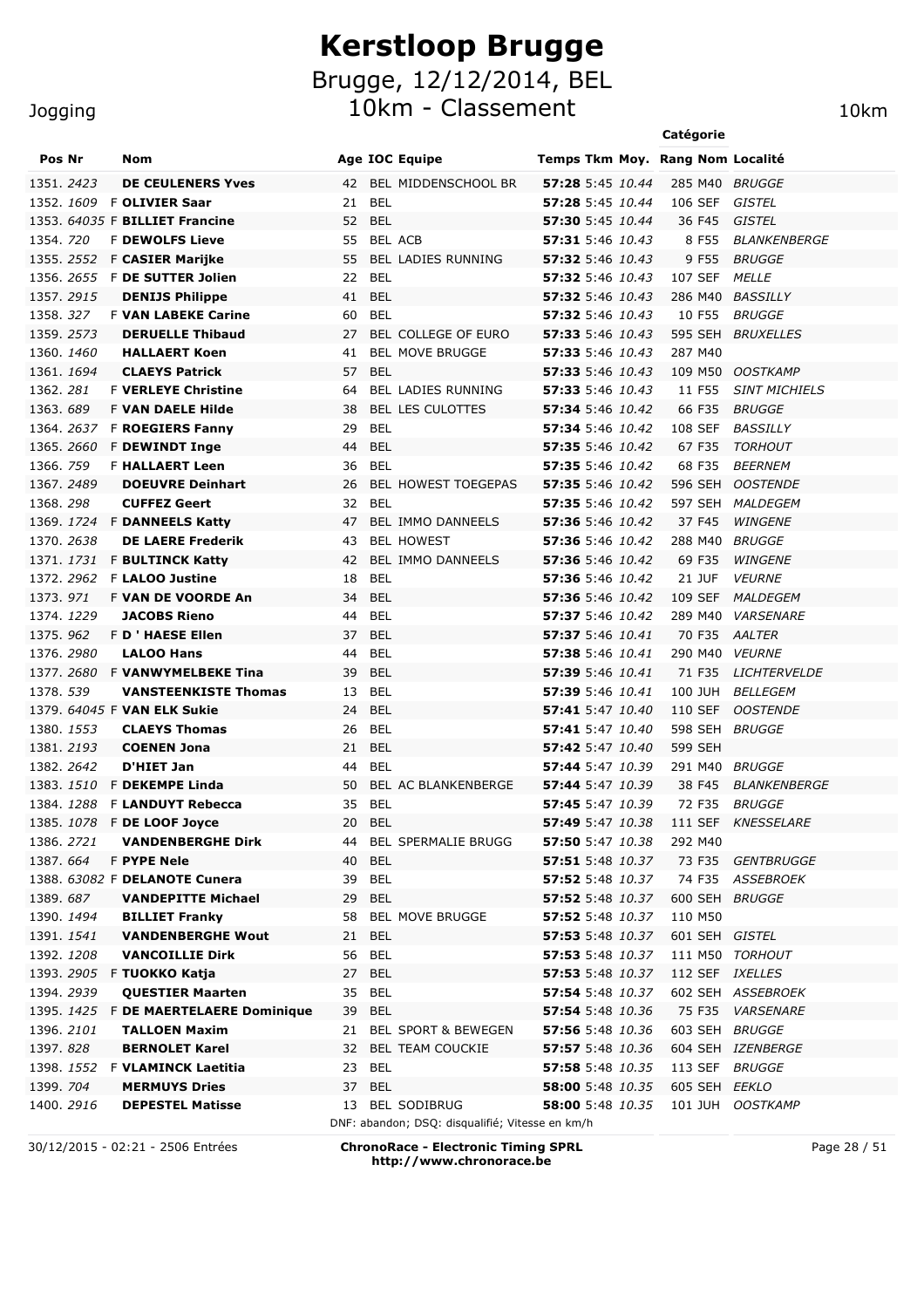10km - Classement 10km 10km

|                                 |                                                |                                                          |                                                    | Catégorie                                                  |
|---------------------------------|------------------------------------------------|----------------------------------------------------------|----------------------------------------------------|------------------------------------------------------------|
| Pos Nr                          | <b>Nom</b>                                     | <b>Age IOC Equipe</b>                                    |                                                    | Temps Tkm Moy. Rang Nom Localité                           |
| 1401. 1547                      | <b>DE MUYNCK Nico</b>                          | <b>BEL</b><br>34                                         | 58:01 5:49 10.34                                   | 606 SEH SINT-KRUIS                                         |
| 1402. 2368                      | <b>DE COCK Nico</b>                            | <b>BEL</b><br>41                                         | 58:02 5:49 10.34                                   | <i><b>VELDEGEM</b></i><br>293 M40                          |
| 1403. <i>1499</i>               | <b>F BRAET Stefanie</b>                        | <b>BEL MOVE BRUGGE</b><br>30                             | 58:04 5:49 10.33                                   | 114 SEF                                                    |
| 1404.2778                       | <b>VAN LANDEGHEM Ilan</b>                      | <b>BEL RACING BRUGGE B</b><br>14                         | 58:05 5:49 10.33                                   | <b>DE HAAN</b><br>102 JUH                                  |
| 1405. <i>1245</i>               | <b>MARES Kevin</b>                             | <b>BEL</b><br>33                                         | <b>58:05</b> 5:49 10.33                            | 607 SEH ASSEBROEK                                          |
| 1406. 934                       | F DE GROOTE Kathy                              | <b>BEL</b><br>53                                         | <b>58:06</b> 5:49 10.33                            | 39 F45<br><b>VARSENARE</b>                                 |
| 1407, 2226                      | <b>VANNESTE Koen</b>                           | <b>BEL</b><br>32                                         | 58:06 5:49 10.33                                   | 608 SEH                                                    |
| 1408, 673                       | <b>DEZUTTER Dries</b>                          | 27<br><b>BEL PREVEBO VEURNE</b>                          | <b>58:06</b> 5:49 10.33                            | 609 SEH<br><i><b>VEURNE</b></i>                            |
| 1409.422                        | <b>F LANNOO Nathalie</b>                       | <b>BEL</b><br>22                                         | <b>58:07</b> 5:49 10.33                            | 115 SEF<br><b>OOSTKAMP</b>                                 |
| 1410.443                        | <b>DE CORTE Wouter</b>                         | 39<br><b>BEL</b>                                         | 58:08 5:49 10.32                                   | 610 SEH<br><i><b>OEDELEM</b></i>                           |
| 1411.633                        | <b>F DEBUYSERE Laure</b>                       | <b>BEL</b><br>22                                         | <b>58:08</b> 5:49 10.32                            | 116 SEF<br><b>BLANKENBERGE</b>                             |
| 1412. 1458                      | <b>DE PLANCKE Thierry</b>                      | <b>BEL MOVE BRUGGE</b><br>45                             | <b>58:08</b> 5:49 10.32                            | 294 M40                                                    |
| 1413, 634                       | <b>LOWAGIE Hannes</b>                          | <b>BEL</b><br>29                                         | <b>58:09</b> 5:49 10.32                            | 611 SEH BRUGGE                                             |
| 1414.2819                       | <b>F VOGELAERE Joyce</b>                       | 38<br><b>BEL</b>                                         | <b>58:10</b> 5:49 10.32                            | 76 F35<br>PETEGEM AAN DE LEIE                              |
| 1415, 2196                      | <b>F THIBAUT Greet</b>                         | <b>BEL</b><br>56                                         | <b>58:10</b> 5:49 10.32                            | 12 F55                                                     |
| 1416.958                        | <b>VANDROMME Arne</b>                          | <b>BEL</b><br>34                                         | <b>58:10</b> 5:49 10.32                            | 612 SEH BRUGGE                                             |
| 1417. 1452                      | <b>LANSSENS Stefan</b>                         | <b>BEL</b><br>53                                         | <b>58:10</b> 5:49 10.32                            | 112 M50<br><b>OOSTKAMP</b>                                 |
| 1418. 2307                      | <b>WEBER Ingo</b>                              | <b>BEL</b><br>47                                         | 58:10 5:49 10.32                                   | BRÜSSEL<br>295 M40                                         |
| 1419. 626                       | <b>ZALLES Carlos</b>                           | <b>BEL</b><br>29                                         | <b>58:11</b> 5:50 10.31                            | 613 SEH<br><b>BRUSSEL</b>                                  |
| 1420, 2603                      | <b>F VAN DOORNE Linda</b>                      | 55<br><b>BEL BEISBROEKLOPERS</b>                         | 58:12 5:50 10.31                                   | <b>BRUGGE</b><br>13 F55                                    |
| 1421, 1339                      | <b>LEBBINCK Hervé</b>                          | 37<br><b>BEL</b>                                         |                                                    | 614 SEH<br><b>SINT MICHIELS</b>                            |
| 1422. 758                       | <b>F DE GRUYTTER Sandy</b>                     | 42<br>BEL                                                | <b>58:12</b> 5:50 10.31                            | 77 F35<br><b>BRUGGE</b>                                    |
| 1423, 2764                      | <b>VAN LEIRSBERGHE Paul</b>                    | <b>BEL AC BLANCO BEERN</b><br>53                         | <b>58:12</b> 5:50 10.31                            | 113 M50<br><i><b>OEDELEM</b></i>                           |
| 1424, 243                       | <b>LEGEIN Youri</b>                            | BEL DE SMEDENLOPERS<br>36                                | <b>58:12</b> 5:50 10.31                            | 615 SEH<br>GISTEL                                          |
| 1425, 245                       | <b>LEGEIN Sven</b>                             | BEL DE SMEDENLOPERS                                      | <b>58:13</b> 5:50 10.31                            | 9 XXX<br><i>MIDDELKERKE</i>                                |
| 1426. 1412                      | <b>VANBAELENBERGHE Bart</b>                    | BEL<br>37                                                | <b>58:14</b> 5:50 10.30                            | 616 SEH                                                    |
| 1427, 1649                      | <b>GARDIN Bart</b>                             | 31<br><b>BEL</b>                                         | <b>58:14</b> 5:50 10.30                            | ZWEVEZELE<br>617 SEH                                       |
| 1428, 786<br>1429.995           | <b>F STANDAERT Kaat</b><br><b>VANHOVE Dirk</b> | 25<br><b>BEL</b><br>BEL AC BLANKENBERGE<br>50            | <b>58:15</b> 5:50 10.30<br><b>58:15</b> 5:50 10.30 | 117 SEF<br><i>MALDEGEM</i><br><b>BLANKENBERGE</b>          |
|                                 |                                                |                                                          | 58:15 5:50 10.30                                   | 114 M50                                                    |
| 1430. <i>2105</i><br>1431, 1212 | F UJKANI Qendresa<br><b>GLOWACKI Geert</b>     | <b>BEL SPORT &amp; BEWEGEN</b><br>18<br><b>BEL</b><br>40 | 58:16 5:50 10.30                                   | <b>22 JUF</b><br><b>BRUGGE</b><br>296 M40<br><i>LOPPEM</i> |
|                                 | 1432. 2878 F MEERSMAN Magali                   | <b>BEL</b><br>27                                         | 58:16 5:50 10.30                                   | 118 SEF<br>GENT                                            |
| 1433. 1353                      | <b>VAN HOORNWEDER Benny</b>                    | 46<br><b>BEL HOTEL GOEZEPUT</b>                          | 58:18 5:50 10.29                                   | 297 M40 BRUGGE                                             |
| 1434, 400                       | <b>F URBANEK Ewa</b>                           | <b>BEL ECS</b><br>42                                     | <b>58:18</b> 5:50 10.29                            | 78 F35 ZEEBRUGGE                                           |
|                                 | 1435. 1891  VANDERISPAILLIE Niek               | 40 BEL SPORTDIENST BRU                                   |                                                    | 298 M40 BRUGGE                                             |
| 1436.876                        | F CAES Johanna                                 | 25 BEL                                                   | <b>58:20</b> 5:50 10.29                            | 119 SEF MOORSLEDE                                          |
| 1437. 773                       | <b>SYS Thomas</b>                              | 25 BEL                                                   | <b>58:20</b> 5:50 10.29                            | 618 SEH DUDZELE                                            |
| 1438. 395                       | <b>KURSA Adam</b>                              | 39 BEL ECS                                               | <b>58:21</b> 5:51 10.28                            | 619 SEH ZEEBRUGGE                                          |
| 1439. 2447                      | <b>DILDICK Nick</b>                            | 26 BEL ARTES DEPRET                                      | <b>58:21</b> 5:51 10.28                            | 620 SEH BREDENE                                            |
| 1440. 724                       | <b>F EVRARD Vanessa</b>                        | 32 BEL HAVENZATE                                         | 58:22 5:51 10.28                                   | 120 SEF DE PANNE                                           |
| 1441. 1744                      | <b>FUNG Pak-Kei</b>                            | 32 BEL HYPOTHEELWINKEL                                   | <b>58:22</b> 5:51 10.28                            | 621 SEH KORTRIJK                                           |
| 1442.419                        | F PHILIPS Véronique                            | 43 BEL                                                   | 58:23 5:51 10.28                                   | 79 F35 VEURNE                                              |
| 1443. 2277                      | <b>F FLORIZOONE Martine</b>                    | 42 BEL                                                   | 58:23 5:51 10.28                                   | 80 F35 VEURNE                                              |
| 1444.868                        | <b>D'HAESELEER Andy</b>                        | 44 BEL                                                   | <b>58:25</b> 5:51 10.27                            | 299 M40 DENDERLEEUW                                        |
| 1445. 716                       | <b>F DEWITTE Ilse</b>                          | 43 BEL GEEN                                              | 58:25 5:51 10.27                                   | 81 F35 ASSEBROEK                                           |
| 1446.893                        | <b>ROSKAMS Christophe</b>                      | 25 BEL MOTOGROUP                                         | 58:26 5:51 10.27                                   | 622 SEH LAUWE                                              |
| 1447.1080                       | <b>DEVEEN Francis</b>                          | 31 BEL                                                   | <b>58:30</b> 5:51 10.26                            | 623 SEH BRUGGE                                             |
| 1448. 2498                      | <b>F VERKINDERE Ellen</b>                      | 32 BEL FORZA 8740                                        | <b>58:30</b> 5:51 10.26                            | 121 SEF PITTEM                                             |
| 1449.1083                       | <b>SOENENS Hannes</b>                          | 33 BEL                                                   | <b>58:30</b> 5:51 10.26                            | 624 SEH BRUGGE                                             |
| 1450. <i>1081</i>               | <b>DECLOEDT Alexis</b>                         | 31 BEL                                                   | <b>58:30</b> 5:51 10.26                            | 625 SEH BRUGGE                                             |
|                                 |                                                | DNF: abandon; DSQ: disqualifié; Vitesse en km/h          |                                                    |                                                            |

30/12/2015 - 02:21 - 2506 Entrées **ChronoRace - Electronic Timing SPRL http://www.chronorace.be**

Page 29 / 51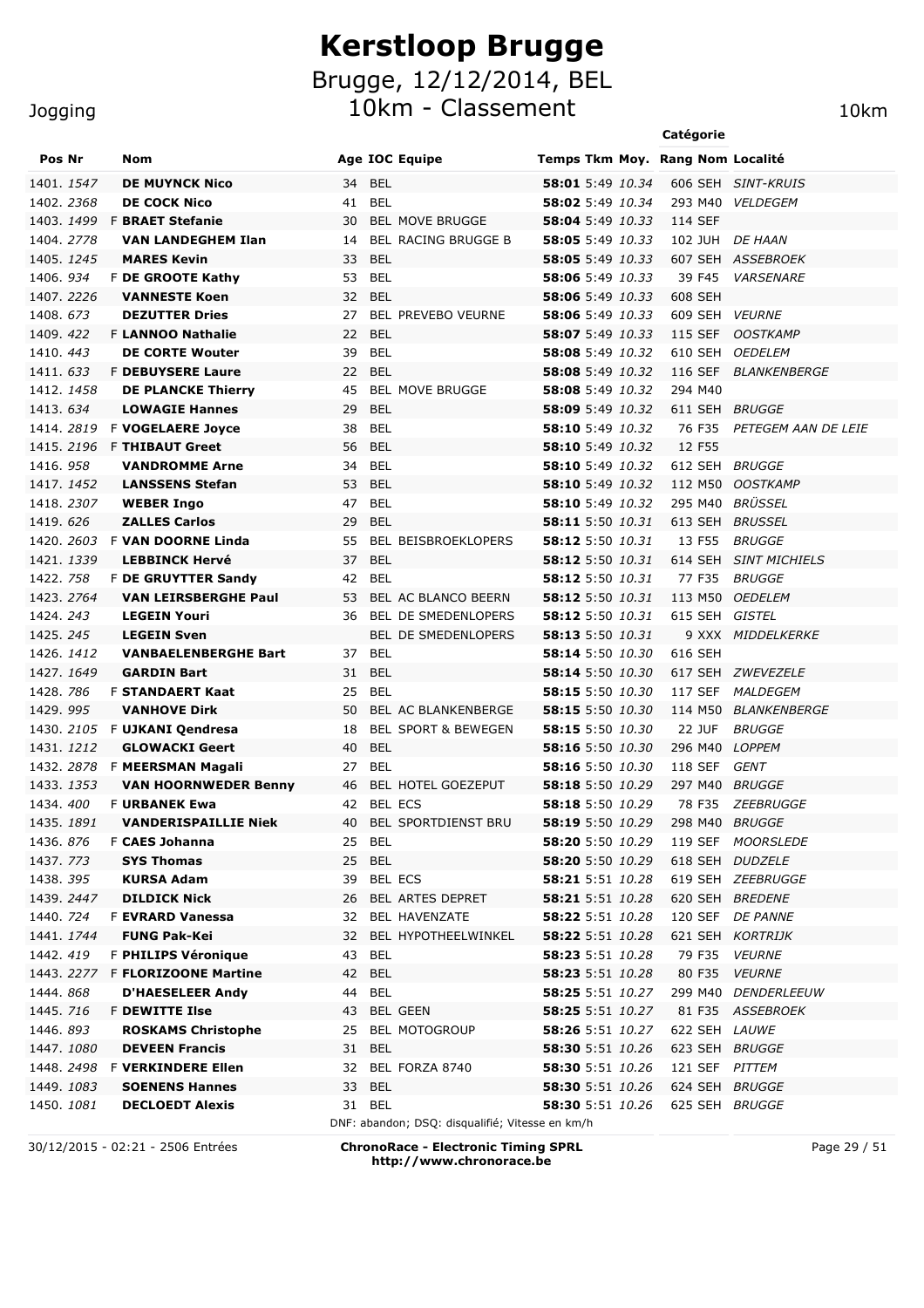10km - Classement 10km

### Jogging

|                   |                                                 |                                                 |                                      | Catégorie                             |
|-------------------|-------------------------------------------------|-------------------------------------------------|--------------------------------------|---------------------------------------|
| Pos Nr            | Nom                                             | <b>Age IOC Equipe</b>                           | Temps Tkm Moy. Rang Nom Localité     |                                       |
| 1451. <i>1549</i> | <b>F DEBEL Joke</b>                             | 52 BEL GEEN                                     | 58:31 5:52 10.26                     | 40 F45 ST-ANDRIES                     |
| 1452. 1857        | <b>SANTY Bart</b>                               | <b>BEL</b><br>36                                | <b>58:31</b> 5:52 10.26              | 626 SEH BRUGGE                        |
| 1453.880          | <b>CRIJNS Frederic</b>                          | 21 BEL                                          | 58:31 5:52 10.26                     | 627 SEH MAASMECHELEN                  |
|                   | 1454. 2493 F VANDEKERKHOVE Ellen                | BEL FORZA 8740<br>33                            | 58:32 5:52 10.25                     | 122 SEF PITTEM                        |
| 1455. 791         | <b>DE KLERCK Bernard</b>                        | BEL JOGGING CLUB BR<br>62                       | 58:32 5:52 10.25                     | 20 M60 BRUGGE                         |
| 1456. 2475        | <b>VAN DEN BROECK Wouter</b>                    | BEL ONSLOW.BE<br>41                             | 58:32 5:52 10.25                     | 300 M40 BUGGENHOUT                    |
|                   | 1457. 1442 F DE RYCK Jennifer                   | <b>BEL</b><br>28                                | <b>58:33</b> 5:52 10.25              | 123 SEF                               |
|                   | 1458. 2474 F VAN KERCKHOVE Ann                  | BEL ONSLOW.BE<br>48                             | 58:33 5:52 10.25                     | 41 F45<br><b>BUGGENHOUT</b>           |
|                   | 1459. 2975 F <b>BEYNE Cynthia</b>               | <b>BEL</b><br>21                                | <b>58:33</b> 5:52 10.25              | 124 SEF                               |
| 1460, 1443        | <b>DE RYCK Jonathan</b>                         | <b>BEL</b><br>32                                | 58:34 5:52 10.25                     | 628 SEH<br><b>WESTENDE</b>            |
|                   | 1461. 2237 F VANDAELE Anneleen                  | 31 BEL                                          | 58:35 5:52 10.24                     | 125 SEF JABBELE                       |
| 1462. 2643        | <b>VAN OUDENHOVE Dirk</b>                       | 50 BEL                                          | <b>58:36</b> 5:52 10.24              | 115 M50 NINOVE                        |
| 1463. <i>2531</i> | <b>F CLAUWAERT Sofie</b>                        | <b>BEL MOVE BRUGGE</b><br>31                    | 58:36 5:52 10.24                     | 126 SEF                               |
| 1464. 1126        | <b>VANSLEMBROUCK Daan</b>                       | <b>BEL</b><br>36                                | 58:37 5:52 10.24                     | 629 SEH SINT MICHIELS                 |
|                   | 1465. 2667 F SOUMARE Sira                       | 35<br>BEL                                       | 58:39 5:52 10.23                     | 82 F35<br>ASSEBROEK                   |
|                   | 1466. 1157 F MEERSSCHAERT Sofie                 | <b>BEL</b><br>33                                | <b>58:39</b> 5:52 10.23              | 127 SEF<br><b>VARSENARE</b>           |
| 1467. 653         | <b>F VERHULST Saar</b>                          | <b>BEL</b><br>31                                | 58:41 5:53 10.23                     | 128 SEF<br><b>BRUGGE (SINT-KRUIS)</b> |
| 1468. 2582        | <b>CACH Bartek</b>                              | <b>BEL</b><br>24                                | 58:42 5:53 10.22                     | 630 SEH<br><i>STADEN</i>              |
|                   | 1469. 1134 F VAN DAMME Fien                     | 36<br>BEL                                       | 58:42 5:53 10.22                     | 83 F35<br><b>SINT MICHIELS</b>        |
| 1470. <i>1135</i> | <b>BOONEFAES Pedro</b>                          | <b>BEL</b><br>44                                | 58:43 5:53 10.22                     | 301 M40 SINT MICHIELS                 |
| 1471. 364         | <b>DERAEDT Marc</b>                             | 65<br>BEL                                       | <b>58:44</b> 5:53 10.22              | 21 M60 DE HAAN                        |
| 1472. 910         | <b>DE VLAEMYNCK Thomas</b>                      | BEL LOS TRI AMIGOS<br>41                        | <b>58:44</b> 5:53 10.22              | 302 M40 SINT KRUIS                    |
| 1473.686          | <b>VANHULLE Dieter</b>                          | BEL GUYS FROM THE K<br>24                       | <b>58:45</b> 5:53 10.21              | 631 SEH BRUGGE                        |
| 1474, 63069       | <b>ARNOUT Bert</b>                              | <b>BEL CERCLE BRUGGE K</b><br>29                | 58:46 5:53 10.21                     | 632 SEH SINT-AMANDSBERG               |
| 1475.850          | <b>F DEPOORTERE Charlotte</b>                   | 37<br><b>BEL</b>                                | 58:48 5:53 10.21                     | 84 F35 ASSEBROEK                      |
| 1476.640          | <b>F VERCAMMEN Julie</b>                        | <b>BEL</b><br>37                                | 58:48 5:53 10.21                     | 85 F35<br><i>ASSEBROEK</i>            |
| 1477.248          | DE PAUW Pascal Waldo                            | 43<br><b>BEL THE TRUCK COMPA</b>                | 58:48 5:53 10.20                     | 303 M40 KOKSIJDE                      |
| 1478.2840         | <b>DECUYPERE Klaas</b>                          | <b>BEL TC LOGAN</b><br>28                       | <b>58:49</b> 5:53 10.20              | 633 SEH OOSTKAMP                      |
| 1479. 2786        | <b>F NOSSOVA Alessia</b>                        | <b>BEL NOSSOVA</b><br>26                        | <b>58:49</b> 5:53 10.20              | 129 SEF BRUGGE                        |
|                   | 1480. 2841 F WALLYN Sofie                       | <b>BEL TC LOGAN</b><br>28                       | 58:50 5:53 10.20                     | 130 SEF<br><i>OOSTKAMP</i>            |
|                   | 1481. 64006 ZATLA Christophe                    | <b>BEL</b><br>41                                | 58:50 5:53 10.20                     | 304 M40 MENEN                         |
|                   | 1482. 64010 F SLABBINCK Marie                   | 24 BEL                                          | <b>58:50</b> 5:53 10.20              | 131 SEF OOSTKAMP                      |
|                   | 1483. 64052 LEROOY Matthias                     | 29<br><b>BEL</b>                                | 58:51 5:54 10.20<br>58:52 5:54 10.19 | 634 SEH GENT<br>635 SEH VEURNE        |
| 1484.839          | <b>SAMYN Koen</b><br>1485. 2203 F SARLET Farrah | 32 BEL STADSPERS VEURN<br>26 BEL OXYGEN FITNESS | 58:52 5:54 10.19 132 SEF BRUGGE      |                                       |
| 1486. <i>838</i>  | <b>HEYTENS Bert</b>                             | 32 BEL STADSPERS VEURN                          | 58:53 5:54 10.19                     | 636 SEH BRUGGE                        |
| 1487. 6 <i>41</i> | <b>F WENTEIN Tuline</b>                         | BEL<br>26                                       | <b>58:53</b> 5:54 10.19              | 133 SEF BRUGGE                        |
| 1488. <i>1230</i> | F YERES Gabriela                                | 33 BEL                                          | <b>58:53</b> 5:54 10.19              | 134 SEF VARSENARE                     |
| 1489. <i>2616</i> | <b>DENOLF Jan</b>                               | BEL BEISBROEKLOPERS<br>49                       | 58:54 5:54 10.19                     | 305 M40 VARSENARE                     |
| 1490. 2765        | <b>ARSCHOOT Vince</b>                           | BEL RACI16885<br>14                             | <b>58:54</b> 5:54 10.19              | 103 JUH ASSEBROEK                     |
| 1491. <i>1586</i> | <b>MORTIER Arthur</b>                           | BEL<br>53                                       | 58:55 5:54 10.19                     | 116 M50 BEERNEM                       |
| 1492. <i>1154</i> | <b>HAECK Richard</b>                            | <b>BEL KREKENLOPERS</b><br>63                   | <b>58:55</b> 5:54 10.19              | 22 M60 EEKLO                          |
| 1493. <i>1084</i> | <b>F PITTELJON Julie</b>                        | <b>BEL</b><br>25                                | 58:56 5:54 10.18                     | 135 SEF BRUGGE                        |
|                   | 1494. 2305 F <b>LEPLAE Lies</b>                 | BEL<br>26                                       | 58:58 5:54 10.18                     | 136 SEF<br><b>WOESTEN</b>             |
| 1495.666          | <b>F HERCKENRATH Karen</b>                      | BEL<br>44                                       | 59:01 5:55 10.17                     | 86 F35 ADINKERKE                      |
| 1496. <i>2419</i> | <b>ROELANDT Filip</b>                           | <b>BEL SYNTRA WEST</b><br>34                    | <b>59:03</b> 5:55 10.16              | 637 SEH                               |
| 1497. 1698        | <b>RUTTEN Nicky</b>                             | BEL<br>28                                       | 59:04 5:55 10.16                     | 638 SEH BEERNEM                       |
| 1498. <i>1448</i> | <b>F VAN BEVEREN Trees</b>                      | 55<br>BEL                                       | <b>59:04</b> 5:55 10.16              | 14 F55                                |
| 1499. 2164        | <b>REUNBROUCK Benny</b>                         | BEL KBC BANK & VERZ<br>33                       | <b>59:04</b> 5:55 10.16              | 639 SEH                               |
| 1500. <i>832</i>  | <b>LEPER Ludo</b>                               | <b>BEL STADSPERS VEURN</b><br>54                | <b>59:05</b> 5:55 10.16              | 117 M50 VEURNE                        |
|                   |                                                 | DNF: abandon; DSQ: disqualifié; Vitesse en km/h |                                      |                                       |
|                   |                                                 |                                                 |                                      |                                       |

30/12/2015 - 02:21 - 2506 Entrées **ChronoRace - Electronic Timing SPRL http://www.chronorace.be**

Page 30 / 51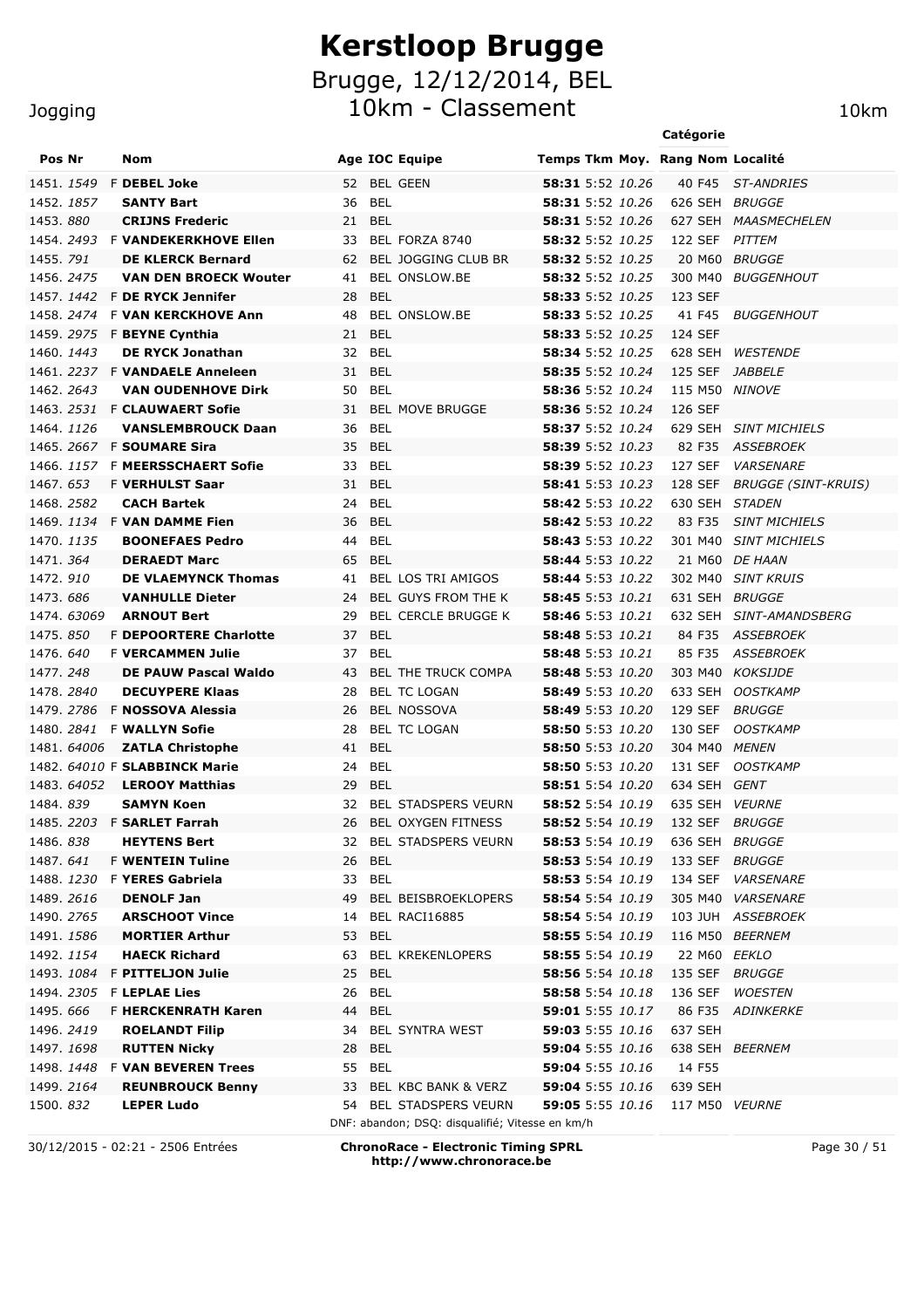10km - Classement 10km

|                        |  |                                              |          |                          |                                                 |                                      | Catégorie |         |                                       |
|------------------------|--|----------------------------------------------|----------|--------------------------|-------------------------------------------------|--------------------------------------|-----------|---------|---------------------------------------|
| Pos Nr                 |  | Nom                                          |          |                          | <b>Age IOC Equipe</b>                           | Temps Tkm Moy. Rang Nom Localité     |           |         |                                       |
| 1501. 423              |  | <b>F DE SMET Marieke</b>                     | 29 BEL   |                          |                                                 | 59:05 5:55 10.16                     |           |         | 137 SEF BRUGGE                        |
| 1502. 2397             |  | <b>DE RYCKE Frederic</b>                     | 36       |                          | BEL HEALTHPOINT                                 | 59:05 5:55 10.16                     |           | 640 SEH | <i>BRUGGE</i>                         |
| 1503.373               |  | F DE CALUWÉ Mania                            | 41 BEL   |                          |                                                 | 59:07 5:55 10.15                     |           | 87 F35  | <b>ASSEBROEK</b>                      |
| 1504.2853              |  | <b>DE CLERCK Kobe</b>                        | 14       | <b>BEL</b>               |                                                 | 59:08 5:55 10.15                     |           | 104 JUH | <b>BEVEREN</b>                        |
| 1505. 1946             |  | <b>VANDEN BUSSCHE Ludovic</b>                | 18       | BEL                      |                                                 | 59:08 5:55 10.15                     |           |         | 105 JUH ADINKERKE                     |
|                        |  | 1506. 1817 F LE MEUR Morgane                 |          |                          | 31 BEL RCB                                      | 59:08 5:55 10.15                     |           | 138 SEF | <b>UCCLE</b>                          |
| 1507.494               |  | <b>ROSSEEL Kyle</b>                          | 18       | <b>BEL</b>               |                                                 | 59:09 5:55 10.15                     |           | 106 JUH | <b>VEURNE</b>                         |
| 1508. <i>2361</i>      |  | <b>SIMOENS Peter</b>                         | 47       | BEL                      |                                                 | 59:09 5:55 10.15                     |           | 306 M40 | <i>MALDEGEM</i>                       |
| 1509. <i>1391</i>      |  | <b>MERLEVEDE Pieter</b>                      | 32 BEL   |                          |                                                 | <b>59:09</b> 5:55 10.15              |           | 641 SEH | <b>TORHOUT</b>                        |
| 1510.222               |  | <b>F SEYNAEVE Marjan</b>                     | 45       |                          | <b>BEL VRIJE ZWEMMERS</b>                       | 59:09 5:55 10.14                     |           | 42 F45  | <b>NIEUWPOORT</b>                     |
| 1511, 2369             |  | <b>F DEMUNCK Veerle</b>                      | 39       | <b>BEL</b>               |                                                 | 59:10 5:55 10.14                     |           | 88 F35  | <b>BRUGGE</b>                         |
| 1512. 1867             |  | <b>F VIANE Ruth</b>                          | 48       | <b>BEL</b>               |                                                 | 59:10 5:55 10.14                     |           | 43 F45  | <b>BRUGGE</b>                         |
| 1513. 575              |  | <b>F VAN HOOF Tine</b>                       | 23       | <b>BEL</b>               |                                                 | 59:11 5:56 10.14                     |           | 139 SEF | <b>BLANKENBERGE</b>                   |
| 1514.988               |  | <b>VAN DEN BROUCKE Balder</b>                | 37       |                          | BEL HEALTHPOINT                                 | 59:11 5:56 10.14                     |           | 642 SEH | <b>BRUGGE</b>                         |
| 1515. 2372             |  | <b>DE BLAUWE Timothy</b>                     | 41       | <b>BEL</b>               |                                                 | 59:11 5:56 10.14                     |           | 307 M40 | <b>BRUGGE</b>                         |
| 1516. 2591             |  | <b>ROTSAERT Michel</b>                       | 58       | <b>BEL</b>               |                                                 | 59:12 5:56 10.14                     |           | 118 M50 | <b>BRUGGE</b>                         |
| 1517. 1784             |  | <b>F HANCKE Greet</b>                        | 43       | <b>BEL</b>               |                                                 | 59:13 5:56 10.13                     |           | 89 F35  | WAARDAMME                             |
| 1518. 2912             |  | <b>F DENOLF Hannelore</b>                    | 42       | <b>BEL</b>               |                                                 | 59:14 5:56 10.13                     |           | 90 F35  | <b>ARDOOIE</b>                        |
| 1519, 1210             |  | <b>NEELS Thibault</b>                        | 11       | <b>BEL</b>               |                                                 | 59:14 5:56 10.13                     |           | 6 DEH   | <b>SINT ANDRIES</b>                   |
| 1520. 453              |  | <b>F DESTOMBES Barbara</b>                   | 36       | <b>BEL</b>               |                                                 | 59:15 5:56 10.13                     |           | 91 F35  | <b>ZWALM</b>                          |
|                        |  | 1521. 1193 F PEUTEMAN Anja                   | 46       | BEL                      |                                                 | 59:17 5:56 10.12                     |           | 44 F45  | BRUGGE                                |
| 1522.818               |  | <b>ANTHOONS Gunther</b>                      | 37       |                          | BEL GALMAARDSE LOPE                             | <b>59:19</b> 5:56 10.12              |           | 643 SEH | GALMAARDEN                            |
| 1523. 64016            |  | <b>OSTEUX Piet</b>                           | 51       | <b>BEL</b>               |                                                 | 59:19 5:56 10.12                     |           |         | 119 M50 DIKSMUIDE                     |
| 1524. 2995<br>1525.936 |  | <b>HOPPE Stefaan</b>                         | 39<br>27 | <b>BEL</b><br><b>BEL</b> |                                                 | 59:20 5:56 10.11<br>59:20 5:56 10.11 |           | 644 SEH | <i>DUDZELE</i>                        |
| 1526. 2815             |  | <b>F DE LAERE Ariane</b><br><b>WOLFS Lou</b> | 10       | <b>BEL</b>               |                                                 | 59:20 5:56 10.11                     |           |         | 140 SEF MALDEGEM<br>7 DEH ASSEBROEK   |
| 1527.923               |  |                                              | 60       | <b>BEL</b>               |                                                 | 59:20 5:56 10.11                     |           |         | 23 M60 BREDENE                        |
| 1528.187               |  | <b>KRAMERS Ronny</b><br><b>DEBOO Patrick</b> | 52       | <b>BEL</b>               |                                                 | 59:20 5:56 10.11                     |           |         | 120 M50 VARSENARE                     |
| 1528. <i>1497</i>      |  | <b>MEIRE Serge</b>                           | 44       |                          | <b>BEL MOVE BRUGGE</b>                          | 59:20 5:56 10.11                     |           | 308 M40 |                                       |
|                        |  | 1530. 1498 F ELINCK Caroline                 | 47       |                          | <b>BEL MOVE BRUGGE</b>                          | 59:21 5:57 10.11                     |           | 45 F45  |                                       |
| 1531.805               |  | <b>DE JESUS MARTINS Alexandre</b>            | 37       |                          | BEL GALMAARDSE LOPE                             | 59:21 5:57 10.11                     |           | 645 SEH | GALMAARDEN                            |
| 1532. 1329             |  | <b>F DEWEERDT Michelle</b>                   | 50       | BEL                      |                                                 | 59:22 5:57 10.11                     |           | 46 F45  | <b>KNOKKE - HEIST</b>                 |
| 1533. <i>1595</i>      |  | F <b>VERPLANCKE Heidi</b>                    | 41 BEL   |                          |                                                 | 59:22 5:57 10.11                     |           | 92 F35  | EERNEGEM                              |
| 1534. 297              |  | <b>F STEENHUYSE EIS</b>                      | 35 BEL   |                          |                                                 | 59:23 5:57 10.11                     |           | 93 F35  | <b>SNELLEGEM</b>                      |
| 1535.296               |  | <b>DE MUYNCK Dieter</b>                      | 23 BEL   |                          |                                                 |                                      |           |         | 59:23 5:57 10.10 646 SEH SINT ANDRIES |
| 1536. <i>1640</i>      |  | <b>DEMEY Kris</b>                            | 51 BEL   |                          |                                                 | 59:24 5:57 10.10                     |           |         | 121 M50 AALTER                        |
| 1537. <i>2251</i>      |  | <b>TANGHE Dirk</b>                           | 48       | BEL                      |                                                 | 59:24 5:57 10.10                     |           |         | 309 M40 AALTER                        |
| 1538. <i>2435</i>      |  | <b>MONSAERT Martin</b>                       |          |                          | 50 BEL DELHAIZE                                 | 59:25 5:57 10.10                     |           |         | 122 M50 DENDERMONDE                   |
| 1539.942               |  | <b>GARRE Koen</b>                            | 42 BEL   |                          |                                                 | 59:25 5:57 10.10                     |           |         | 310 M40 BRUGGE                        |
| 1540. 2696             |  | <b>F SOMERS Laure</b>                        | 24       |                          | <b>BEL SPERMALIE BRUGG</b>                      | 59:26 5:57 10.10                     | 141 SEF   |         |                                       |
|                        |  | 1541. 2933 F VAN VLAENDEREN Bene             | 48       | BEL                      |                                                 | 59:26 5:57 10.10                     |           |         | 47 F45 BRUGGE                         |
| 1542. 1130             |  | <b>DEVLOO Geert</b>                          | 46 BEL   |                          |                                                 | 59:26 5:57 10.10                     |           |         | 311 M40 LANGEMARK                     |
| 1543. 2700             |  | <b>F DESMET Lore</b>                         |          |                          | <b>BEL SPERMALIE BRUGG</b>                      | <b>59:27</b> 5:57 10.10              |           | 10 XXX  |                                       |
| 1544. <i>941</i>       |  | <b>F VERMEIRE Nancy</b>                      | 43 BEL   |                          |                                                 | 59:27 5:57 10.09                     |           | 94 F35  | <b>BRUGGE</b>                         |
| 1545. 2944             |  | <b>F PLETS Gudrun</b>                        | 46 BEL   |                          |                                                 | 59:27 5:57 10.09                     |           | 48 F45  | <b>BRUGGE</b>                         |
| 1546. <i>1787</i>      |  | <b>WILLE Reinout</b>                         | 22 BEL   |                          |                                                 | 59:28 5:57 10.09                     |           |         | 647 SEH BRUGGE                        |
|                        |  | 1547. 1153 F DESMYTER Jeanique               | 46       |                          | BEL LADIES RUNNING                              | 59:29 5:57 10.09                     |           | 49 F45  | <b>BRUGGE</b>                         |
|                        |  | 1548. 1662 F <b>DE MULDER Lieve</b>          |          |                          | 54 BEL LADIES RUNNERS                           | 59:29 5:57 10.09                     |           | 50 F45  | <b>SINT-ANDRIES</b>                   |
| 1549.837               |  | <b>REGHEERE Filip</b>                        |          |                          | 32 BEL STADSPERS VEURN                          | <b>59:29</b> 5:57 10.09              |           |         | 648 SEH VEURNE                        |
| 1550. <i>411</i>       |  | <b>PATTYN Koen</b>                           |          |                          | 30 BEL ECS                                      | <b>59:30</b> 5:57 10.09              |           |         | 649 SEH ZEEBRUGGE                     |
|                        |  |                                              |          |                          | DNF: abandon; DSQ: disqualifié; Vitesse en km/h |                                      |           |         |                                       |

30/12/2015 - 02:21 - 2506 Entrées **ChronoRace - Electronic Timing SPRL http://www.chronorace.be**

Page 31 / 51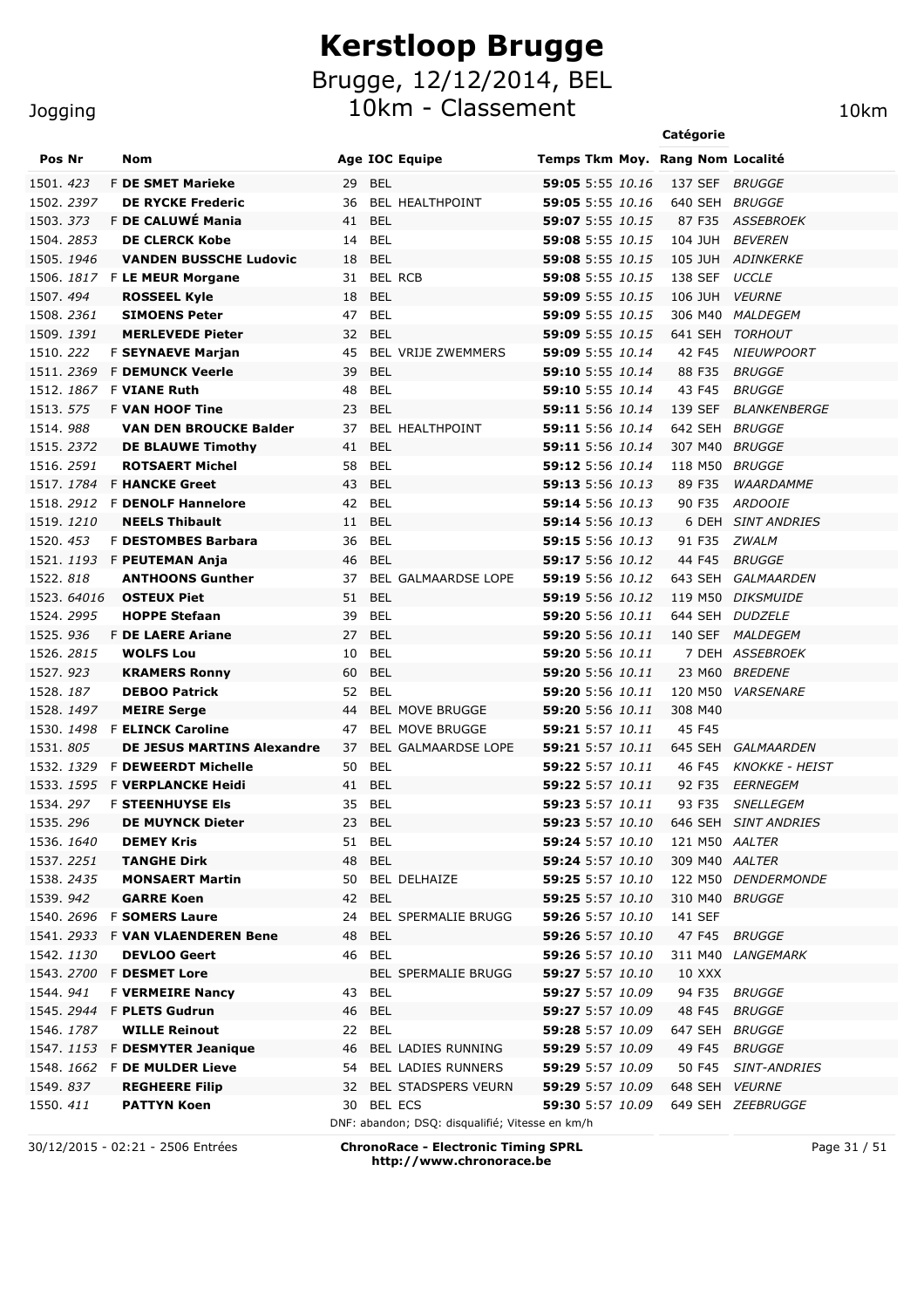Brugge, 12/12/2014, BEL

10km - Classement 10km

|                         |                                            |                                                 |                                      | Catégorie       |                            |
|-------------------------|--------------------------------------------|-------------------------------------------------|--------------------------------------|-----------------|----------------------------|
| Pos Nr                  | Nom                                        | <b>Age IOC Equipe</b>                           | Temps Tkm Moy. Rang Nom Localité     |                 |                            |
| 1551.2990               | <b>BRAEM Bram</b>                          | <b>BEL</b><br>26                                | <b>59:30</b> 5:57 10.08              |                 | 650 SEH SINT-MICHIELS      |
| 1552, 2945              | <b>WYSEUR Marc</b>                         | <b>BEL</b><br>48                                | 59:31 5:58 10.08                     | 312 M40 BRUGGE  |                            |
| 1553.864                | <b>F BOGAERT Veerle</b>                    | <b>BEL</b><br>26                                | 59:31 5:58 10.08                     | 142 SEF         | ZEVERGEM                   |
| 1554.835                | <b>LEGEIN Bjorn</b>                        | <b>BEL STADSPERS VEURN</b><br>32                | 59:31 5:58 10.08                     | 651 SEH         | <i><b>VEURNE</b></i>       |
| 1554.440                | <b>F REYNBEEK Riet</b>                     | 40<br><b>BEL</b>                                | 59:31 5:58 10.08                     | 95 F35          | <i>JETTE</i>               |
| 1556.478                | <b>ENGELEN Steven</b>                      | 40<br><b>BEL</b>                                | 59:32 5:58 10.08                     | 313 M40         | <i>BORCHTLOMBEEK</i>       |
| 1557.1610               | <b>F DE BACKERE Sibylle</b>                | 37<br>BEL                                       | 59:33 5:58 10.08                     | 96 F35          | <b>DILBEEK</b>             |
| 1558.441                | <b>ELSMOORTEL Jean-Claude</b>              | <b>BEL</b><br>56                                | 59:33 5:58 10.08                     | 123 M50         | <i>MOORSEL</i>             |
| 1559.696                | <b>DE BOCK Matthias</b>                    | 29<br>BEL                                       | 59:34 5:58 10.07                     | 652 SEH         | <i>MALDEGEM</i>            |
| 1560. 620               | <b>LAPIERRE Luc</b>                        | 48<br><b>BEL</b>                                | 59:34 5:58 10.07                     | 314 M40         | <i><b>SINT-ANDRIES</b></i> |
| 1561.979                | <b>F SANCTORUM Cindy</b>                   | <b>BEL HEALTHPOINT</b><br>41                    | 59:35 5:58 10.07                     | 97 F35          | <b>SINT MICHIELS</b>       |
| 1562.205                | <b>F SCHILDERMANS Lut</b>                  | 51<br>BEL                                       | <b>59:36</b> 5:58 10.07              | 51 F45          | <b>BRUGGE</b>              |
| 1563.649                | <b>F VAN EEGHEM Pascale</b>                | 42<br>BEL                                       | 59:36 5:58 10.07                     | 98 F35          | <b>KNOKKE-HEIST</b>        |
| 1564.937                | <b>F LEBLON Nulu</b>                       | BEL<br>23                                       | <b>59:37</b> 5:58 10.07              | 143 SEF         | <b>ROKSEM</b>              |
| 1565. 1009              | <b>LEGEIN Frederick</b>                    | 46<br>BEL                                       | <b>59:37</b> 5:58 10.07              | 315 M40         | <b>NIEUWMUNSTER</b>        |
| 1566. 2987              | <b>PELLERIN-CARLIN Thomas</b>              | BEL<br>25                                       | <b>59:37</b> 5:58 10.06              | 653 SEH         | <b>BRUGGE</b>              |
| 1567, 1607              | <b>F LAMBERT Nancy</b>                     | <b>BEL</b><br>38                                | 59:38 5:58 10.06                     | 99 F35          | <b>TORHOUT</b>             |
| 1568.2362               | <b>F DEMARE Geraldine</b>                  | BEL HEALTHPOINT<br>20                           | 59:38 5:58 10.06                     | 144 SEF         | <b>OEDELEM</b>             |
| 1569. <i>2554</i>       | <b>F DECOCK Mieke</b>                      | <b>BEL</b><br>37                                | <b>59:38</b> 5:58 10.06              | 100 F35         | <b>TORHOUT</b>             |
| 1570. <i>1768</i>       | <b>F DECLERCK Els</b>                      | <b>BEL</b><br>31                                | 59:39 5:58 10.06                     | 145 SEF         | <b>WESTKERKE</b>           |
| 1571.2869               | <b>F BAEYENS Katrien</b>                   | <b>BEL</b><br>38                                | 59:39 5:58 10.06                     | 101 F35         | <b>MERENDREE</b>           |
| 1572. 2564              | <b>CAMI Wesley</b>                         | BEL<br>32                                       | <b>59:39</b> 5:58 10.06              | 654 SEH         | ASSEBROEK                  |
| 1573. 1 <i>015</i>      | <b>MARICHAEL Maikel</b>                    | <b>BEL</b><br>22                                | 59:40 5:58 10.06                     | 655 SEH         | <b>SINT MICHIELS</b>       |
| 1574.973                | <b>F TACK Kim</b>                          | BEL HEALTHPOINT<br>32                           | 59:41 5:59 10.05                     | 146 SEF         | <b>BRUGGE</b>              |
| 1575. 945               | <b>F CASIER Nele</b>                       | <b>BEL</b><br>33                                | <b>59:42</b> 5:59 10.05              | 147 SEF         | <b>OOSTENDE</b>            |
| 1576. 2740              | <b>DE BRABANDER Andy</b>                   | BEL<br>43                                       | <b>59:42</b> 5:59 10.05              | 316 M40         | <b>VARSENARE</b>           |
| 1577. 165               | F STEINGUELDOIR Ornella                    | <b>BEL</b><br>23                                | <b>59:42</b> 5:59 10.05              | 148 SEF         | BRUGGE                     |
| 1578. <i>1798</i>       | <b>WILLE Gieljan</b>                       | BEL<br>27                                       | <b>59:43</b> 5:59 10.05              | 656 SEH         | <i>MALDEGEM</i>            |
| 1579.295                | <b>MORICHAEL Thimothy</b>                  | 27<br>BEL                                       | <b>59:43</b> 5:59 10.05              | 657 SEH         | <b>SINT ANDRIES</b>        |
| 1580. <i>531</i>        | <b>F PLUMET Pascale</b>                    | BEL<br>54                                       | 59:43 5:59 10.05                     | 52 F45          | <b>KNOKKE-HEIST</b>        |
| 1581. <i>1695</i>       | <b>F VANDEPITTE Marijke</b>                | <b>BEL</b><br>37                                | 59:43 5:59 10.05                     | 102 F35         | BRUGGE                     |
| 1582. <i>1830</i>       | <b>VANPOUCKE Jan</b>                       | 51 BEL                                          | <b>59:44</b> 5:59 10.04              | 124 M50         | <b>MOORSLEDE</b>           |
| 1583. <i>1831</i>       | <b>F PYPE Marianne</b>                     | <b>BEL</b><br>46                                | <b>59:45</b> 5:59 10.04              | 53 F45          | <b>MOORSLEDE</b>           |
| 1584, 2468              | <b>CATTOOR Jenne</b>                       | 12 BEL 3TK                                      | 59:46 5:59 10.04                     | 107 JUH         | <i>KNOKKE-HEIST</i>        |
| 1585. 1727<br>1586. 368 | <b>TRUYTS Bart</b>                         | BEL IMMO DANNEELS<br>29                         | 59:47 5:59 10.04                     |                 | 658 SEH WILLEBROEK         |
| 1587. 831               | <b>F ISEBAERT Sophie</b>                   | 40 BEL<br>52 BEL STADSPERS VEURN                | 59:48 5:59 10.03<br>59:49 5:59 10.03 | 103 F35         | <i>BRUGGE</i>              |
| 1588.242                | <b>TAHON Pascal</b><br><b>NEYRINCK Jan</b> | 48 BEL                                          | 59:50 5:59 10.03                     | 125 M50 VEURNE  | 317 M40 ROESELARE          |
| 1589. 269               | <b>ELINCK Paul</b>                         | 42 BEL                                          | <b>59:51</b> 6:00 10.03              | 318 M40 JABBEKE |                            |
| 1590. 2978              | <b>F CLAEYS Diederica</b>                  | 32 BEL                                          | 59:52 6:00 10.02                     | 149 SEF         | GENT                       |
| 1591. <i>1313</i>       | <b>F DE POORTER Francine</b>               | 62 BEL                                          | 59:53 6:00 10.02                     | 15 F55          | <i>BRUGGE</i>              |
| 1592. 2359              | <b>F VAN DER BIEST Eline</b>               | 35 BEL SPERMALIE BRUGG                          | <b>59:54</b> 6:00 10.02              | 104 F35         | AALST                      |
| 1593. <i>2920</i>       | F COELIS Stéphanie                         | 33 BEL                                          | 59:55 6:00 10.02                     | 150 SEF         | STROMBEEK-BEVER            |
| 1593.286                | <b>HERPOEL Philip</b>                      | 48<br>BEL                                       | 59:55 6:00 10.02                     |                 | 319 M40 RUDDERVOORDE       |
| 1595.287                | <b>VAN HOUCKE Kurt</b>                     | 48<br>BEL                                       | 59:55 6:00 10.02                     | 320 M40         | OOSTKAMP                   |
| 1596. <i>1034</i>       | <b>GHYSELINCK Pieter</b>                   | BEL<br>29                                       | <b>59:55</b> 6:00 10.01              | 659 SEH MEIGEM  |                            |
| 1597. 1270              | <b>ROMSWINKEL Bert</b>                     | <b>BEL</b><br>52                                | 59:56 6:00 10.01                     | 126 M50         | <i>BRUGGE</i>              |
|                         | 1598. 1033 F EEREBOUT Niki                 | <b>BEL</b><br>28                                | 59:56 6:00 10.01                     | 151 SEF MEIGEM  |                            |
|                         | 1599. 64041 F ROSSEELS Brenda              | <b>BEL</b><br>43                                | <b>59:57</b> 6:00 10.01              |                 | 105 F35 BLANKENBERGE       |
| 1600. 64040             | <b>RENDERS Erwin</b>                       | 45 BEL                                          | <b>59:57</b> 6:00 10.01              |                 | 321 M40 BLANKENBNERGE      |
|                         |                                            | DNF: abandon; DSQ: disqualifié; Vitesse en km/h |                                      |                 |                            |

Jogging

30/12/2015 - 02:21 - 2506 Entrées **ChronoRace - Electronic Timing SPRL http://www.chronorace.be**

Page 32 / 51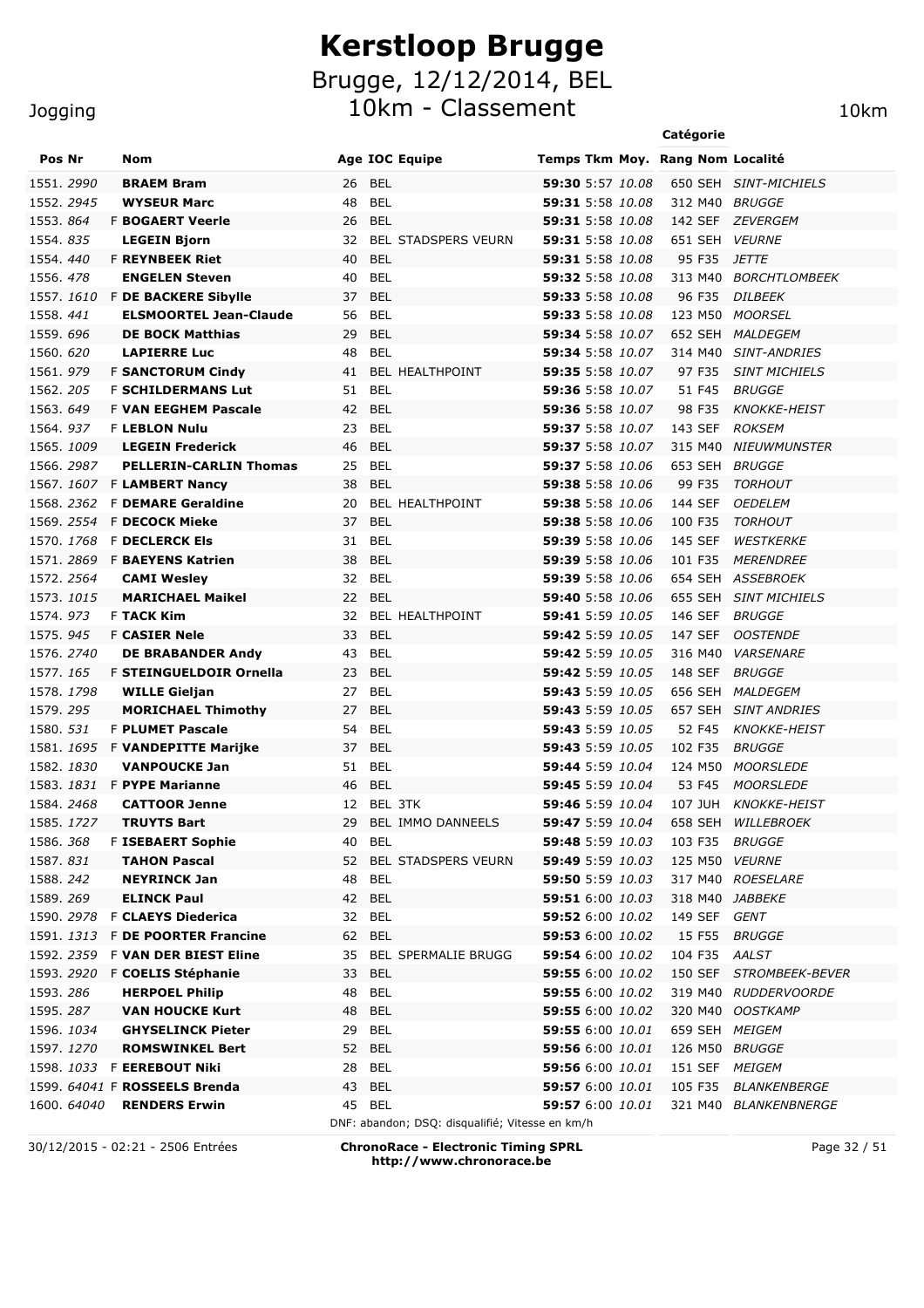10km - Classement 10km 10km

**Catégorie** Pos Nr Nom **Nome Age IOC Equipe** Temps Tkm Moy. Rang Nom Localité 1601. *1926* **HUYGHE Filip** 40 BEL SPERMALIE BRUGG **59:57** 6:00 *10.01* 322 M40 1602. *2477* F **ROSSEEL Martine** 52 BEL 3TK **59:58** 6:00 *10.01* 54 F45 *KNOKKE-HEIST* 1603. *2565* F **DEWILDE Els** 46 BEL **59:59** 6:00 *10.00* 55 F45 *KNOKKE* 1604. *2238* **VANHOORN Frederic** 36 BEL **59:59** 6:00 *10.00* 660 SEH *JABBELE* 1605. *631* F **LOGGHE Hilde** 44 BEL DE CORNIES **59:59** 6:00 *10.00* 106 F35 *BRUGGE* 1606. *2476* F **BOYDENS Ingrid** 46 BEL 3TK **59:59** 6:00 *10.00* 56 F45 *KNOKKE-HEIST* 1607. *1826* **CORNETTE Luc** 46 BEL DE CORNIES **59:59** 6:00 *10.00* 323 M40 *BRUGGE* 1608. *64008* F **CASTELEYN Bieke** 28 BEL **1:00:00** 6:00 *10.00* 152 SEF *DAMME* 1609. *2826* F **BROEKAERT Freija** 30 BEL **1:00:02** 6:01 *10.00* 153 SEF *ZWIJNAARDE* 1610. *1945* **DE BLOCK John** 46 BEL ING **1:00:03** 6:01 *9.99* 324 M40 *KNOKKE-HEIST* 1611. *2629* F **VERSTRYNGE Evy** 30 BEL ING **1:00:03** 6:01 *9.99* 154 SEF *KNOKKE-HEIST* 1612. *1254* F **VAN ACCOLYEN Aurélie** 34 BEL **1:00:04** 6:01 *9.99* 155 SEF *VELDEGEM* 1613. *969* **CLAEYS Thierry** 52 BEL **1:00:06** 6:01 *9.99* 127 M50 *ZEDELGEM* 1614. *2501* F **DOOM Sofie** 51 BEL HOWEST TOEGEPAS **1:00:06** 6:01 *9.98* 57 F45 *BREDENE* 1615. *2410* F **DE ROOSE Emmy** 50 BEL **1:00:06** 6:01 *9.98* 58 F45 *BRUGGE* 1616. *619* **VANDE KERCKHOVE Glenn** 26 BEL **1:00:08** 6:01 *9.98* 661 SEH *ASSEBROEK* 1617. *156* **BOLLAERT Etienne** 56 BEL **1:00:08** 6:01 *9.98* 128 M50 *DAMME* 1618. *157* F **CAESTECKER Jill** 33 BEL **1:00:09** 6:01 *9.98* 156 SEF *BRUGGE* 1619. *777* F **GHESQUIERE Margot** 11 BEL **1:00:09** 6:01 *9.98* 2 DEF *BRUGGE* 1620. *1980* **HUNGENAERT Bart** 47 BEL **1:00:09** 6:01 *9.98* 325 M40 *HEIST AAN ZEE* 1621. *778* **GHESQUIERE Mathieu** 43 BEL **1:00:09** 6:01 *9.98* 326 M40 *BRUGGE* 1622. *2158* **SNAUWAERT Frederik** 38 BEL KBC BANK & VERZ **1:00:10** 6:01 *9.97* 662 SEH 1623. *1035* F **PINCKET Myriam** 62 BEL **1:00:11** 6:02 *9.97* 16 F55 *WENDUINE* 1624. *167* **VAN LEIRSBERGHE Jef** 63 BEL GEEN **1:00:11** 6:02 *9.97* 24 M60 *BRUGGE* 1625. *1085* F **LINN Danielle** 33 BEL **1:00:11** 6:02 *9.97* 157 SEF *BRUGGE* 1626. *282* F **CALMEYN Adelgonda** 24 BEL **1:00:12** 6:02 *9.97* 158 SEF *GENT* 1627. *2817* F **HAERS Trees** 26 BEL **1:00:12** 6:02 *9.97* 159 SEF *BASSEVELDE* 1628. *532* F **DEVREESE Rosalie** 26 BEL **1:00:12** 6:02 *9.97* 160 SEF *BRUGGE* 1629. *2672* F **GEVAERT Sofie** 32 BEL **1:00:13** 6:02 *9.97* 161 SEF *KOOLKERKE* 1630. *613* F **JOYEUX Laurance** 26 BEL **1:00:13** 6:02 *9.96* 162 SEF *OOSTKAMP* 1631. *2754* F **BOUUAERT Marleen** 46 BEL **1:00:14** 6:02 *9.96* 59 F45 *BRUGGE* 1632. *2897* **HAEVE Lore** 26 BEL **1:00:14** 6:02 *9.96* 663 SEH *OOSTENDE* 1633. *2673* F **DEMAN Nel** 24 BEL **1:00:15** 6:02 *9.96* 163 SEF *GENT*

1634. *2563* F **ALLEGAERT Sophie** 42 BEL **1:00:15** 6:02 *9.96* 107 F35 *ASSEBROEK* 1635. *456* F **MOENS Nele** 33 BEL JC OETINGEN **1:00:15** 6:02 *9.96* 164 SEF *OETINGEN* 1636. *855* F **MERTENS Inge** 33 BEL JC OETINGEN **1:00:16** 6:02 *9.96* 165 SEF *VOLLEZELE* 1637. *866* **DUMONT Kim** 33 BEL **1:00:17** 6:02 *9.96* 664 SEH *MOERKERKE* 1638. *1336* **KEUKELEIRE Dirk** 53 BEL **1:00:17** 6:02 *9.95* 129 M50 *BRUGGE*

1640. *1537* F **CATTEEUW Annelien** 24 BEL **1:00:18** 6:02 *9.95* 166 SEF *RUMBEKE* 1641. *1982* **FONTEYNE Klaas** 34 BEL **1:00:18** 6:02 *9.95* 666 SEH *WESTOUTER*

1643. *2982* **DE BAENE Koen** 45 BEL **1:00:21** 6:03 *9.94* 327 M40 *BRUGGE*

1645. *2445* **VAN PARYS Dieter** 40 BEL ARTES DEPRET **1:00:22** 6:03 *9.94* 328 M40 *OOSTKAMP* 1646. *905* **MAUS Kenneth** 29 BEL LOS TRI AMIGOS **1:00:22** 6:03 *9.94* 667 SEH *BRUGGE* 1647. *739* **RYSMAN Stijn** 47 BEL MOTOGROUP **1:00:22** 6:03 *9.94* 329 M40 *HEULE* 1648. *1141* F **VERVENNE Rita** 71 BEL Q LIVE CENTER **1:00:23** 6:03 *9.94* 17 F55 *SINT ANDRIES*

1639. *1240* **VAN DE MAELE Kris** 37 BEL **1:00:18** 6:02 *9.95* 665 SEH

1642. *1456* F **BRUSSELLE Sylvie** 19 BEL **1:00:19** 6:02 *9.95* 23 JUF

1644. *902* F **MONBALIU Sofie** 32 BEL LOS TRI AMIGOS **1:00:21** 6:03 *9.94* 167 SEF

**Jogging** 

| 30/12/2015 - 02:21 - 2506 Entrées | <b>ChronoRace - Electronic Timing SPRL</b>      |                          |         |                 |
|-----------------------------------|-------------------------------------------------|--------------------------|---------|-----------------|
|                                   | DNF: abandon; DSQ: disqualifié; Vitesse en km/h |                          |         |                 |
| 1650. 1356 F BRAECKEVELT Sandra   | 39 BEL                                          | <b>1:00:24</b> 6:03 9.94 | 108 F35 |                 |
| 1649. 1575 F <b>FORGER Els</b>    | 49 BEL LOOP JE FIT ZED                          | 1:00:24 6:03 9.94        |         | 60 F45 VELDEGEM |
|                                   |                                                 |                          |         |                 |

**http://www.chronorace.be**

Page 33 / 51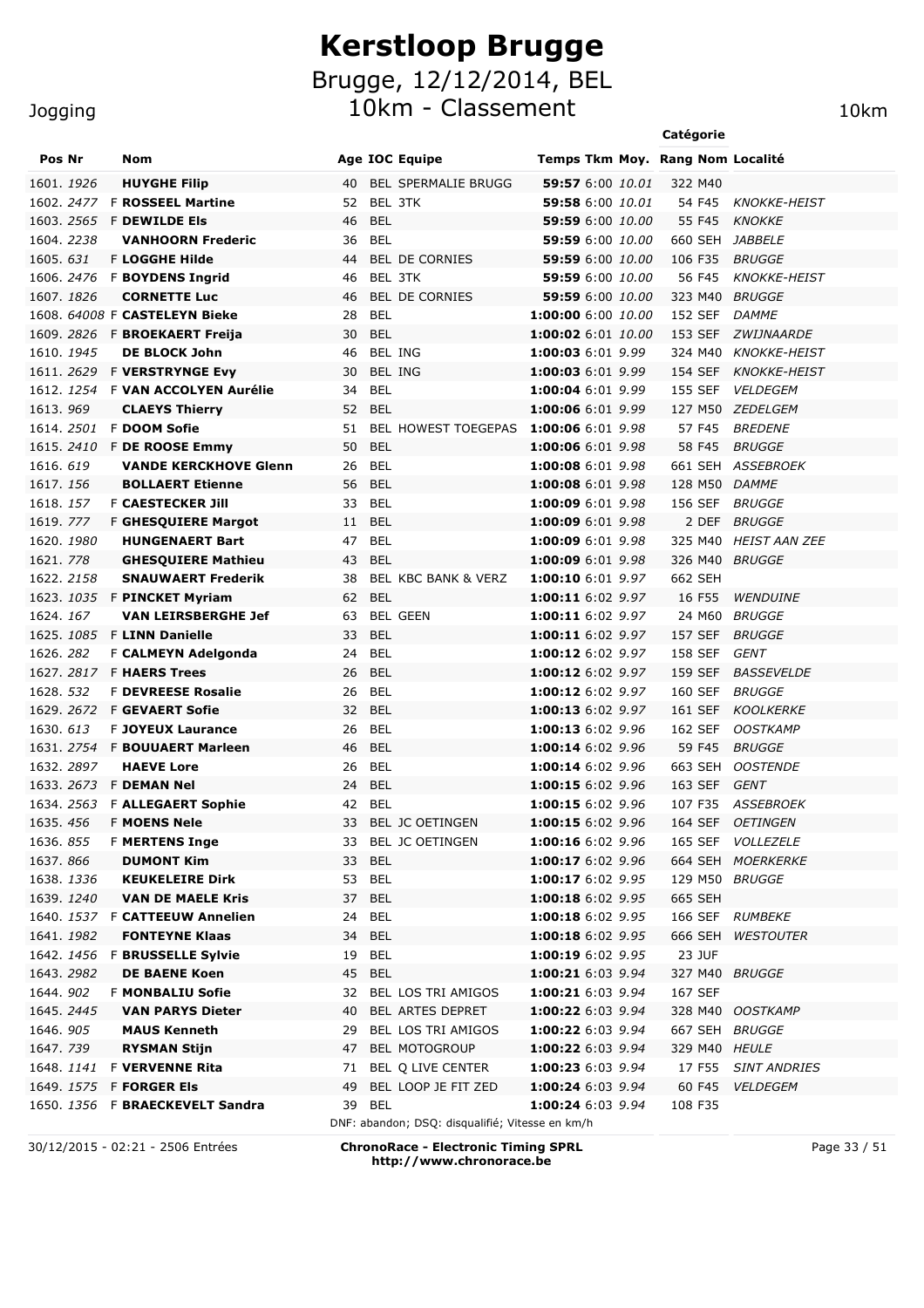10km - Classement 10km

### Jogging

|            |             |                                                  |                                                 |                                               | Catégorie                 |                        |
|------------|-------------|--------------------------------------------------|-------------------------------------------------|-----------------------------------------------|---------------------------|------------------------|
| Pos Nr     |             | Nom                                              | Age IOC Equipe                                  | Temps Tkm Moy. Rang Nom Localité              |                           |                        |
| 1651. 1568 |             | <b>INGHELBRECHT Johan</b>                        | BEL LOOP JE FIT ZED<br>60                       | 1:00:24 6:03 9.93                             |                           | 25 M60 ZEDELGEM        |
|            |             | 1652. 1577 F VAN STREERTEGHEM Sonja              | BEL LOOP JE FIT ZED<br>48                       | 1:00:24 6:03 9.93                             | 61 F45 LOPPEM             |                        |
| 1653. 1357 |             | <b>DESCHEPPER Gerco</b>                          | <b>BEL</b><br>39                                | 1:00:25 6:03 9.93                             | 668 SEH                   |                        |
|            |             | 1654. 64021 F VANYSACKER Sahin                   | <b>BEL</b><br>24                                | 1:00:26 6:03 9.93                             | 168 SEF                   | <i>DIKSMUIDE</i>       |
|            |             | 1655. 2033 F DEPAUW Silke                        | 20<br><b>BEL SPORT &amp; BEWEGEN</b>            | 1:00:26 6:03 9.93                             | 169 SEF                   | <i>BRUGGE</i>          |
| 1656. 1090 |             | <b>DECLERCK Benny</b>                            | <b>BEL</b><br>30                                | 1:00:26 6:03 9.93                             | 669 SEH                   | <i>BRUGGE</i>          |
| 1657.1094  |             | <b>WHITE Alistair</b>                            | <b>BEL</b><br>28                                | 1:00:27 6:03 9.93                             | 670 SEH                   | <b>OOSTKAMP</b>        |
| 1658, 1091 |             | <b>DE WITTE Gino</b>                             | 45<br>BEL                                       | 1:00:27 6:03 9.93                             | 330 M40                   | <b>SINT LAUREINS</b>   |
|            |             | 1659. 1440 F TRIOEN Ruth                         | 31<br>BEL                                       | 1:00:27 6:03 9.93                             | 170 SEF                   | <b>BRUGGE</b>          |
| 1660. 787  |             | <b>F MARTENS Gerlind</b>                         | <b>BEL</b><br>25                                | 1:00:27 6:03 9.93                             | 171 SEF                   | <i>MALDEGEM</i>        |
| 1661. 1282 |             | <b>TRIOEN Jef</b>                                | 66<br><b>BEL</b>                                | 1:00:27 6:03 9.93                             |                           | 26 M60 BRUGGE 2        |
| 1662. 1990 |             | <b>DEBOU Petro</b>                               | <b>BEL</b><br>38                                | 1:00:28 6:03 9.92                             |                           | 671 SEH STEENKERKE     |
| 1663. 1120 |             | <b>DE CALUWE Mike</b>                            | 33<br>BEL AC SODIBRUG                           | 1:00:28 6:03 9.92                             | 672 SEH BRUGGE            |                        |
| 1664.161   |             | <b>F SLOOT Maaike</b>                            | 28<br><b>BEL</b>                                | 1:00:28 6:03 9.92                             | 172 SEF                   | <i><b>IJMUIDEN</b></i> |
| 1665.1606  |             | <b>VANCAUWENBERGHE Tibo</b>                      | 28<br><b>BEL</b>                                | 1:00:29 6:03 9.92                             |                           | 673 SEH RUDDERVOORDE   |
| 1666. 371  |             | <b>F DE NAEYER Barbara</b>                       | <b>BEL</b><br>34                                | 1:00:29 6:03 9.92                             | 173 SEF                   | <b>ROESELARE</b>       |
| 1667, 567  |             | <b>SCHOTTE Peter</b>                             | 45<br>BEL                                       | 1:00:30 6:03 9.92                             | 331 M40                   | <b>ROESELARE</b>       |
| 1668. 552  |             | <b>F DELANOTE Heidi</b>                          | <b>BEL VIVES</b><br>44                          | 1:00:30 6:03 9.92                             | 109 F35                   | <b>WINGENE</b>         |
| 1669.438   |             | <b>DE ZAEYER Marc</b>                            | <b>BEL</b><br>50                                | 1:00:31 6:04 9.92                             | 130 M50                   | <i>BRUGGE</i>          |
|            |             | 1670. 2347 F VANDENBROUCK Joke                   | <b>BEL</b><br>36                                | 1:00:31 6:04 9.92                             | 110 F35                   | <b>LO-RENINGE</b>      |
| 1671. 2212 |             | <b>MASELIER???? Arnor?</b>                       | 24<br>BEL                                       | 1:00:32 6:04 9.91                             | 674 SEH                   |                        |
|            |             | 1672. 2301 F ROSSEY Lies                         | <b>BEL</b><br>32                                | <b>1:00:32</b> 6:04 9.91                      |                           | 174 SEF ASSEBROEK      |
|            | 1673.64051  | <b>DEJONGHE Carl</b>                             | <b>BEL</b><br>24                                | 1:00:32 6:04 9.91                             |                           | 675 SEH OOSTKAMP       |
|            | 1675. 64042 | 1674. 2487 F TACK Laure                          | 30<br><b>BEL PROVINCIE WEST</b><br><b>BEL</b>   | 1:00:33 6:04 9.91                             | 175 SEF                   | SINT KRUIS             |
|            |             | <b>VANHOVE Bruno</b>                             | 31<br>BEL PROVINCIE WEST<br>31                  | 1:00:33 6:04 9.91<br><b>1:00:33</b> 6:04 9.91 | 676 SEH BRUGGE<br>176 SEF | <i>BLANKENBERGE</i>    |
| 1677.2485  |             | 1676. 2486 F GHELEYNS Kelly<br><b>DESMET Tom</b> | BEL PROVINCIE WEST<br>33                        | 1:00:34 6:04 9.91                             | 677 SEH IZEGEM            |                        |
|            |             | 1678. 2977 F HUYS Dagmar                         | 42<br><b>BEL</b>                                | 1:00:35 6:04 9.91                             |                           | 111 F35 ASSEBROEK      |
|            |             | 1679. 1557 F DEPREE Wendy                        | 31 BEL CALLANT OOSTKAM                          | 1:00:35 6:04 9.91                             |                           | 177 SEF OOSTKAMP       |
|            |             | 1680, 2287 F DE VRIES Patricia                   | BEL<br>30                                       | 1:00:35 6:04 9.90                             | 178 SEF                   |                        |
| 1681.926   |             | <b>F VILEYN Lieve</b>                            | 53<br>BEL                                       | 1:00:36 6:04 9.90                             | 62 F45                    | <i>DAMME</i>           |
| 1682.840   |             | <b>F DELRUE Tilly</b>                            | BEL OL TEGOARE VEUR<br>35                       | 1:00:37 6:04 9.90                             | 112 F35                   | KEIEM                  |
| 1683. 1730 |             | <b>DE MUNCK Tim</b>                              | 31 BEL IMMO DANNEELS                            | 1:00:38 6:04 9.90                             |                           | 678 SEH BUGGENHOUT     |
|            |             | 1684. 1312 F VERTRIEST Sue                       | 37 BEL                                          | 1:00:39 6:04 9.90                             |                           | 113 F35 ASSEBROEK      |
| 1685.2346  |             | <b>DEBACKER Thomas</b>                           | 25 BEL                                          | 1:00:39 6:04 9.89                             | 679 SEH BRUGGE            |                        |
|            |             | 1686. 63094 F VANOYCKE Tine                      | 35 BEL                                          | 1:00:39 6:04 9.89                             | 114 F35                   |                        |
|            |             | 1687. 1618 F RAMAULT Maïté                       | 36 BEL                                          | 1:00:39 6:04 9.89                             | 115 F35 BRUGGE            |                        |
| 1688. 2213 |             | <b>LEYTS Guillaume</b>                           | 24 BEL                                          | 1:00:39 6:04 9.89                             | 680 SEH BRUGGE            |                        |
|            |             | 1689. 2538 F MAENE Ann                           | BEL RUN FOR THINK-P<br>50                       | 1:00:40 6:04 9.89                             | 63 F45 LOPPEM             |                        |
| 1690. 623  |             | <b>VANDEKEERE Matthias</b>                       | <b>BEL</b><br>30                                | 1:00:41 6:05 9.89                             |                           | 681 SEH SINT-KRUIS     |
| 1691. 1161 |             | <b>STAELENS Alain</b>                            | 44<br><b>BEL</b>                                | 1:00:42 6:05 9.89                             |                           | 332 M40 RUDDERVOORDE   |
| 1692. 1997 |             | <b>LEBACQ Michel</b>                             | <b>BEL</b><br>61                                | 1:00:42 6:05 9.89                             |                           | 27 M60 BLANKENBERGE    |
|            |             | 1693. 1716 F LEBACQ Anniek                       | <b>BEL</b><br>39                                | 1:00:42 6:05 9.89                             |                           | 116 F35 BLANKENBERGE   |
| 1694. 2350 |             | <b>VANBAELENBERGHE Wim</b>                       | BEL<br>36                                       | 1:00:42 6:05 9.89                             | 682 SEH                   |                        |
| 1695.96    |             | <b>DELAHAYE Daniel</b>                           | 46<br>BEL AC SODIBRUG                           | 1:00:42 6:05 9.89                             |                           | 333 M40 KOOLKERKE      |
| 1696. 325  |             | F ODA Ingrid                                     | <b>BEL</b><br>50                                | 1:00:42 6:05 9.89                             |                           | 64 F45 ROESELARE       |
| 1697.481   |             | <b>F SPRIET Ilse</b>                             | <b>BEL</b><br>34                                | 1:00:44 6:05 9.88                             | 179 SEF MOEN              |                        |
|            |             | 1698. 1815 F DE BEL Ann                          | BEL IVAC<br>41                                  | 1:00:44 6:05 9.88                             | 117 F35                   | <i>LENDELEDE</i>       |
|            |             | 1699. 2018 F COGHE Sien                          | BEL SPORT & BEWEGEN<br>18                       | 1:00:45 6:05 9.88                             | 24 JUF                    | <i>BRUGGE</i>          |
|            |             | 1700. 2092 F POPELIER Amily                      | <b>BEL SPORT &amp; BEWEGEN</b><br>18            | 1:00:45 6:05 9.88                             | 25 JUF                    | <i>BRUGGE</i>          |
|            |             |                                                  | DNF: abandon; DSQ: disqualifié; Vitesse en km/h |                                               |                           |                        |
|            |             |                                                  |                                                 |                                               |                           |                        |

30/12/2015 - 02:21 - 2506 Entrées **ChronoRace - Electronic Timing SPRL http://www.chronorace.be**

Page 34 / 51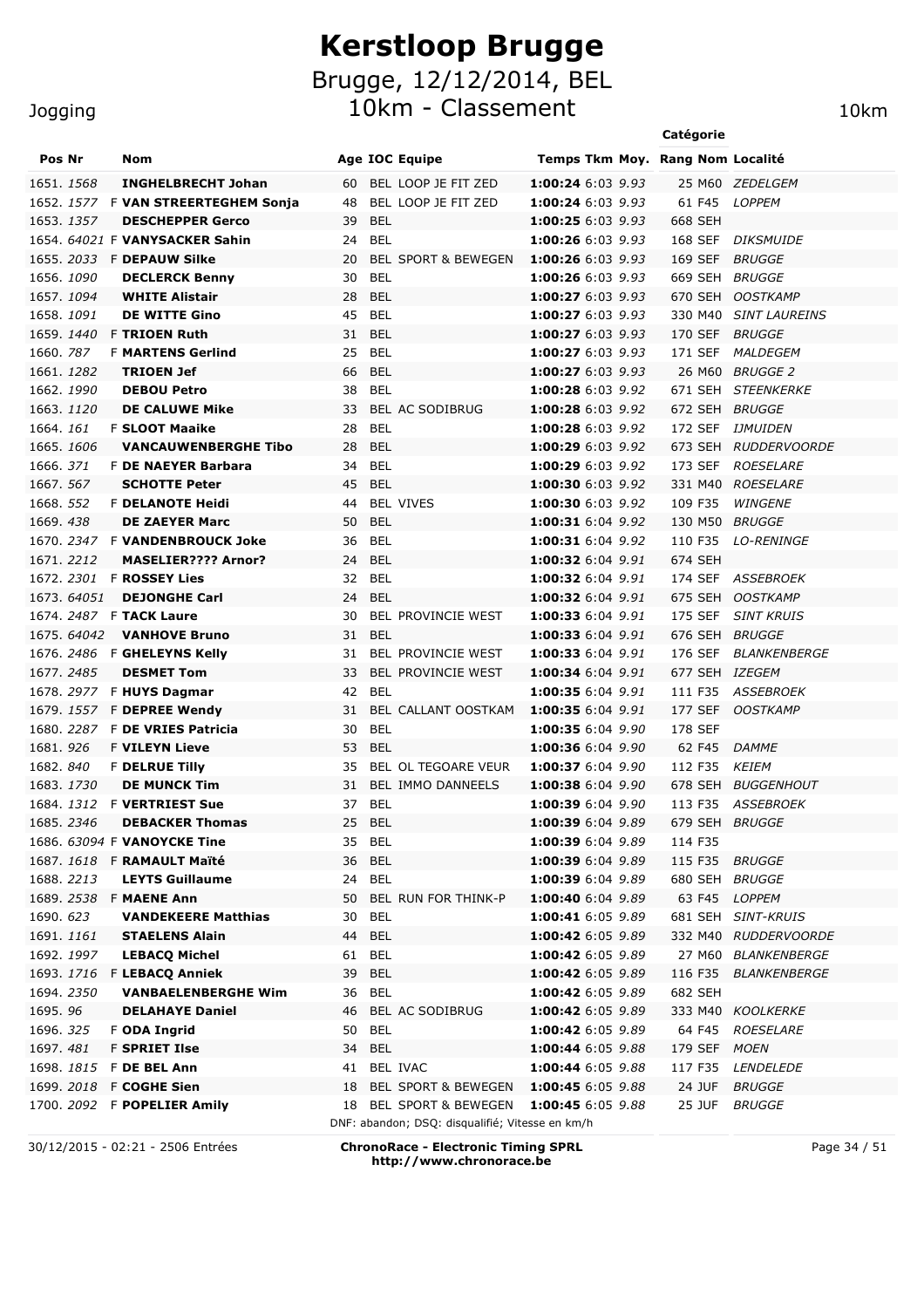Jogging

|                          |                                                    |          |                                                 |                                        | Catégorie          |                                              |
|--------------------------|----------------------------------------------------|----------|-------------------------------------------------|----------------------------------------|--------------------|----------------------------------------------|
| Pos Nr                   | Nom                                                |          | Age IOC Equipe                                  | Temps Tkm Moy. Rang Nom Localité       |                    |                                              |
| 1701. 1200               | <b>F ROSSEEUW Emmelie</b>                          | 35 BEL   |                                                 | 1:00:45 6:05 9.88                      | 118 F35            | <i>LENDELEDE</i>                             |
| 1702.239                 | <b>F KNOCKAERT Georgette</b>                       | 49       | <b>BEL BEVERHOUT</b>                            | 1:00:45 6:05 9.88                      | 65 F45             | <b>OOSTKAMP</b>                              |
| 1703. 1814               | <b>VANDEPUTTE Jeroen</b>                           | 43       | BEL IVAC                                        | 1:00:46 6:05 9.88                      | 334 M40            | <i>LENDELEDE</i>                             |
| 1704. 1932               | <b>QUICKE Johan</b>                                | 52       | <b>BEL SPERMALIE BRUGG</b>                      | 1:00:47 6:05 9.87                      | 131 M50            |                                              |
| 1705.816                 | <b>F MIGNON Cindy</b>                              | 40       | BEL GALMAARDSE LOPE                             | 1:00:47 6:05 9.87                      | 119 F35            | GALMAARDEN                                   |
| 1706. 2198               | <b>MORTIER Jan</b>                                 | 42       | <b>BEL</b>                                      | 1:00:48 6:05 9.87                      | 335 M40            | <i>BLANKENBERGE</i>                          |
| 1707. 1399               | <b>F DESIERE Ann</b>                               | 46       | <b>BEL</b>                                      | 1:00:49 6:05 9.87                      | 66 F45             | <b>OOSTDUINKERKE</b>                         |
| 1708.670                 | <b>F VAN DEN DRIESSCHE Sarah</b>                   | 24       | BEL MPIGO DE KAPROE                             | 1:00:49 6:05 9.87                      | 180 SEF            | <b>SINT ANDRIES</b>                          |
| 1709. 1383               | <b>TOLPE Stefaan</b>                               | 40       | <b>BEL SPERMALIE BRUGG</b>                      | 1:00:51 6:06 9.86                      | 336 M40            |                                              |
|                          | 1710. 2256 F VERCRUYCE Christine                   | 45       | <b>BEL</b>                                      | 1:00:52 6:06 9.86                      | 67 F45             | <b>SINT ANDRIES</b>                          |
| 1711.2833                | <b>DE CUBBER Daan</b>                              | 38       | <b>BEL</b>                                      | 1:00:53 6:06 9.86                      | 683 SEH            | <b>OOSTKAMP</b>                              |
|                          | 1712. 1211 F <b>BAELDE Lore</b>                    | 27       | <b>BEL</b>                                      | <b>1:00:53</b> 6:06 9.86               | 181 SEF            | <b>SINT ANDRIES</b>                          |
| 1713.1160                | <b>SINTUBIN Steven</b>                             | 41       | <b>BEL</b>                                      | 1:00:54 6:06 9.85                      | 337 M40            | <b>VELDEGEM</b>                              |
|                          | 1714. 2835 F <b>BOSSUYT Trien</b>                  | 36       | <b>BEL</b>                                      | 1:00:54 6:06 9.85                      | 120 F35            | <b>OOSTKAMP</b>                              |
| 1715.2767                | <b>BERNAERT Arno</b>                               | 14       | <b>BEL RACING BRUGGE B</b>                      | 1:00:57 6:06 9.85                      | 108 JUH            | <i>ZUIENKERKE</i>                            |
| 1716, 1917               | <b>TAVEIRNE Peter</b>                              | 51       | <b>BEL SPERMALIE BRUGG</b>                      | 1:00:57 6:06 9.85                      | 132 M50            |                                              |
| 1717. <i>1551</i>        | <b>F LOOTENS Sofie</b>                             | 44       | <b>BEL</b>                                      | 1:00:58 6:06 9.84                      | 121 F35            | <b>RUDDERVOORDE</b>                          |
|                          | 1717. 2095 F SCHEERLINCK Janna                     | 19       | <b>BEL SPORT &amp; BEWEGEN</b>                  | 1:00:58 6:06 9.84                      | 26 JUF             | <i>BRUGGE</i>                                |
| 1719.2766                | <b>EYKELBERG Ymani</b>                             | 14       | BEL RACI16885                                   | 1:00:58 6:06 9.84                      | 109 JUH            | <b>OEDELEM</b>                               |
|                          | 1720. 1542 F SCHILTZ Isabelle                      | 43       | <b>BEL</b>                                      | 1:00:58 6:06 9.84                      | 122 F35            | <i>BEKEGEM</i>                               |
| 1721. 63104              | <b>VANHOUTTE Bruno</b>                             | 23       | <b>BEL</b>                                      | 1:00:58 6:06 9.84                      | 684 SEH            |                                              |
| 1722. 1588               | <b>DECOUTERE Werner</b>                            | 58       | <b>BEL</b>                                      | 1:00:59 6:06 9.84                      |                    | 133 M50 DIKSMUIDE                            |
| 1723. 1989               | <b>VANDENBORRE Karel</b>                           | 41       | <b>BEL</b>                                      | 1:00:59 6:06 9.84                      | 338 M40 LAUWE      |                                              |
| 1724. 2107               | <b>VANACHTE Devid</b>                              | 20       | <b>BEL SPORT &amp; BEWEGEN</b>                  | 1:01:00 6:06 9.84                      | 685 SEH BRUGGE     |                                              |
| 1725. 2769               | <b>DE WAELE Adiel</b><br><b>F DE SUTTER Tineke</b> | 14<br>29 | <b>BEL RACING BRUGGE B</b><br><b>BEL</b>        | 1:01:00 6:06 9.84<br>1:01:00 6:06 9.84 | 110 JUH<br>182 SEF | <i><b>VARSENARE</b></i><br><b>SINT-KRUIS</b> |
| 1726. 2656<br>1727. 2463 | <b>F BONTE Shari</b>                               | 20       | <b>BEL HOWEST</b>                               | 1:01:01 6:07 9.83                      | 183 SEF            | <i>MOORSELE</i>                              |
| 1728.875                 | <b>F GHESELLE Eva</b>                              | 29       | <b>BEL</b>                                      | 1:01:01 6:07 9.83                      | 184 SEF            | <b>ASSEBROEK</b>                             |
| 1729. 776                | <b>BONTE Piet</b>                                  | 46       | <b>BEL</b>                                      | 1:01:02 6:07 9.83                      | 339 M40            | <i>MOORSELE</i>                              |
| 1730. 775                | <b>LOWYCK Steven</b>                               | 31       | BEL APMT ZEEBRUGGE                              | 1:01:02 6:07 9.83                      | 686 SEH            | SINT-KRUIS (BRUGGE)                          |
| 1731. 2904               | <b>MARGOT Jan</b>                                  | 59       | <b>BEL PROXIMUS</b>                             | 1:01:03 6:07 9.83                      | 134 M50            | <i>DILBEEK</i>                               |
| 1732. 2985               | <b>F ROTSAERT Ann</b>                              | 38       | BEL LOOP JE FIT, ZE                             | 1:01:05 6:07 9.82                      | 123 F35            | <i>ZEDELGEM</i>                              |
| 1733. 1566               | <b>F GIELEN Katrien</b>                            | 36       | BEL LOOP JE FIT ZED                             | 1:01:06 6:07 9.82                      | 124 F35            | ZEDELGEM                                     |
| 1734. 526                | <b>CLERCKX Robbe</b>                               | 24 BEL   |                                                 | 1:01:07 6:07 9.82                      |                    | 687 SEH SINT-KRUIS                           |
| 1735.2969                | <b>RAMAN Franky</b>                                | 44       | <b>BEL</b>                                      | 1:01:07 6:07 9.82                      |                    | 340 M40 MOERKERKE                            |
| 1736. 2395               | <b>HINOUL Mathieu</b>                              | 52       | BEL                                             | 1:01:07 6:07 9.82                      |                    | 135 M50 KNOKKE - HEIST                       |
| 1737.913                 | <b>VERSTEYKE Ansford</b>                           | 38       | BEL LOS TRI AMIGOS                              | 1:01:08 6:07 9.82                      | 688 SEH BRUGGE     |                                              |
|                          | 1738. 1075 F DE ZUTTER Célin                       | 20       | <b>BEL</b>                                      | 1:01:09 6:07 9.81                      |                    | 185 SEF KNESSELARE                           |
|                          | 1739. 1065 F <b>HOSTE Isabelle</b>                 | 34       | <b>BEL</b>                                      | 1:01:10 6:07 9.81                      |                    | 186 SEF SINT KRUIS                           |
| 1740. 1269               | <b>LLAERBOUT Claude</b>                            | 47       | <b>BEL</b>                                      | 1:01:10 6:07 9.81                      | 341 M40 BRUGGE     |                                              |
| 1741. 2983               | <b>VALLAEY Matthias</b>                            | 33       | <b>BEL</b>                                      | 1:01:10 6:07 9.81                      |                    | 689 SEH SINT-ANDRIES BRUGGE                  |
| 1742. 1428               | <b>DESCAMPS Nicolas</b>                            | 27       | BEL                                             | 1:01:10 6:07 9.81                      |                    | 690 SEH OOSTENDE                             |
|                          | 1743. 2500 F PLOVIE Barbara                        | 28       | BEL HOWEST TOEGEPAS 1:01:12 6:08 9.81           |                                        | 187 SEF BRUGGE     |                                              |
| 1744.251                 | <b>VANDAMME Daniel</b>                             | 60       | BEL GISTELSE JOGGIN                             | 1:01:12 6:08 9.80                      |                    | 28 M60 BRUGGE                                |
| 1745. 2204               | <b>LAMOTE Dries</b>                                | 26       | <b>BEL OXYGEN FITNESS</b>                       | 1:01:13 6:08 9.80                      | 691 SEH BRUGGE     |                                              |
| 1746.383                 | <b>F MAECKELBERGHE Elsy</b>                        | 55       | BEL                                             | 1:01:13 6:08 9.80                      | 18 F55             | <i>ASSEBROEK</i>                             |
| 1747.250                 | <b>F LEUWERS Carine</b>                            | 42       | <b>BEL GISTELSE JOGGIN</b>                      | 1:01:14 6:08 9.80                      | 125 F35            | <i>RENINGE</i>                               |
| 1748. 2374               | <b>F LOUAGIE Bieke</b>                             | 16       | BEL                                             | 1:01:14 6:08 9.80                      | 27 JUF             | <b>SINT MICHIELS</b>                         |
| 1749.674                 | <b>FEYS Ivaan</b>                                  |          | 45 BEL PREVEBO VEURNE                           | 1:01:14 6:08 9.80                      | 342 M40 VEURNE     |                                              |
|                          | 1750. 2488 F SCHEPENS Annemie                      | 41       | BEL HOWEST TOEGEPAS 1:01:15 6:08 9.80           |                                        | 126 F35            | <i>KNOKKE-HEIST</i>                          |
|                          |                                                    |          | DNF: abandon; DSQ: disqualifié; Vitesse en km/h |                                        |                    |                                              |

30/12/2015 - 02:21 - 2506 Entrées **ChronoRace - Electronic Timing SPRL http://www.chronorace.be**

Page 35 / 51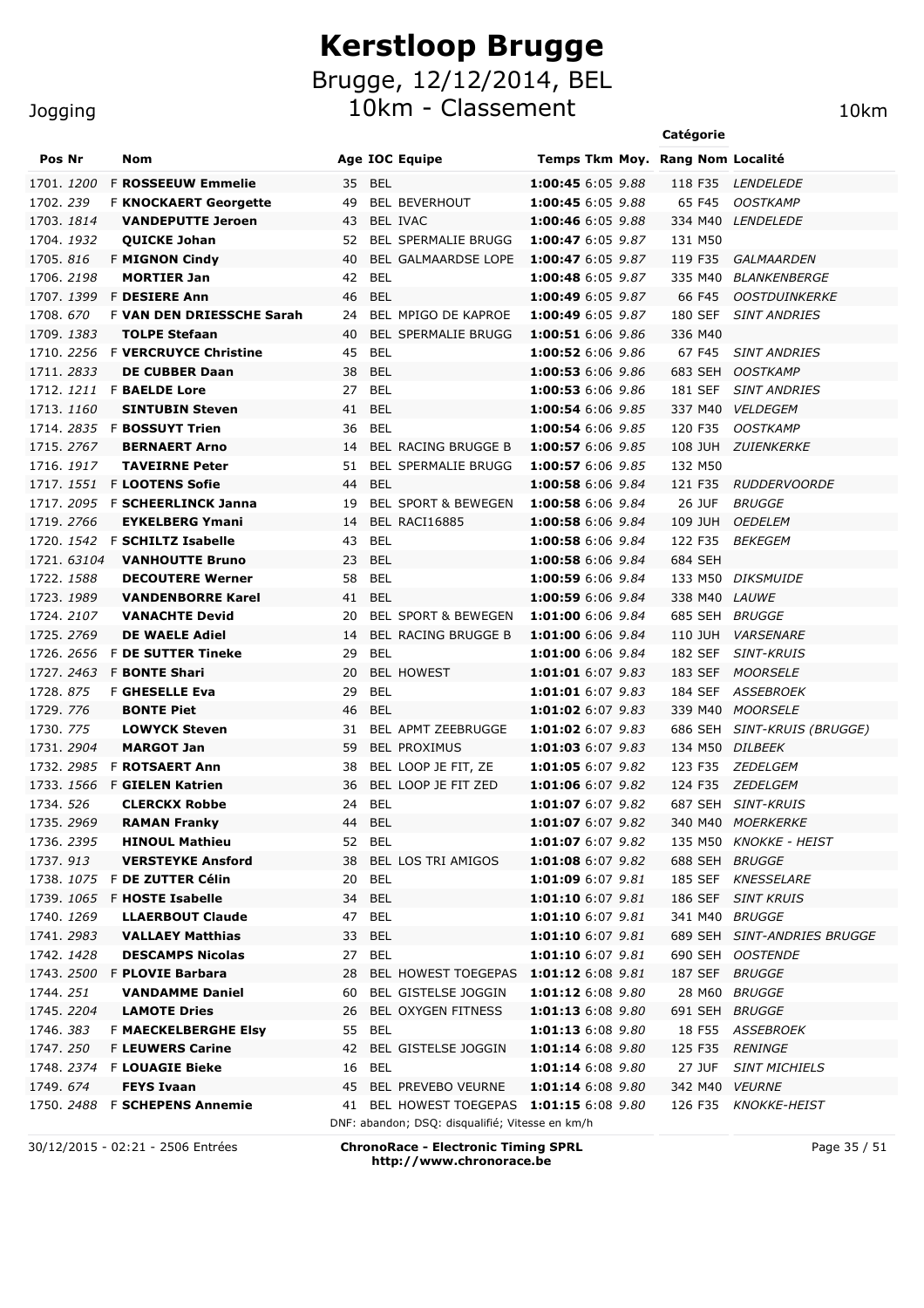#### Jogging

|            |                   |                                     |    |            |                                          |                                  | Catégorie             |                        |
|------------|-------------------|-------------------------------------|----|------------|------------------------------------------|----------------------------------|-----------------------|------------------------|
| Pos Nr     |                   | Nom                                 |    |            | <b>Age IOC Equipe</b>                    | Temps Tkm Moy. Rang Nom Localité |                       |                        |
| 1751, 1122 |                   | <b>DUFOORT Geert</b>                | 43 |            | <b>BEL BEVERHOUT</b>                     | 1:01:15 6:08 9.80                | 343 M40               | <b>OOSTKAMP</b>        |
| 1752.983   |                   | <b>F RUTTENS Petra</b>              | 45 |            | BEL HEALTHPOINT                          | 1:01:16 6:08 9.79                | 68 F45                | <b>KNOKKE</b>          |
| 1753.2036  |                   | <b>F DEROOVER Joyce</b>             | 25 |            | <b>BEL SPORT &amp; BEWEGEN</b>           | 1:01:16 6:08 9.79                | 188 SEF               | <b>BRUGGE</b>          |
| 1754.1196  |                   | <b>VANDERLINDEN Gigi</b>            | 51 | <b>BEL</b> |                                          | 1:01:17 6:08 9.79                | 136 M50               | <b>BRUGGE</b>          |
| 1755.2392  |                   | <b>DE CUYPER Pascal</b>             | 47 | <b>BEL</b> |                                          | 1:01:18 6:08 9.79                | 344 M40               | <b>OOSTKAMP</b>        |
| 1756. 1237 |                   | <b>BAILLIU Rik</b>                  | 49 | <b>BEL</b> |                                          | 1:01:20 6:08 9.79                | 345 M40               | <b>VARSENARE</b>       |
| 1757. 700  |                   | F VAN LEIRSBERGHE Natalie           | 41 | <b>BEL</b> |                                          | 1:01:20 6:08 9.78                | 127 F35               | ASSEBROEK              |
| 1758.2658  |                   | <b>DELCOUR Simon</b>                | 23 | <b>BEL</b> |                                          | 1:01:21 6:09 9.78                | 692 SEH RONSE         |                        |
|            |                   | 1759. 63088 F BOUTTELISIER Mieke    | 42 | <b>BEL</b> |                                          | 1:01:22 6:09 9.78                | 128 F35               | <b>ROESELARE</b>       |
| 1760, 1852 |                   | <b>WILLEMS Michel</b>               | 53 | <b>BEL</b> |                                          | 1:01:23 6:09 9.78                | 137 M50               | <i>BRUGGE</i>          |
| 1761, 1778 |                   | <b>VANHEE Merijn</b>                | 31 | <b>BEL</b> |                                          | 1:01:24 6:09 9.77                |                       | 693 SEH ASSEBROEK      |
| 1762. 2068 |                   | <b>F LESSINNES Zoe</b>              | 21 |            | <b>BEL SPORT &amp; BEWEGEN</b>           | 1:01:24 6:09 9.77                | 189 SEF               | <i>BRUGGE</i>          |
| 1763, 843  |                   | <b>F TANGHE Eveline</b>             | 35 |            | <b>BEL OL TEGOARE VEUR</b>               | 1:01:26 6:09 9.77                | 129 F35               | <b>KEIEM</b>           |
| 1764, 460  |                   | <b>F MAENHOUDT Leontien</b>         | 24 | <b>BEL</b> |                                          | 1:01:26 6:09 9.77                | 190 SEF               | <b>BRUGGE</b>          |
| 1765.906   |                   | <b>DEJARDIN Stéphane</b>            | 45 |            | <b>BEL LOS TRI AMIGOS</b>                | 1:01:26 6:09 9.77                | 346 M40               | <b>BRUGGE</b>          |
| 1766, 1645 |                   | <b>F VANDENBROELE Joke</b>          | 34 | <b>BEL</b> |                                          | 1:01:26 6:09 9.77                | 191 SEF               | <i>BRUGGE</i>          |
| 1767. 2039 |                   | <b>F DEVOS Marieke</b>              | 19 |            | <b>BEL SPORT &amp; BEWEGEN</b>           | 1:01:27 6:09 9.77                | <b>28 JUF</b>         | <b>BRUGGE</b>          |
| 1768. 591  |                   | <b>DEWEERT Dirk</b>                 | 43 | <b>BEL</b> |                                          | 1:01:28 6:09 9.76                | 347 M40               | <i>BREDENE</i>         |
| 1769. 2781 |                   | <b>F COENE Sabine</b>               | 42 | <b>BEL</b> |                                          | 1:01:28 6:09 9.76                | 130 F35               | <i>ST KRUIS BRUGGE</i> |
| 1770. 707  |                   | <b>F VANBECELAERE Stefanie</b>      | 22 | BEL        |                                          | 1:01:28 6:09 9.76                | 192 SEF               | <i><b>VEURNE</b></i>   |
| 1771. 1939 |                   | <b>DEFOORT Pieter-Jan</b>           | 45 | <b>BEL</b> |                                          | 1:01:28 6:09 9.76                | 348 M40               | <b>KNOKKE-HEIST</b>    |
| 1772. 1851 |                   | <b>F DELDYCKE Ann-Sophie</b>        | 27 | BEL        |                                          | 1:01:29 6:09 9.76                | 193 SEF               | <i>BRUGGE</i>          |
| 1773, 1209 |                   | <b>F DANNEELS Isabelle</b>          | 37 | <b>BEL</b> |                                          | 1:01:29 6:09 9.76                | 131 F35               | <b>SINT ANDRIES</b>    |
| 1774. 1392 |                   | <b>GITSELS Johan</b>                | 50 | <b>BEL</b> |                                          | 1:01:30 6:09 9.76                | 138 M50               | <b>OOSTDUINKERKE</b>   |
| 1775. 1071 |                   | <b>F STIEPERAERE Sabien</b>         | 43 |            | BEL LOS TRI AMIGOS                       | 1:01:30 6:09 9.76                | 132 F35               | <b>BRUGGE</b>          |
| 1776. 701  |                   | F HAJDUK Marzena                    | 41 | <b>BEL</b> |                                          | 1:01:31 6:10 9.76                | 133 F35               | <i>BRUGGE</i>          |
| 1777.972   |                   | <b>DESOMER Tobias</b>               | 36 | <b>BEL</b> |                                          | 1:01:31 6:10 9.76                | 694 SEH               | <b>SINT KRUIS</b>      |
| 1778.2446  |                   | <b>CHRISTIAENS Tom</b>              | 25 |            | BEL ARTES DEPRET                         | 1:01:33 6:10 9.75                | 695 SEH               | <b>BRUGGE</b>          |
| 1779. 1434 |                   | <b>F ROMBAUT Julie</b>              | 24 | <b>BEL</b> |                                          | 1:01:33 6:10 9.75                | 194 SEF               | <b>OOSTENDE</b>        |
| 1780, 669  |                   | F PAUWELS Maité                     | 24 |            | BEL MPIGO DE KAPROE                      | 1:01:34 6:10 9.75                | 195 SEF               | <b>SINT ANDRIES</b>    |
| 1781. 1435 |                   | <b>F VANDENBROUCKE Elien</b>        | 26 | <b>BEL</b> |                                          | 1:01:35 6:10 9.74                | 196 SEF               | <b>BLANKENBERGE</b>    |
| 1782.963   |                   | <b>F MOUTON Like</b>                | 33 | BEL        |                                          | 1:01:36 6:10 9.74                | 197 SEF               | <b>SINT KRUIS</b>      |
| 1783, 2444 |                   | <b>RENIER Karel</b>                 | 36 |            | <b>BEL ARTES DEPRET</b>                  | 1:01:36 6:10 9.74                | 696 SEH               | <b>ROESELARE</b>       |
|            |                   | 1784, 2046 F DEZUTTER Paulien       | 18 |            | <b>BEL SPORT &amp; BEWEGEN</b>           | 1:01:37 6:10 9.74                | 29 JUF                | <b>BRUGGE</b>          |
| 1785.236   |                   | <b>VILEYN Sven</b>                  |    | 41 BEL     |                                          | 1:01:38 6:10 9.74                | 349 M40 <i>BRUGGE</i> |                        |
| 1786. 1038 |                   | <b>CATRY Olivier</b>                |    | 45 BEL     |                                          | 1:01:38 6:10 9.74                | 350 M40               |                        |
|            |                   | 1787. 1341 F HEYVAERTS Anita        |    | 55 BEL     |                                          | 1:01:43 6:11 9.72                |                       | 19 F55 SINT KRUIS      |
| 1788. 540  |                   | <b>VANSTEENKISTE Bart</b>           |    | 44 BEL     |                                          | 1:01:43 6:11 9.72                |                       | 351 M40 BELLEGEM       |
|            | 1789. <i>1838</i> | <b>LANCKRIET Tom</b>                |    |            | 27 BEL OLYMPIC VANDEN                    | 1:01:44 6:11 9.72                | 697 SEH PITTEM        |                        |
|            |                   | 1789. 2797 F VERSCHUEREN Charlotte  |    | 25 BEL     |                                          | 1:01:44 6:11 9.72                |                       | 198 SEF OUDENAARDE     |
|            |                   | 1791. 1776 F VERDONCK Shana         |    | 24 BEL     |                                          | 1:01:44 6:11 9.72                | 199 SEF BRUGGE        |                        |
|            | 1792. 1839        | <b>VANDENBUSSCHE Jelle</b>          |    |            | 30 BEL OLYMPIC VANDEN                    | 1:01:45 6:11 9.72                |                       | 698 SEH ZONNEBEKE      |
|            | 1793. <i>1146</i> | <b>VAN DAMME Hart</b>               |    | 31 BEL     |                                          | 1:01:46 6:11 9.72                |                       | 699 SEH SINT MICHIELS  |
|            |                   | 1794. 2133 F VANRENTERGHEM Michelle |    |            | 19 BEL SPORT & BEWEGEN 1:01:46 6:11 9.72 |                                  |                       | 30 JUF BRUGGE          |
|            |                   | 1795. 1737 F TIEBAUT Fabienne       |    |            | 45 BEL DIENSTENCENTRUM 1:01:46 6:11 9.71 |                                  |                       | 69 F45 KNOKKE          |
|            |                   | 1796. 2386 F VERBEKE Annick         |    | 30 BEL     |                                          | 1:01:47 6:11 9.71                | 200 SEF BRUGGE        |                        |
|            |                   | 1797. 2799 F ELYN Laurence          |    | 26 BEL     |                                          | 1:01:47 6:11 9.71                |                       | 201 SEF OUDENAARDE     |
| 1798.952   |                   | <b>VAN DECRAEN Jan</b>              |    | 29 BEL     |                                          | 1:01:52 6:12 9.70                |                       | 700 SEH ASSEBROEK      |
|            |                   | 1799. 2966 F DE MUYNCK Eline        |    | 28 BEL     |                                          | 1:01:52 6:12 9.70                |                       | 202 SEF ZEDELGEM       |
| 1800. 214  |                   | <b>F WAUTERS Hilde</b>              |    | 53 BEL     |                                          | 1:01:52 6:12 9.70                |                       | 70 F45 BRUGGE          |

DNF: abandon; DSQ: disqualifié; Vitesse en km/h 30/12/2015 - 02:21 - 2506 Entrées **ChronoRace - Electronic Timing SPRL http://www.chronorace.be**

Page 36 / 51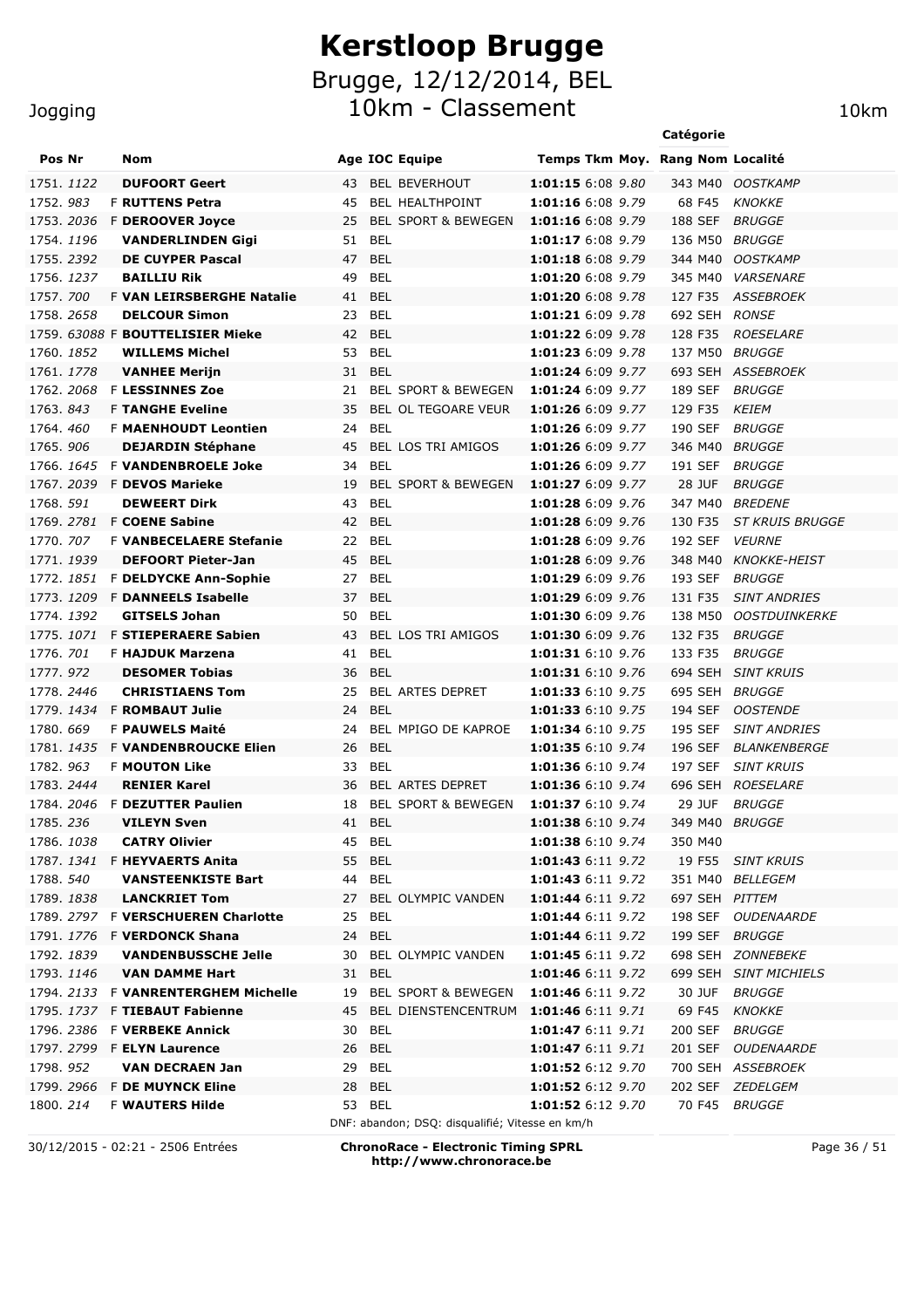Brugge, 12/12/2014, BEL

10km - Classement 10km

|                          |  |                                                        |          |                |                                                                           |                                        | Catégorie          |                       |
|--------------------------|--|--------------------------------------------------------|----------|----------------|---------------------------------------------------------------------------|----------------------------------------|--------------------|-----------------------|
| Pos Nr                   |  | Nom                                                    |          |                | <b>Age IOC Equipe</b>                                                     | Temps Tkm Moy. Rang Nom Localité       |                    |                       |
| 1801. 2967               |  | F VICTOR Véronique                                     |          | 28 BEL         |                                                                           | 1:01:53 6:12 9.70                      | 203 SEF            | TORHOUT               |
| 1802. 536                |  | <b>F ALLIET Liesbeth</b>                               |          | 24 BEL         |                                                                           | 1:01:53 6:12 9.70                      | 204 SEF            | WACHTEBEKE            |
| 1803. 2328               |  | <b>F LUTTERS Lieve</b>                                 | 29       | <b>BEL</b>     |                                                                           | 1:01:54 6:12 9.70                      |                    | 205 SEF ASSEBROEK     |
| 1804. 537                |  | <b>FLOIN Steven</b>                                    |          | 32 BEL BRP     |                                                                           | 1:01:54 6:12 9.69                      |                    | 701 SEH MOERBEKE-WAAS |
| 1805.968                 |  | <b>F BOUCKAERT Sabine</b>                              | 38       | <b>BEL</b>     |                                                                           | 1:01:54 6:12 9.69                      | 134 F35            | <b>ROESELARE</b>      |
| 1806. 527                |  | <b>DE VESTELE Matthias</b>                             | 24       | <b>BEL</b>     |                                                                           | 1:01:55 6:12 9.69                      | 702 SEH BRUGGE     |                       |
| 1807. 2327               |  | <b>DE BLAUWE Tomas</b>                                 | 10       |                | <b>BEL OB BRUGGE</b>                                                      | 1:01:55 6:12 9.69                      |                    | 8 DEH ASSEBROEK       |
|                          |  | 1808. 1096 F BOLLE Vanessa                             | 36       |                | BEL LOS TRI AMIGOS                                                        | 1:01:55 6:12 9.69                      | 135 F35            | <b>BRUGGE</b>         |
| 1808. 1379               |  | <b>GRYMONPRE Arne</b>                                  | 11       | <b>BEL</b>     |                                                                           | 1:01:55 6:12 9.69                      |                    | 9 DEH BRUGGE          |
|                          |  | 1810. 2796 F LANDRIE Celine                            | 27       | <b>BEL</b>     |                                                                           | 1:01:56 6:12 9.69                      | 206 SEF            | <i>DEINZE</i>         |
| 1811. 1378               |  | <b>GRYMONPRE Mathis</b>                                | 11       | <b>BEL</b>     |                                                                           | 1:01:56 6:12 9.69                      |                    | 10 DEH BRUGGE         |
| 1812. 2255               |  | <b>VAN MOORTEL Christophe</b>                          | 48       | <b>BEL</b>     |                                                                           | 1:01:56 6:12 9.69                      | 352 M40            | <i>BRUGGE</i>         |
| 1813.877                 |  | <b>STARAJ Bruno</b>                                    | 42       | BEL            |                                                                           | 1:01:56 6:12 9.69                      | 353 M40 KOKIJDE    |                       |
| 1814.2349                |  | <b>F OZSUVARIDIS Pauline</b>                           | 38       | <b>BEL</b>     |                                                                           | 1:01:57 6:12 9.69                      | 136 F35            | <i>BRUSSEL</i>        |
|                          |  | 1815. 2703 F HAGHENBEEK Katrien                        |          |                | 32 BEL SPERMALIE BRUGG                                                    | 1:01:59 6:12 9.68                      | 207 SEF            |                       |
|                          |  | 1816, 1502 F DE BRUYCKER Norah                         | 8        |                | BEL M-FIT                                                                 | 1:01:59 6:12 9.68                      | 3 DEF              | <i>ZEDELGEM</i>       |
| 1817, 1501<br>1818, 1377 |  | <b>DE BRUYCKER Gerd</b>                                | 43<br>18 | <b>BEL</b>     | BEL M-FIT                                                                 | 1:01:59 6:12 9.68                      |                    | 354 M40 ZEDELGEM      |
| 1819.469                 |  | <b>JANSSENS Yentl</b><br><b>F VAN CAUTEREN Marleen</b> | 43       | BEL            |                                                                           | 1:01:59 6:12 9.68<br>1:02:00 6:12 9.68 | 111 JUH<br>137 F35 | <i>BRUGGE</i><br>GENT |
| 1820, 244                |  | <b>GHEYSENS Christian</b>                              | 55       |                | BEL DE SMEDENLOPERS                                                       | 1:02:00 6:12 9.68                      |                    | 139 M50 OOSTERZELE    |
|                          |  | 1821. 64022 F LESAGE Catherine                         | 49       |                | <b>BEL USL JOGGING</b>                                                    | 1:02:00 6:12 9.68                      |                    | 71 F45 DUNKERQUE      |
|                          |  | 1822. 2688 F CORNELIS Natasha                          |          | 32 BEL         |                                                                           | 1:02:01 6:13 9.68                      | 208 SEF            | TORHOUT               |
|                          |  | 1823. 1503 F DE BRUYCKER Norah                         | 40       |                | BEL M-FIT                                                                 | 1:02:01 6:13 9.68                      | 138 F35            | <i>ZEDELGEM</i>       |
| 1824. 851                |  | <b>GOBYN Nicholas</b>                                  | 29       | <b>BEL ECS</b> |                                                                           | 1:02:02 6:13 9.67                      |                    | 703 SEH ZEEBRUGGE     |
| 1825. 2341               |  | <b>DESMET Thibaut</b>                                  | 10       | <b>BEL</b>     |                                                                           | 1:02:02 6:13 9.67                      |                    | 11 DEH VARSENARE      |
|                          |  | 1826. 2402 F DEBUSSCHER Femke                          | 29       | BEL            |                                                                           | 1:02:03 6:13 9.67                      | 209 SEF NINOVE     |                       |
| 1827. 5817               |  | <b>ROELS Frederik</b>                                  | 38       | BEL            |                                                                           | 1:02:05 6:13 9.67                      | 704 SEH JABBEKE    |                       |
| 1828. 2779               |  | <b>VAN LANDEGHEM Dany</b>                              | 59       |                | BEL RACING BRUGGE B                                                       | 1:02:05 6:13 9.66                      |                    | 140 M50 DE HAAN       |
| 1829. 1920               |  | <b>VERNIEUWE Arnold</b>                                | 39       |                | <b>BEL SPERMALIE BRUGG</b>                                                | 1:02:07 6:13 9.66                      | 705 SEH            |                       |
| 1830.1219                |  | <b>F AERTS Vickv</b>                                   | 36       | BEL            |                                                                           | 1:02:07 6:13 9.66                      | 139 F35            | <i><b>VEURNE</b></i>  |
| 1831. <i>1051</i>        |  | F VAN QUATHEM Ellen                                    | 33       | BEL            |                                                                           | 1:02:08 6:13 9.66                      | 210 SEF            | OOSTKAMP              |
| 1832.987                 |  | <b>F COLLARD Barbara</b>                               | 40       |                | <b>BEL HEALTHPOINT</b>                                                    | 1:02:10 6:13 9.65                      | 140 F35            | <i>DAMME</i>          |
| 1833. 2634               |  | <b>F POLLET Manon</b>                                  | 19       |                | <b>BEL DE POLLETJES</b>                                                   | 1:02:10 6:13 9.65                      | 31 JUF             | ZEDELGEM              |
|                          |  | 1834. 6092 F VERBEKE Griet                             |          |                | 34 BEL SPORT & BEWEGEN                                                    | 1:02:11 6:14 9.65                      | 211 SEF BRUGGE     |                       |
| 1835.2340                |  | <b>DESMET Jan</b>                                      | 38       | <b>BEL</b>     |                                                                           | 1:02:11 6:14 9.65                      |                    | 706 SEH VARSENARE     |
| 1836. 543                |  | <b>FLORIN Paul</b>                                     | 67       |                | BEL VOLHARDING BEVE                                                       | 1:02:11 6:14 9.65                      |                    | 29 M60 BEVEREN        |
| 1837. 1405               |  | <b>F VAN NIEUWENHUYSE Mieke</b>                        | 52       | BEL            |                                                                           | 1:02:12 6:14 9.65                      |                    | 72 F45 ASSEBROEK      |
| 1838. 590                |  | <b>CASIER Sylvia</b>                                   | 38       | BEL            |                                                                           | 1:02:12 6:14 9.65                      |                    | 707 SEH BREDENE       |
| 1839. 2117               |  | <b>VANDEPUTTE Han</b>                                  | 19       |                | BEL SPORT & BEWEGEN                                                       | 1:02:13 6:14 9.65                      | 708 SEH BRUGGE     |                       |
| 1840. 412                |  | F LAGAST Anje                                          | 46       | BEL ECS        |                                                                           | 1:02:13 6:14 9.64                      | 73 F45             | <i>ZEEBRUGGE</i>      |
| 1841. 253                |  | <b>F ROUSSEFF Thaïs</b>                                | 27       | <b>BEL</b>     |                                                                           | 1:02:14 6:14 9.64                      | 212 SEF BRUGGE     |                       |
| 1842. 507                |  | <b>VAN HOESERLANDE Yves</b>                            | 50       | BEL            |                                                                           | 1:02:14 6:14 9.64                      |                    | 141 M50 SINT-KRUIS    |
| 1843. 265                |  | <b>KLEIN Johan</b>                                     | 50       | BEL            |                                                                           | 1:02:14 6:14 9.64                      | 142 M50            |                       |
| 1844. 254                |  | <b>ROUSSEFF Serge</b>                                  |          | 55 BEL         |                                                                           | 1:02:14 6:14 9.64                      | 143 M50 BRUGGE     |                       |
| 1845.434                 |  | <b>DEFORCHE Steven</b>                                 | 50       | <b>BEL</b>     |                                                                           | 1:02:14 6:14 9.64                      |                    | 144 M50 RUMBEKE       |
| 1846. 2276               |  | <b>DELPLANQUE Vincent</b>                              | 38       |                | BEL OXYGEN FITNESS                                                        | 1:02:15 6:14 9.64                      | 709 SEH BRUGGE     |                       |
| 1847. 2177               |  | <b>DE SMIDT Johan</b>                                  | 48       |                | BEL KBC BANK & VERZ                                                       | 1:02:16 6:14 9.64                      | 355 M40            |                       |
|                          |  | 1848. 2959 F VERMOOTE Conny                            | 44       | <b>BEL</b>     |                                                                           | 1:02:17 6:14 9.64                      | 141 F35            | <i>JABBEKE</i>        |
| 1849. 2415               |  | <b>JONCKHEERE Chris</b>                                | 59       |                | BEL SYNTRA WEST                                                           | 1:02:17 6:14 9.63                      | 145 M50            |                       |
|                          |  | 1850. 1628 F MAESEN Sheena                             |          |                | 25 BEL JENS KEUKELEIRE<br>DNF: abandon; DSQ: disqualifié; Vitesse en km/h | 1:02:21 6:15 9.63                      |                    | 213 SEF SINT-ANDRIES  |
|                          |  |                                                        |          |                |                                                                           |                                        |                    |                       |

30/12/2015 - 02:21 - 2506 Entrées **ChronoRace - Electronic Timing SPRL http://www.chronorace.be**

Page 37 / 51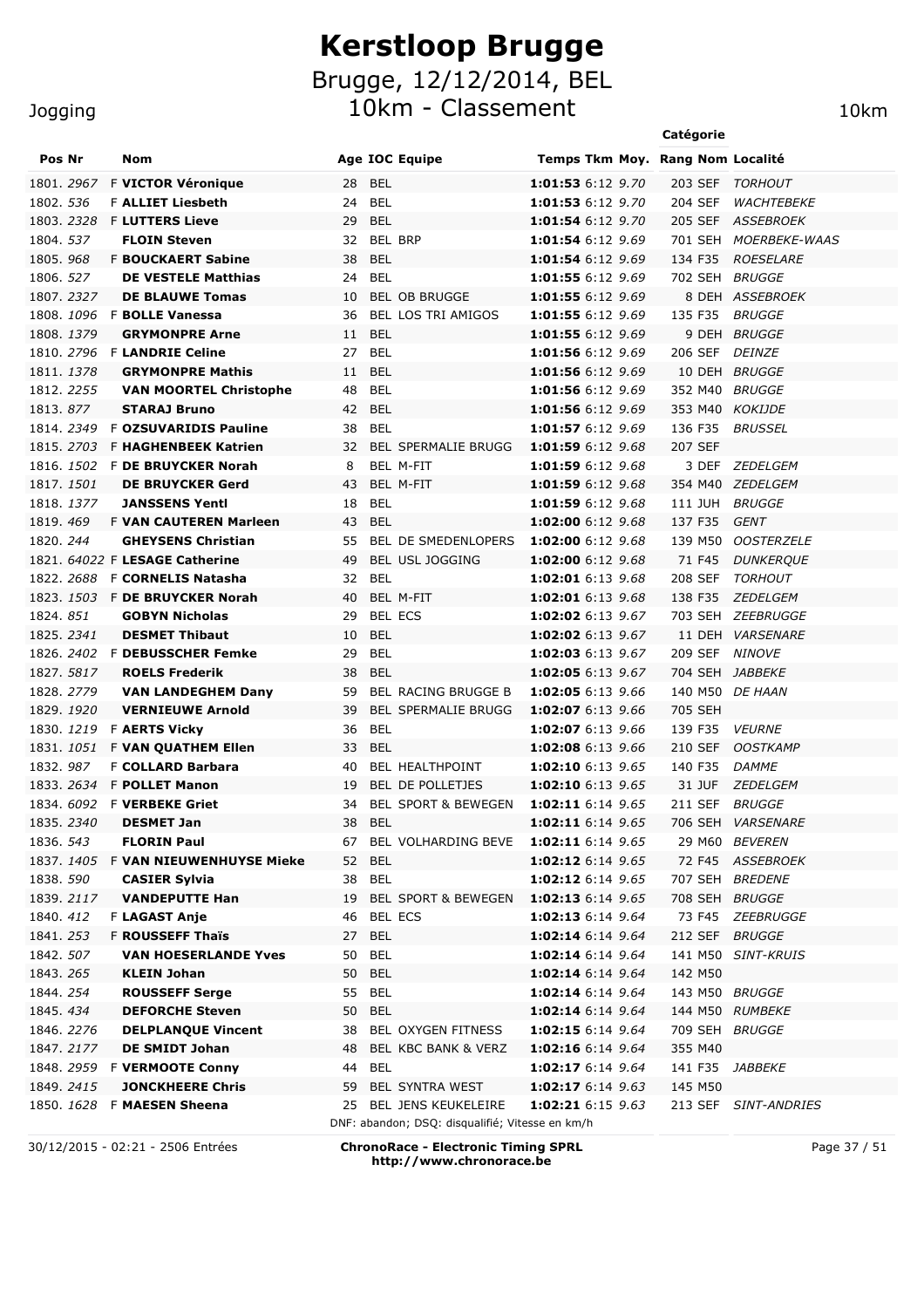#### Jogging

| Pos Nr     | Nom                                |    | <b>Age IOC Equipe</b>                           | Temps Tkm Moy. Rang Nom Localité |                       |                       |
|------------|------------------------------------|----|-------------------------------------------------|----------------------------------|-----------------------|-----------------------|
| 1851. 1627 | <b>KEUKELEIRE Jens</b>             |    | 26 BEL JENS KEUKELEIRE                          | <b>1:02:22</b> 6:15 9.62         |                       | 710 SEH SINT-ANDRIES  |
| 1852. 1323 | <b>BOMBERNA Marc</b>               | 51 | BEL                                             | 1:02:24 6:15 9.62                |                       | 146 M50 VARSENARE     |
| 1853. 1858 | <b>GILIS Gijs</b>                  | 27 | BEL /                                           | 1:02:25 6:15 9.61                | 711 SEH HASSELT       |                       |
| 1854, 442  | <b>F CALLEEUW Trui</b>             | 39 | <b>BEL</b>                                      | 1:02:25 6:15 9.61                | 142 F35               | <i><b>OEDELEM</b></i> |
| 1855.2161  | <b>F BOGAERT Nele</b>              | 26 | <b>BEL KBC BANK &amp; VERZ</b>                  | 1:02:26 6:15 9.61                | 214 SEF               |                       |
|            | 1856. 2396 F <b>MARIEN Anette</b>  | 42 | BEL HEALTHPOINT                                 | 1:02:27 6:15 9.61                | 143 F35 ADEGEM        |                       |
| 1857.2170  | <b>GERNAEY Geert</b>               | 57 | <b>BEL KBC BANK &amp; VERZ</b>                  | 1:02:27 6:15 9.61                | 147 M50               |                       |
| 1858, 1666 | <b>WERREBROUCK Donald</b>          | 41 | <b>BEL JCA</b>                                  | 1:02:27 6:15 9.61                | 356 M40 ADEGEM        |                       |
| 1859, 2633 | <b>VERSTRAETEN Victoria</b>        | 19 | BEL DE POLLETJES                                | 1:02:30 6:15 9.60                |                       | 712 SEH ZEDELGEM      |
| 1860. 1143 | <b>SOUTAER Francis</b>             | 47 | <b>BEL</b>                                      | 1:02:30 6:15 9.60                | 357 M40               | <b>SINT MICHIELS</b>  |
| 1861. 1524 | <b>CHLARIE Mathias</b>             | 39 | <b>BEL</b>                                      | 1:02:31 6:16 9.60                | 713 SEH               | SINT-KRUIS            |
| 1862.294   | <b>VERMANDER Davy</b>              | 29 | <b>BEL</b>                                      | 1:02:31 6:16 9.60                | 714 SEH               | <b>SINT MICHIELS</b>  |
| 1863. 1144 | <b>COLLA Paul</b>                  | 67 | <b>BEL</b>                                      | 1:02:32 6:16 9.60                | 30 M60                | <i>SINT MICHIELS</i>  |
| 1864.2176  | <b>VANDEN BUSSCHE Dirk</b>         | 51 | <b>BEL KBC BANK &amp; VERZ</b>                  | 1:02:32 6:16 9.60                | 148 M50               |                       |
| 1865.235   | <b>F ERARD Eefje</b>               | 39 | <b>BEL</b>                                      | 1:02:33 6:16 9.59                | 144 F35               | BRUGGE                |
| 1866. 217  | <b>F RAPPE Greetje</b>             | 48 | <b>BEL JOGGING KNOKKE</b>                       | 1:02:34 6:16 9.59                | 74 F45                | <b>KNOKKE HEIST</b>   |
| 1867, 761  | <b>F TAILLIEU Carolien</b>         | 30 | <b>BEL</b>                                      | 1:02:34 6:16 9.59                | 215 SEF               | <b>OOSTKAMP</b>       |
| 1868.2166  | <b>SLOSSE Rik</b>                  | 42 | BEL KBC BANK & VERZ                             | 1:02:36 6:16 9.59                | 358 M40               |                       |
|            | 1869. 1992 F RITSERVELDT Veerle    | 36 | <b>BEL</b>                                      | 1:02:36 6:16 9.59                |                       | 145 F35 ZOTTEGEM      |
|            | 1870. 2206 F CLAEYS Delphine       | 30 | <b>BEL</b>                                      | 1:02:36 6:16 9.58                | 216 SEF               |                       |
|            | 1870, 2925 F VANDENBUSSCHE Joke    | 46 | BEL WAVE OUTDOOR OO 1:02:36 6:16 9.58           |                                  | 75 F45                | <b>VEURNE</b>         |
| 1872. 1991 | <b>SLAGMULDER Koen</b>             | 39 | <b>BEL</b>                                      | 1:02:37 6:16 9.58                | 715 SEH               | <i>ZOTTEGEM</i>       |
| 1873, 370  | <b>F GALLE Els</b>                 | 47 | <b>BEL</b>                                      | 1:02:37 6:16 9.58                | 76 F45                | <i>ZEDELGEM</i>       |
| 1874. 355  | <b>F DE VOOGHT Marie-Danielle</b>  | 45 | <b>BEL</b>                                      | 1:02:38 6:16 9.58                | 77 F45                | <i>ZEDELGEM</i>       |
| 1875. 571  | <b>F VANDENBRIELE Martine</b>      | 52 | <b>BEL</b>                                      | 1:02:38 6:16 9.58                | 78 F45                | <b>ARDOOIE</b>        |
|            | 1876. 1252 F HALLEZ Lies           | 16 | <b>BEL</b>                                      | 1:02:39 6:16 9.58                | 32 JUF                | <b>BRUGGE</b>         |
| 1877. 1105 | <b>CUYPERS Louis</b>               | 16 | <b>BEL</b>                                      | 1:02:40 6:16 9.58                | 112 JUH               |                       |
| 1878. 508  | <b>F BLOMMAERT Inge</b>            | 47 | <b>BEL</b>                                      | 1:02:40 6:16 9.58                | 79 F45                | SINT-KRUIS            |
|            | 1879. 1069 F STROEF Ann            | 45 | <b>BEL</b>                                      | 1:02:42 6:17 9.57                | 80 F45                | BRUGGE                |
| 1880. 2298 | <b>VAN HOUTE Steyn</b>             | 22 | <b>BEL</b>                                      | 1:02:43 6:17 9.57                | 716 SEH               |                       |
| 1881. 1068 | <b>STROEF Hans</b>                 | 45 | <b>BEL</b>                                      | 1:02:43 6:17 9.57                |                       | 359 M40 GULLEGEM      |
| 1882. 608  | <b>F GEIREGAT Nathalie</b>         | 37 | <b>BEL</b>                                      | 1:02:44 6:17 9.56                | 146 F35               | <b>SINT-MICHIELS</b>  |
|            | 1883. 2890 F DECKERS Lies          | 32 | <b>BEL WAVE</b>                                 | 1:02:45 6:17 9.56                | 217 SEF               | <b>NIEUWPOORT</b>     |
| 1884, 656  | <b>OST Ruben</b>                   | 31 | <b>BEL</b>                                      | 1:02:46 6:17 9.56                | 717 SEH               | <i>SINT-MICHIELS</i>  |
|            | 1885. 2611 F ROSSEEL ANN Ann       | 50 | <b>BEL BEISBROEKLOPERS</b>                      | 1:02:47 6:17 9.56                | 81 F45                | <i>BRUGGE</i>         |
|            | 1886. 1872  F <b>ADRIAANS Kris</b> | 46 | BEL QUARTUS VEURNE                              | 1:02:48 6:17 9.56                |                       | 82 F45 OOSTENDE       |
|            | 1887. 1874 F VERMEERSCH Nathalie   |    | 45 BEL QUARTUS VEURNE                           | 1:02:48 6:17 9.56                |                       | 83 F45 TORHOUT        |
| 1888. 1884 | <b>VERMANG Wim</b>                 | 48 | BEL QUARTUS VEURNE                              | 1:02:49 6:17 9.55                |                       | 360 M40 OOSTENDE      |
| 1889. 1928 | <b>DEPREZ Natalie</b>              | 35 | <b>BEL SPERMALIE BRUGG</b>                      | <b>1:02:52</b> 6:18 9.54         | 718 SEH               |                       |
| 1890. 847  | F DEVOOGDT Virginie                | 25 | BEL                                             | 1:02:56 6:18 9.54                |                       | 218 SEF DE HAAN       |
| 1891. 1856 | <b>DOMBRECHT Kjell</b>             |    | 35 BEL                                          | 1:02:56 6:18 9.54                |                       | 719 SEH SINT-ANDRIES  |
| 1892. 2451 | <b>TIJSEBAERT Liesbet</b>          | 33 | BEL                                             | 1:02:57 6:18 9.53                | 720 SEH BRUGGE        |                       |
|            | 1893. 1672 F DEMARÉ Camille        |    | 23 BEL                                          | 1:02:57 6:18 9.53                |                       | 219 SEF OEDELEM       |
| 1894. 768  | <b>F CASTELEYN Marie</b>           | 23 | BEL                                             | 1:02:58 6:18 9.53                |                       | 220 SEF OOSTKAMP      |
| 1895. 1172 | <b>VAN BELLE Yannick</b>           | 49 | BEL                                             | 1:02:59 6:18 9.53                |                       | 361 M40 BLANKENBERGE  |
|            | 1896. 2211 F VANDEBERGHE Fabienne  | 40 | <b>BEL DELHAIZE</b>                             | 1:03:00 6:18 9.53                |                       | 147 F35 ST ANDRIES    |
|            | 1897. 2727 F VAN GLABEKE Gladys    |    | 51 BEL BEUKENHOFJOGGER 1:03:01 6:19 9.52        |                                  | 84 F45 VICHTE         |                       |
|            | 1898. 2639 F FASSEUR Francine      |    | 61 BEL BEUKENHOFJOGGER 1:03:01 6:19 9.52        |                                  | 20 F55 VICHTE         |                       |
| 1899. 2751 | <b>HUYS Tom</b>                    | 43 | BEL BEUKENHOFJOGGER 1:03:01 6:19 9.52           |                                  | 362 M40 <i>VICHTE</i> |                       |
|            | 1900. 1697 F COUCKE Liesbeth       | 40 | BEL                                             | <b>1:03:03</b> 6:19 9.52         |                       | 148 F35 ZWEVEZELE     |
|            |                                    |    | DNF: abandon; DSQ: disqualifié; Vitesse en km/h |                                  |                       |                       |

30/12/2015 - 02:21 - 2506 Entrées **ChronoRace - Electronic Timing SPRL http://www.chronorace.be**

Page 38 / 51

**Catégorie**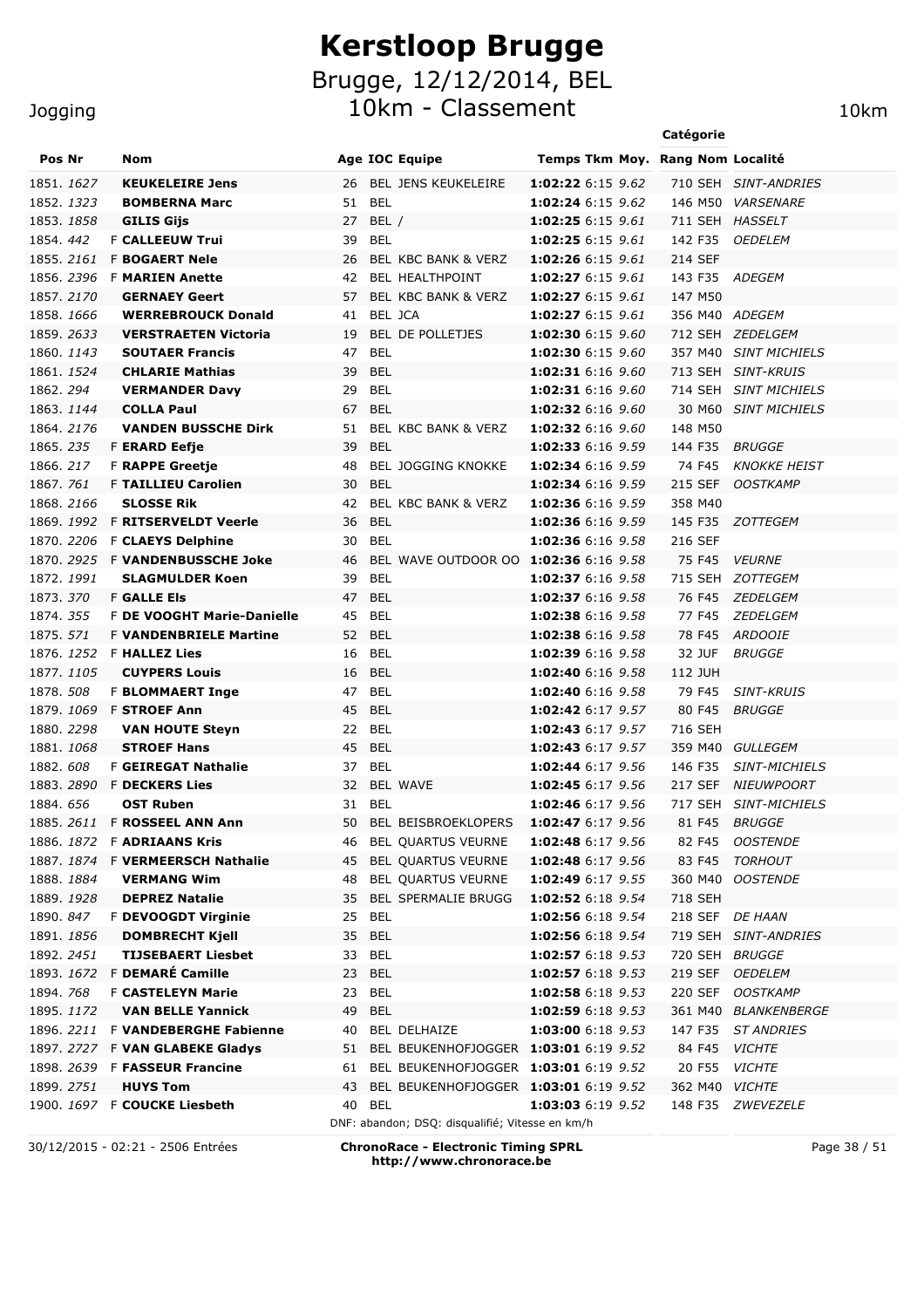Brugge, 12/12/2014, BEL 10km - Classement 10km

|                  |             |                                                              |          |                |                                                 |                                        | Catégorie                        |                                       |
|------------------|-------------|--------------------------------------------------------------|----------|----------------|-------------------------------------------------|----------------------------------------|----------------------------------|---------------------------------------|
| Pos Nr           |             | Nom                                                          |          |                | <b>Age IOC Equipe</b>                           |                                        | Temps Tkm Moy. Rang Nom Localité |                                       |
| 1901. 5990       |             | <b>BOGAERT Hans</b>                                          | 27       | <b>BEL</b>     |                                                 | 1:03:04 6:19 9.51                      | 721 SEH BRUGGE                   |                                       |
| 1902. 1203       |             | <b>MUYLS Didier</b>                                          | 55       | <b>BEL</b>     |                                                 | 1:03:04 6:19 9.51                      | 149 M50 BRUGGE                   |                                       |
| 1903. 1206       |             | <b>F BLIECK Rosita</b>                                       | 54       | <b>BEL</b>     |                                                 | 1:03:04 6:19 9.51                      | 85 F45                           | <b>BRUGGE</b>                         |
| 1904. 677        |             | <b>F JOYE Caroline</b>                                       | 25       |                | <b>BEL PREVEBO VEURNE</b>                       | 1:03:05 6:19 9.51                      | 221 SEF                          | <b>VEURNE</b>                         |
| 1905. 406        |             | <b>LOWYCK Stefaan</b>                                        | 49       | <b>BEL ECS</b> |                                                 | 1:03:05 6:19 9.51                      |                                  | 363 M40 ZEEBRUGGE                     |
| 1906. 1671       |             | <b>NEIRYNCK Frederic</b>                                     | 30       | <b>BEL</b>     |                                                 | 1:03:06 6:19 9.51                      |                                  | 722 SEH ZWEVEZELE                     |
|                  |             | 1907. 2171 F LANTSOGHT Isabelle                              | 41       |                | BEL KBC BANK & VERZ                             | 1:03:06 6:19 9.51                      | 149 F35                          |                                       |
| 1908. 1699       |             | <b>D'HANYNS Philippe</b>                                     | 45       | <b>BEL</b>     |                                                 | 1:03:06 6:19 9.51                      | 364 M40 BRUGGE                   |                                       |
| 1909. 1530       |             | <b>VANTHOURENHOUT Rony</b>                                   | 57       | <b>BEL</b>     |                                                 | 1:03:07 6:19 9.51                      |                                  | 150 M50 BEERNEM                       |
|                  |             | 1910. 1526 F DEMEY Hilde                                     | 49       | <b>BEL</b>     |                                                 | 1:03:07 6:19 9.51                      | 86 F45                           | <b>BEERNEM</b>                        |
|                  |             | 1911. 1574 F DESLOOVERE Karien                               | 53       |                | BEL LOOP JE FIT ZED                             | 1:03:08 6:19 9.50                      | 87 F45                           | ZEDELGEM                              |
| 1912. 151        |             | <b>CLEMENT Alexandre</b>                                     | 28       | <b>BEL</b>     |                                                 | 1:03:09 6:19 9.50                      | 723 SEH JETTE                    |                                       |
| 1913. 2069       |             | <b>LOUAGIE Kehinde</b>                                       | 18       |                | <b>BEL SPORT &amp; BEWEGEN</b>                  | 1:03:10 6:19 9.50                      | 113 JUH BRUGGE                   |                                       |
| 1914.466         |             | <b>DE WACHTER Ivo</b>                                        | 44       | <b>BEL</b>     |                                                 | 1:03:10 6:19 9.50                      |                                  | 365 M40 VARSENARE                     |
|                  |             | 1915. 1962 F DE WULF Vanessa                                 | 33       | BEL            |                                                 | 1:03:10 6:19 9.50                      | 222 SEF NEVELE                   |                                       |
|                  |             | 1916. 2497 F VANHAUWAERT Kelly                               | 34       |                | BEL FORZA 8740                                  | 1:03:11 6:20 9.50                      |                                  | 223 SEF PITTEM-EGEM                   |
| 1917. 1333       |             | <b>HEYNDRICKX Jurgen</b>                                     | 39       | <b>BEL</b>     |                                                 | 1:03:12 6:20 9.50                      | 724 SEH BRUGGE                   |                                       |
| 1918. 463        |             | <b>FERNANDEZ Georges</b>                                     | 40       | <b>BEL</b>     |                                                 | 1:03:12 6:20 9.50                      |                                  | 366 M40 VARSENARE                     |
| 1919.960         |             | <b>MOEYAERT Francis</b>                                      | 38       | <b>BEL</b>     |                                                 | 1:03:12 6:20 9.49                      | 725 SEH AALTER                   |                                       |
|                  |             | 1920. 2932 F HEYNDRICKX Evy                                  | 35       | <b>BEL</b>     |                                                 | 1:03:13 6:20 9.49                      | 150 F35                          | <b>TEMSE</b>                          |
| 1921. 1375       |             | <b>DEJAEGHER Maarten</b>                                     | 27       | <b>BEL</b>     |                                                 | 1:03:13 6:20 9.49                      | 726 SEH BRUGGE                   |                                       |
|                  | 1922. 63068 | <b>VERHAMME Stephan</b>                                      | 44       |                | BEL RBSC ZOUTE                                  | 1:03:13 6:20 9.49                      | 367 M40 KNOKKE                   |                                       |
|                  | 1923. 63067 | <b>ROELANDT Pascal</b>                                       | 43<br>24 |                | <b>BEL RBSC ZOUTE</b><br><b>BEL DIARREECERS</b> | 1:03:14 6:20 9.49<br>1:03:16 6:20 9.49 |                                  | 368 M40 MOERKERKE<br>224 SEF AFFLIGEM |
| 1925. 1376       |             | 1924. 2986 F ROSSIGNOL Steffi<br><b>VANDECASTEELE Dieter</b> | 30       | <b>BEL</b>     |                                                 | 1:03:17 6:20 9.48                      | 727 SEH                          | <b>OOSTKAMP</b>                       |
|                  |             | 1926. 2942 F WAEGHE Floor                                    | 23       | <b>BEL</b>     |                                                 | 1:03:18 6:20 9.48                      |                                  | 225 SEF DUDZELE                       |
| 1927. 2940       |             | <b>F TANGHE Eline</b>                                        | 23       | <b>BEL</b>     |                                                 | 1:03:18 6:20 9.48                      | 226 SEF                          | <i>DUDZELE</i>                        |
| 1928. 570        |             | <b>F DESOETE Louise</b>                                      | 21       | <b>BEL</b>     |                                                 | 1:03:18 6:20 9.48                      | 227 SEF                          | <i>ARDOOIE</i>                        |
| 1929. 1680       |             | <b>BODE Wouter</b>                                           | 35       | <b>BEL</b>     |                                                 | 1:03:19 6:20 9.48                      |                                  | 728 SEH BLANKENBERGE                  |
|                  |             | 1930. 1643 F BOGAERT Katrien                                 | 23       | <b>BEL</b>     |                                                 | 1:03:20 6:20 9.48                      | 228 SEF                          | <b>SINT-ANDRIES</b>                   |
| 1931. 409        |             | <b>BIL Matthias</b>                                          | 27       | <b>BEL ECS</b> |                                                 | 1:03:20 6:20 9.48                      |                                  | 729 SEH ZEEBRUGGE                     |
|                  |             | 1932. 1320 F KNOCKAERT Jolien                                | 22       | BEL            |                                                 | 1:03:20 6:20 9.47                      | 229 SEF                          | <i><b>VARSENARE</b></i>               |
| 1933. 1476       |             | <b>VANDE WALLE Stijn</b>                                     | 28       |                | <b>BEL MOVE BRUGGE</b>                          | 1:03:21 6:21 9.47                      | 730 SEH                          |                                       |
| 1934. 1963       |             | <b>VAN DEN BULKE Kristof</b>                                 | 38       | BEL            |                                                 | 1:03:21 6:21 9.47                      |                                  | 731 SEH DESTELBERGEN                  |
|                  |             | 1935. 1573 F VERBUTSEL Tania                                 | 52       |                | BEL LOOP JE FIT ZED                             | 1:03:22 6:21 9.47                      |                                  | 88 F45 ZEDELGEM                       |
| 1936. 1297       |             | <b>MEULEBROUCK Johan</b>                                     | 60       | BEL            |                                                 | 1:03:22 6:21 9.47                      |                                  | 31 M60 BRUGGE                         |
| 1937. 557        |             | F DEKEIJZER Ilse                                             | 33       | <b>BEL</b>     |                                                 | 1:03:23 6:21 9.47                      |                                  | 230 SEF ASSEBROEK                     |
| 1938. 172        |             | F D'HOORE Veerle                                             | 49       |                | BEL ZONTA DAMME                                 | 1:03:23 6:21 9.47                      | 89 F45                           | <i>BRUGGE</i>                         |
| 1939. 1318       |             | <b>VANDEN AUWEELE Dries</b>                                  | 22       | BEL            |                                                 | 1:03:24 6:21 9.47                      |                                  | 732 SEH NIEUWPOORT                    |
|                  |             | 1940. 1523 F MAECK Hilde                                     | 53       | <b>BEL</b>     |                                                 | 1:03:24 6:21 9.46                      | 90 F45                           | <i>SINT-KRUIS</i>                     |
|                  |             | 1941. 1582 F RABAEYS Nancy                                   | 43       | BEL            |                                                 | 1:03:25 6:21 9.46                      | 151 F35                          | SNELLEGEM                             |
| 1942. <i>171</i> |             | F DE DIJCKER Christine                                       | 51       |                | BEL ECS                                         | 1:03:25 6:21 9.46                      | 91 F45                           | <i>LISSEWEGE</i>                      |
|                  |             | 1943. 1773 F SCHELPE Siska                                   | 47       |                | <b>BEL FLAC</b>                                 | 1:03:26 6:21 9.46                      | 92 F45                           | <b>OOSTKAMP</b>                       |
|                  |             | 1944. 1665 F <b>VNADEWIELE Sofie</b>                         | 40       |                | BEL FLAC OOSTKAMP                               | 1:03:27 6:21 9.46                      | 152 F35                          | <b>OOSTKAMP</b>                       |
|                  |             | 1945. 1775 F DELRUE Carine                                   | 50       | <b>BEL</b>     |                                                 | 1:03:27 6:21 9.46                      | 93 F45                           | <b>LOCHRISTI</b>                      |
|                  |             | 1946. 2973 F VAN HAMME Ilse                                  | 45       | BEL            |                                                 | 1:03:27 6:21 9.46                      | 94 F45                           | <b>LOCHRISTI</b>                      |
|                  |             | 1947. 2169 F DELMOTTE Isabelle                               | 40       |                | BEL KBC BANK & VERZ                             | 1:03:27 6:21 9.46                      | 153 F35                          |                                       |
| 1948. 794        |             | <b>F WITGEERS Christel</b>                                   | 35       |                | BEL ACB                                         | 1:03:28 6:21 9.46                      | 154 F35                          | BLANKENBERGE                          |
|                  |             | 1949. 2167 F DE BLAUWE Heidi                                 | 37       |                | BEL KBC BANK & VERZ                             | 1:03:28 6:21 9.46                      | 155 F35                          |                                       |
| 1950. 322        |             | <b>VANDE WYNCKEL Alain</b>                                   |          | 51 BEL         | DNF: abandon; DSQ: disqualifié; Vitesse en km/h | 1:03:28 6:21 9.45                      |                                  | 151 M50 OEDELEM                       |

30/12/2015 - 02:21 - 2506 Entrées **ChronoRace - Electronic Timing SPRL http://www.chronorace.be**

Page 39 / 51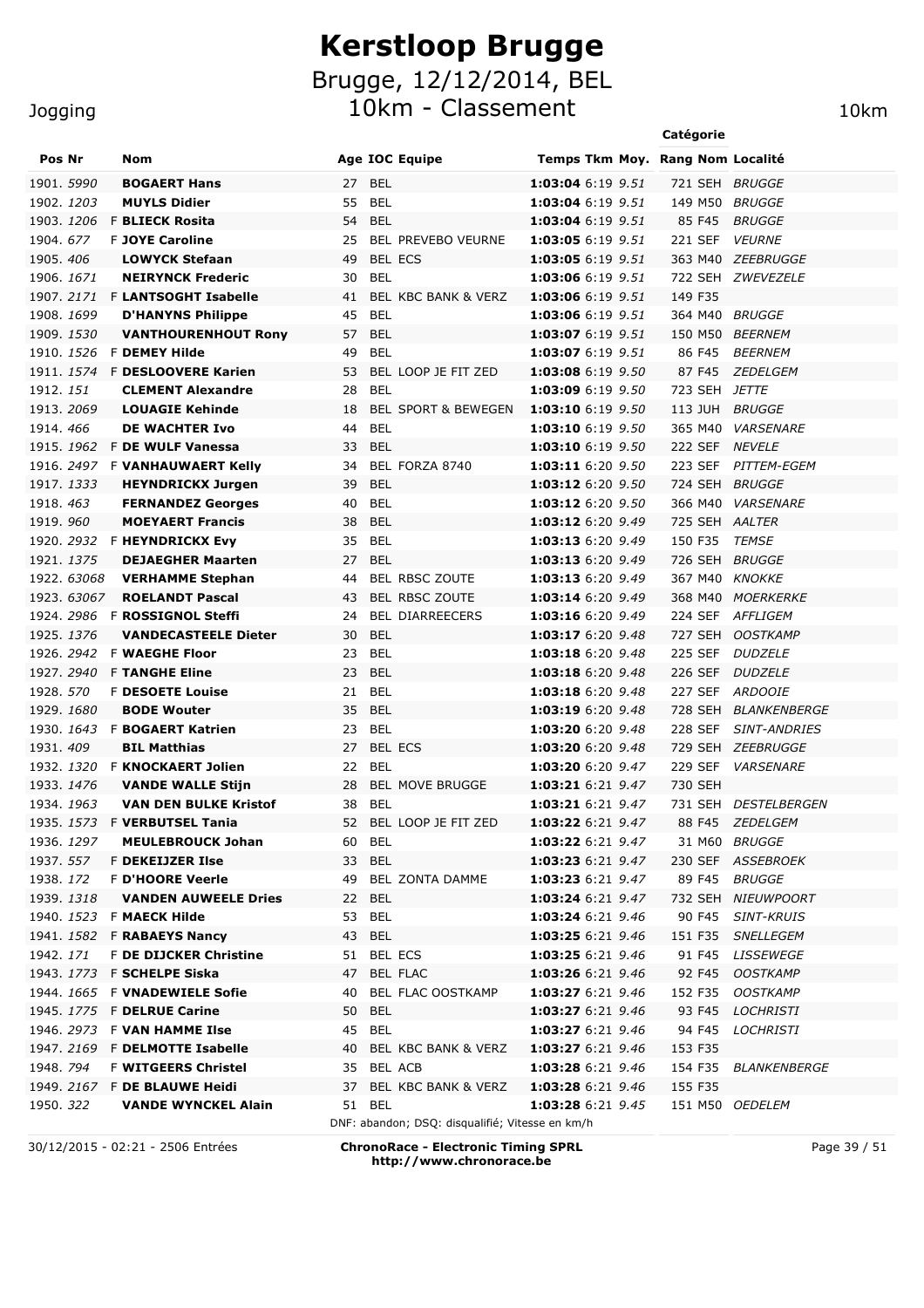10km - Classement 10km

|                        |  |                                         |          |                                                           |                                        | Catégorie                 |                        |
|------------------------|--|-----------------------------------------|----------|-----------------------------------------------------------|----------------------------------------|---------------------------|------------------------|
| Pos Nr                 |  | Nom                                     |          | Age IOC Equipe                                            | Temps Tkm Moy. Rang Nom Localité       |                           |                        |
| 1951. 6093             |  | <b>BENTEIN Didier</b>                   | 43       | BEL KBC BANK & VERZ                                       | 1:03:31 6:22 9.45                      | 369 M40                   |                        |
|                        |  | 1952. 1294 F DEBAENE Britt              | 29       | BEL                                                       | 1:03:31 6:22 9.45                      | 231 SEF                   | <b>BRUGGE</b>          |
|                        |  | 1953. 1736 F DELUE Sabine               | 45       | BEL IMMO DANNEELS                                         | 1:03:33 6:22 9.44                      | 95 F45                    | <b>PASSENDALE</b>      |
| 1954.900               |  | <b>AMELOOT Peter</b>                    | 29       | <b>BEL</b>                                                | 1:03:34 6:22 9.44                      | 733 SEH                   |                        |
| 1955. 912              |  | <b>DEROO Dirk</b>                       | 47       | BEL LOS TRI AMIGOS                                        | 1:03:34 6:22 9.44                      |                           | 370 M40 ASSEBROEK      |
|                        |  | 1956. 2737 F LEROY Audrey               | 30       | <b>BEL</b>                                                | 1:03:35 6:22 9.44                      | 232 SEF                   | <i>BRUGGE</i>          |
| 1957, 1445             |  | <b>F MEULEMAN Bianca</b>                | 41       | <b>BEL</b>                                                | 1:03:36 6:22 9.44                      | 156 F35                   |                        |
|                        |  | 1958. 1231 F DEMEULENAERE Carine        | 49       | <b>BEL</b>                                                | 1:03:37 6:22 9.43                      | 96 F45                    | LISSEWEGE              |
|                        |  | 1959. 1010 F POTIER Céline              | 30       | <b>BEL</b>                                                | 1:03:38 6:22 9.43                      | 233 SEF                   | <i>BLANKENBERGE</i>    |
|                        |  | 1960. 2187 F DE CUYPERE Eline           | 27       | <b>BEL</b>                                                | 1:03:39 6:22 9.43                      | 234 SEF                   | GENT                   |
|                        |  | 1961. 2185 F HOORENS Steffie            | 27       | <b>BEL</b>                                                | 1:03:39 6:22 9.43                      | 235 SEF                   |                        |
| 1962. 719              |  | <b>F ASRIH Nassima</b>                  | 21       | <b>BEL</b>                                                | <b>1:03:39</b> 6:22 9.43               | 236 SEF                   | ZELZATE                |
| 1963. 1304             |  | <b>CRAEYMEERSCH Stefaan</b>             | 39       | <b>BEL</b>                                                | 1:03:40 6:22 9.43                      |                           | 734 SEH LANGEMARK      |
|                        |  | 1964. 1014 F BONNE Judith               | 31       | <b>BEL</b>                                                | <b>1:03:40</b> 6:22 9.42               | 237 SEF                   | <i>BLANKENBERGE</i>    |
|                        |  | 1965. 1614 F ROBYNS Charlotte           | 22       | BEL<br><b>BEL GALMAARDSE LOPE</b>                         | 1:03:40 6:22 9.42<br>1:03:43 6:23 9.42 |                           | 238 SEF ASSEBROEK      |
| 1966. 814              |  | F DE WEGHE Katty<br><b>SANTENS Bart</b> | 43       |                                                           | 1:03:44 6:23 9.42                      | 157 F35                   | <i>BASSILLY</i>        |
| 1967.2480<br>1968. 340 |  | F SLABBINCK Saskia                      | 47<br>43 | BEL PROVINCIE WEST<br>BEL LOOP JE FIT ZED                 | 1:03:46 6:23 9.41                      | 371 M40 BRUGGE<br>158 F35 | <i>ZEDELGEM</i>        |
|                        |  | 1969. 1261 F BOUCKAERT Ingrid           | 50       | <b>BEL</b>                                                | 1:03:47 6:23 9.41                      | 97 F45                    | KNOKKE - HEIST         |
| 1970, 2490             |  | <b>VANHECKE Pat</b>                     | 38       | BEL HOWEST TOEGEPAS 1:03:47 6:23 9.41                     |                                        |                           | 735 SEH SINT KRUIS     |
| 1971. 1258             |  | UTTERWULGHE Geert                       | 49       | <b>BEL</b>                                                | 1:03:47 6:23 9.41                      |                           | 372 M40 KNOKKE - HEIST |
| 1972. 173              |  | <b>F BLONDEEL Greet</b>                 | 37       | BEL                                                       | 1:03:48 6:23 9.40                      | 159 F35                   | <i>BRUGGE</i>          |
|                        |  | 1973. 1418 F DE CUYPER Kelly            | 23       | <b>BEL</b>                                                | 1:03:49 6:23 9.40                      | 239 SEF                   | <i>BRUGGE</i>          |
| 1974.2892              |  | <b>DE MEESTERE Carl</b>                 | 47       | BEL                                                       | 1:03:50 6:23 9.40                      | 373 M40 MARKE             |                        |
|                        |  | 1974. 1854 F KINNET Els                 | 40       | <b>BEL</b>                                                | 1:03:50 6:23 9.40                      | 160 F35                   | <i>BRUGGE</i>          |
| 1974. 1855             |  | <b>MEULEMANS Steven</b>                 | 41 BEL   |                                                           | 1:03:50 6:23 9.40                      | 373 M40                   | <i>BRUGGE</i>          |
|                        |  | 1977. 1853 F VANDAMME Erika             | 48       | <b>BEL</b>                                                | 1:03:51 6:24 9.40                      | 98 F45                    | <i>BRUGGE</i>          |
| 1978. 159              |  | <b>F MULIER Mieke</b>                   | 61       | BEL                                                       | 1:03:51 6:24 9.40                      | 21 F55                    | <i>BRUGGE</i>          |
|                        |  | 1979. 2894 F DE MEESTERE Valerie        | 16       | <b>BEL</b>                                                | 1:03:51 6:24 9.40                      | 33 JUF                    | <i>MARKE</i>           |
| 1980, 1985             |  | <b>DEMESSEMAEKER Tom</b>                | 18       | <b>BEL</b>                                                | 1:03:51 6:24 9.40                      | 114 JUH                   | HARELBEKE              |
|                        |  | 1981. 1986 F LIETAERT Katia             | 46       | <b>BEL</b>                                                | 1:03:52 6:24 9.40                      | 99 F45                    | <i>HARELBEKE</i>       |
| 1982, 1760             |  | <b>VANHERWEGHE Thierry</b>              | 48       | BEL                                                       | 1:03:53 6:24 9.39                      |                           | 375 M40 ROESELARE      |
|                        |  | 1983. 1761 F TERMOTE Anja               | 43       | BEL                                                       | 1:03:53 6:24 9.39                      | 161 F35                   | ROESELARE              |
|                        |  | 1984. 63016 LEENDERS Gunter             |          | 39 BEL                                                    | 1:03:53 6:24 9.39                      | 736 SEH JABBEKE           |                        |
| 1985. 1972             |  | <b>BUYLAERT Hendrik</b>                 | 29 BEL   |                                                           | 1:03:53 6:24 9.39                      | 737 SEH SIJSELE           |                        |
| 1986. 230              |  | <b>F DE LEERSNYDER Silke</b>            | 37       | BEL IMMO DANNEELS                                         | 1:03:54 6:24 9.39                      | 162 F35                   | <i>SIJSELE</i>         |
| 1987.998               |  | <b>MAENHAUT Jan</b>                     | 44       | <b>BEL</b>                                                | 1:03:55 6:24 9.39                      |                           | 376 M40 OOSTKAMP       |
| 1988. 535              |  | <b>DE JONGH Rudi</b>                    | 48       | <b>BEL</b>                                                | 1:03:55 6:24 9.39                      |                           | 377 M40 LOKEREN        |
| 1989. 534              |  | F VAN DUYSE Marleen                     | 44       | <b>BEL</b>                                                | 1:03:55 6:24 9.39                      |                           | 163 F35 LOKEREN        |
| 1990. 1681             |  | <b>F DHOOP Charlotte</b>                | 31       | BEL                                                       | 1:03:56 6:24 9.39                      | 240 SEF IZEGEM            |                        |
| 1991. 194              |  | <b>VAN STEENWINKEL Teddy</b>            | 33       | <b>BEL</b>                                                | 1:03:56 6:24 9.39                      |                           | 738 SEH KACHTEM        |
| 1992. 2734             |  | <b>F NOLF Charline</b>                  | 38       | <b>BEL</b>                                                | 1:03:57 6:24 9.38                      |                           | 164 F35 LENDELEDE      |
| 1993. 1912             |  | <b>COMPERNOL Ewout</b>                  | 31       | BEL LEIF WEST VLAAN                                       | 1:03:57 6:24 9.38                      | 739 SEH BRUGGE            |                        |
| 1994.260               |  | <b>F KINDT Sylvianne</b>                | 41       | <b>BEL</b>                                                | 1:03:57 6:24 9.38                      |                           | 165 F35 ARDOOIE        |
| 1995. 1984             |  | <b>DEMESSEMAEKER B</b>                  | 47       | BEL                                                       | 1:03:57 6:24 9.38                      |                           | 378 M40 HARELBEKE      |
|                        |  | 1996. 2020 F COYSMAN Ulrike             | 20       | <b>BEL SPORT &amp; BEWEGEN</b>                            | 1:03:58 6:24 9.38                      | 241 SEF                   | <i>BRUGGE</i>          |
| 1997. 1170             |  | <b>DEVROE Maarten</b>                   | 24       | <b>BEL</b>                                                | 1:04:00 6:24 9.38                      | 740 SEH                   | <i><b>WENDUINE</b></i> |
| 1998.984               |  | F VERHAEGHE Nika                        | 47       | BEL HEALTHPOINT                                           | 1:04:00 6:24 9.38                      | 100 F45                   | <b>OOSTKAMP</b>        |
|                        |  | 1999. 1907 F MAENE Julie                | 25       | BEL LEIF WEST VLAAN                                       | 1:04:01 6:25 9.37                      | 242 SEF BRUGGE            |                        |
| 2000. <i>644</i>       |  | <b>F FRANÇOIS Ilse</b>                  |          | 37 BEL<br>DNF: abandon; DSQ: disqualifié; Vitesse en km/h | 1:04:02 6:25 9.37                      | 166 F35 ADEGEM            |                        |
|                        |  |                                         |          |                                                           |                                        |                           |                        |

30/12/2015 - 02:21 - 2506 Entrées **ChronoRace - Electronic Timing SPRL http://www.chronorace.be**

Page 40 / 51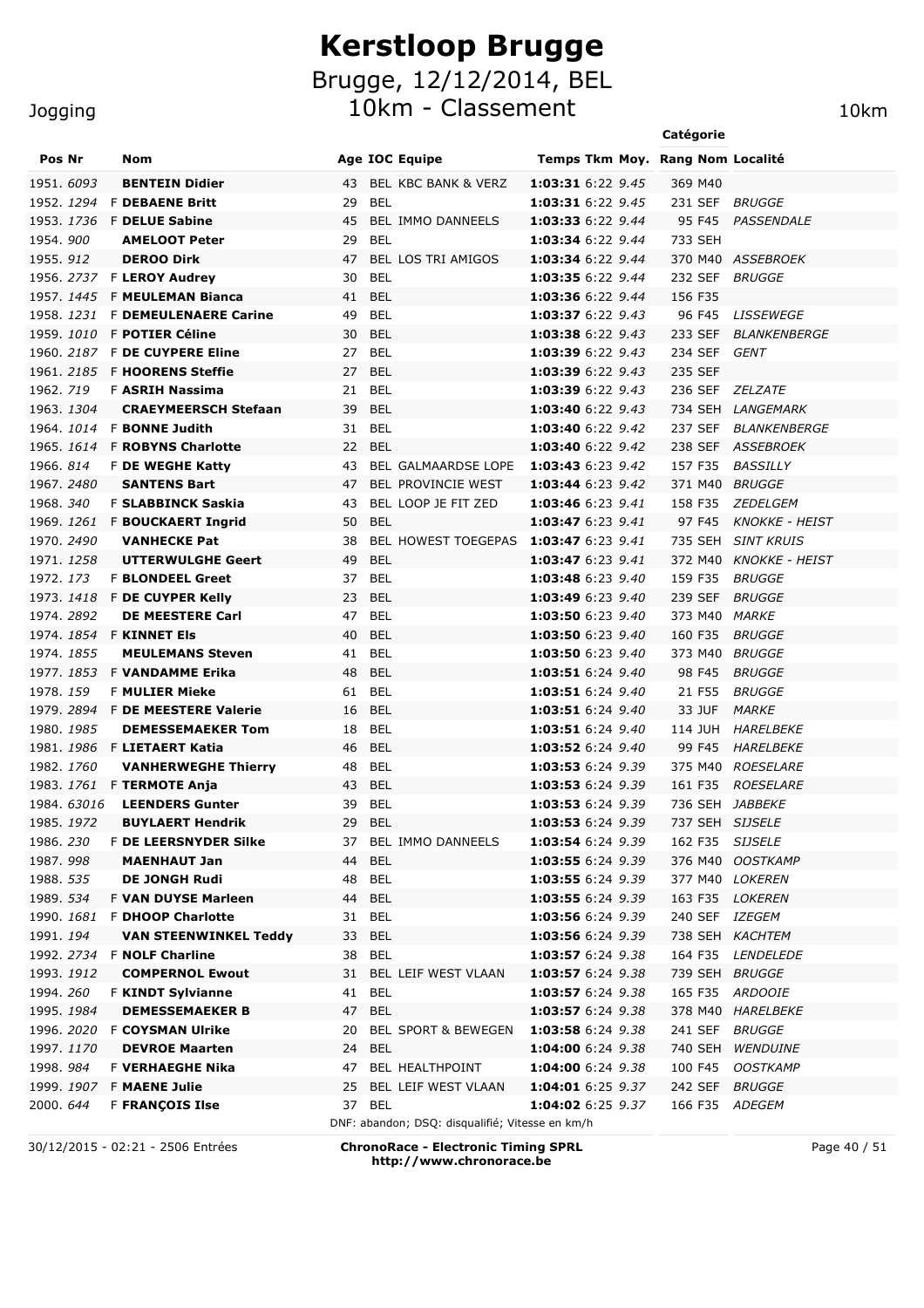Brugge, 12/12/2014, BEL

10km - Classement 10km

|                                |                                                 |                                                 |                                        | Catégorie         |                                     |
|--------------------------------|-------------------------------------------------|-------------------------------------------------|----------------------------------------|-------------------|-------------------------------------|
| Pos Nr                         | Nom                                             | <b>Age IOC Equipe</b>                           | Temps Tkm Moy. Rang Nom Localité       |                   |                                     |
| 2001. <i>523</i>               | <b>F FRANÇOIS Inge</b>                          | 37 BEL                                          | 1:04:03 6:25 9.37                      |                   | 167 F35 MALDEGEM                    |
| 2002. <i>352</i>               | <b>DRIESSCHAERT Alex</b>                        | 50 BEL                                          | 1:04:03 6:25 9.37                      |                   | 152 M50 VARSENARE                   |
| 2003. <i>351</i>               | <b>DRIESSCHAERT Lucas</b>                       | 20 BEL                                          | 1:04:03 6:25 9.37                      | 741 SEH           | <i><b>VARSENARE</b></i>             |
| 2004. <i>1580</i>              | <b>VAN KERSCHAVER Bart</b>                      | 35 BEL                                          | 1:04:03 6:25 9.37                      |                   | 742 SEH MALDEGEM                    |
| 2005. <i>2663</i>              | <b>HOORNAERT Filip</b>                          | 49 BEL                                          | 1:04:03 6:25 9.37                      |                   | 379 M40 SINT-ANDRIES                |
| 2006.999                       | <b>F MALFAIT Sophie</b>                         | 41 BEL                                          | 1:04:04 6:25 9.37                      | 168 F35           | <b>OOSTKAMP</b>                     |
| 2007. 2590                     | <b>F ROTSAERT Katiren</b>                       | <b>BEL</b><br>39                                | 1:04:05 6:25 9.36                      | 169 F35           | <b>BRUGGE</b>                       |
| 2008. <i>319</i>               | <b>F DEPUYDT Trees</b>                          | 50<br>BEL                                       | 1:04:05 6:25 9.36                      | 101 F45           | <b>BRUGGE</b>                       |
| 2009. <i>1175</i>              | <b>F VANSPEYBROUCK Christelle</b>               | <b>BEL</b><br>39                                | 1:04:05 6:25 9.36                      | 170 F35           | ZEDELGEM                            |
| 2010. <i>1176</i>              | <b>F SMETS Sofie</b>                            | <b>BEL</b><br>33                                | 1:04:06 6:25 9.36                      | 243 SEF           | <i>BRUGGE</i>                       |
| 2011.886                       | <b>F ROSSEY Elien</b>                           | <b>BEL DECATHLON</b><br>25                      | 1:04:07 6:25 9.36                      | 244 SEF           | ASSEBROEK                           |
| 2012. 226                      | <b>F VANCOMPERNOLLE Kristien</b>                | <b>BEL BEVERHOUT</b><br>47                      | 1:04:09 6:25 9.35                      | 102 F45           | <b>BEERNEM</b>                      |
| 2013. <i>2541</i>              | <b>F JONCKHEERE Nadine</b>                      | <b>BEL QUICK BRUGGE</b><br>47                   | 1:04:10 6:25 9.35                      | 103 F45           | <b>BRUGGE</b>                       |
| 2014. 2042                     | <b>F DEWACHTER Elien</b>                        | <b>BEL SPORT &amp; BEWEGEN</b><br>18            | 1:04:10 6:25 9.35                      | 34 JUF            | <b>BRUGGE</b>                       |
| 2015. <i>2818</i>              | <b>DELHAYE Jurgen</b>                           | 42 BEL                                          | 1:04:13 6:26 9.35                      | 380 M40           | <b>OOSTKAMP</b>                     |
| 2016, 1106                     | <b>DEGEYTER Edwin</b>                           | <b>BEL</b><br>44                                | 1:04:13 6:26 9.35                      | 381 M40           | <b>SINT ANDRIES</b>                 |
| 2017. 2896                     | <b>F VAN HECKE Adele</b>                        | BEL<br>61                                       | 1:04:14 6:26 9.34                      | 22 F55            | <b>ZOMERGEM</b>                     |
| 2018. 2798                     | <b>VERSTRAETE Sam</b>                           | <b>BEL</b><br>33                                | 1:04:14 6:26 9.34                      | 743 SEH           | <b>DRONGEN</b>                      |
| 2019. 462                      | <b>VAN ZANDE Patrick</b>                        | 59 BEL                                          | 1:04:14 6:26 9.34                      | 153 M50           | GENT                                |
| 2020. <i>2411</i>              | <b>F DEPOORTERE Elien</b>                       | <b>BEL</b><br>31                                | 1:04:14 6:26 9.34                      | 245 SEF           | <b>TORHOUT</b>                      |
|                                | 2021. <i>2145</i> F <b>WILLEMS Saskia</b>       | 21<br><b>BEL SPORT &amp; BEWEGEN</b>            | 1:04:14 6:26 9.34                      | 246 SEF           | BRUGGE                              |
| 2022. <i>461</i>               | <b>F CRIEL Ruth</b>                             | 37 BEL                                          | <b>1:04:15</b> 6:26 9.34               | 171 F35           | URSEL                               |
| 2023.467                       | <b>FIERS Manolito</b>                           | 43<br>BEL                                       | 1:04:15 6:26 9.34                      |                   | 382 M40 ZOTTEGEM                    |
| 2023. <i>2583</i>              | <b>F SABBE Marie</b>                            | BEL<br>16                                       | 1:04:15 6:26 9.34                      | 35 JUF            | <b>VARSENARE</b>                    |
| 2025. 2412                     | <b>F FINET Bieke</b>                            | 31 BEL                                          | 1:04:15 6:26 9.34                      | 247 SEF           | TORHOUT                             |
| 2026.2482                      | <b>F MAET Annelies</b>                          | BEL PROVINCIE WEST<br>34                        | 1:04:15 6:26 9.34                      | 248 SEF           | <b>LICHTERVELDE</b>                 |
| 2027.2665<br>2028. <i>2481</i> | <b>F PETERS Tille</b><br><b>F DESEURE Elsje</b> | 15 BEL<br>43 BEL PROVINCIE WEST                 | 1:04:15 6:26 9.34<br>1:04:15 6:26 9.34 | 36 JUF<br>172 F35 | <b>VARSENARE</b><br><b>ERTVELDE</b> |
|                                | 2029. <i>2620</i> F <b>DEPOORTERE Lieve</b>     | 50 BEL BEISBROEKLOPERS                          | 1:04:15 6:26 9.34                      | 104 F45           | BRUGGE                              |
| 2030. <i>2195</i>              | <b>ZECH??? Gustav</b>                           | 23<br>BEL                                       | 1:04:16 6:26 9.34                      | 744 SEH           |                                     |
|                                | 2031. 1001 F GOETHALS Veronique                 | 42 BEL                                          | 1:04:16 6:26 9.34                      | 173 F35           |                                     |
| 2032. 268                      | <b>F DESSERANNO Corine</b>                      | 42 BEL                                          | 1:04:16 6:26 9.34                      | 174 F35           |                                     |
|                                | 2033. 64025 F DOROTTYA Zechmeiszter             | 38 BEL                                          | 1:04:17 6:26 9.33                      | 175 F35           | BRUGGE                              |
| 2034. <i>1107</i>              | <b>BLOMME Jean Yves</b>                         | 44 BEL                                          | 1:04:19 6:26 9.33                      | 383 M40           |                                     |
| 2035. <i>1878</i>              | <b>D</b> ' HONDT Stefaan                        | 41 BEL QUARTUS VEURNE                           | 1:04:19 6:26 9.33                      |                   | 384 M40 ROESELARE                   |
|                                | 2036. 2533 F <b>VERLA Lindsay</b>               | 20 BEL                                          | 1:04:19 6:26 9.33                      | 249 SEF           |                                     |
| 2037.2908                      | <b>DENDUYVER Sandy</b>                          | 42 BEL LILOLA                                   | 1:04:20 6:26 9.33                      | 385 M40 ZEDELGEM  |                                     |
|                                | 2038. 2909 F SIMOENS Yannick                    | <b>BEL LILOLA</b><br>43                         | 1:04:20 6:26 9.33                      | 176 F35 ZEDELGEM  |                                     |
| 2039. <i>1244</i>              | <b>DIERCKENS Danny</b>                          | 35 BEL                                          | 1:04:21 6:27 9.32                      | 745 SEH           |                                     |
|                                | 2040, 2804 F VAN DE MAELE Maria                 | BEL<br>53                                       | 1:04:22 6:27 9.32                      | 105 F45 IZEGEM    |                                     |
|                                | 2041. 2954 F VERGOTE Michele                    | 25 BEL                                          | 1:04:22 6:27 9.32                      | 250 SEF           | GENT                                |
|                                | 2042. 1479 F VERSTRAETEN Ine                    | 21 BEL MOVE BRUGGE                              | 1:04:23 6:27 9.32                      | 251 SEF           |                                     |
|                                | 2043. 1835 F <b>VANHOYE Gaelle</b>              | 21 BEL                                          | 1:04:25 6:27 9.32                      | 252 SEF           | <i>BRUGGE</i>                       |
| 2044. 1921                     | <b>F VANDEVELDE EIKe</b>                        | <b>BEL SPERMALIE BRUGG</b>                      | 1:04:25 6:27 9.32                      | 11 XXX            |                                     |
| 2045. <i>602</i>               | <b>GYSELEN Hans</b>                             | 58 BEL                                          | 1:04:26 6:27 9.31                      | 154 M50 BRUGGE    |                                     |
|                                | 2046. <i>2375</i> F <b>HAENEBALCKE Christel</b> | 46 BEL                                          | 1:04:26 6:27 9.31                      | 106 F45           | <b>SINT MICHIELS</b>                |
|                                | 2047. 2728 F ANDRIES Caroline                   | BEL<br>40                                       | 1:04:26 6:27 9.31                      | 177 F35           | GISTE                               |
| 2048. <i>1612</i>              | <b>MEYNS Geoffroy</b>                           | 42 BEL                                          | 1:04:29 6:27 9.31                      | 386 M40           | <i>BRUGGE</i>                       |
| 2049. 755                      | <b>F BEEL Marthe</b>                            | 14 BEL                                          | 1:04:30 6:27 9.30                      | 37 JUF            |                                     |
|                                | 2050. 2257 F BORET Lune                         | 14 BEL                                          | 1:04:31 6:28 9.30                      | 38 JUF            | <b>SINT ANDRIES</b>                 |
|                                |                                                 | DNF: abandon; DSQ: disqualifié; Vitesse en km/h |                                        |                   |                                     |

30/12/2015 - 02:21 - 2506 Entrées **ChronoRace - Electronic Timing SPRL http://www.chronorace.be**

Page 41 / 51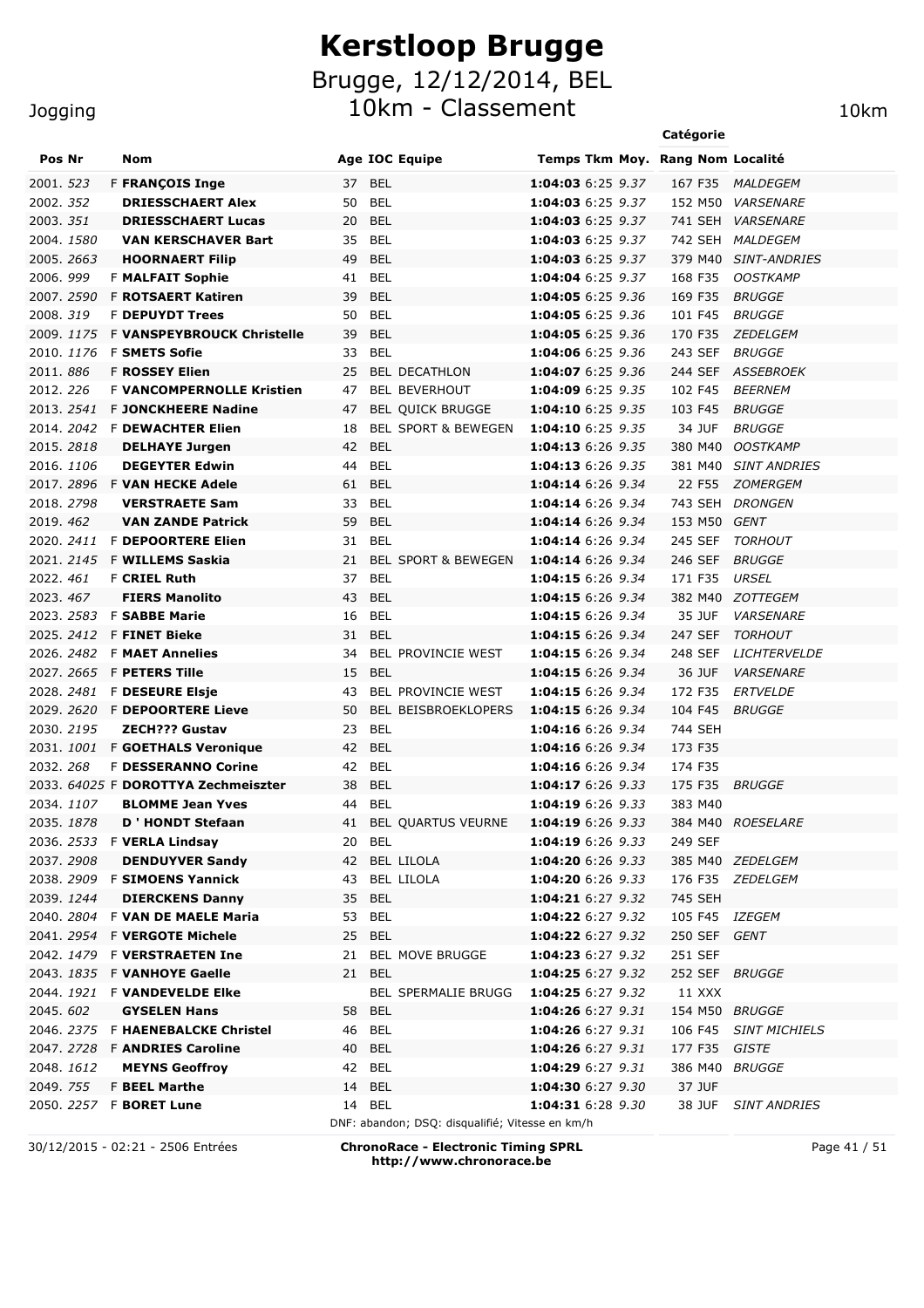#### **Jogging**

|                   |                                                           |    |                                |                                        | Catégorie                 |                       |
|-------------------|-----------------------------------------------------------|----|--------------------------------|----------------------------------------|---------------------------|-----------------------|
| Pos Nr            | Nom                                                       |    | <b>Age IOC Equipe</b>          | Temps Tkm Moy. Rang Nom Localité       |                           |                       |
| 2051. <i>2588</i> | <b>SCHOONACKER Laurent</b>                                | 56 | <b>BEL</b>                     | 1:04:34 6:28 9.29                      |                           | 155 M50 MALDEGEM      |
| 2052, 985         | <b>WILLEMS Adrien</b>                                     | 62 | <b>BEL HEALTHPOINT</b>         | 1:04:34 6:28 9.29                      |                           | 32 M60 ASSEBROEK      |
| 2053. 2184        | <b>F JACXSENS Liesbeth</b>                                | 40 | <b>BEL ZONTA DAMME</b>         | 1:04:37 6:28 9.29                      | 178 F35                   | <b>SINT KRUIS</b>     |
| 2054, 2685        | <b>F VERGOTE Elise</b>                                    | 26 | <b>BEL</b>                     | 1:04:38 6:28 9.28                      | 253 SEF                   | <b>BRUGGE</b>         |
| 2055, 2336        | <b>VANDERBEKEN Hans</b>                                   | 43 | <b>BEL</b>                     | 1:04:40 6:28 9.28                      | 387 M40 AALTER            |                       |
|                   | 2056. 1385 F DRYEPONDT Lynn                               | 24 | BEL                            | 1:04:42 6:29 9.27                      | 254 SEF                   | <b>KNOKKE</b>         |
| 2057, 195         | <b>F DANIELS Karen</b>                                    | 31 | <b>BEL</b>                     | 1:04:43 6:29 9.27                      | 255 SEF                   | <b>BRUGGE</b>         |
| 2057.1801         | <b>F DE BRUYCKERE Lore</b>                                | 30 | <b>BEL</b>                     | 1:04:43 6:29 9.27                      | 255 SEF                   | <b>ZOMERGEM</b>       |
|                   | 2059. 2935 F DEPREZ Haike                                 | 27 | <b>BEL</b>                     | 1:04:44 6:29 9.27                      | 257 SEF                   | GISTEL                |
|                   | 2060. 1890 F GREGORI Florence                             | 26 | <b>BEL SPORTDIENST BRU</b>     | 1:04:46 6:29 9.27                      | 258 SEF                   | <b>BRUGGE</b>         |
| 2061. 1382        | <b>F DELPORTE Tine</b>                                    | 23 | <b>BEL SPERMALIE BRUGG</b>     | 1:04:46 6:29 9.27                      | 259 SEF                   |                       |
| 2062.1888         | <b>F SARLET Ann</b>                                       | 51 | <b>BEL SPORTDIENST BRU</b>     | 1:04:46 6:29 9.26                      | 107 F45                   | <i><b>SIJSELE</b></i> |
| 2063. 1925        | <b>F PLOVIER Caroline</b>                                 | 30 | <b>BEL SPERMALIE BRUGG</b>     | 1:04:47 6:29 9.26                      | 260 SEF                   |                       |
| 2064, 2725        | <b>F SALENS Merel</b>                                     | 20 | <b>BEL RENDIEREN</b>           | 1:04:48 6:29 9.26                      | 261 SEF AALTER            |                       |
| 2065, 2155        | <b>DUDAL Benjamin</b>                                     | 27 | <b>BEL KBC BANK &amp; VERZ</b> | 1:04:49 6:29 9.26                      | 746 SEH                   |                       |
| 2066. 1372        | <b>STEELAND Pascal</b>                                    | 40 | <b>BEL</b>                     | 1:04:50 6:29 9.26                      | 388 M40 BRUGGE            |                       |
| 2067.2345         | <b>SABLON Jean-Sebastien</b>                              | 36 | <b>BEL</b>                     | 1:04:51 6:30 9.25                      | 747 SEH BRUGGE            |                       |
| 2068.2782         | <b>SALENS Dirk</b>                                        | 51 | <b>BEL RENDIEREN</b>           | 1:04:54 6:30 9.25                      | 156 M50 AALTER            |                       |
| 2069.224          | <b>DECEUNINCK Filip</b>                                   | 37 | <b>BEL</b>                     | 1:04:54 6:30 9.25                      |                           | 748 SEH ZEEBRUGGE     |
| 2070, 1728        | <b>F VERLINDE Sofie</b>                                   | 28 | <b>BEL IMMO DANNEELS</b>       | 1:04:55 6:30 9.24                      | 262 SEF                   | <i>MOERKERKE</i>      |
|                   | 2071. 2822 F PEETERS Isabel                               | 50 | <b>BEL</b>                     | 1:04:55 6:30 9.24                      | 108 F45                   | AFFLGIEM              |
| 2072. 2503        | <b>VERHAEGHE Bart</b>                                     | 49 | <b>BEL CLUB BRUGGE KV</b>      | 1:04:56 6:30 9.24                      | 389 M40                   | <i>NIEUWENRODE</i>    |
| 2073. 2570        | <b>F RICOUR Sarah</b>                                     | 26 | <b>BEL</b>                     | 1:04:56 6:30 9.24                      | 263 SEF                   | <i>BEVER</i>          |
| 2074.1975         | <b>F LIEVENS Ilse</b>                                     | 30 | <b>BEL</b>                     | 1:04:56 6:30 9.24                      | 264 SEF                   | <i>NINOVE</i>         |
|                   | 2075. 2262 F DEMAESSCHALCK Livia                          | 48 | <b>BEL MOVE BRUGGE</b>         | 1:04:57 6:30 9.24                      | 109 F45                   | <i>BRUGGE</i>         |
|                   | 2076. 2571 F RICOUR Margot                                | 19 | <b>BEL</b>                     | 1:04:57 6:30 9.24                      | 39 JUF                    | BEVER                 |
| 2077.2260         | <b>F VAN HECKE Anneleen</b>                               | 37 | <b>BEL MOVE BRUGGE</b>         | 1:04:57 6:30 9.24                      | 179 F35                   | <i>BRUGGE</i>         |
|                   | 2078. 2947 F <b>HOOGHE Vanessa</b>                        | 35 | BEL                            | 1:04:57 6:30 9.24                      | 180 F35                   | <i>DEERLIJK</i>       |
| 2079.896          | <b>NYS Jurgen</b>                                         | 31 | BEL                            | 1:04:58 6:30 9.24                      |                           | 749 SEH SINT-ANDRIES  |
| 2080.897          | <b>DESPIEGELAERE Steven</b>                               | 31 | <b>BEL</b>                     | 1:04:58 6:30 9.24                      |                           | 750 SEH SINT-ANDRIES  |
| 2081, 2259        | <b>F BLAUWBLOMME Lore</b>                                 | 33 | <b>BEL MOVE BRUGGE</b>         | 1:04:59 6:30 9.24                      | 265 SEF                   | BRUGGE                |
|                   | 2082. 2964 F LAMPAERT Lieselotte                          | 35 | BEL                            | 1:05:02 6:31 9.23                      | 181 F35                   | <b>OOSTROZEBEKE</b>   |
| 2083.874          | <b>F VERSTRAETE Amissa</b>                                | 17 | <b>BEL</b>                     | 1:05:03 6:31 9.22                      | 40 JUF                    | <b>SINT-KRUIS</b>     |
|                   | 2084. 2965 F LAMPAERT Annelies                            | 37 | BEL                            | 1:05:03 6:31 9.22                      | 182 F35                   | <b>OOSTROZEBEKE</b>   |
| 2085. 1876        | <b>DESMET Nicholas</b>                                    |    | 26 BEL QUARTUS VEURNE          | 1:05:05 6:31 9.22                      |                           | 751 SEH ALVERINGEM    |
| 2086. 2644        | <b>VAN OUDENHOVE Maarten</b>                              |    | 20 BEL                         | 1:05:05 6:31 9.22                      | 752 SEH NINOVE            |                       |
|                   | 2087. 2163 F DHELFT Kaat<br>2088. 2559 F VANSTEENE Isabel | 50 | BEL KBC BANK & VERZ<br>41 BEL  | 1:05:05 6:31 9.22<br>1:05:06 6:31 9.22 | 110 F45                   |                       |
|                   | 2089. 2156 F VAN POUCKE Inge                              | 48 | BEL KBC BANK & VERZ            | 1:05:06 6:31 9.22                      | 111 F45                   | 183 F35 DIKSMUIDE     |
|                   | 2090. 1438 F VANLANGENHOVE Veerle                         |    |                                | 1:05:06 6:31 9.22                      | 112 F45                   |                       |
|                   | 2091. 2664 F DRIVER Melanie                               |    | 47 BEL<br>35 BEL               |                                        |                           |                       |
| 2092. 309         | <b>F AERNOUT Mieke</b>                                    |    | 36 BEL                         | 1:05:07 6:31 9.22<br>1:05:07 6:31 9.22 | 184 F35 BRUGGE<br>185 F35 | <i>SINT-ANDRIES</i>   |
|                   | 2093. 1437 F STANDRID Martine                             |    | BEL                            | 1:05:07 6:31 9.22                      | 12 XXX                    |                       |
| 2094.303          | <b>F FLORE Marianne</b>                                   |    | 56 BEL                         | 1:05:07 6:31 9.22                      |                           | 23 F55 SINT-ANDRIES   |
| 2095.618          | <b>TEMPELAERE Teis</b>                                    |    | 18 BEL                         | 1:05:08 6:31 9.21                      |                           | 115 JUH SINT-ANDRIES  |
| 2096. 616         | <b>TEMPELAERE Sam</b>                                     |    | 20 BEL                         | 1:05:08 6:31 9.21                      |                           | 753 SEH SINT-ANDRIES  |
| 2097.1115         | <b>PONT Dieter</b>                                        |    | 32 BEL                         | 1:05:09 6:31 9.21                      |                           | 754 SEH SINT ANDRIES  |
|                   | 2098. 1859 F VAN COLENBERGHE Florence                     | 24 | BEL                            | 1:05:09 6:31 9.21                      | 266 SEF ZULTE             |                       |
| 2099. 63076       | <b>SERNÉ Ron</b>                                          |    | 52 BEL                         | 1:05:09 6:31 9.21                      |                           | 157 M50 SINT-ANDRIES  |
|                   |                                                           |    |                                |                                        |                           |                       |

DNF: abandon; DSQ: disqualifié; Vitesse en km/h 30/12/2015 - 02:21 - 2506 Entrées **ChronoRace - Electronic Timing SPRL http://www.chronorace.be**

2099. *63076* **SERNÉ Ron** 52 BEL **1:05:09** 6:31 *9.21* 157 M50 *SINT-ANDRIES* 2100. *2510* **VAN DOORNE Bart** 43 BEL CLUB BRUGGE KV **1:05:10** 6:31 *9.21* 390 M40 *ST AMANDSBERG*

Page 42 / 51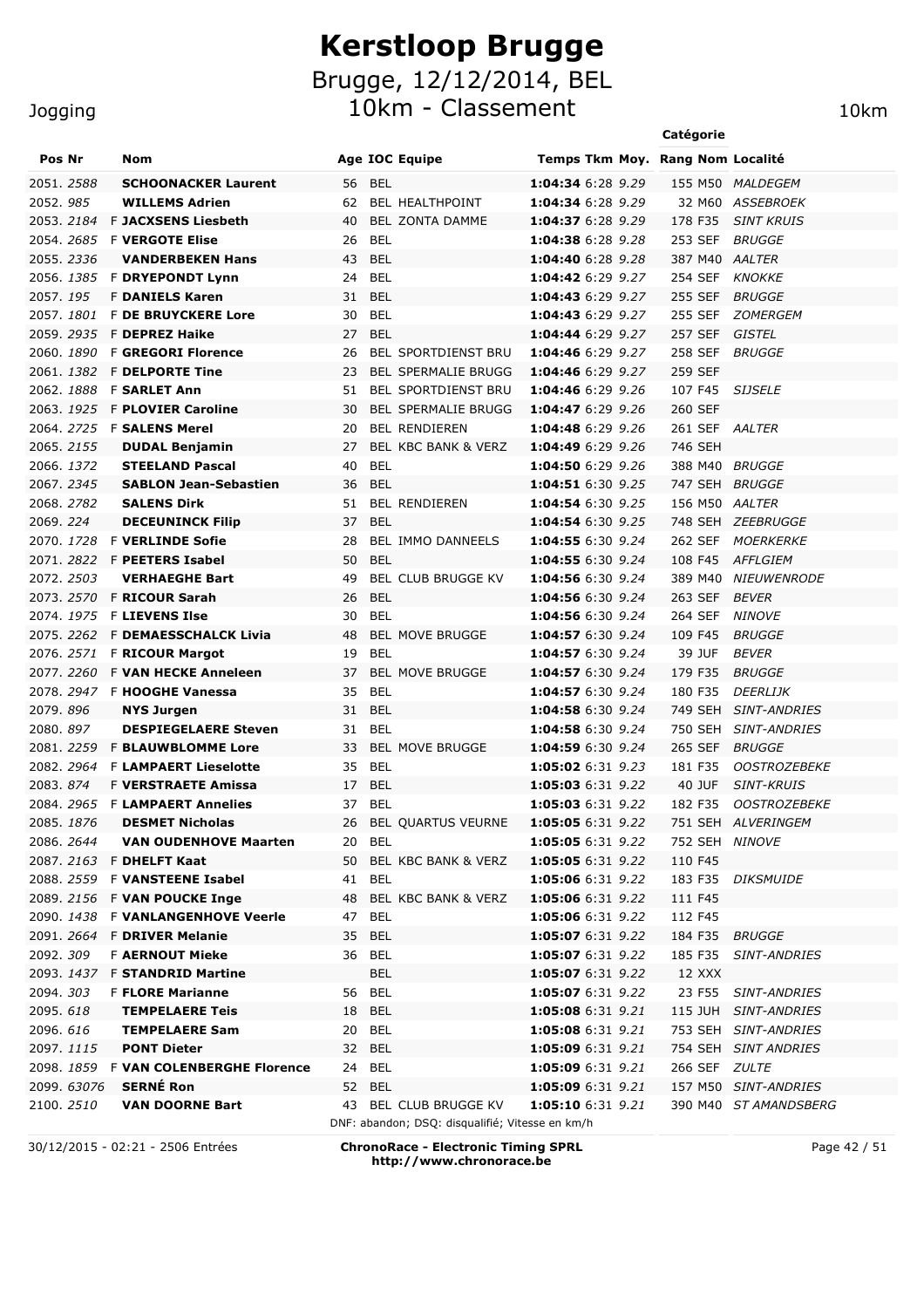10km - Classement 10km

# Jogging

|            |  |                                                                     |              |                                                 |                                        | Catégorie          |                                    |
|------------|--|---------------------------------------------------------------------|--------------|-------------------------------------------------|----------------------------------------|--------------------|------------------------------------|
| Pos Nr     |  | Nom                                                                 |              | <b>Age IOC Equipe</b>                           | Temps Tkm Moy. Rang Nom Localité       |                    |                                    |
| 2101.192   |  | F VAN COMPERNOLLE Carina                                            | 68           | <b>BEL</b>                                      | 1:05:10 6:31 9.21                      | 24 F55             | <i>BRUGGE</i>                      |
| 2102.379   |  | <b>VAN MAELE Dirk</b>                                               | 59           | BEL                                             | 1:05:11 6:32 9.21                      |                    | 158 M50 ASSEBROEK                  |
| 2103. 1381 |  | <b>F TANT Vicky</b>                                                 | 34           | <b>BEL BLANKENBERGE</b>                         | 1:05:11 6:32 9.21                      | 267 SEF            | <b>BLANKENBERGE</b>                |
|            |  | 2104. 1513 F DE BAETS Marieke                                       | 22           | BEL                                             | 1:05:15 6:32 9.20                      | 268 SEF            | <b>BORNEM</b>                      |
| 2105.997   |  | <b>DECLOEDT Daniel</b>                                              | 58           | <b>BEL</b>                                      | 1:05:15 6:32 9.20                      | 159 M50 BRUGGE     |                                    |
| 2106. 1512 |  | <b>GERITS Tim</b>                                                   | 28           | <b>BEL</b>                                      | 1:05:16 6:32 9.20                      | 755 SEH            | <b>BORNEM</b>                      |
| 2107.2906  |  | <b>VANDYCKE Mathias</b>                                             | 30           | <b>BEL</b>                                      | 1:05:16 6:32 9.19                      | 756 SEH            | WEVELGEM                           |
|            |  | 2108. 1918 F AXELLE Wydemans                                        | 32           | <b>BEL</b>                                      | 1:05:17 6:32 9.19                      | 269 SEF            | <b>UCCLE</b>                       |
| 2109.1900  |  | <b>F GOEMARE Lieve</b>                                              | 35           | BEL LEIF WEST VLAAN                             | 1:05:18 6:32 9.19                      | 186 F35            | <b>BRUGGE</b>                      |
| 2110. 1903 |  | <b>NOYELLE Steve</b>                                                | 39           | BEL LEIF WEST VLAAN                             | 1:05:19 6:32 9.19                      | 757 SEH            | <b>BRUGGE</b>                      |
|            |  | 2111. 2780 F DE MEULENAERE Eveline                                  | 41           | <b>BEL</b>                                      | 1:05:20 6:32 9.19                      | 187 F35            | PERVIJZE                           |
| 2112. 2228 |  | <b>CLAUS Niko</b>                                                   | 43           | <b>BEL</b>                                      | 1:05:20 6:32 9.19                      | 391 M40            | KORTRIJK                           |
|            |  | 2113. 1670 F VANDEN BERGHE Jade                                     | 22           | <b>BEL</b>                                      | 1:05:22 6:33 9.18                      | 270 SEF            | BRUGGE                             |
| 2114.981   |  | <b>F ROOS Els</b>                                                   | 34           | BEL HEALTHPOINT                                 | 1:05:28 6:33 9.17                      | 271 SEF            | BRUGGE                             |
| 2115.258   |  | <b>F VANKEIRSBILCK Nadine</b><br><b>WYFFELS Francis</b>             | 45<br>48     | <b>BEL</b><br><b>BEL</b>                        | 1:05:29 6:33 9.16<br>1:05:31 6:34 9.16 | 113 F45            | <i>ARDOOIE</i><br>392 M40 ICHTEGEM |
| 2116. 1242 |  | 2117. 2862 F SPRIET Helena                                          | 19           | <b>BEL</b>                                      | 1:05:31 6:34 9.16                      |                    | 41 JUF KOKSIJDE                    |
| 2118.2178  |  | <b>MISSEGHERS Veronique</b>                                         | 43           | <b>BEL</b>                                      | 1:05:33 6:34 9.16                      | 393 M40            | <i><b>OOSTENDE</b></i>             |
| 2119.671   |  | <b>BONTE Nick</b>                                                   | 37           | <b>BEL PREVEBO VEURNE</b>                       | 1:05:34 6:34 9.15                      | 758 SEH            | <i><b>VEURNE</b></i>               |
|            |  | 2120. 2324 F VAN DER BREMPT Manou                                   | 48           | <b>BEL</b>                                      | 1:05:36 6:34 9.15                      | 114 F45            | <b>SINT-ANDRIES</b>                |
| 2121.324   |  | <b>VANAELST Jacko</b>                                               | 47           | <b>BEL</b>                                      | 1:05:37 6:34 9.15                      | 394 M40            | WIELSBEKE                          |
|            |  | 2122. 1162 F DE VALCK Tine                                          | 42           | BEL                                             | 1:05:37 6:34 9.14                      | 188 F35            | <b>RUDDERVOORDE</b>                |
|            |  | 2123. 1701 F GENBRUGGE Evelin                                       | 37 BEL       |                                                 | 1:05:38 6:34 9.14                      | 189 F35            | <b>VELZEKE</b>                     |
|            |  | 2124. 63102 F MEEUS Vinciane                                        | 51 BEL       |                                                 | 1:05:38 6:34 9.14                      | 115 F45            | <b>BEERNEM</b>                     |
|            |  | 2125. 1037 F CATRY Murielle                                         | 42 BEL       |                                                 | 1:05:38 6:34 9.14                      |                    | 190 F35 BAVIKHOVE                  |
| 2126.445   |  | <b>F FAES Céleste</b>                                               | 30           | BEL                                             | 1:05:38 6:34 9.14                      | 272 SEF            | <b>SINT-ANDRIES</b>                |
|            |  | 2127. 1522 F T'HOOFT Franciska                                      | 47 BEL       |                                                 | 1:05:38 6:34 9.14                      | 116 F45            | <b>BRUGGE</b>                      |
| 2128.2998  |  | <b>LEMAIRE Stéphane</b>                                             | 83           | BEL                                             | 1:05:39 6:34 9.14                      | 33 M60             | <b>OOSTENDE</b>                    |
| 2129.1163  |  | <b>CAELENBERGHE Mark</b>                                            | 42 BEL       |                                                 | 1:05:41 6:35 9.13                      | 395 M40            | WINGENE                            |
| 2130, 894  |  | <b>F COUSSEMENT Liesbeth</b>                                        | 27 BEL       |                                                 | 1:05:44 6:35 9.13                      | 273 SEF            | SINT-ELOOIS-WINKEL                 |
| 2131. 764  |  | <b>F GRAUWET Lien</b>                                               | 32           | <b>BEL</b>                                      | 1:05:45 6:35 9.13                      | 274 SEF            | <b>BRUGGE</b>                      |
| 2132. 2994 |  | <b>HOPPE Jarne</b>                                                  | 11 BEL       |                                                 | 1:05:46 6:35 9.12                      |                    | 12 DEH DUDZELE                     |
|            |  | 2133. 2993 F CARETTE Heidi                                          | 39           | <b>BEL</b>                                      | 1:05:48 6:35 9.12                      | 191 F35            | <b>DUDZELE</b>                     |
|            |  | 2134. 1011 F VANKERSSCHAEVER Gail                                   | 28 BEL       |                                                 | 1:05:49 6:35 9.12                      |                    | 275 SEF BLANKENBERGE               |
|            |  | 2135. 64017 F VANDENDRIESSCHE Frances                               | 56 BEL       |                                                 | 1:05:50 6:35 9.11                      |                    | 25 F55 BRUGGE                      |
| 2136. 2691 |  | <b>F VERSTYN Nancy</b>                                              | 44           | BEL                                             | 1:05:55 6:36 9.10                      | 192 F35            | TIELT                              |
| 2137.1036  |  | <b>NIVILLE Justin</b>                                               | 32 BEL       |                                                 | 1:05:55 6:36 9.10                      |                    | 759 SEH ASSEBROEK                  |
| 2138.710   |  | <b>F KHOUNA Imane</b>                                               | 32 BEL       |                                                 | 1:05:56 6:36 9.10                      | 276 SEF            | <i>BRUGGE</i>                      |
| 2139. 2159 |  | <b>WILLEM Bart</b>                                                  | 47           | BEL KBC BANK & VERZ                             | 1:05:56 6:36 9.10                      | 396 M40            |                                    |
| 2140.693   |  | <b>MIGNEAUX Jurgen</b>                                              | 33           | <b>BEL</b>                                      | 1:05:57 6:36 9.10                      | 760 SEH            | WERVIK                             |
| 2141.2390  |  | <b>BUYL Rune</b>                                                    | 12           | <b>BEL</b>                                      | 1:05:58 6:36 9.10                      | 116 JUH            | <b>OOSTKAMP</b>                    |
| 2142.216   |  | F DE RESE Linda                                                     | 63           | <b>BEL JOGGING KNOKKE</b>                       | 1:05:58 6:36 9.10                      | 26 F55             | WESTKAPELLE                        |
| 2143.692   |  | <b>F CALLENS Cindy</b>                                              | 29           | BEL                                             | 1:05:58 6:36 9.10                      | 277 SEF            | WERVIK                             |
| 2144.2275  |  | <b>VERSCHAVE Mathijs</b>                                            | 29           | <b>BEL OXYGEN FITNESS</b><br><b>BEL</b>         | 1:06:01 6:37 9.09<br>1:06:02 6:37 9.09 | 761 SEH<br>278 SEF | <i>BRUGGE</i>                      |
| 2146. 1239 |  | 2145. 1238 F DEZAESSTECKER Charlotte<br><b>F VERSTRAETE Sabrina</b> | 33<br>37 BEL |                                                 | 1:06:03 6:37 9.09                      | 193 F35            |                                    |
|            |  | 2147. 1766 F STICKER Sara                                           | 26           | <b>BEL</b>                                      | 1:06:03 6:37 9.08                      |                    | 279 SEF HEUVELLAND                 |
| 2148.219   |  | <b>SCHELDEMAN Didier</b>                                            | 40           | BEL AC SODIBRUG                                 | 1:06:03 6:37 9.08                      | 397 M40 BRUGGE     |                                    |
|            |  | 2149. 2016 F CASIER Ellen                                           | 19           | <b>BEL SPORT &amp; BEWEGEN</b>                  | 1:06:06 6:37 9.08                      | 42 JUF             | <b>BRUGGE</b>                      |
|            |  | 2150. 2273 F VANDAELE Muriel                                        | 43           | <b>BEL OXYGEN FITNESS</b>                       | 1:06:07 6:37 9.08                      | 194 F35            | <i>BRUGGE</i>                      |
|            |  |                                                                     |              | DNF: abandon; DSQ: disqualifié; Vitesse en km/h |                                        |                    |                                    |

30/12/2015 - 02:21 - 2506 Entrées **ChronoRace - Electronic Timing SPRL http://www.chronorace.be**

Page 43 / 51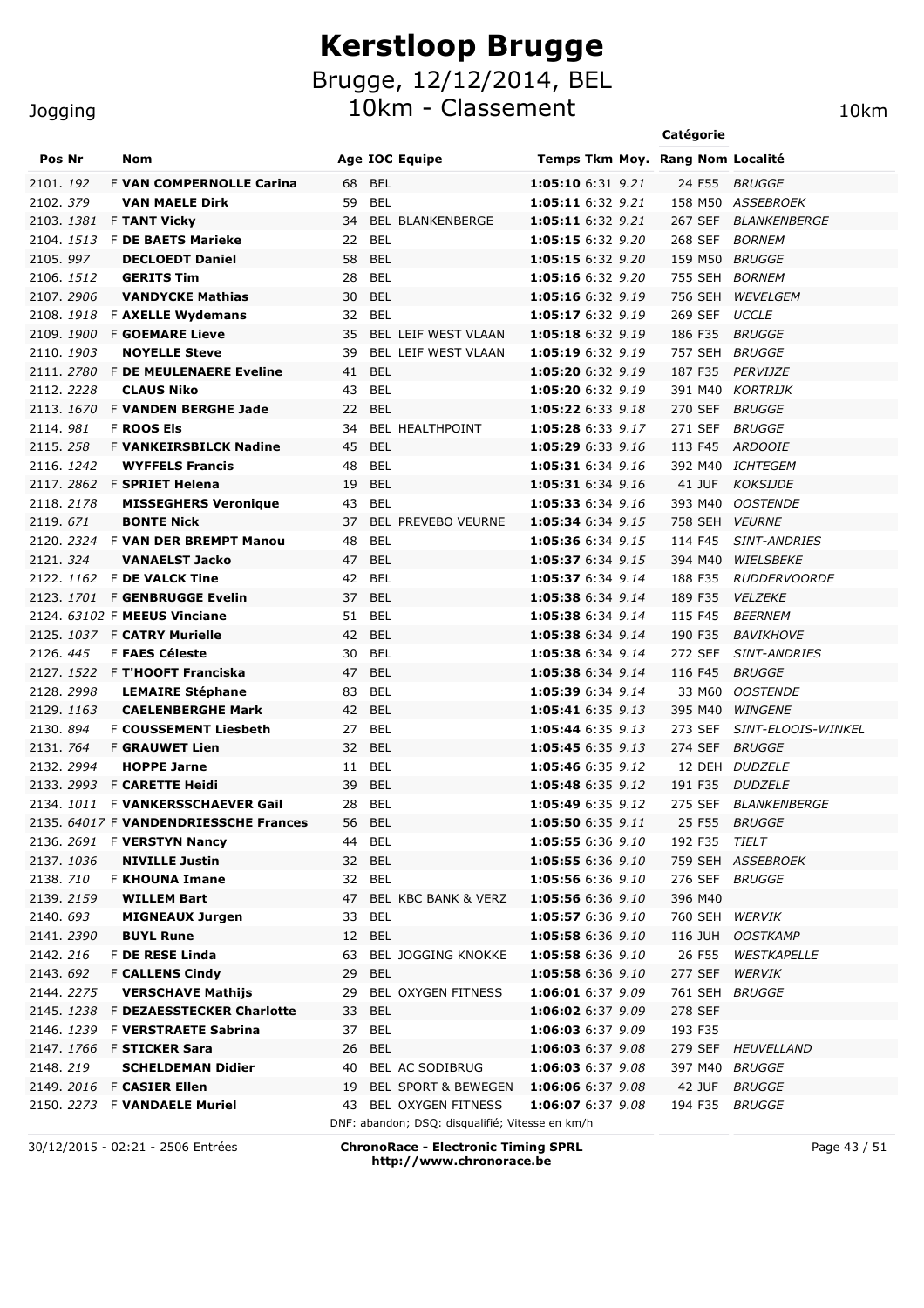Brugge, 12/12/2014, BEL

10km - Classement 10km

|                          |           |                                                             |          |                                                 |                                        | Catégorie          |                                    |
|--------------------------|-----------|-------------------------------------------------------------|----------|-------------------------------------------------|----------------------------------------|--------------------|------------------------------------|
| Pos Nr                   |           | Nom                                                         |          | <b>Age IOC Equipe</b>                           | Temps Tkm Moy. Rang Nom Localité       |                    |                                    |
| 2151.2218                |           | <b>F ACKERMAN Lucie</b>                                     |          | 25 BEL                                          | 1:06:08 6:37 9.07                      | 280 SEF            | <i>BEERSEL</i>                     |
| 2152.1400                |           | <b>F MOLLET Ann</b>                                         |          | 42 BEL                                          | 1:06:10 6:37 9.07                      | 195 F35            | KOKSIJDE                           |
| 2153.1390                |           | <b>STEPMAN Frank</b>                                        |          | 50 BEL                                          | 1:06:11 6:38 9.07                      |                    | 160 M50 KOKSIJDE                   |
| 2154.2272                |           | <b>HIMPE Filip</b>                                          | 44       | <b>BEL OXYGEN FITNESS</b>                       | 1:06:12 6:38 9.06                      | 398 M40            | <i>BRUGGE</i>                      |
|                          |           | 2155. 1432 F DESERRANNO Ellen                               | 34       | <b>BEL</b>                                      | 1:06:13 6:38 9.06                      | 281 SEF            |                                    |
| 2156.289                 |           | <b>KNOCKAERT Roger</b>                                      |          | BEL                                             | 1:06:13 6:38 9.06                      |                    | 13 XXX OOSTKAMP                    |
| 2157. 1978               |           | <b>GILBERT Baudouin</b>                                     |          | 59 BEL                                          | 1:06:16 6:38 9.05                      | 161 M50            | <i>BRUGGE</i>                      |
| 2158. 1559               |           | <b>KONINGS Wim</b>                                          | 54       | <b>BEL CALLANT OOSTKAM</b>                      | 1:06:17 6:38 9.05                      | 162 M50            | <b>OOSTKAMP</b>                    |
|                          | 2159.1279 | F DE BOYSERE Dominque                                       | 52       | <b>BEL</b>                                      | 1:06:17 6:38 9.05                      | 117 F45            | <b>BRUGGE</b>                      |
| 2160. 2859               |           | F VAN DE VOORDE Hilde                                       | 49       | <b>BEL</b>                                      | 1:06:19 6:38 9.05                      | 118 F45            | KOKSIJDE                           |
| 2161.604                 |           | <b>F CAUS Christiane</b>                                    | 59       | <b>BEL</b>                                      | 1:06:20 6:38 9.05                      | 27 F55             | <b>MOERKERKE</b>                   |
| 2162. 581                |           | <b>VAN HULLE Simon</b>                                      | 25       | <b>BEL</b>                                      | 1:06:20 6:38 9.05                      | 762 SEH            | <i><b>OEDELEM</b></i>              |
| 2163.605                 |           | <b>CLAEYS Emile</b>                                         | 58       | <b>BEL</b>                                      | 1:06:21 6:39 9.04                      |                    | 163 M50 MOERKERKE                  |
| 2164, 1190               |           | <b>VAN MIEROP Nico</b>                                      | 34       | <b>BEL</b>                                      | 1:06:22 6:39 9.04                      | 763 SEH            | <i><b>VARSENARE</b></i>            |
|                          |           | 2165. 2265 F GILIS Lindsay                                  | 30       | <b>BEL OXYGEN FITNESS</b>                       | <b>1:06:22</b> 6:39 9.04               | 282 SEF            | <b>BRUGGE</b>                      |
|                          |           | 2166. 2557 F CORNELIS Heidi                                 | 36       | BEL /                                           | 1:06:23 6:39 9.04                      | 196 F35            | <i>ICHTEGEM</i>                    |
| 2168.1500                |           | 2167. 2274 F BRABANT Julie<br><b>VANMASSENHOVE Guido</b>    | 24<br>54 | BEL OXYGEN FITNESS                              | 1:06:23 6:39 9.04<br>1:06:23 6:39 9.04 | 283 SEF<br>164 M50 | <i>BRUGGE</i>                      |
|                          |           | 2169. 6411 F VANMAEKELBERGH Noémie                          | 17 BEL   | BEL ACBLANKENBERGE                              | 1:06:23 6:39 9.04                      | 43 JUF             | <i>ZUIENKERKE</i><br><i>BRUGGE</i> |
| 2170.637                 |           | <b>VAN HULLE Thiis</b>                                      | 27       | <b>BEL</b>                                      | 1:06:25 6:39 9.04                      |                    | 764 SEH RUDDERVOORDE               |
|                          |           | 2171. 63090 F DANIS Annelies                                | 24       | <b>BEL</b>                                      | 1:06:27 6:39 9.03                      | 284 SEF            |                                    |
|                          |           | 2171. 63089 F DECKERS Elien                                 | 23       | BEL                                             | 1:06:27 6:39 9.03                      | 284 SEF            |                                    |
| 2173.496                 |           | <b>F GEERNAERT Bernadette</b>                               | 59       | <b>BEL</b>                                      | 1:06:27 6:39 9.03                      | 28 F55             | <b>SIJSELE</b>                     |
|                          |           | 2174. 1593 F RYCKAERT Vicky                                 | 42       | BEL                                             | 1:06:28 6:39 9.03                      | 197 F35            | <i>BRUGGE</i>                      |
| 2175. 734                |           | <b>THOMA Frederick</b>                                      |          | 31 BEL MOTOGROUP                                | 1:06:30 6:39 9.02                      | 765 SEH            | GULLEGEM                           |
| 2176.1906                |           | <b>F LAMBRECHT Sophie</b>                                   | 28       | BEL LEIF WEST VLAAN                             | 1:06:32 6:40 9.02                      | 286 SEF            | <i>BRUGGE</i>                      |
| 2177.684                 |           | <b>F VAN ACKER Kathleen</b>                                 | 49       | <b>BEL</b>                                      | 1:06:34 6:40 9.01                      | 119 F45            | <b>OOSTKERKE-DAMME</b>             |
| 2178.2581                |           | <b>F RENDERS Ellen</b>                                      |          | 27 BEL                                          | 1:06:35 6:40 9.01                      | 287 SEF            | <b>VLISSEGEM</b>                   |
| 2179.1544                |           | <b>F VERSELE Natalie</b>                                    | 30       | BEL                                             | 1:06:35 6:40 9.01                      | 288 SEF            | <i>DEINZE</i>                      |
| 2180. 2580               |           | <b>DELBARGE Matthieu</b>                                    | 28       | BEL                                             | 1:06:35 6:40 9.01                      | 766 SEH            | <i><b>VLISSEGEM</b></i>            |
| 2181.966                 |           | <b>VERMINCK Jorn</b>                                        | 25       | <b>BEL</b>                                      | 1:06:36 6:40 9.01                      |                    | 767 SEH ASSEBROEK                  |
| 2182.967                 |           | <b>F MARELAUX Marithe</b>                                   | 30       | BEL                                             | 1:06:36 6:40 9.01                      | 289 SEF            | <b>ASSEBROEK</b>                   |
| 2183.965                 |           | <b>CHRISTIAENS Frederic</b>                                 | 29       | <b>BEL</b>                                      | 1:06:37 6:40 9.01                      |                    | 768 SEH RUISELEDE                  |
| 2184. 1276               |           | <b>KETELSLEGERS Gianni</b>                                  |          | 38 BEL                                          | 1:06:38 6:40 9.01                      |                    | 769 SEH TORHOUT                    |
| 2185.381                 |           | F GHEKIERE Katrijn                                          | 29       | <b>BEL</b>                                      | 1:06:39 6:40 9.00                      | 290 SEF HEULE      |                                    |
| 2186. 2598               |           | <b>F BLOMME Veronique</b>                                   | 42       | BEL BEISBROEKLOPERS                             | 1:06:39 6:40 9.00                      | 198 F35            | <i>BRUGGE</i>                      |
| 2187. 2661               |           | <b>NOLF Wim</b>                                             | 46       | <b>BEL</b>                                      | 1:06:39 6:40 9.00                      | 399 M40            | TORHOUT                            |
| 2188.437                 |           | F DE BACKER Fiona                                           | 29       | <b>BEL</b>                                      | 1:06:39 6:40 9.00                      | 291 SEF            | <i>DIKSMUIDE</i>                   |
| 2189. 2191               |           | F ZWAENEPOEL Barbara                                        | 26       | <b>BEL</b>                                      | 1:06:39 6:40 9.00                      | 292 SEF            | <i>INGOOIGEM</i>                   |
| 2190. 2174               |           | <b>VERGOTE Bart</b>                                         | 55       | BEL KBC BANK & VERZ                             | 1:06:39 6:40 9.00                      | 165 M50            |                                    |
| 2191. 795                |           | <b>F DE BACKER Faye</b>                                     | 28       | <b>BEL TORRAC</b>                               | 1:06:40 6:40 9.00                      | 293 SEF            | TORHOUT                            |
| 2192. 353                |           | <b>EECKHOUT Ghislain</b>                                    | 63       | BEL                                             | 1:06:40 6:40 9.00                      |                    | 34 M60 BRUGGE (SINT-MICHIELS)      |
| 2193. 2621               |           | F ROSSEEL Heidi                                             | 42       | BEL BEISBROEKLOPERS                             | 1:06:41 6:41 9.00                      | 199 F35            | <i>BRUGGE</i>                      |
| 2194.614                 |           | <b>AVONDS Dieter</b>                                        | 34       | <b>BEL SHANKS</b>                               | 1:06:44 6:41 8.99                      | 770 SEH            | <i>BOVEKERKE</i>                   |
|                          |           | 2195. 2365 F VERMOTE Saar<br><b>F VAN WASSENHOVE Ariane</b> | 28       | <b>BEL</b><br><b>BEL</b>                        | 1:06:45 6:41 8.99<br>1:06:45 6:41 8.99 | 294 SEF KEIEM      |                                    |
| 2196. 1202<br>2197. 1201 |           | <b>VERHEIRE Hans</b>                                        | 45<br>47 | <b>BEL</b>                                      | 1:06:45 6:41 8.99                      | 120 F45<br>400 M40 | <i>BRUGGE</i><br><i>BRUGGE</i>     |
|                          |           | 2198. 1520 F DE GROOTE Marinka                              | 43       | BEL DAVOS                                       | 1:06:47 6:41 8.99                      | 200 F35            | <b>BRUGGE</b>                      |
|                          |           | 2199. 2709 F VAN GOMPEL Sylvie                              | 49       | <b>BEL SPERMALIE BRUGG</b>                      | 1:06:50 6:41 8.98                      | 121 F45            |                                    |
| 2200. 2708               |           | <b>VANDERMOERE Lieven</b>                                   |          | 45 BEL SPERMALIE BRUGG                          | 1:06:50 6:41 8.98                      | 401 M40            |                                    |
|                          |           |                                                             |          | DNF: abandon; DSQ: disqualifié; Vitesse en km/h |                                        |                    |                                    |

Jogging

30/12/2015 - 02:21 - 2506 Entrées **ChronoRace - Electronic Timing SPRL http://www.chronorace.be**

Page 44 / 51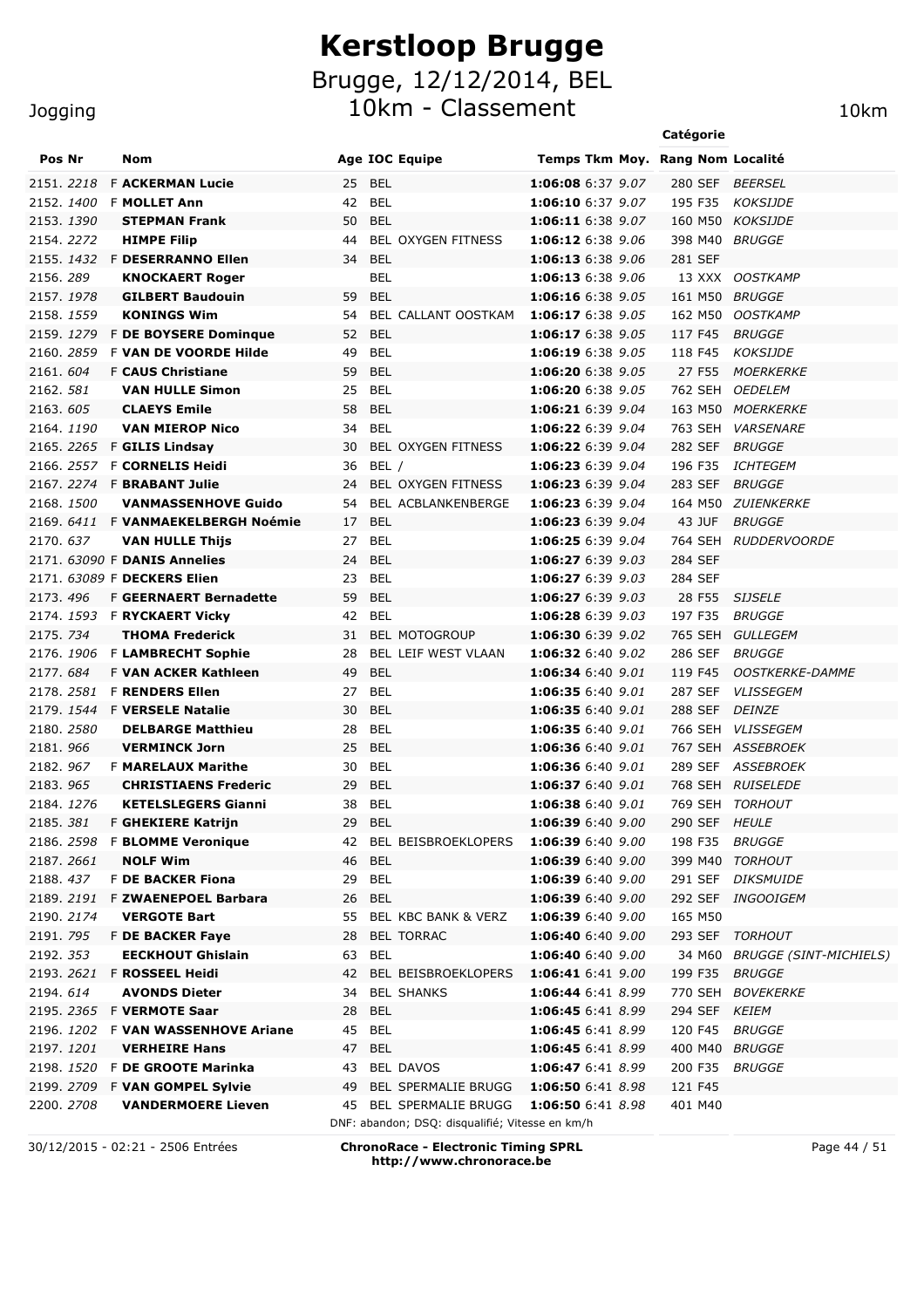Brugge, 12/12/2014, BEL

10km - Classement 10km

|                   |                   |                                                                                 |          |                                                                          |                                        | Catégorie |         |                          |
|-------------------|-------------------|---------------------------------------------------------------------------------|----------|--------------------------------------------------------------------------|----------------------------------------|-----------|---------|--------------------------|
| Pos Nr            |                   | Nom                                                                             |          | <b>Age IOC Equipe</b>                                                    | Temps Tkm Moy. Rang Nom Localité       |           |         |                          |
| 2201. 6263        |                   | <b>F DEJONCKHEERE Lies</b>                                                      | 28       | <b>BEL</b>                                                               | 1:06:52 6:42 8.98                      | 295 SEF   |         | <i>DEINZE</i>            |
|                   | 2202. <i>1324</i> | <b>F ROELS Katrien</b>                                                          | 49       | BEL                                                                      | 1:06:52 6:42 8.97                      | 122 F45   |         | <b>VARSENARE</b>         |
|                   | 2203. 5959        | <b>F DEJONCKHEERE Joke</b>                                                      | 38       | <b>BEL</b>                                                               | 1:06:52 6:42 8.97                      | 201 F35   |         | <b>ROESELARE</b>         |
| 2204. 2546        |                   | <b>VANHOVE Bert</b>                                                             | 22       | <b>BEL</b>                                                               | 1:06:52 6:42 8.97                      |           | 771 SEH | <b>BREDENE</b>           |
|                   |                   | 2205. 1286 F DEBRUYNE Ann                                                       | 49       | <b>BEL</b>                                                               | 1:06:52 6:42 8.97                      | 123 F45   |         | <b>VARSENARE</b>         |
|                   |                   | 2206. 64036 F VANRAEFELGHEM Manon                                               | 21       | BEL                                                                      | 1:06:52 6:42 8.97                      | 296 SEF   |         | <b>OOSTENDE</b>          |
|                   |                   | 2207. 1973 F DEFREYNE Marijke                                                   | 52       | <b>BEL</b>                                                               | 1:06:53 6:42 8.97                      | 124 F45   |         | <i>JABBEKE</i>           |
| 2208.1128         |                   | <b>NAEYAERT Yorick</b>                                                          | 22       | <b>BEL</b>                                                               | 1:06:53 6:42 8.97                      |           | 772 SEH | <b>VARSENARE</b>         |
|                   |                   | 2209. 1003 F CECAT Marlies                                                      | 25       | <b>BEL</b>                                                               | 1:06:54 6:42 8.97                      | 297 SEF   |         |                          |
| 2210. <i>1005</i> |                   | <b>VERHULST Robin</b>                                                           | 25       | <b>BEL</b>                                                               | 1:06:54 6:42 8.97                      |           |         | 773 SEH LENDELEDE        |
|                   |                   | 2211. 1127 F <b>NAEYAERT Margot</b>                                             | 18       | BEL                                                                      | 1:06:54 6:42 8.97                      |           | 44 JUF  | <b>VARSENARE</b>         |
|                   |                   | 2212. 1032 F DAELS Anja                                                         | 41       | BEL                                                                      | 1:06:55 6:42 8.97                      | 202 F35   |         | <b>LISSEWEGE</b>         |
| 2213. <i>1031</i> |                   | <b>HOFFMAN Yves</b>                                                             | 42       | <b>BEL</b>                                                               | 1:06:56 6:42 8.96                      | 402 M40   |         | <i>LISSEWEGE</i>         |
|                   |                   | 2214. 1847 F CLOET Martine                                                      | 43       | <b>BEL</b>                                                               | 1:06:57 6:42 8.96                      | 203 F35   |         | <i>ASSEBROEK</i>         |
|                   |                   | 2215. 64037 F DEHONDT Roos                                                      | 50       | BEL                                                                      | 1:06:57 6:42 8.96                      | 125 F45   |         | <b>OOSTENDE</b>          |
| 2216, 978         |                   | <b>F LEYS Ingrid</b>                                                            | 54       | <b>BEL HEALTHPOINT</b>                                                   | 1:06:59 6:42 8.96                      | 126 F45   |         | <i><b>OEDELEM</b></i>    |
| 2217. <i>1243</i> |                   | <b>F NEYT Eefje</b>                                                             | 35       | <b>BEL</b>                                                               | 1:06:59 6:42 8.96                      | 204 F35   |         | HERTSBERGE               |
|                   |                   | 2218. 2499 F <b>CRAEYNEST Miet</b>                                              | 35       | BEL HOWEST TOEGEPAS 1:07:00 6:42 8.96                                    |                                        | 205 F35   |         | <i>MARKE</i>             |
|                   |                   | 2219. 2733 F <b>HASPESLAGH Nathalie</b><br><b>F SCHAUBROECK Marie-Christine</b> | 37<br>59 | <b>BEL</b><br><b>BEL</b>                                                 | 1:07:01 6:43 8.95<br>1:07:01 6:43 8.95 | 206 F35   |         | <b>LENDELEDE</b>         |
| 2220.343          |                   | 2221. 2364 F VERMOTE Sylvie                                                     | 31       | BEL                                                                      | 1:07:02 6:43 8.95                      | 298 SEF   | 29 F55  | TIELT<br><i>ICHTEGEM</i> |
| 2222.323          |                   | F DUJARDIN Liana                                                                | 58       | <b>BEL</b>                                                               | 1:07:02 6:43 8.95                      |           | 30 F55  | TIELT                    |
|                   |                   | 2223. 2081 F OLBRECHTS Lissa                                                    | 19       | <b>BEL SPORT &amp; BEWEGEN</b>                                           | 1:07:03 6:43 8.95                      |           | 45 JUF  | <b>BRUGGE</b>            |
|                   | 2224. 64024       | <b>VYNCKIER Koen</b>                                                            | 25       | <b>BEL</b>                                                               | 1:07:03 6:43 8.95                      | 774 SEH   |         | URSEL                    |
|                   |                   | 2225. 1805 F DE BOEVER Inge                                                     | 40       | BEL                                                                      | 1:07:05 6:43 8.95                      | 207 F35   |         | <b>DRONGEN</b>           |
| 2226.1808         |                   | <b>DE WAELE Frank</b>                                                           | 45       | BEL                                                                      | 1:07:06 6:43 8.94                      | 403 M40   |         | <i>DRONGEN</i>           |
| 2227.367          |                   | <b>WAEYAERT Patrick</b>                                                         | 49       | BEL                                                                      | 1:07:07 6:43 8.94                      | 404 M40   |         | <b>VEURNE</b>            |
| 2228.366          |                   | <b>F VANDENBERGHE Katrien</b>                                                   | 49       | <b>BEL</b>                                                               | 1:07:08 6:43 8.94                      | 127 F45   |         | <b>VEURNE</b>            |
| 2229. <i>1205</i> |                   | <b>F VAN LIERDE Vanessa</b>                                                     | 39       | BEL                                                                      | 1:07:10 6:43 8.93                      | 208 F35   |         | <b>BRUGGE</b>            |
|                   |                   | 2230. 64038 F DESWAEF Rhonda                                                    | 33       | BEL IN DE LUWTE                                                          | 1:07:11 6:44 8.93                      | 299 SEF   |         | <i>NIEUWPOORT</i>        |
| 2231. <i>1204</i> |                   | <b>DEGRAEVE Tom</b>                                                             | 33       | BEL                                                                      | $1:07:11$ 6:44 8.93                    | 775 SEH   |         | <i>BRUGGE</i>            |
| 2232. <i>2548</i> |                   | <b>F GOVERS Kathleen</b>                                                        | 34       | BEL IN DE LUWTE                                                          | 1:07:11 6:44 8.93                      | 300 SEF   |         | NIEUWPOORT               |
| 2233. <i>2547</i> |                   | <b>F DECEUNINCK Ann</b>                                                         | 38       | BEL IN DE LUWTE                                                          | 1:07:12 6:44 8.93                      | 209 F35   |         | <b>NIEUWPOORT</b>        |
| 2234.256          |                   | <b>F TIMMERMAN EIS</b>                                                          | 50       | BEL                                                                      | 1:07:12 6:44 8.93                      | 128 F45   |         | <i>BRUGGE</i>            |
| 2235.2484         |                   | <b>VERHANNEMAN Andy</b>                                                         | 38       | BEL PROVINCIE WEST                                                       | 1:07:13 6:44 8.93                      |           |         | 776 SEH LICHTERVELDE     |
| 2236. <i>345</i>  |                   | <b>F DELGATTE Veronique</b>                                                     | 40       | BEL                                                                      | 1:07:14 6:44 8.93                      | 210 F35   |         | <i>ZEDELGEM</i>          |
|                   |                   | 2237. 2919 F STEVENS Vicky                                                      | 39       | <b>BEL</b>                                                               | 1:07:15 6:44 8.92                      | 211 F35   |         | <i>BEERNEM</i>           |
| 2238. 2574        |                   | F GEVAERT Olivia                                                                | 50       | BEL LADIES RUNNING                                                       | 1:07:15 6:44 8.92                      | 129 F45   |         | BRUGGE                   |
| 2239. <i>1786</i> |                   | <b>REGA Rudi</b>                                                                | 50       | <b>BEL</b>                                                               | 1:07:15 6:44 8.92                      | 166 M50   |         | <b>VLISSEGEM</b>         |
| 2240. <i>2858</i> |                   | <b>F NOTEBAERT Sophie</b>                                                       | 39       | <b>BEL</b>                                                               | 1:07:15 6:44 8.92                      | 212 F35   |         | <b>BOOITSHOEKE</b>       |
| 2241. <i>1059</i> |                   | <b>F PONT Ellen</b>                                                             | 36       | <b>BEL</b>                                                               | 1:07:15 6:44 8.92                      | 213 F35   |         | <b>SINT ANDRIES</b>      |
| 2242. 1267        |                   | <b>F RAMAUDT Mel</b>                                                            | 36       | <b>BEL</b>                                                               | 1:07:16 6:44 8.92                      | 214 F35   |         |                          |
| 2243.376          |                   | <b>F GOBERT Sophie</b>                                                          | 43       | BEL LADIES RUNNINGC                                                      | 1:07:17 6:44 8.92                      | 215 F35   |         | <i>BRUGGE</i>            |
| 2244.1283         |                   | <b>F VANDEN BERGHE Inge</b>                                                     | 45       | BEL LADIES RUNNING                                                       | 1:07:17 6:44 8.92                      | 130 F45   |         | <i>BRUGGE</i>            |
| 2245.1268         |                   | <b>PEERE Sander</b>                                                             | 33       | <b>BEL</b>                                                               | 1:07:17 6:44 8.92                      | 777 SEH   |         |                          |
|                   |                   | 2246. 2405 F CORTHALS Katrijn                                                   | 34       | BEL                                                                      | 1:07:17 6:44 8.92                      | 301 SEF   |         | <i>WETTEREN</i>          |
|                   |                   | 2247. 2403 F DEKLEERMAEKER Sigrid                                               | 35       | <b>BEL</b>                                                               | 1:07:18 6:44 8.92                      | 216 F35   |         | <i>BEERSEL</i>           |
|                   |                   | 2248. 1998 F TRYPSTEEN Charlien                                                 | 26       | BEL                                                                      | 1:07:21 6:45 8.91                      | 302 SEF   |         | <i>VEURNE</i>            |
| 2249. <i>1311</i> |                   | <b>DE VILLE Ruben</b>                                                           | 35 BEL   |                                                                          | 1:07:21 6:45 8.91                      |           |         | 778 SEH BRUGGE           |
|                   |                   | 2250. 1374 F VANDENBROUCKE Valerie                                              |          | 37 BEL LADIES RUNNING<br>DNF: abandon; DSQ: disqualifié; Vitesse en km/h | 1:07:24 6:45 8.90                      | 217 F35   |         | <i>BRUGGE</i>            |
|                   |                   |                                                                                 |          |                                                                          |                                        |           |         |                          |

30/12/2015 - 02:21 - 2506 Entrées **ChronoRace - Electronic Timing SPRL http://www.chronorace.be**

Page 45 / 51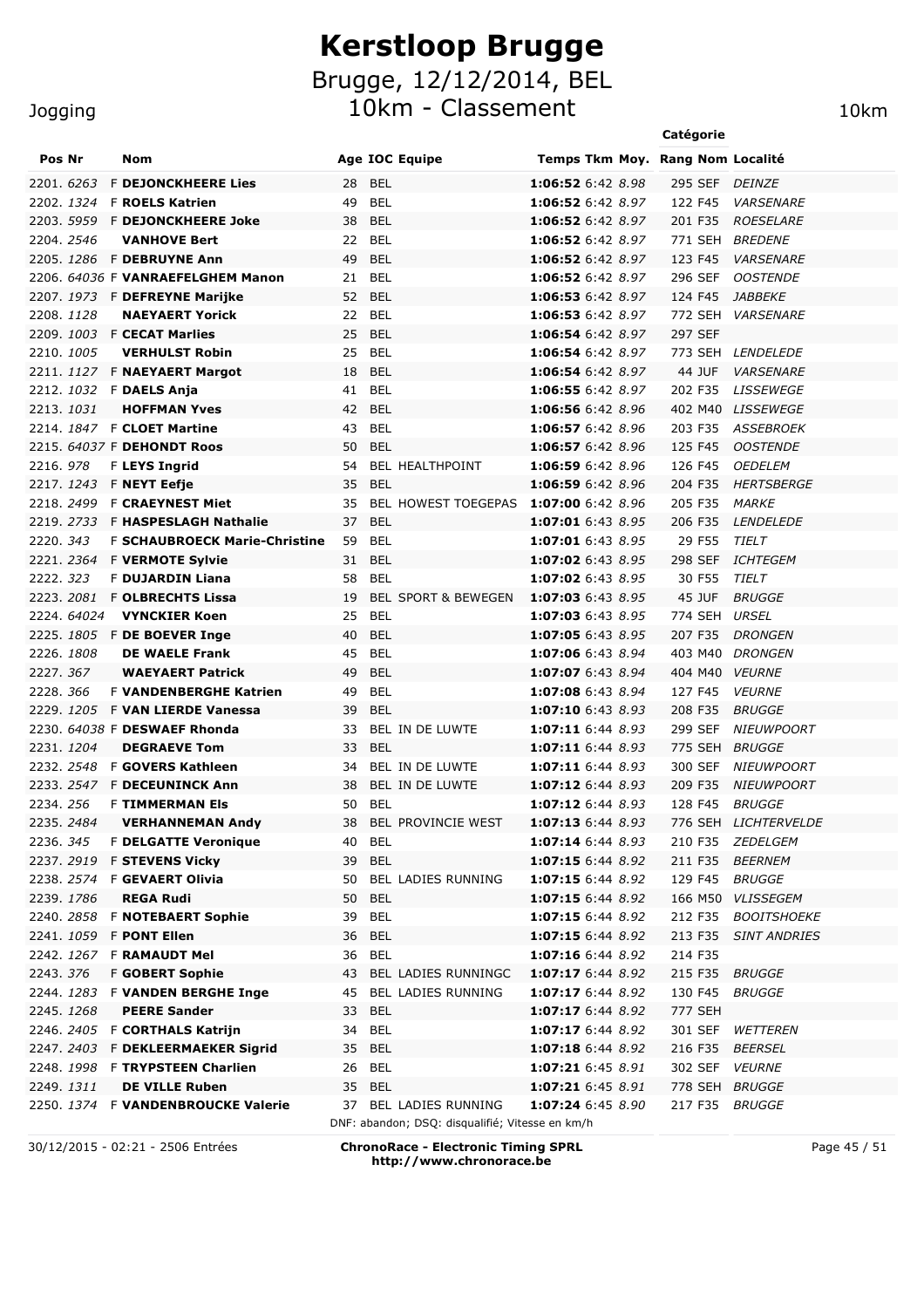Brugge, 12/12/2014, BEL

10km - Classement 10km

|                   |                                   |                                                                          |                                  | Catégorie      |                         |
|-------------------|-----------------------------------|--------------------------------------------------------------------------|----------------------------------|----------------|-------------------------|
| Pos Nr            | <b>Nom</b>                        | <b>Age IOC Equipe</b>                                                    | Temps Tkm Moy. Rang Nom Localité |                |                         |
| 2251.951          | <b>F DEMAECKER Annelien</b>       | <b>BEL</b><br>26                                                         | 1:07:24 6:45 8.90                | 303 SEF        | <i>MEETKERKE</i>        |
| 2252.947          | F JOOSTEN Melissa                 | <b>BEL</b><br>28                                                         | 1:07:24 6:45 8.90                | 304 SEF        | <b>OOSTKAMP</b>         |
| 2253. <i>1310</i> | <b>F GOETGHEBEUR Justine</b>      | <b>BEL</b><br>33                                                         | 1:07:27 6:45 8.90                | 305 SEF        | <b>BRUGGE</b>           |
|                   | 2254. 2747 F ROGIERS Ellen        | <b>BEL</b><br>33                                                         | 1:07:27 6:45 8.90                | 306 SEF        | <b>ERTVELDE</b>         |
| 2255.2823         | <b>F V Hanne</b>                  | <b>BEL</b><br>34                                                         | 1:07:27 6:45 8.90                | 307 SEF        | <b>SINT-MICHIELS</b>    |
| 2256. 525         | <b>F OPDECAM Evelien</b>          | <b>BEL</b><br>30                                                         | 1:07:28 6:45 8.90                | 308 SEF        | <i>ZOTTEGEM</i>         |
| 2257.495          | <b>F VAN DE VIJVER Evelyn</b>     | <b>BEL</b><br>31                                                         | 1:07:28 6:45 8.89                | 309 SEF        | <i>ZOTTEGEM</i>         |
| 2258.284          | <b>F HEYSSE Ilse</b>              | BEL 3 TK<br>34                                                           | 1:07:28 6:45 8.89                | 310 SEF        | <b>KNOKKE HEIST</b>     |
| 2259. <i>285</i>  | <b>HUYS Danny</b>                 | 38<br>BEL 3 TK                                                           | 1:07:28 6:45 8.89                |                | 779 SEH LISSEWEGE       |
| 2260. 2746        | <b>F VANSLEMBROUCK Karen</b>      | 37<br><b>BEL</b>                                                         | 1:07:31 6:46 8.89                | 218 F35        | <b>ERTVELDE</b>         |
| 2261, 1758        | <b>GYSELINCK Martin</b>           | <b>BEL</b><br>60                                                         | 1:07:33 6:46 8.88                | 35 M60         | KOOLKERKE               |
|                   | 2262. 63034 F SAELEN Anne-Sophie  | <b>BEL</b><br>28                                                         | 1:07:35 6:46 8.88                | 311 SEF        | <i><b>OOSTENDE</b></i>  |
| 2263. 529         | <b>F DE LANGE Cindy</b>           | BEL KEEP IT FIT MET<br>36                                                | 1:07:37 6:46 8.87                | 219 F35        | <b>NEVELE</b>           |
| 2264.1250         | <b>SANDERS Kristof</b>            | <b>BEL</b><br>46                                                         | 1:07:39 6:46 8.87                | 405 M40        | <b>RUDDERVOORDE</b>     |
| 2265.2520         | <b>VANBELLE Joeri</b>             | <b>BEL</b><br>38                                                         | 1:07:39 6:46 8.87                | 780 SEH        | <i>BEERNEM</i>          |
| 2266. 1249        | <b>F VANDEMOORTELE EIS</b>        | <b>BEL</b><br>48                                                         | 1:07:40 6:46 8.87                | 131 F45        | <b>RUDDERVOORDE</b>     |
| 2267. 511         | <b>F VERBRUGGEN Danique</b>       | <b>BEL LOSDOSAMIGOS</b><br>28                                            | 1:07:40 6:46 8.87                | 312 SEF        | <b>BRUGGE</b>           |
| 2268.675          | F FEYS Lien                       | BEL PREVEBO VEURNE<br>19                                                 | 1:07:44 6:47 8.86                | 46 JUF         | <b>VEURNE</b>           |
| 2269. <i>1898</i> | <b>CLAERHOUT Franky</b>           | BEL LEIF WEST VLAAN<br>50                                                | 1:07:45 6:47 8.86                | 167 M50 BRUGGE |                         |
| 2270. 1904        | <b>PLOUVIER Jonas</b>             | BEL LEIF WEST VLAAN<br>23                                                | 1:07:46 6:47 8.85                | 781 SEH        | <i>BRUGGE</i>           |
| 2271.690          | <b>F SWYNGEDOUW Joke</b>          | <b>BEL</b><br>29                                                         | 1:07:46 6:47 8.85                | 313 SEF        | MALDEGEM                |
|                   | 2272. 2315 F VERBEERST Gwendolyn  | 23<br><b>BEL</b>                                                         | 1:07:46 6:47 8.85                | 314 SEF        | <i>RUDDERVOORDE</i>     |
|                   | 2273. 1897 F DANIELS Brigitte     | BEL LEIF WEST VLAAN<br>54                                                | 1:07:47 6:47 8.85                | 132 F45        | <b>BRUGGE</b>           |
|                   | 2274. 2999 F SUVÉE Ivy            | 31<br><b>BEL</b>                                                         | 1:07:47 6:47 8.85                | 315 SEF        | ASSEBROEK               |
| 2275. 1611        | <b>SAUER Tim</b>                  | 37<br><b>BEL</b>                                                         | 1:07:47 6:47 8.85                | 782 SEH        | <i>DILBEEK</i>          |
| 2276. 1055        | <b>FRANCO Maithé</b>              | <b>BEL CERCLE BRUGGE</b><br>25                                           | 1:07:48 6:47 8.85                | 783 SEH        | <b>BRUGGE</b>           |
| 2277.1133         | <b>BREEMEERSCH Peter</b>          | 55<br><b>BEL</b>                                                         | 1:07:52 6:48 8.84                | 168 M50        | <b>DE HAAN</b>          |
|                   | 2278. 1132 F KERCKHOVE Eveline    | <b>BEL</b><br>52                                                         | 1:07:52 6:48 8.84                | 133 F45        | <b>DE HAAN</b>          |
| 2279.1029         | <b>GHYSEL Christophe</b>          | 38<br><b>BEL</b>                                                         | 1:07:52 6:48 8.84                | 784 SEH        | BRUGGE                  |
| 2280.884          | <b>F LOGIER Leonie</b>            | <b>BEL DECATHLON</b><br>29                                               | 1:07:53 6:48 8.84                | 316 SEF        | <b>RAMSKAPELLE</b>      |
| 2281. <i>1028</i> | <b>F VANDELANOTTE Sylvie</b>      | <b>BEL</b><br>39                                                         | 1:07:55 6:48 8.84                | 220 F35        | <b>BRUGGE</b>           |
|                   | 2282. 2323 F DE WITTE Anneke      | <b>BEL</b><br>52                                                         | 1:07:57 6:48 8.83                | 134 F45        | <b>HERTSBERGE</b>       |
| 2283.2814         | <b>WOLFS Geert</b>                | 45<br>BEL                                                                | 1:07:58 6:48 8.83                |                | 406 M40 ASSEBROEK       |
| 2284.479          | <b>GAUDESABOOS Kristof</b>        | <b>BEL</b><br>42                                                         | 1:08:01 6:49 8.82                | 407 M40        | <i><b>WAARDAMME</b></i> |
|                   | 2285. 566 F DE WAEGENEER Katrien  | 27 BEL                                                                   | 1:08:01 6:49 8.82                |                | 317 SEF ASSEBROEK       |
| 2286. <i>480</i>  | <b>F ROTSAERT EIS</b>             | 41 BEL                                                                   | 1:08:01 6:49 8.82                | 221 F35        | <i>WAARDAMME</i>        |
|                   | 2287. 5699 F VANDEWALLE Ann       | 47 BEL TOF                                                               | 1:08:04 6:49 8.82                |                | 135 F45 TORHOUT         |
|                   | 2288. 5700 F STUBBE Katrien       | 42 BEL TOF                                                               | 1:08:04 6:49 8.82                |                | 222 F35 RUDDERVOORDE    |
|                   | 2289. 1097 F GRYMONPRE Vicky      | 42 BEL                                                                   | 1:08:08 6:49 8.81                |                | 223 F35 OUDENAARDE      |
| 2290.1316         | <b>SWIMBERGHE Piet</b>            | 43 BEL                                                                   | 1:08:11 6:50 8.80                |                | 408 M40 SINT MICHIELS   |
| 2291.474          | <b>F DECLERCK Inge</b>            | 32 BEL                                                                   | 1:08:16 6:50 8.79                |                | 318 SEF OOSTENDE        |
| 2292. 509         | <b>F PAUWELS Nathalie</b>         | 42 BEL                                                                   | 1:08:16 6:50 8.79                | 224 F35        | <i>OOSTENDE</i>         |
|                   | 2293. 1774 F JOOS Martine         | 48 BEL                                                                   | 1:08:23 6:51 8.77                | 136 F45        | <i><b>VARSENARE</b></i> |
|                   | 2294. 5928 F STICKER Heide        | 30 BEL                                                                   | 1:08:29 6:51 8.76                | 319 SEF        | <i>WESTOUTER</i>        |
|                   | 2295. 2930 F DE CROIX Tine        | 23 BEL                                                                   | 1:08:30 6:51 8.76                |                | 320 SEF NIEUWPOORT      |
| 2296. 708         | <b>F KNOCKAERT IIse</b>           | 41 BEL FLAC OOSTKAMP                                                     | 1:08:33 6:52 8.75                |                | 225 F35 SINT-ANDRIES    |
|                   | 2297. 1129 F DEBLAERE Karen       | 33 BEL FLC OOSTKAMP                                                      | 1:08:39 6:52 8.74                |                | 321 SEF OOSTKAMP        |
| 2298.2684         | <b>MULIER Pol</b>                 | 64 BEL                                                                   | 1:08:39 6:52 8.74                |                | 36 M60 ADEGEM           |
|                   | 2299. 2267 F DE BAERE Sofie       | BEL OXYGEN FITNESS<br>26                                                 | 1:08:41 6:53 8.74                | 322 SEF BRUGGE |                         |
|                   | 2300. 1539 F VAN CAMPENHOUT Merel | 12 BEL VAN CAMPENHOUT<br>DNF: abandon; DSQ: disqualifié; Vitesse en km/h | 1:08:43 6:53 8.73                | 47 JUF         | <i>BRUGGE</i>           |

30/12/2015 - 02:21 - 2506 Entrées **ChronoRace - Electronic Timing SPRL http://www.chronorace.be**

Page 46 / 51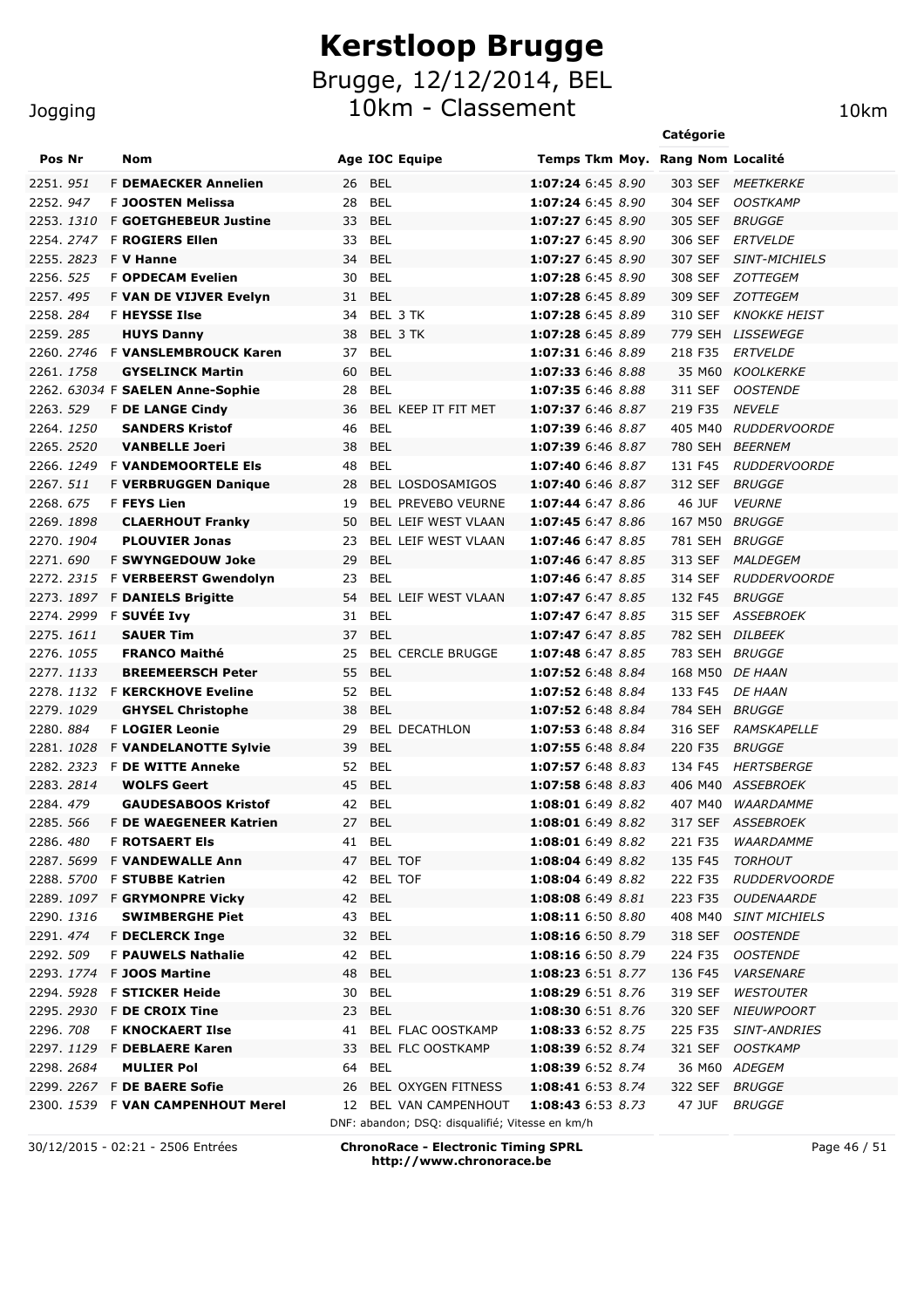10km - Classement 10km

|  | Jogging |  |  |
|--|---------|--|--|
|  |         |  |  |

|                        |                                                |          |                                                 |                                        | Catégorie          |                                  |
|------------------------|------------------------------------------------|----------|-------------------------------------------------|----------------------------------------|--------------------|----------------------------------|
| Pos Nr                 | <b>Nom</b>                                     |          | <b>Age IOC Equipe</b>                           | Temps Tkm Moy. Rang Nom Localité       |                    |                                  |
| 2301. 1538             | <b>VAN CAMPENHOUT Steven</b>                   | 40       | BEL VAN CAMPENHOUT                              | 1:08:45 6:53 8.73                      | 409 M40 BRUGGE     |                                  |
| 2302. 2845             | <b>DUBOIS Bernard</b>                          | 30       | <b>BEL</b>                                      | 1:08:48 6:53 8.72                      | 785 SEH            | <i>BRUGGE</i>                    |
|                        | 2303. 1180 F SOHIER Hannah                     | 26       | BEL                                             | 1:08:49 6:53 8.72                      | 323 SEF            | <b>TORHOUT</b>                   |
|                        | 2304. 1181 F BOLLAERT Kathleen                 | 48       | <b>BEL</b>                                      | 1:08:49 6:53 8.72                      | 137 F45            | <i>ZEDELGEM</i>                  |
|                        | 2305. 1179 F CANNIERE An                       | 23       | BEL                                             | 1:08:50 6:53 8.72                      | 324 SEF            | TORHOUT                          |
| 2306. 1182             | <b>TAMSIN Joris</b>                            | 54       | <b>BEL</b>                                      | 1:08:51 6:54 8.72                      |                    | 169 M50 ICHTEGEM                 |
|                        | 2307. 2157 F BLEYAERT Cathy                    | 41       | BEL KBC BANK & VERZ                             | 1:08:51 6:54 8.72                      | 226 F35            |                                  |
|                        | 2308. 1929 F DE ROECK Erika                    | 37       | <b>BEL SPERMALIE BRUGG</b>                      | 1:08:55 6:54 8.71                      | 227 F35            |                                  |
|                        | 2309. 2758 F DE MÛELENAERE Julie               | 27       | <b>BEL</b>                                      | 1:08:58 6:54 8.70                      |                    | 325 SEF ARDOOIE                  |
|                        | 2310, 1804 F TIMMERMANS Astrid                 | 45       | <b>BEL</b>                                      | 1:08:58 6:54 8.70                      | 138 F45            | <i>DRONGEN</i>                   |
| 2311, 982              | <b>F HERREBOUT Tine</b>                        | 36       | BEL HEALTHPOINT                                 | 1:08:59 6:54 8.70                      | 228 F35            | <i>ZEDELGEM</i>                  |
| 2312. 1806             | <b>RIVIERE Frank</b>                           | 45       | <b>BEL</b>                                      | 1:09:02 6:55 8.69                      | 410 M40            | <i>DRONGEN</i>                   |
| 2313.848               | <b>F VERSCHAVE Leonie</b>                      | 22       | <b>BEL</b>                                      | 1:09:08 6:55 8.68                      | 326 SEF            | <b>SINT-MICHIELS</b>             |
|                        | 2314. 1386 F VEREECKE Lisa                     | 23       | <b>BEL</b>                                      | 1:09:09 6:55 8.68                      | 327 SEF            | <b>KOOLKERKE</b>                 |
|                        | 2315. 2389 F MAESEELE Lieve                    | 44       | <b>BEL</b>                                      | 1:09:20 6:56 8.65                      | 229 F35            | <b>OOSTKAMP</b>                  |
|                        | 2316. 1049 F VANDE WOESTYNE Linde              | 47       | <b>BEL</b>                                      | 1:09:23 6:57 8.65                      | 139 F45            | <i>BRUGGE</i>                    |
|                        | 2317, 2388 F DE BRABANDERE Isabelle            | 47       | <b>BEL</b>                                      | 1:09:27 6:57 8.64                      | 140 F45            | ASSEBROEK                        |
| 2318, 678              | <b>F LATRE Haike</b>                           | 23       | <b>BEL PREVEBO VEURNE</b>                       | 1:09:27 6:57 8.64                      | 328 SEF            | <i><b>VEURNE</b></i>             |
|                        | 2319, 1988 F CONINGS Sare                      | 24       | BEL                                             | 1:09:29 6:57 8.64                      | 329 SEF            | <b>OOSTDUINKERKE</b>             |
|                        | 2320. 2252 F DE JONGH Marijke                  | 44       | <b>BEL</b>                                      | 1:09:33 6:58 8.63                      | 230 F35            | AALTER                           |
|                        | 2321. 64003 F BONTE Louise                     | 22       | BEL                                             | 1:09:34 6:58 8.63                      | 330 SEF            | <b>DAMME</b>                     |
| 2322. 506              | <b>F VERCARRE Valerie</b>                      | 38       | BEL AC SODIBRUG                                 | 1:09:36 6:58 8.62                      | 231 F35            | <b>ASSEBROEK</b>                 |
| 2323. 1235             | <b>VAN HOLM Mattias</b>                        | 29       | <b>BEL</b>                                      | 1:09:36 6:58 8.62                      | 786 SEH            |                                  |
|                        | 2324. 2471 F MARIMAN Marianne                  | 50       | <b>BEL ONSLOW.BE</b>                            | 1:09:36 6:58 8.62                      | 141 F45            | <b>LEBBEKE</b>                   |
|                        | 2325. 64004 F VIAENE Lisa                      | 23       | <b>BEL</b>                                      | 1:09:38 6:58 8.62                      | 331 SEF            | <i>DAMME</i>                     |
|                        | 2326. 1236 F MEGANCK An                        | 28       | <b>BEL</b>                                      | 1:09:38 6:58 8.62                      | 332 SEF            | <b>GENT</b>                      |
| 2327.255               | <b>JONGBLOET Antoine</b>                       | 40       | <b>BEL</b>                                      | 1:09:39 6:58 8.62                      | 411 M40            | BRUGGE                           |
| 2328.1380              | <b>F DESOETE Martine</b>                       | 54       | <b>BEL</b>                                      | <b>1:09:42</b> 6:59 8.61               | 142 F45            | <b>SIJSELE</b>                   |
| 2329.940               | <b>F STAELS Maja</b>                           | 27       | <b>BEL</b>                                      | 1:09:42 6:59 8.61                      | 333 SEF            | <b>SIJSELE</b>                   |
| 2330. 550              | <b>F CLAEYS Annelies</b>                       | 27       | <b>BEL</b>                                      | 1:09:43 6:59 8.61                      | 334 SEF            | <i>MALDEGEM</i>                  |
|                        | 2331. 2254 F JONCKHEERE Glynnis                | 23       | <b>BEL</b>                                      | 1:09:44 6:59 8.60                      | 335 SEF<br>170 M50 | <i>BRUGGE</i><br><i>OOSTKAMP</i> |
| 2332. 1560<br>2333.299 | <b>MONSIEUR Eric</b>                           | 52       | BEL CALLANT OOSTKAM<br><b>BEL</b>               | 1:09:51 7:00 8.59<br>1:09:53 7:00 8.59 |                    |                                  |
| 2334.594               | <b>F DHONT Lindsay</b><br><b>MOELAERT Nick</b> | 28<br>28 | BEL LIESBETH EN NIC                             | 1:09:55 7:00 8.58                      | 336 SEF<br>787 SEH | MALDEGEM<br>OUDENBURG            |
| 2335. 341              | <b>F WILLEMS Lieve</b>                         | 55       | <b>BEL</b>                                      | 1:09:55 7:00 8.58                      | 31 F55             | <b>KNOKKE-HEIST</b>              |
|                        | 2336. 2742 F GOUWY Severine                    |          | 25 BEL                                          | 1:09:55 7:00 8.58                      |                    | 337 SEF ZEEBRUGGE                |
| 2337. 595              | <b>F ULEYN Liesbeth</b>                        | 25       | BEL LIESBETH EN NIC                             | 1:09:57 7:00 8.58                      | 338 SEF            | <b>OUDENBURG</b>                 |
|                        | 2338. 1735 F DANNEELS Louisa                   | 22       | BEL IMMO DANNEELS                               | <b>1:09:57</b> 7:00 8.58               | 339 SEF            | <b>WINGENE</b>                   |
| 2339. 2741             | <b>WINTEIN Armin</b>                           | 28       | BEL                                             | <b>1:10:00</b> 7:00 8.57               |                    | 788 SEH ZEEBRUGGE                |
|                        | 2340. 2321 F WALCARIUS Laurence                | 49       | <b>BEL PURE SENSES</b>                          | 1:10:03 7:01 8.57                      | 143 F45            | <b>BRUGGE</b>                    |
| 2341.652               | <b>F VERHAEGHE Julie</b>                       | 19       | <b>BEL</b>                                      | 1:10:05 7:01 8.56                      | 48 JUF             | <b>NIEUWENRODE</b>               |
| 2342.932               | <b>F LEBBE Marie</b>                           | 27       | BEL                                             | 1:10:07 7:01 8.56                      | 340 SEF            | <b>BRUGGE</b>                    |
| 2343.933               | F DE VOS Magalie                               |          | 24 BEL                                          | 1:10:08 7:01 8.56                      | 341 SEF            | <i>BRUGGE</i>                    |
| 2344. <i>651</i>       | <b>F SABBE Julie</b>                           | 19       | <b>BEL</b>                                      | 1:10:08 7:01 8.56                      | 49 JUF             | <b>NIEUWENRODE</b>               |
| 2345.931               | <b>F VERMEIREN Magalie</b>                     |          | 25 BEL                                          | 1:10:08 7:01 8.56                      | 342 SEF            | <i>BRUGGE</i>                    |
| 2346.930               | <b>F HOORNAERT Sophie</b>                      | 24       | BEL                                             | 1:10:10 7:01 8.55                      | 343 SEF            | <i>BRUGGE</i>                    |
| 2347.715               | <b>F COBBAERT Marie-France</b>                 | 48       | <b>BEL</b>                                      | 1:10:10 7:01 8.55                      | 144 F45            | HERTSBERGE                       |
| 2348. 2296             | <b>SAMYN Koen</b>                              |          | <b>BEL</b>                                      | 1:10:12 7:02 8.55                      | 14 XXX             |                                  |
| 2349. 357              | <b>VANHOUTTE René</b>                          | 64       | BEL                                             | 1:10:13 7:02 8.55                      |                    | 37 M60 VEURNE                    |
|                        | 2350. 2295 F LOPEN Liselotte                   |          | BEL                                             | 1:10:13 7:02 8.55                      | 15 XXX             |                                  |
|                        |                                                |          | DNF: abandon; DSQ: disqualifié; Vitesse en km/h |                                        |                    |                                  |
|                        |                                                |          |                                                 |                                        |                    |                                  |

30/12/2015 - 02:21 - 2506 Entrées **ChronoRace - Electronic Timing SPRL http://www.chronorace.be**

Page 47 / 51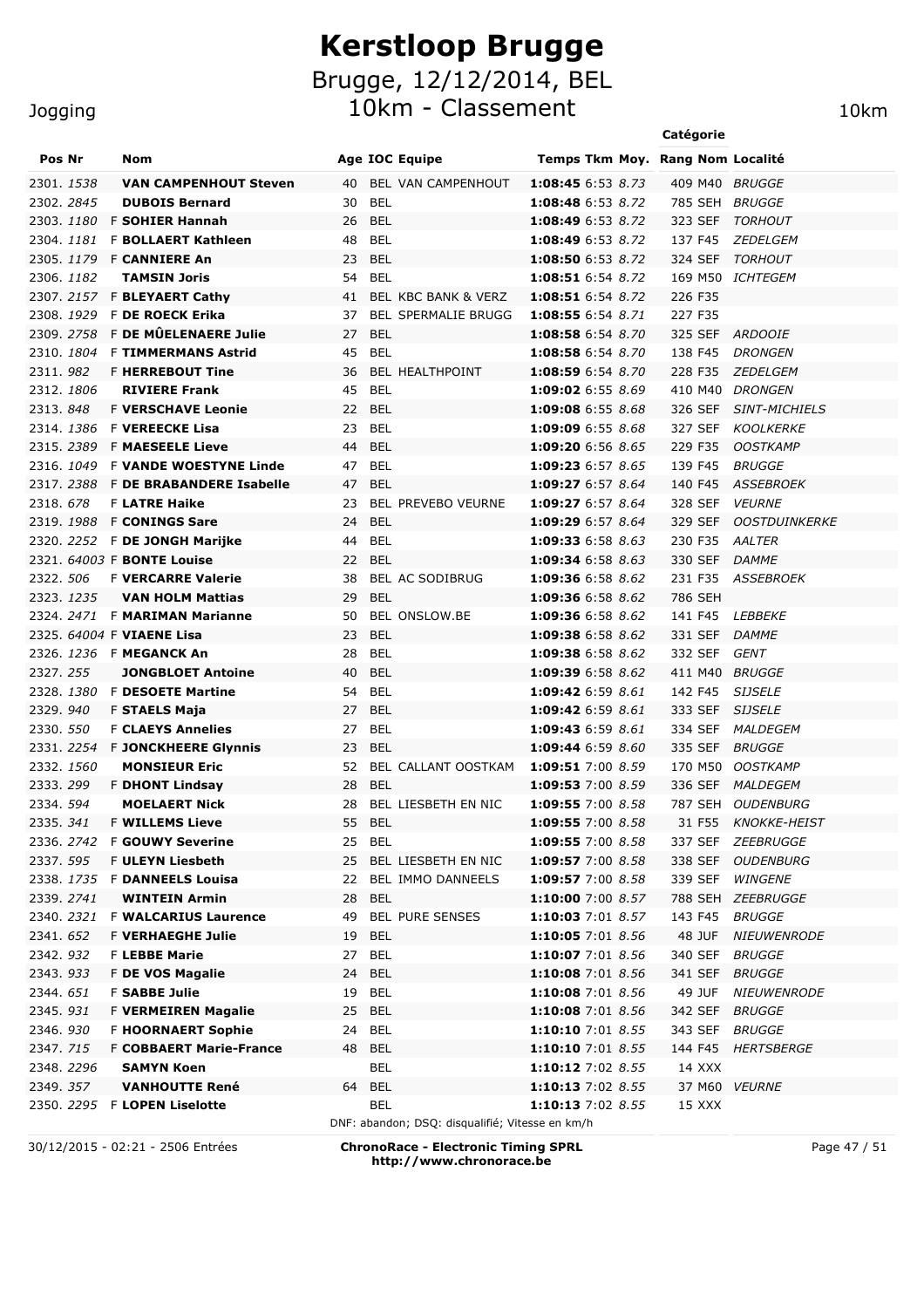10km - Classement 10km

|                  |  |                                                       |    |                                                 |                                        | Catégorie      |                                   |
|------------------|--|-------------------------------------------------------|----|-------------------------------------------------|----------------------------------------|----------------|-----------------------------------|
| Pos Nr           |  | Nom                                                   |    | <b>Age IOC Equipe</b>                           | Temps Tkm Moy. Rang Nom Localité       |                |                                   |
| 2351. 2974       |  | <b>VERMEIRE Guido</b>                                 | 62 | <b>BEL</b>                                      | 1:10:15 7:02 8.54                      |                | 38 M60 ZEDELGEM                   |
| 2352.215         |  | F JOOS Leen                                           | 41 | <b>BEL</b>                                      | 1:10:15 7:02 8.54                      | 232 F35        | MUNKZWALM                         |
| 2353.1790        |  | <b>F VAN ACKER Stefanie</b>                           | 41 | <b>BEL BEHO</b>                                 | 1:10:15 7:02 8.54                      | 233 F35        | <b>BEERNEM</b>                    |
| 2354, 1999       |  | <b>DEBRUYNE Leen</b>                                  | 43 | BEL BEHO                                        | 1:10:16 7:02 8.54                      | 412 M40        | <i>BEERNEM</i>                    |
| 2355. 568        |  | <b>DOBBELAERE Joeri</b>                               | 37 | <b>BEL</b>                                      | 1:10:18 7:02 8.54                      |                | 789 SEH MALDEGEM                  |
| 2356.672         |  | <b>DEYGERS Nathan</b>                                 | 28 | BEL PREVEBO VEURNE                              | 1:10:19 7:02 8.53                      | 790 SEH        | <i>OOSTENDE</i>                   |
| 2357.1271        |  | <b>F DECOSTER Sarah</b>                               | 47 | <b>BEL</b>                                      | 1:10:20 7:02 8.53                      | 145 F45        |                                   |
| 2358, 1941       |  | <b>F MERVILDE Pauline</b>                             | 24 | <b>BEL</b>                                      | 1:10:22 7:03 8.53                      | 344 SEF        | <i>SIJSELE</i>                    |
| 2359.2879        |  | F TANGHE Nathalie                                     | 41 | <b>BEL</b>                                      | 1:10:27 7:03 8.52                      | 234 F35        |                                   |
|                  |  | 2360. 1584 F VERHELST Ann                             | 49 | <b>BEL</b>                                      | 1:10:28 7:03 8.52                      | 146 F45 AALTER |                                   |
|                  |  | 2361. 2505 F VERHAEGHE Evy                            | 31 | <b>BEL CLUB BRUGGE KV</b>                       | 1:10:31 7:04 8.51                      |                | 345 SEF DE KLINGE                 |
| 2362. 1450       |  | <b>VAN DE VELDE Ruben</b>                             | 22 | <b>BEL RTKH</b>                                 | 1:10:32 7:04 8.51                      | 791 SEH DEINZE |                                   |
|                  |  | 2363. 2063 F KERKHOFS Lisa                            | 22 | <b>BEL SPORT &amp; BEWEGEN</b>                  | 1:10:33 7:04 8.51                      | 346 SEF        | <i>BRUGGE</i>                     |
| 2364.1398        |  | <b>CLAEYS Colin</b>                                   | 26 | <b>BEL</b>                                      | 1:10:40 7:04 8.49                      |                | 792 SEH MALDEGEM                  |
|                  |  | 2365. 1012 F DENEVE Rein                              | 41 | <b>BEL</b>                                      | 1:10:43 7:05 8.49                      | 235 F35        | <i>BLANKENBERGE</i>               |
| 2365.1818        |  | <b>VAN DEN HAUTE Koen</b>                             | 46 | BEL VDH                                         | 1:10:43 7:05 8.49                      | 413 M40        | <i>BRUGGE</i>                     |
|                  |  | 2367. 1825 F MAEYAERT Chantal                         | 45 | <b>BEL VDH</b>                                  | 1:10:43 7:05 8.48                      | 147 F45        | <i>BRUGGE</i>                     |
| 2368. 562        |  | <b>F STAELENS Karen</b>                               | 35 | <b>BEL</b>                                      | 1:10:47 7:05 8.48                      | 236 F35        | <i>MALDEGEM</i>                   |
| 2369. 561        |  | <b>DE SOETE Christophe</b>                            | 35 | <b>BEL</b>                                      | 1:10:49 7:05 8.47                      | 793 SEH        | MALDEGEM                          |
|                  |  | 2370. 1996 F GRABCZAN Lidia                           | 38 | BEL                                             | 1:10:53 7:06 8.47                      | 237 F35        | <b>BRUXELLES</b>                  |
| 2371.1995        |  | <b>TOUZANI Haron</b>                                  | 32 | <b>BEL</b>                                      | 1:10:53 7:06 8.47                      | 794 SEH        | <i>BRUXELLES</i>                  |
| 2372.661         |  | <b>F DEBRUYNE Griet</b>                               | 55 | BEL                                             | 1:10:56 7:06 8.46                      | 32 F55         | <b>BEERNEM</b>                    |
| 2373, 662        |  | <b>BUYSSE Dirk</b>                                    | 56 | <b>BEL</b>                                      | 1:10:56 7:06 8.46                      | 171 M50        | <i><b>BEERNEM</b></i>             |
| 2374, 1722       |  | <b>F VERMEIRE Katrien</b>                             | 35 | <b>BEL</b>                                      | 1:11:00 7:06 8.45                      | 238 F35        | GENT                              |
|                  |  | 2375. 1721 F DE STEUR Anneleen                        | 37 | <b>BEL</b>                                      | 1:11:01 7:07 8.45                      | 239 F35        | GENT                              |
| 2376, 166        |  | <b>F DEVISSCHER Greet</b>                             | 56 | BEL ZONTA DAMME                                 | 1:11:02 7:07 8.45                      | 33 F55         | <b>BRUGGE</b>                     |
| 2377, 1365       |  | <b>F DOBBELAERE Katrien</b>                           | 40 | <b>BEL</b>                                      | 1:11:02 7:07 8.45                      | 240 F35        | <b>OUDENBURG</b>                  |
| 2378, 1862       |  | <b>F VANDEKERKOVE Léonie</b>                          | 23 | <b>BEL</b>                                      | 1:11:04 7:07 8.44                      | 347 SEF        | <b>DOTTENIJS</b>                  |
| 2379.647         |  | F DE RYCKE Astrid                                     | 28 | <b>BEL</b>                                      | 1:11:05 7:07 8.44                      | 348 SEF        | <i>BRUGGE</i>                     |
| 2380.646         |  | <b>KEUKELEIRE Ralf</b>                                | 29 | <b>BEL</b>                                      | 1:11:06 7:07 8.44                      | 795 SEH        | <i>BRUGGE</i>                     |
| 2381, 2003       |  | <b>AMEYE Brecht</b>                                   | 20 | <b>BEL SPORT &amp; BEWEGEN</b>                  | 1:11:09 7:07 8.43                      | 796 SEH        | <i>BRUGGE</i>                     |
| 2382. 2264       |  | <b>PIERT Nicolas</b>                                  | 15 | <b>BEL OXYGEN FITNESS</b>                       | 1:11:10 7:07 8.43                      | 117 JUH        | <i>BRUGGE</i>                     |
| 2383. 548        |  | <b>F ANDRIES Jacinta</b>                              | 28 | <b>BEL LOSDOSAMIGOS</b>                         | 1:11:12 7:08 8.43                      | 349 SEF        | <i>BRUGGE</i>                     |
| 2384.380         |  | <b>F DEBEUCKELAERE Lies</b>                           | 22 | <b>BEL</b>                                      | 1:11:12 7:08 8.43                      | 350 SEF        | TORHOUT                           |
|                  |  | 2385. 1308 F DEWULF Inge<br><b>F GILLIAERT Lauren</b> | 44 | <b>BEL</b>                                      | 1:11:12 7:08 8.43<br>1:11:13 7:08 8.43 | 241 F35 BRUGGE |                                   |
| 2386. <i>454</i> |  | 2387. 1307 F HELLEMANS Liesbet                        |    | 28 BEL LOSDOSAMIGOS                             |                                        | 351 SEF BRUGGE |                                   |
| 2388.1517        |  | <b>CLAEYS Lorenz</b>                                  |    | 57 BEL<br>23 BEL FTT                            | 1:11:13 7:08 8.43<br>1:11:16 7:08 8.42 |                | 34 F55 BRUGGE<br>797 SEH ZEDELGEM |
|                  |  | 2389. 2938 F VANDERMEERSCH Nele                       | 36 | BEL CAVARUNNERS                                 | 1:11:19 7:08 8.41                      |                | 242 F35 ST MICHIELS               |
|                  |  | 2390. 1457 F NAEYAERT Els                             | 40 | <b>BEL MOVE BRUGGE</b>                          | 1:11:20 7:08 8.41                      | 243 F35        |                                   |
| 2391.826         |  | <b>F SERVAYGE Marieke</b>                             | 37 | BEL GALMAARDSE LOPE                             | <b>1:11:22</b> 7:09 8.41               |                | 244 F35 VOLLEZELE                 |
| 2392.819         |  | <b>F MERTENS Meggie</b>                               | 32 | BEL GALMAARDSE LOPE                             | <b>1:11:23</b> 7:09 8.41               |                | 352 SEF GALMAARDEN                |
| 2393.807         |  | <b>F DE NAEYER Valerie</b>                            | 38 | BEL GALMAARDSE LOPE                             | <b>1:11:24</b> 7:09 8.41               |                | 245 F35 GALMAARDEN                |
|                  |  | 2394. 1705 F CLEEREN Greet                            |    | 50 BEL                                          | 1:11:25 7:09 8.40                      |                | 148 F45 KOKSIJDE                  |
| 2395. <i>348</i> |  | <b>VAN PAEMEL Filip</b>                               | 44 | BEL                                             | 1:11:25 7:09 8.40                      |                | 414 M40 ZEDELGEM                  |
| 2396. <i>541</i> |  | <b>F COTTRY Nathalie</b>                              |    | 43 BEL                                          | 1:11:26 7:09 8.40                      |                | 246 F35 DE PANNE                  |
|                  |  | 2397. 1409 F DE SCHEPPER Valerie                      | 43 | BEL                                             | 1:11:26 7:09 8.40                      |                | 247 F35 SINT-KRUIS (BRUGGE)       |
|                  |  | 2398. 1706 F DESCHACHT Virginie                       | 46 | BEL                                             | 1:11:27 7:09 8.40                      |                | 149 F45 DE PANNE                  |
| 2399. 1431       |  | <b>DESMEDT Thomas</b>                                 |    | 32 BEL                                          | 1:11:27 7:09 8.40                      | 798 SEH        |                                   |
|                  |  | 2400. 2537 F BREUGELMANS Evi                          |    | 23 BEL RUN FOR THINK-P                          | 1:11:27 7:09 8.40                      |                | 353 SEF KAPELLE-OP-DEN-BOS        |
|                  |  |                                                       |    | DNF: abandon; DSQ: disqualifié; Vitesse en km/h |                                        |                |                                   |

30/12/2015 - 02:21 - 2506 Entrées **ChronoRace - Electronic Timing SPRL http://www.chronorace.be**

Page 48 / 51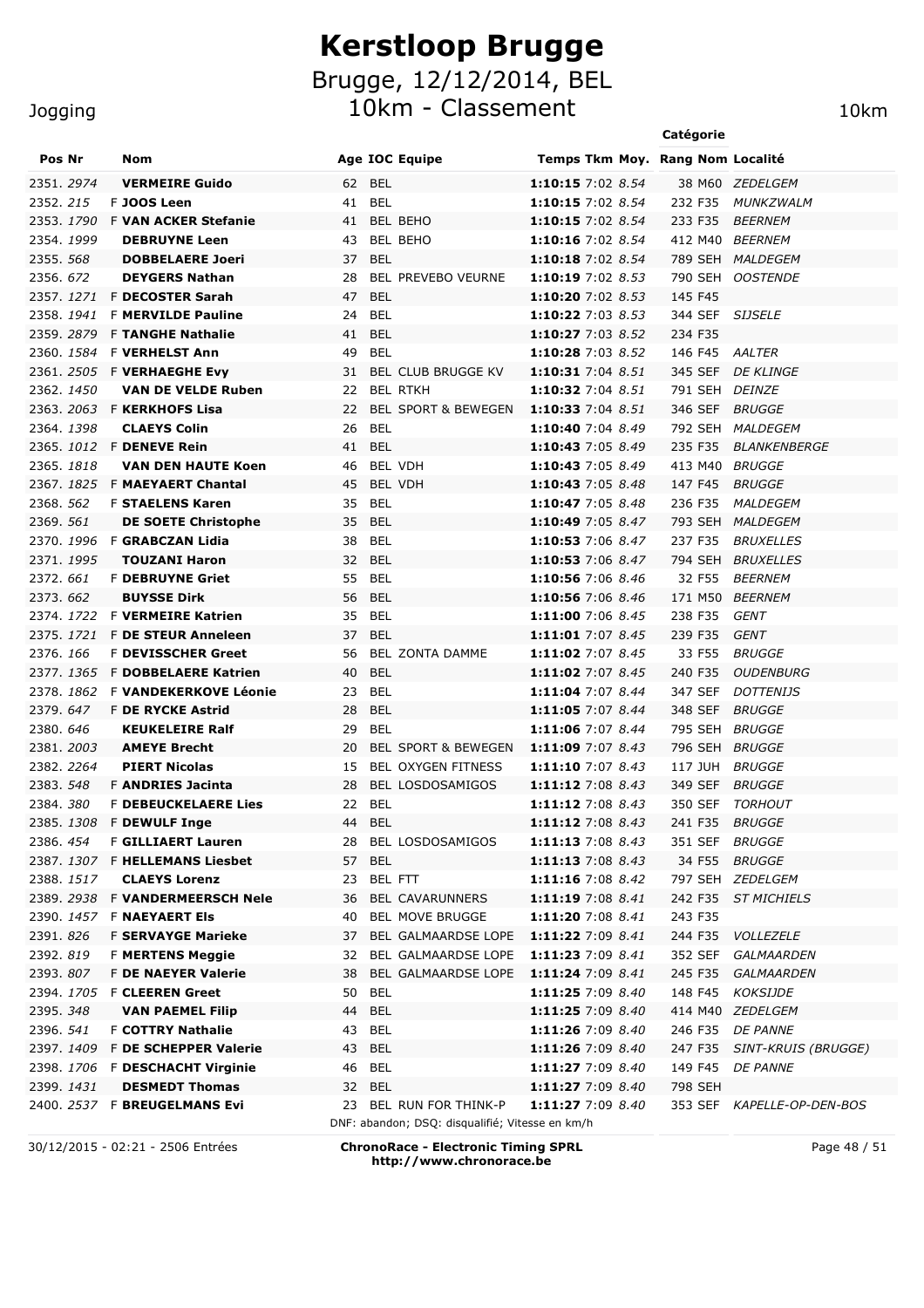10km - Classement 10km

|  | Jogging |  |  |
|--|---------|--|--|
|  |         |  |  |

|                        |                                           |                                                 |                                        | Catégorie                                               |                      |
|------------------------|-------------------------------------------|-------------------------------------------------|----------------------------------------|---------------------------------------------------------|----------------------|
| Pos Nr                 | Nom                                       | Age IOC Equipe                                  |                                        | Temps Tkm Moy. Rang Nom Localité                        |                      |
| 2401. 1430             | <b>F VANSTREELS Mieke</b>                 | 33<br>BEL                                       | 1:11:28 7:09 8.40                      | 354 SEF                                                 |                      |
| 2402. 1626             | F LOOTVOET Kathy                          | 45<br>BEL                                       | 1:11:28 7:09 8.40                      | 150 F45<br>KOKSIJDE                                     |                      |
| 2403. 510              | F WENZEL Sibylle                          | 45<br><b>BEL</b>                                | 1:11:28 7:09 8.40                      | 151 F45<br><b>KOKSIJDE</b>                              |                      |
| 2404.989               | <b>F SCHOOJANS An</b>                     | <b>BEL LOS TRI AMIGOS</b><br>30                 | 1:11:31 7:10 8.39                      | 355 SEF<br>ZWIJNAARDE                                   |                      |
| 2405.2188              | <b>F BESSENS Ilse</b>                     | 38<br><b>BEL</b>                                | 1:11:31 7:10 8.39                      | 248 F35                                                 |                      |
| 2406.990               | <b>PROVOOST Emanuel</b>                   | <b>BEL LOS TRI AMIGOS</b><br>38                 | 1:11:33 7:10 8.39                      | ZWIJNAARDE<br>799 SEH                                   |                      |
| 2407, 1475             | <b>DEMEY Pieter</b>                       | <b>BEL MOVE BRUGGE</b><br>34                    | 1:11:34 7:10 8.39                      | 800 SEH                                                 |                      |
| 2408.231               | <b>F DEMEY Ans</b>                        | <b>BEL DEMEY</b><br>28                          | 1:11:35 7:10 8.38                      | 356 SEF                                                 |                      |
| 2409, 407              | <b>F FREMOUT Sylvie</b>                   | <b>BEL ECS</b><br>35                            | 1:11:36 7:10 8.38                      | 249 F35<br>ZEEBRUGGE                                    |                      |
| 2410. 1420             | <b>F DEZEURE Hanne</b>                    | <b>BEL</b><br>35                                | 1:11:39 7:10 8.38                      | 250 F35<br>ZEDELGEM                                     |                      |
| 2411.399               | F TURZYNSKA Mariola                       | <b>BEL ECS</b><br>42                            | 1:11:39 7:10 8.38                      | 251 F35<br>ZEEBRUGGE                                    |                      |
| 2412. 1178             | <b>F GILBERT Aleidis</b>                  | <b>BEL</b><br>29                                | 1:11:43 7:11 8.37                      | 357 SEF<br><b>SINT KRUIS</b>                            |                      |
| 2413. 2649             | <b>F VANDERHAEGEN Kathleen</b>            | <b>BEL</b><br>44                                | 1:11:49 7:11 8.36                      | 252 F35<br>AALTER                                       |                      |
| 2414. 1783             | <b>VERHOYE Dimitri</b>                    | 45<br><b>BEL</b>                                | 1:11:51 7:12 8.35                      | 415 M40                                                 | <b>MOERBEKE-WAAS</b> |
|                        | 2415. 1529 F DEVOS Ine                    | 32<br>BEL                                       | 1:11:53 7:12 8.35                      | 358 SEF<br><i>MALDEGEM</i>                              |                      |
| 2416. 2698             | <b>F VERSTRAETE Katia</b>                 | <b>BEL SPERMALIE BRUGG</b>                      | 1:11:53 7:12 8.35                      | 16 XXX                                                  |                      |
| 2417, 2699             | <b>BULCKE Miguel</b>                      | <b>BEL SPERMALIE BRUGG</b>                      | 1:11:54 7:12 8.35                      | 17 XXX                                                  |                      |
| 2418, 2650             | <b>DE SCHRYVER Sven</b>                   | <b>BEL</b><br>44                                | 1:11:54 7:12 8.35                      | 416 M40 AALTER                                          |                      |
| 2419.806               | <b>F KAMUANGA Lola</b>                    | 39<br><b>BEL GALMAARDSE LOPE</b>                | 1:11:54 7:12 8.35                      | 253 F35<br>GALMAARDEN                                   |                      |
| 2420.800               | <b>F SEVERS Katleen</b>                   | <b>BEL GALMAARDSE LOPE</b><br>38                | 1:11:56 7:12 8.34                      | 254 F35<br><b>GALMAARDEN</b>                            |                      |
| 2421.813               | <b>F VERGALLE Nele</b>                    | <b>BEL GALMAARDSE LOPE</b><br>34                | 1:11:56 7:12 8.34                      | 359 SEF<br>GALMAARDEN                                   |                      |
| 2422.939               | <b>ROOS Kevin</b>                         | <b>BEL</b><br>32                                | 1:12:03 7:13 8.33                      | 801 SEH<br><b>OOSTKAMP</b>                              |                      |
|                        | 2423. 1922 F CASIER Nele                  | <b>BEL SPERMALIE BRUGG</b>                      | 1:12:12 7:14 8.31                      | 18 XXX                                                  |                      |
| 2424.2900              | <b>VANDEN BERGHE Charlotte</b>            | <b>BEL</b><br>48                                | 1:12:13 7:14 8.31                      | 417 M40<br><b>WINGENE</b>                               |                      |
| 2425.784               | F VAN WIJHE Ingrid<br><b>LIEKENS Eric</b> | <b>BEL</b><br>39                                | 1:12:14 7:14 8.31                      | 255 F35<br><b>VARSENARE</b>                             |                      |
| 2426. 1171             |                                           | <b>BEL</b><br>52                                | 1:12:16 7:14 8.30                      | 172 M50<br><b>WENDUINE</b>                              |                      |
| 2427.188<br>2428. 1603 | F DE SOETE Leslie<br><b>PHILIPPE Marc</b> | 33<br>BEL<br>53<br>BEL                          | 1:12:18 7:14 8.30<br>1:12:27 7:15 8.28 | 360 SEF<br><b>OOSTKAMP</b><br>173 M50<br><i>DUDZELE</i> |                      |
|                        | 2429. 1615 F VANBESELAERE EIS             | 50<br>BEL                                       | 1:12:27 7:15 8.28                      | 152 F45<br><b>DUDZELE</b>                               |                      |
| 2430, 1676             | <b>F MEIRESONNE Stefanie</b>              | <b>BEL</b><br>31                                | 1:12:49 7:17 8.24                      | 361 SEF<br>ZOMERGEM                                     |                      |
| 2431.820               | <b>F CAUTEARTS Leen</b>                   | 32<br>BEL GALMAARDSE LOPE                       | 1:12:50 7:17 8.24                      | 362 SEF<br><b>TOLLEMBEEK</b>                            |                      |
| 2432.810               | <b>F COOLS Sofie</b>                      | BEL GALMAARDSE LOPE<br>33                       | 1:12:50 7:17 8.24                      | 363 SEF<br>GALMAARDEN                                   |                      |
| 2433. 817              | <b>F VAN BELLE Kim</b>                    | 35<br><b>BEL GALMAARDSE LOPE</b>                | 1:12:52 7:18 8.23                      | 256 F35<br>GALMAARDEN                                   |                      |
| 2434. <i>1711</i>      | <b>F WILLEMS Sofie</b>                    | 30<br><b>BEL</b>                                | 1:12:53 7:18 8.23                      | 364 SEF<br><i>ADEGEM</i>                                |                      |
| 2435. <i>162</i>       | <b>DE BUSSCHER Martin</b>                 | <b>BEL</b><br>60                                | 1:12:56 7:18 8.23                      | 39 M60 BRUGGE                                           |                      |
| 2436. <i>1663</i>      | <b>BAEYENS Willy R.G.</b>                 | <b>BEL</b><br>66                                | 1:13:06 7:19 8.21                      | 40 M60 MERENDREE                                        |                      |
| 2437.1865              | <b>F LUCHIAN Raluca</b>                   | <b>BEL</b><br>32                                | 1:13:09 7:19 8.20                      | 365 SEF<br><i>BRUGGE</i>                                |                      |
|                        | 2438. 1864 F MICHAUD Vicky                | <b>BEL</b><br>27                                | 1:13:10 7:19 8.20                      | 366 SEF<br><i>ASSEBROEK</i>                             |                      |
|                        | 2439. 1931 F VERNIEUWE Lies               | <b>BEL SPERMALIE BRUGG</b><br>42                | 1:13:11 7:20 8.20                      | 257 F35                                                 |                      |
|                        | 2440. 1930 F VERNIEUWE Maaike             | <b>BEL SPERMALIE BRUGG</b><br>43                | 1:13:11 7:20 8.20                      | 258 F35                                                 |                      |
|                        | 2441, 2692 F MICHIELSSENS Tine            | 27<br>BEL                                       | 1:13:11 7:20 8.20                      | 367 SEF ASSEBROEK                                       |                      |
| 2442.854               | <b>CATTRYSSE Patriek</b>                  | 49<br>BEL                                       | 1:13:14 7:20 8.19                      | 418 M40<br><i>BRUGGE</i>                                |                      |
| 2443. <i>344</i>       | F GEEBELEN Vanja                          | 43<br>BEL                                       | 1:13:23 7:21 8.18                      | 259 F35<br><i>ZEDELGEM</i>                              |                      |
| 2444. 2653             | <b>BLOMME Lode</b>                        | <b>BEL</b><br>47                                | 1:13:34 7:22 8.16                      | 419 M40 MALDEGEM                                        |                      |
| 2445.2652              | <b>LONGUEVILLE David</b>                  | 35<br><b>BEL</b>                                | 1:13:35 7:22 8.16                      | 802 SEH LOPPEM                                          |                      |
| 2446. 2928             | <b>VAN KERSCHAVER Frederik</b>            | <b>BEL</b><br>42                                | 1:13:44 7:23 8.14                      | 420 M40 SINT-KRUIS                                      |                      |
|                        | 2447. 2929 F RENAUDIN Kathy               | <b>BEL</b><br>43                                | 1:13:48 7:23 8.13                      | 260 F35 SINT-KRUIS                                      |                      |
| 2448. 812              | <b>F VAN BELLINGHEN Inge</b>              | BEL GALMAARDSE LOPE<br>40                       | 1:14:07 7:25 8.10                      | 261 F35 GALMAARDEN                                      |                      |
| 2449. 751              | <b>CASAERT Davy</b>                       | BEL EDWARDS LIFESCI<br>32                       | 1:14:23 7:27 8.07                      | 803 SEH DILBEEK                                         |                      |
|                        | 2450. 5869 F VERBRIGGHE Chris             | BEL LEIF WEST VLAAN<br>26                       | 1:14:26 7:27 8.06                      | 368 SEF BRUGGE                                          |                      |
|                        |                                           | DNF: abandon; DSQ: disqualifié; Vitesse en km/h |                                        |                                                         |                      |

30/12/2015 - 02:21 - 2506 Entrées **ChronoRace - Electronic Timing SPRL http://www.chronorace.be**

Page 49 / 51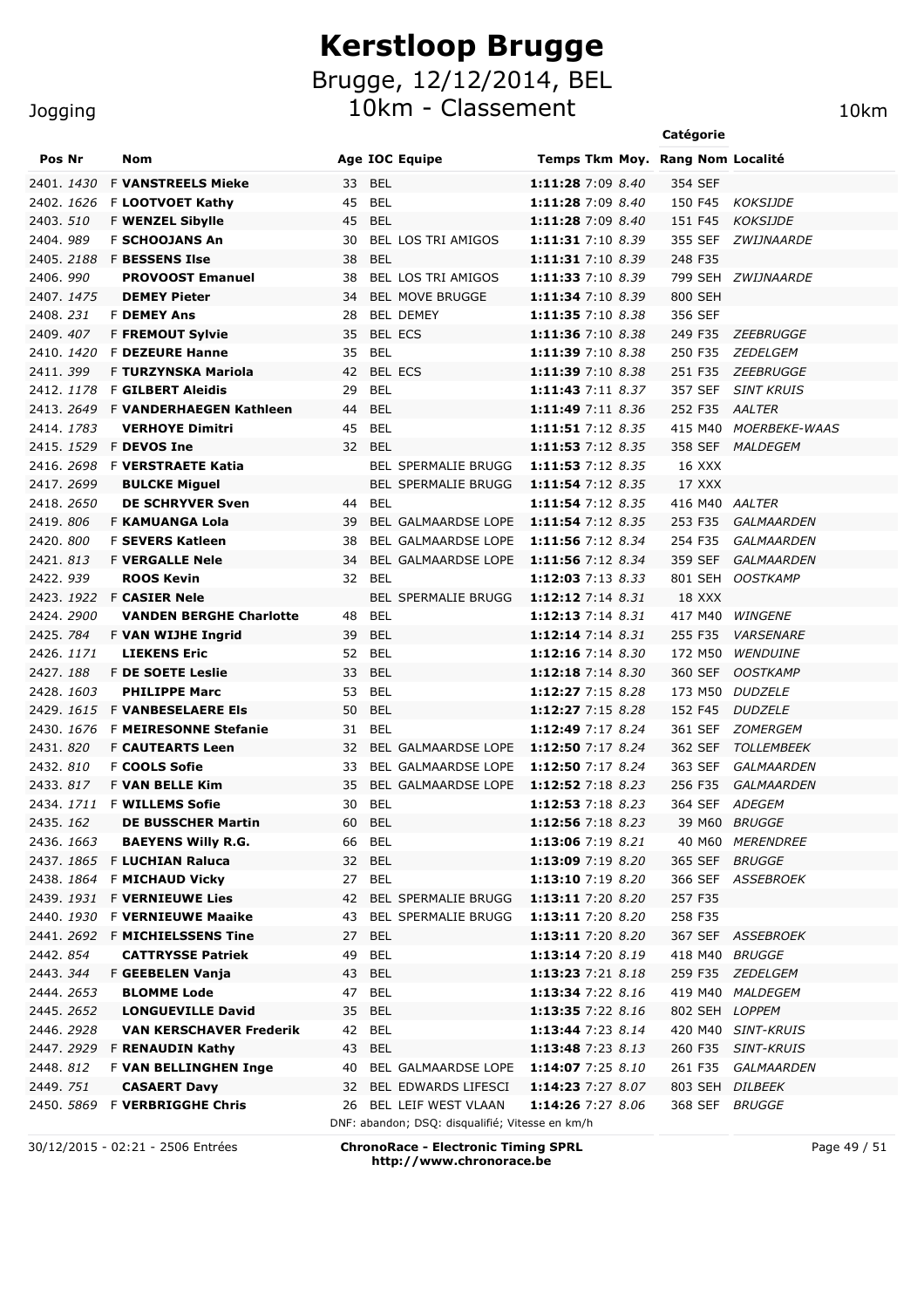10km - Classement 10km

|                   |                                                          |                              |                                                 | Catégorie          |                                   |
|-------------------|----------------------------------------------------------|------------------------------|-------------------------------------------------|--------------------|-----------------------------------|
| Pos Nr            | Nom                                                      | Age IOC Equipe               | Temps Tkm Moy. Rang Nom Localité                |                    |                                   |
| 2451. <i>1696</i> | <b>ROELANDT Marino</b>                                   | <b>BEL</b><br>53             | 1:14:27 7:27 8.06                               |                    | 174 M50 EREMBODEGEM               |
| 2452, 621         | <b>F ROELANDT Lien</b>                                   | 25<br>BEL                    | 1:14:27 7:27 8.06                               | 369 SEF            | EREMBODEGEM                       |
| 2453. <i>1911</i> | <b>F NEUVILLE Joke</b>                                   | 25                           | <b>BEL LEIF WEST VLAAN</b><br>1:14:31 7:28 8.05 | 370 SEF            | <b>BRUGGE</b>                     |
| 2454. <i>2710</i> | <b>F BODEZ Ciska</b>                                     | 40                           | 1:14:32 7:28 8.05<br><b>BEL SPERMALIE BRUGG</b> | 262 F35            |                                   |
| 2455.2707         | <b>ALEXANDER Carl</b>                                    | 52                           | <b>BEL SPERMALIE BRUGG</b><br>1:14:33 7:28 8.05 | 175 M50            |                                   |
| 2456. 1272        | <b>DEBERGH Tom</b>                                       | 26<br><b>BEL</b>             | 1:14:55 7:30 8.01                               | 804 SEH            |                                   |
|                   | 2457. 1971 F TAELMAN Tine                                | 30<br><b>BEL</b>             | 1:14:57 7:30 8.01                               | 371 SEF            | <b>SIJSELE</b>                    |
| 2458.2370         | <b>CLEENWERCK Marc</b>                                   | <b>BEL</b><br>63             | 1:15:00 7:30 8.00                               | 41 M60             | <i>BRUGGE</i>                     |
| 2459, 1629        | <b>MAESEN Patrick</b>                                    | 56                           | <b>BEL JENS KEUKELEIRE</b><br>1:15:23 7:33 7.96 | 176 M50            | <b>SINT-ANDRIES</b>               |
| 2460. 2322        | <b>COSTERS Jan</b>                                       | <b>BEL</b><br>20             | 1:15:26 7:33 7.96                               | 805 SEH            | HERTSBERGE                        |
| 2461. 1689        | F CASLO Leatitia                                         | 26<br><b>BEL</b>             | 1:15:27 7:33 7.95                               | 372 SEF            | <i>BREDENE</i>                    |
| 2462.2865         | <b>F VERPOORTER Shannon</b>                              | <b>BEL</b><br>24             | 1:15:27 7:33 7.95                               | 373 SEF            | <i><b>BLANKENBERGE</b></i>        |
|                   | 2463. 1555 F HUYGHE Mandy                                | 27                           | 1:15:42 7:35 7.93<br>BEL CALLANT OOSTKAM        | 374 SEF            | <b>OOSTKAMP</b>                   |
| 2464, 1561        | <b>TUTTENS Jurgen</b>                                    | 43                           | BEL CALLANT OOSTKAM<br>1:15:42 7:35 7.93        | 421 M40            | <b>OOSTKAMP</b>                   |
| 2465. 1556        | <b>NEIRINCK Luc</b>                                      | 43                           | BEL CALLANT OOSTKAM<br>1:15:47 7:35 7.92        | 422 M40            | <i>OOSTKAMP</i>                   |
|                   | 2466. 2832 F <b>ROSSEEL Elise</b>                        | <b>BEL</b><br>36             | 1:15:54 7:36 7.91                               | 263 F35            | HARELBEKE                         |
| 2467, 432         | <b>LALEMAN Johan</b>                                     | 54                           | <b>BEL BRUGSE CYCLO'S</b><br>1:16:08 7:37 7.88  | 177 M50            | <i>BRUGGE</i>                     |
| 2468.559          | <b>F CANIPEL Barbara</b>                                 | 35<br><b>BEL</b>             | 1:16:29 7:39 7.85                               | 264 F35            | <i>WETTEREN</i>                   |
| 2469. 555         | <b>F MIGOM Peggy</b>                                     | 40<br><b>BEL</b>             | 1:16:32 7:40 7.84                               | 265 F35            | <i>LAARNE</i>                     |
| 2470. 737         | <b>F THUYSBAERT Hanne</b>                                | <b>BEL MOTOGROUP</b><br>35   | 1:16:36 7:40 7.83                               | 266 F35            | <i>ANZEGEM</i>                    |
| 2471, 824         | <b>F MUYLAERT Ines</b>                                   | 24                           | BEL GALMAARDSE LOPE 1:16:45 7:41 7.82           | 375 SEF            | <i>BRUSSEL</i>                    |
| 2472.587          | <b>F VAN HULLE Laure</b>                                 | 25<br><b>BEL</b>             | 1:16:50 7:41 7.81                               | 376 SEF            | <b>OEDELEM</b>                    |
| 2473.638          | F VAN HULLE Sara                                         | 25<br><b>BEL</b>             | 1:16:51 7:42 7.81                               | 377 SEF            | <i>RUDDERVOORDE</i>               |
| 2474.823          | <b>F DE STERCK Daisy</b>                                 | 33                           | BEL GALMAARDSE LOPE<br>1:17:00 7:42 7.79        | 378 SEF            | HERNE                             |
| 2475. 1393        | <b>F DESCAMPS Maaike</b>                                 | 30<br><b>BEL</b>             | 1:17:00 7:42 7.79                               | 379 SEF            | <i>BRUGGE</i>                     |
| 2476.801          | <b>F MONTENS An</b>                                      | 35                           | BEL GALMAARDSE LOPE<br>1:17:00 7:42 7.79        | 267 F35            | <i>HERNE</i>                      |
| 2477.804          | <b>F DEMIL Wendy</b>                                     | 34                           | BEL GALMAARDSE LOPE<br>1:17:01 7:43 7.79        | 380 SEF            | <i>TOLLEMBEEK</i>                 |
| 2478.827          | <b>F DECOSTER Katleen</b>                                | 39                           | BEL GALMAARDSE LOPE<br>1:17:03 7:43 7.79        | 268 F35            | HERNE                             |
| 2479.803          | F COOLS Isabelle                                         | 46                           | BEL GALMAARDSE LOPE<br>1:17:04 7:43 7.79        | 153 F45            | GALMAARDEN                        |
| 2480. 2408        | <b>VAN VEIRDEGEM Danny</b>                               | 49<br>BEL                    | 1:19:03 7:55 7.59                               | 423 M40            | <b>SINT AMANDSBERG</b>            |
| 2481. 2244        | <b>VAN NEVEL Yves</b>                                    | 46<br><b>BEL</b>             | 1:19:35 7:58 7.54                               | 424 M40            | <b>ST-MICHIELS BRUGGE</b>         |
| 2482. 64005       | <b>COEMAN Bart</b>                                       | 49<br>BEL                    | 1:19:36 7:58 7.54                               | 425 M40            | <i>JABBEKE</i>                    |
|                   | 2483. 1013 F <b>BOEDT Femke</b>                          | <b>BEL</b><br>31             | 1:19:43 7:59 7.53                               | 381 SEF            | <i>BLANKENBERGE</i>               |
| 2484, 712         | <b>F VERVALLE Katja</b>                                  | 39<br>BEL<br>38 BEL          | 1:19:55 8:00 7.51                               | 269 F35<br>270 F35 | <i>BLANKENBERGE</i>               |
| 2485.648          | F GOES Nathalie                                          |                              | 1:19:55 8:00 7.51                               |                    | ZEDELGEM                          |
|                   | 2486. 2808 F DE WEERDT Louise<br><b>DESAUVAGE Steven</b> | 14 BEL<br>40 BEL             | 1:20:43 8:05 7.43                               | 50 JUF             | <i>BRUGGE</i><br>426 M40 ZEDELGEM |
| 2487.1964         | 2488. 2414 F VAN HOECKE Leen                             | 47 BEL                       | 1:21:17 8:08 7.38<br>1:22:07 8:13 7.31          |                    | 154 F45 MALDEGEM                  |
|                   | 2489. 2354 F VAN LOOCKE Ann                              | 41 BEL                       | 1:22:07 8:13 7.31                               |                    | 271 F35 MALDEGEM                  |
|                   | 2490. 2459 F <b>VANBRABANT Erika</b>                     | <b>BEL HOWEST</b><br>18      | 1:24:04 8:25 7.14                               | 51 JUF             | <i>DUDZELE</i>                    |
|                   | DSQ 2263 F YSENBRANDT Katrien                            | <b>BEL MOVE BRUGGE</b><br>43 |                                                 |                    | F35 BRUGGE                        |
| DNF 1850          | <b>BEKAERT Bert</b>                                      | 35 BEL                       |                                                 |                    | SEH GELUWE                        |
|                   | DNF 2271 F BLOMME Anneke                                 | 47                           | BEL OXYGEN FITNESS                              |                    | F45 BRUGGE                        |
|                   | DNF 1505 F CAPOEN Ellen                                  | 14                           | BEL THE BLUE DEVILS                             | JUF                | OEREN                             |
| <b>DNF 756</b>    | <b>DANNEELS Jacques</b>                                  | 52                           | <b>BEL RUNNING TEAM KN</b>                      |                    | M50 KNOKKE-HEIST                  |
|                   | DNF 2504 F DE KELVER Ann                                 | 48                           | <b>BEL CLUB BRUGGE KV</b>                       | F45                | <i>NIEUWENRODE</i>                |
| DNF 2899          | <b>FLAMEY Paul</b>                                       | 15 BEL                       |                                                 | JUH                | <i>BRUGGE</i>                     |
| <b>DNF 2527</b>   | <b>HUYS Tom</b>                                          | <b>BEL MOVE BRUGGE</b><br>43 |                                                 | M40                |                                   |
| DNF 150           | <b>INGELS Wim</b>                                        | 50 BEL                       |                                                 |                    | M50 BRUGGE                        |
|                   | DNF 2534 F JANSSENS Diya                                 | 29 BEL MOVE BRUGGE           |                                                 | SEF                |                                   |
|                   |                                                          |                              | DNF: abandon; DSQ: disqualifié; Vitesse en km/h |                    |                                   |
|                   | 30/12/2015 - 02:21 - 2506 Entrées                        |                              | <b>ChronoRace - Electronic Timing SPRL</b>      |                    | Page 50 / 51                      |

**http://www.chronorace.be**

### Jogging

Page 50 / 51